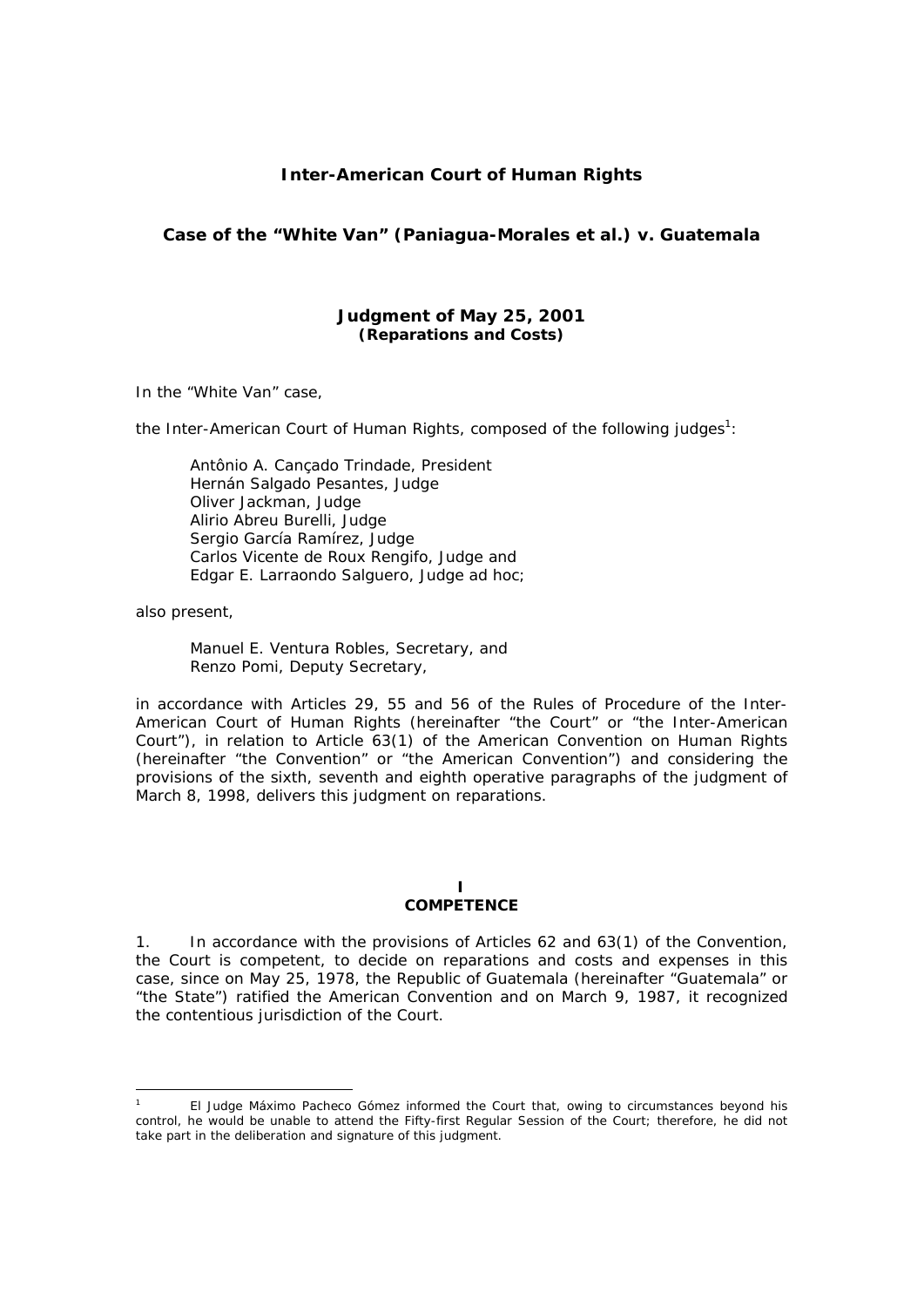#### **II BACKGROUND**

2. The instant case was submitted to the Court by the Inter-American Commission on Human Rights (hereinafter "the Commission" or "the Inter-American Commission") in an application of January 19, 1995, accompanied by Report No. 23/94 of September 28, 1994. It originated from petition No. 10,154 against Guatemala, received by the Secretariat of the Commission on February 10, 1988.

3. On March 8, 1998, the Court delivered the judgment on merits in the case, in which it, unanimously:

Rule[d] that the State of Guatemala violated Article 7 of the American Convention on Human Rights in relation to its Article 1(1) to the detriment of Anna Elizabeth Paniagua Morales, Julián Salomón Gómez Ayala, William Otilio González Rivera, Pablo Corado Barrientos, Manuel de Jesús González López, Augusto Angárita Ramírez, Doris Torres Gil and Marco Antonio Montes Letona.

...

2. Rule[d] that the State of Guatemala violated Article 4(1) of the American Convention on Human Rights, in relation to its Article 1(1) to the detriment of Anna Elizabeth Paniagua Morales, Julián Salomón Gómez Ayala, William Otilio González Rivera, Pablo Corado Barrientos and Manuel de Jesús González López.

...

Rule[d] that the State of Guatemala violated Article 5(1) and 5(2) of the American Convention on Human Rights, in relation to its Article 1(1), and Articles 1, 6 and 8 of the Inter-American Convention to Prevent and Punish Torture, to the detriment of Anna Elizabeth Paniagua Morales, Julián Salomón Gómez Ayala, William Otilio González Rivera, Pablo Corado Barrientos, Manuel de Jesús González López, Augusto Angárita Ramírez and Oscar Vásquez.

...

Rule[d] that the State of Guatemala violated Article 8(1) of the American Convention on Human Rights, in relation to its Article 1(1) to the detriment of Anna Elizabeth Paniagua Morales, Julián Salomón Gómez Ayala, William Otilio González Rivera, Pablo Corado Barrientos, Manuel de Jesús González López and Erick Leonardo Chinchilla.

...

5. Rule[d] that the State of Guatemala violated Article 25 of the American Convention on Human Rights, in relation to its Article 1(1) to the detriment of Anna Elizabeth Paniagua Morales, Julián Salomón Gómez Ayala, William Otilio González Rivera, Pablo Corado Barrientos and Manuel de Jesús González López.

...

6. Rule[d] that the State of Guatemala must conduct a genuine and effective investigation to determine the persons responsible for the human rights violations referred to in this judgment and, where appropriate, punish them.

...

7. Rule[d] that the State of Guatemala [was] obliged to make reparation for the consequences of the declared violations and pay fair compensation to the victims and, where appropriate, to their next of kin.

 $\mathcal{L}$ 

...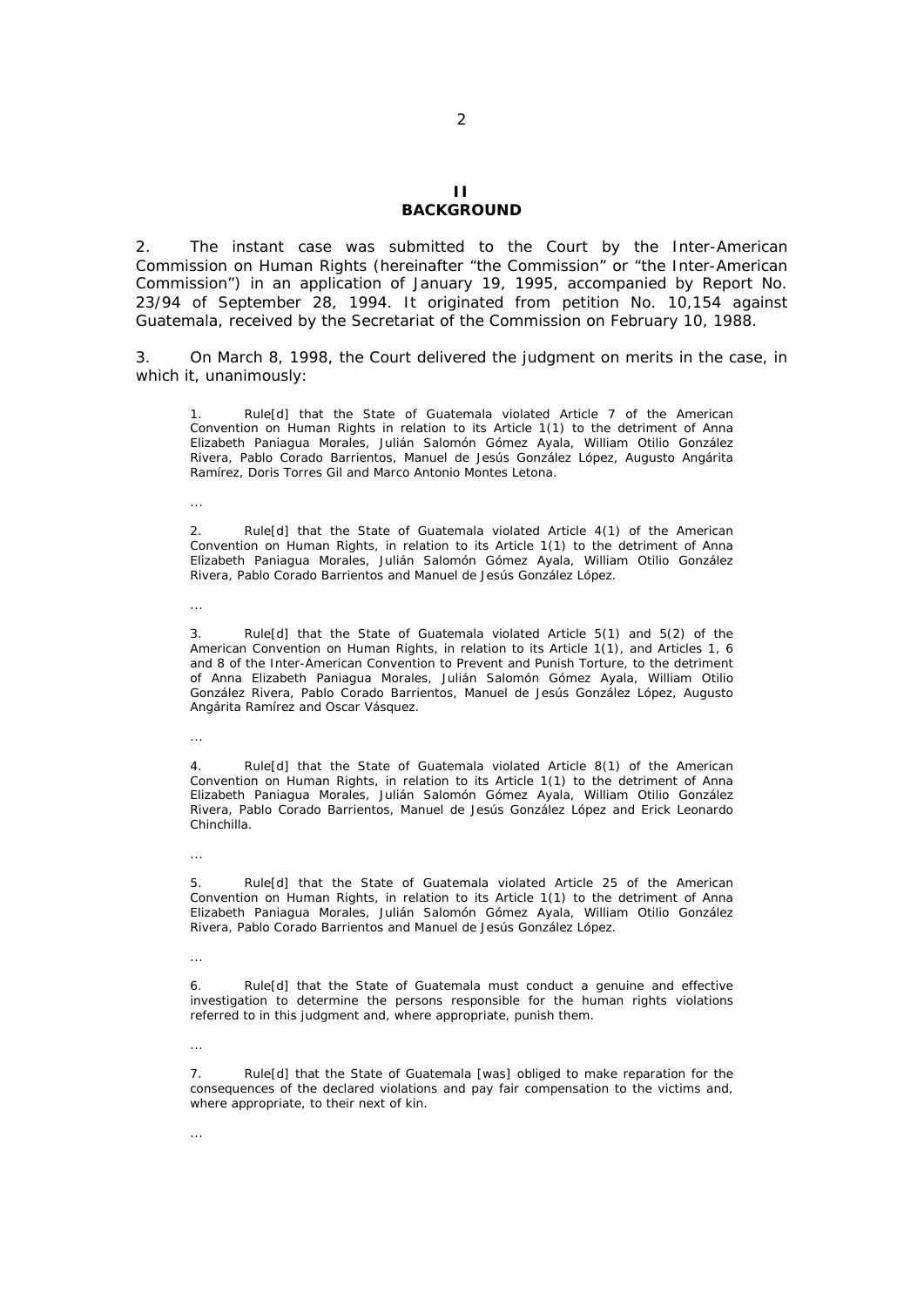8. Order[ed] the initiation of the reparations phase and entrust[ed] the pertinent actions to its President.

#### **III PROCEEDINGS AT THE REPARATIONS STAGE**

4. On May 21, 1998, the President of the Court (hereinafter "the President") decided:

1. To grant the Inter-American Commission on Human Rights until July 21, 1998, to submit a brief and any evidence it has for determining the reparations in this case.

2. To grant the victims and, when appropriate, their next of kin, until July 21, 1998, to submit a brief and any evidence they have for determining the reparations in this case.

3. To grant the State of Guatemala two calendar months to submit a brief and any evidence it has for determining the reparations in this case. This period {will] begin on the day that the State receives the briefs of the Inter-American Commission on Human Rights and of the victims or, when appropriate, their next of kin.

5. On May 25, 1998, the Secretariat of the Court (hereinafter "the Secretariat") requested the organizations indicated as petitioners in the application in this case, pursuant to the provisions of Article 23 of the Rules of Procedure of the Court (hereinafter "the Rules of Procedure"), to submit the powers of attorney authorizing them to represent the victims or the victims' next of kin, and also a single address where the communications of the Court should be notified. On August 21, 1998, the Secretariat reiterated this request to the representatives of the victims or the victims' next of kin. On September 8, 1998, the Center for Justice and International Law (CEJIL) and Human Rights Watch/Americas informed the Court that they would not represent any of the victims in this case during the reparations stage.

6. On July 16, 1998, German Giovanni Paniagua Morales, brother of Anna Elizabeth Paniagua Morales, sent a letter in which he requested information on the case. On July 20, 1998, on the instructions of the President, the Secretariat informed him that the reparations stage of the case was pending before the Court and notified him of the order to open this stage issued by the President (*supra*  4*/infra* 9), and also the letter addressed to the legal representatives of the petitioners on May 25, 1998.

7. On July 17, 1998, the Commission advised that it would be making a visit *in loco* to Guatemala from August 6 to 11, 1998, at which time it would try to reestablish contact with several of the victims' next of kin in the case *sub judice*. Owing to the foregoing, it requested the Court to extend the period for submitting its observations on reparations.

8. On July 20, 1998, Mark Martel, the representative of the next of kin of Oscar Vásquez, Anna Elizabeth Paniagua Morales and Manuel de Jesús González López, indicated that he was awaiting information on the claims for compensation of the Vásquez and Paniagua Morales families in order to forward a brief on reparations and therefore requested a one-month extension for the submission of this document.

9. On July 20, 1998, the President decided: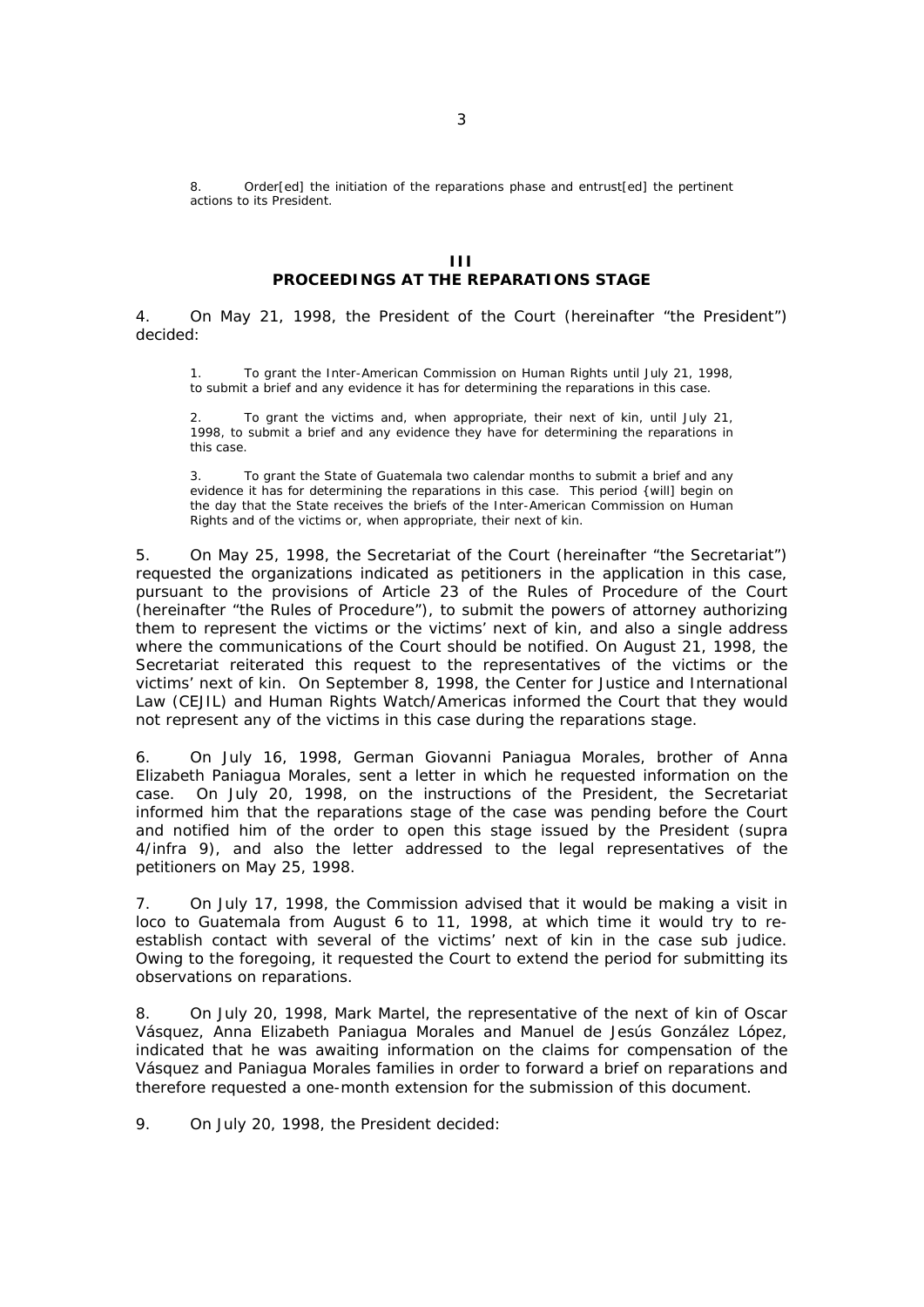1. To extend until August 31, 1998, the period for the Inter-American Commission on Human Rights to submit a brief and any evidence it had for determining the reparations in this case.

To extend until August 31, 1998, the period for the victims and, when appropriate, their next of kin to submit a brief and any evidence they had for determining the reparations.

3. To grant the State of Guatemala two calendar months to submit a brief and any evidence it had for determining the reparations in this case. This period [would] begin on the day that the State receive[d] the briefs of the Inter-American Commission on Human Rights and of the victims or, when appropriate, the victims' next of kin.

10. On August 27, 1998, German Giovanni Paniagua Morales submitted a brief in which he referred to the effects that the facts of this case had had on him personally.

11. On August 31, 1998, the Commission submitted its observations on reparations, and also the evidence corresponding to this case.

12. On September 1, 1998, Mark Martel submitted his arguments on reparations and the respective evidence, on behalf of the persons he represented (*supra* 8). On September 24, 1998, Mr. Martel forwarded some corrections to the said brief.

13. On October 23, 1998, having observed that several of the victims or, when applicable, their next of kin had not appeared directly before the Court in this stage of the proceeding and in order to ensure the *effet util* of Article 23 of the Rules of Procedure of the Court and the effective protection of the interests of the victims, the President decided:

1. To call on the Inter-American Commission on Human Rights and the petitioners, including CEJIL, Human Rights Watch/Americas and Mark Martel, to submit all the information they had to ensure the location of Julián Salomón Gómez Ayala, William Otilio González Rivera, Pablo Corado Barrientos, Augusto Angárita Ramírez, Doris Torres Gil, Marco Antonio Montes Letona and Erick Leonardo Chinchilla or, when appropriate, their next of kin. Should they not have recent information, [the] President called on the Commission, CEJIL, Human Rights Watch/Americas and Mr. Martel to do their best to obtain it and submit it to the Secretariat of the Court within a period of 30 days, calculated as of the notification of [the] order.

To call on the State to broadcast on one radio station and on one television channel and publish in one newspaper, all with national coverage, [an] announcement [relating to the location of some of the victims or, when appropriate, their next of kin,] within 30 days of notification of [the] order and, in each case, for at least three nonconsecutive days. The recordings or, when applicable, copies of these announcements, together with the precise indication of the media and dates on which they were made, [should] be submitted to the Secretariat of the Court by December 15, 1998, at the latest, to be added to the file.

3. To instruct the Secretariat of the Inter-American Court of Human Rights that, as soon as it receive[d] the addresses and information on the location of the victims or their next of kin in this case, it notify them of the judgment on merits and any other information necessary to comply with Articles 23 and 57 of the Rules of Procedure of the Court.

14. On November 16, 1998, Guatemala requested an extension of 30 days in order to comply with the orders of the President (*supra* 13). In this respect, on November 23, 1998, the President granted until January 15, 1999, for the State to submit the required documents and information.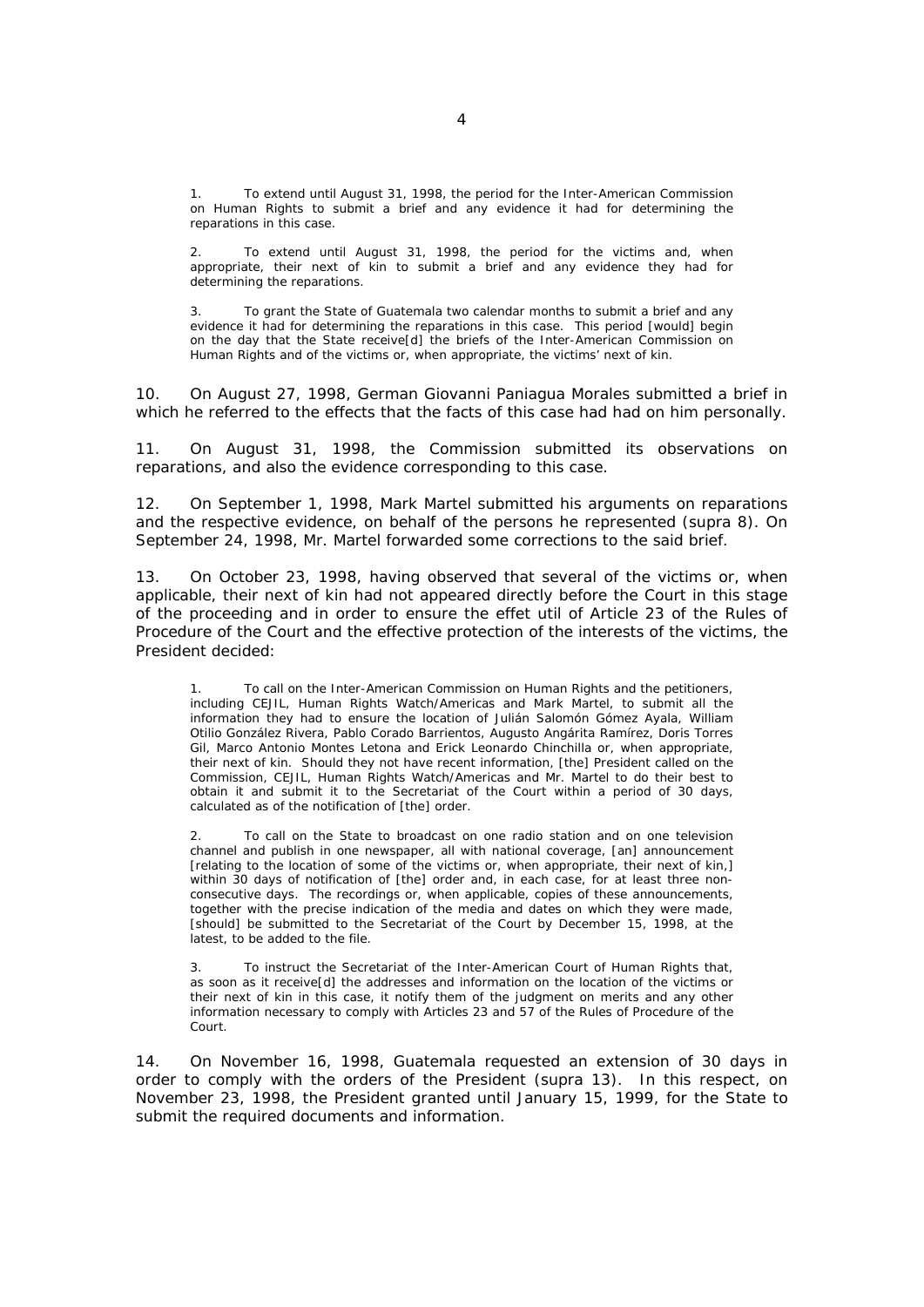15. On November 25, 1998, the Commission informed the Court that it had been able to communicate with the next of kin of the victims, Julián Salomón Gómez Ayala, William Otilio González Rivera and Pablo Corado Barrientos, and forwarded the corresponding information on their location.

16. On December 8, 1998, María Luisa Chinchilla Ruano, mother of Erick Leonardo Chinchilla, informed the Secretariat by telephone of her address and telephone number. The following day, Elizabeth Gómez Ayala, sister of Julián Salomón Gómez Ayala, also advised by telephone, her telephone number and that of the victim's mother, Blanca Esperanza Ayala de la Cruz.

17. On December 9, 1998, the Secretariat notified the judgment of March 8, 1998, to the next of kin of Julián Salomón Gómez Ayala, William Otilio González Rivera, Pablo Corado Barrientos and Erick Leonardo Chinchilla and gave them a brief explanation of the proceeding corresponding to the reparations stage. It also sent them other pertinent documents and informed them that "[t]he period for the victims or their next of kin to submit their briefs [would] be established by the President [...] in due course" (*infra* 20).

18. On December 16, 1998, the State provided information on the publication of the announcements in the press and the broadcast by television and radio, executed in compliance with the order of the President (*supra* 13). On January 7, 1999, it also forwarded publications in newspapers, an audiotape and a videotape containing these announcements.

19. On December 23, 1998, German Giovanni Paniagua Morales submitted his brief on reparations.

20. On January 29, 1999, the President ordered:

1. To grant the victims or, when appropriate, their next of kin until March 27, 1999, to submit a brief and any evidence they ha[d] for determining the compensations and expenses. In the case of those victims or next of kin who ha[d] already submitted their briefs to the Court, it w[ould] not be necessary for them to retransmit them, and those submitted would be considered valid.

2. To instruct the Secretariat of the Court to transmit all the briefs received to the Inter-American Commission on Human Rights, once the period mentioned in the previous paragraph ha[d] expired.

To grant the Inter-American Commission on Human Rights one month, calculated from the date on which it receives the briefs mentioned in the second operative paragraph of the [said] order, to submit any additional comments that it considers pertinent with regard to reparations.

4. To instruct the Secretariat of the Court to transmit all the brief that had been submitted to the State of Guatemala, once the period referred to in the previous operative paragraph ha[d] expired.

5. To grant the State of Guatemala two months, calculated from the date on which it receive[d] the briefs referred to in the previous operative paragraph, to submit its comments and any evidence it has for determining the reparations in this case.

21. On February 3, 1999, the Court requested Mark Martel to send the powers of attorney which were granted to him by the next of kin of Oscar Vásquez, Anna Elizabeth Paniagua Morales and Manuel de Jesús González López and, to this end,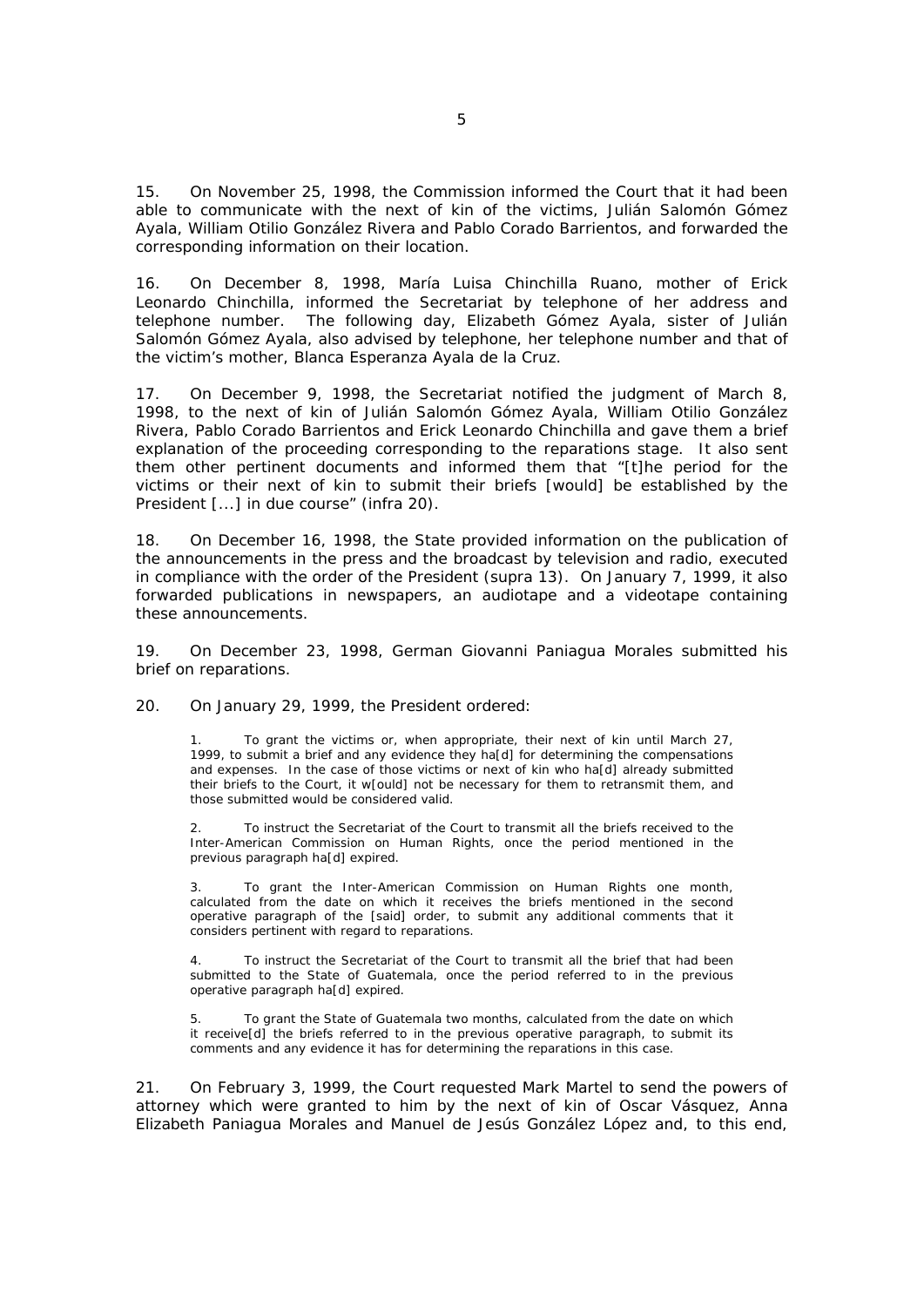granted him until March 27, 1999. On the following March 26, Mr. Martel sent the powers requested.

22. On March 18, 1999, in the name of several of the victims' next of kin, the Commission requested an extension until the following April 30 for the submission of the briefs on reparations. Since the parties raised no objections, the President decided to grant the requested extension on March 26, 1999.

23. On March 23, 1999, Salvador González Najarro, father of William Otilio González Rivera, submitted his brief on reparations and the corresponding evidence.

24. On March 26, 1999, María Luisa Chinchilla Ruano, mother of Erick Leonardo Chinchilla, advised that the *Coordinadora Jurídica Popular* (hereinafter "COJUPO"), through the lawyer, Antonio René Argueta Beltrán, would be responsible for providing her with legal assistance during the reparations stage.

25. On April 26 and 28, 1999, Blanca Esperanza Ayala de la Cruz and Bertha Violeta Flores Gómez, respectively mother and companion of Julián Salomón Gómez Ayala, submitted their arguments and evidence on reparations.

26. On April 30, 1999, María Luisa Chinchilla Ruano, mother of Erick Leonardo Chinchilla, transmitted her brief and evidence on reparations.

27. The same day and on the following May 28, the Commission, in the name of the Corado Barrientos family requested extensions of 10 and 15 days, respectively, for the submission of its arguments on reparations. These extensions were granted until June 14, 1999.

28. On June 3, 1999, Juana Barrientos Valenzuela and Tino Corado Barrientos, mother and brother of Pablo Corado Barrientos, informed that, for future communications, they would receive legal assistance from COJUPO, through the Director of this institution, Antonio René Argueta Beltrán, and indicated the corresponding mailing address. On the following June 11, they presented their reparations brief. Finally, on June 23, 1999, the evidence that accompanied this brief was received.

29. On July 16, 1999, the Commission requested a 14-day extension to submit its comments on reparations, "in order to obtain the necessary additional information and consult those affected in this regard." The President granted this extension until the following August 2. That day, the Commission remitted the supplemetary brief with comments and also the corresponding evidence.

30. On September 28, 1999, the State requested the Court to grant "a period similar to that granted to the Inter-American Commission and the victims or their next of kin to submit its comments and the evidence for determining the reparations." Taking into account the complexity of the matters being examined and considering that it was "impossible to grant the State an extension of the length requested", the President decided to grant the State until January 2, 2000.

31. On October 14, 1999, the President of the organization, Rights International, submitted a brief as an *amicus curiae*.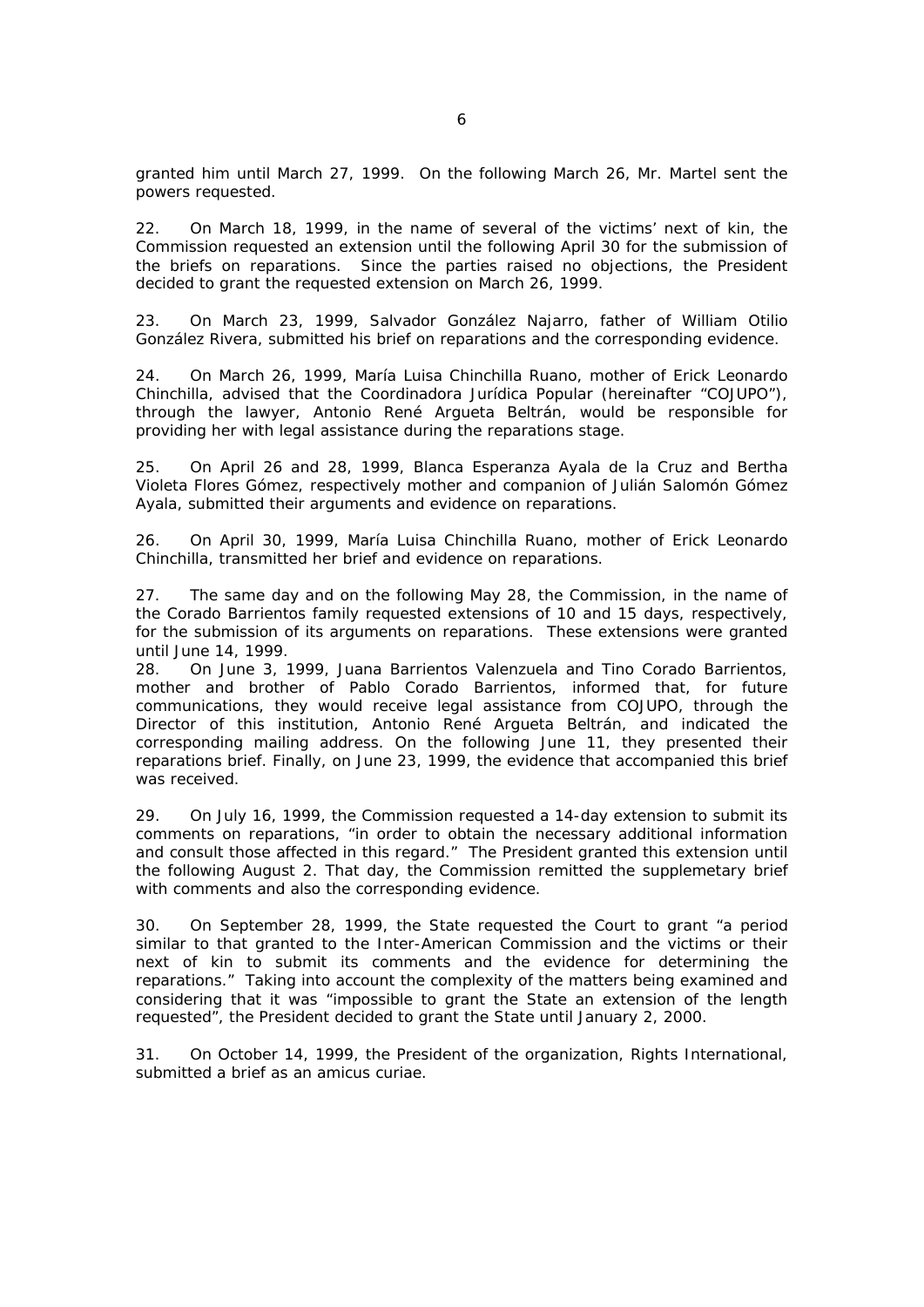32. On December 27, 1999, the State requested a further extension for submitting its comments on the briefs and the evidence on reparations. On January 5, 2000, the President granted this extension until May 2, 2000.

33. On February 25, 2000, the Secretariat requested the Commission and the next of kin of Pablo Corado Barrientos and Erick Leonardo Chinchilla to submit the list of the witnesses and experts who would give testimony at the public hearing on reparations. On May 24 that year, the Commission submitted a list with some of the names of the experts and witnesses that it proposed for the public hearing. This list was completed on the following June 12. On June 19, 2000, the President made some comments to the Commission and, in particular, that it had been verified that the Commission had included the name of a witness who had not been proposed in its brief on reparations. Consequently, he granted until the following June 26 for the victims or their next of kin and the State to forward their respective comments. Neither the victims nor, when appropriate, their next of kin, nor the State remitted any comment during this period. On June 27, 2000, the Commission sent a communication in which it emphasized that the witness who had been proposed for the first time in the list of witnesses and experts would not appear and, in her place, one of the persons included in the brief on reparations would testify. It also advised that two of the experts proposed could not attend the hearing and that it was seeking a replacement. On June 30, 2000, the Commission forwarded the names of the experts and their respective *curricula vitae*. On July 3, 2000, copies of the documents remitted by the Commission were forwarded to the parties and the State was given until the following July 5 to submit its observations. No document was remitted before the deadline had expired.

34. On March 8, 2000, the President informed the parties that a public hearing on reparations had been programmed for June that year. On April 7, 2000, the President informed the parties that, due to budget cuts ordered by the Committee on Administrative and Budgetary Affairs of the Organization of American State, "the Court [was] obliged to suspend [the forty-eighth] regular session."

35. On April 7, August 7 and November 13, 2000, the State appointed as agent in substitution of the acting agent, José Briz Gutiérrez, Enrique D. Barascout and Jorge Mario García Laguardia, respectively.

36. On April 28, 2000, Guatemala requested a further extension to submit its brief on reparations. Considering the Court's program of work, the President granted the State until June 9 that year.

37. On June 9, 2000, the State remitted its brief with comments on the reparations requested. The original and the annexes to this brief were received by the Secretariat on June 13, 2000.

38. On July 5, 2000, the President summoned the victims or, when appropriate, their next of kin or representatives, the Commission and the State to a public hearing on reparations to be held as of August 11, 2000, at the seat of the Court.

39. On July 10, 2000, the Commission requested the Court to expand the list of persons summoned to the pubic hearing on reparations in order to include Blanca Esperanza Ayala de la Cruz who, despite having been duly proposed in the brief on reparations, had not been included on the list of witnesses and experts (*supra* 33),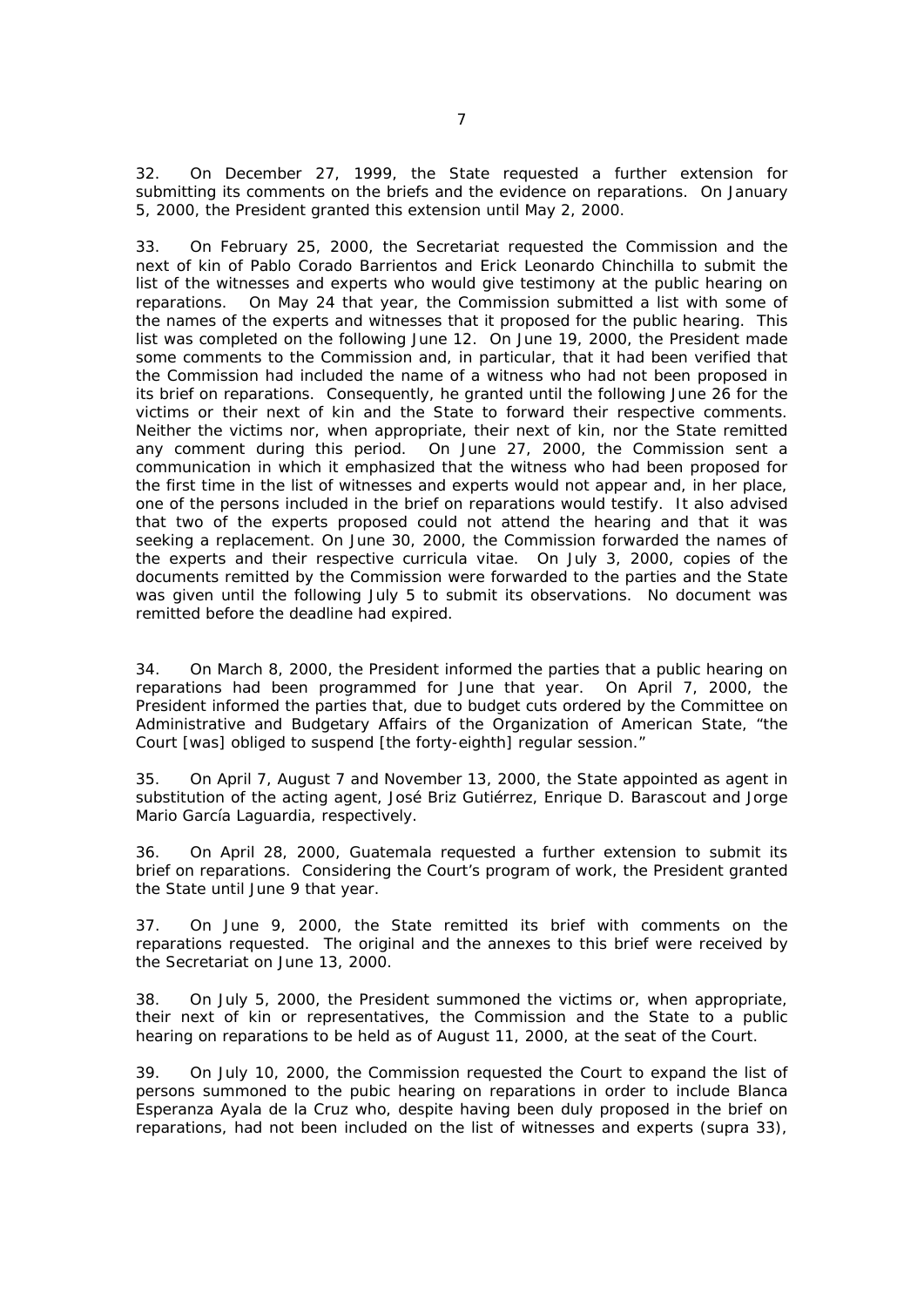owing to circumstances beyond its control. On July 12, 2000, the President granted the State time to submit its comments. When the State's comments had not been received by July 20 that year, the President decided to summon Mrs. Ayala de la Cruz to appear and give testimony at the respective public hearing.

40. On July 24, 2000, German Giovanni Paniagua Morales submitted comments on the State's brief of June 9, 2000.

41. On August 11 and 12, 2000, the Court received the statements of the witnesses and experts proposed by the Commission at a public hearing.

There appeared before the Court:

For the victims' next of kin:

Mark Martel, lawyer Avilio Carrillo Martínez, lawyer and Antonio René Argueta Beltrán, lawyer

for the Inter-American Commission:

Claudio Grossman, delegate, and Elizabeth Abi-Mershed, lawyer for the State of Guatemala:

> Enrique D. Barascout, agent Osvaldo Enríquez, advisor Cruz Munguía Sosa, advisor, and Ricardo Efraín Alvarado Ortigoza, advisor

Witnesses proposed by the Commission:

Salvador González Najarro Blanca Esperanza Ayala de la Cruz Ingrid Elizabeth Gómez Ayala Tino Corado Barrientos Miriam Enoé Zelada Chinchilla María Ildefonsa Morales de Paniagua María Elizabeth Chinchilla de González, and Manuel Alberto González Chinchilla.

Experts proposed by the Commission:

Robin Eric Hahnel; and Graciela Marisa Guilis.

Despite having been summonsed by the Court, Alberto Antonio Paniagua Morales did not appear to testify.

42. On February 22, 2001, on the instructions of the Court and in accordance with Article 44 of its Rules of Procedure, the Secretariat requested some of the victims' next of kin and the State to forward evidence that would be helpful. On March 21 and April 2, 2001, the lawyers, Avilio Carrillo Martínez and René Argueta Beltrán,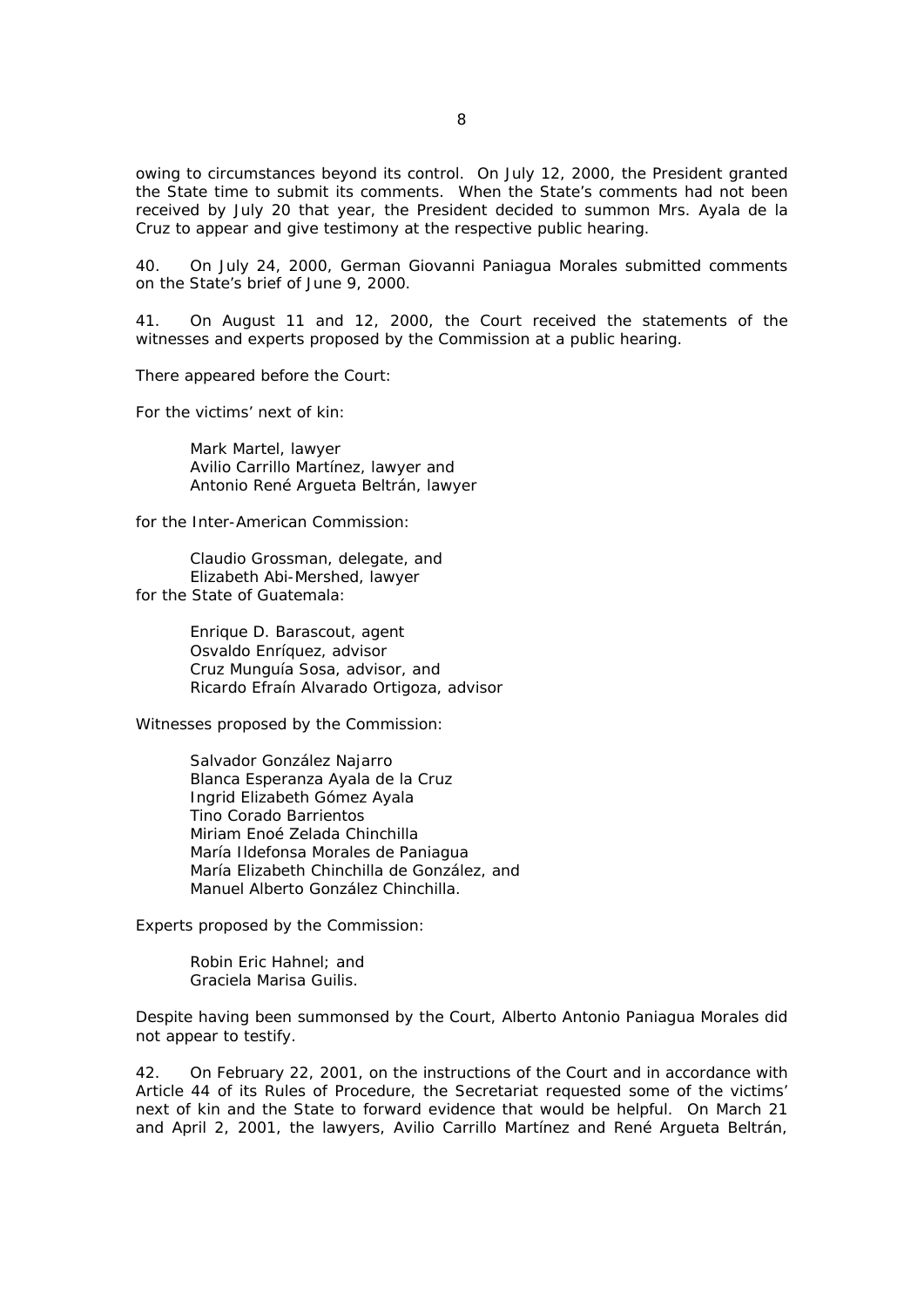respectively, transmitted the documentation requested (*infra* 62 and 64). On March 23 and 30, 2001, the lawyer, Mark Martel, forwarded part of the documentation requested (*infra* 63). Finally, the State submitted part of the information requested on March 16 and 30 and April 6, 2001 (*infra* 61). On April 17, 2001, the Secretariat remitted the documentation obtained as helpful evidence to the parties.

# **IV**

## **PROVISIONAL MEASURES**

43. On January 26, 2001, the Inter-American Commission informed the Court about an attack on the minor, Manuel Alberto González Chinchilla, perpetrated by unknown persons in December 2000, as a result of which "he was hit by two bullets and was [transferred] to a hospital where he received medical treatment." The minor, González Chinchilla, is the son of the victim, Manuel de Jesús González López, and appeared to testify at the public hearing on reparations held at the seat of the Court on August 11 and 12, 2000 (*supra* 41).

44. By an order of January 29, 2001, the Court decided:

To call on the State of Guatemala to adopt any necessary measure to protect the life and physical integrity of Manuel Alberto González Chinchilla.

2. To call on the State of Guatemala to investigate the facts indicated and provide information on the situation of the said person, and also about the measures adopted in compliance with the [said] order, by February 8, 2001, at the latest.

3. To call on the State of Guatemala to submit reports on the provisional measures in the instant case every two months, as of the date of notification of the [said] order, and on the Inter-American Commission on Human Rights to submit its comments on these reports within six weeks of receiving them.

45. On February 28, 2001, the State sent the Court the report requested (*supra* 44.2). In this document, the State declared that it had communicated to the minor, González Chinchilla, and to his representative that the State was willing to provide the necessary protection to safeguard his security and protect his life and physical integrity.

46. At the time this judgment was delivered, the State had not submitted its first report in compliance with the third operative paragraph of the order of the Court of January 29, 2001 (*supra* 44.3). These provisional measures will be maintained while it is shown that the circumstances of extreme gravity and urgency that justified their adoption persist.

### $\mathbf{v}$

## **EVIDENCE RELATING TO REPARATIONS**

47. Before examining the evidence received, the Court will define the general criteria for evaluating the evidence and will make some observations that are applicable to this specific case, most of which have been developed previously by the jurisprudence of the Court.

48. Article 43 of the Rules of Procedure establishes that:

Items of evidence tendered by the parties shall be admissible only if previous notification thereof is contained in the application and in the reply thereto [...]. Should any of the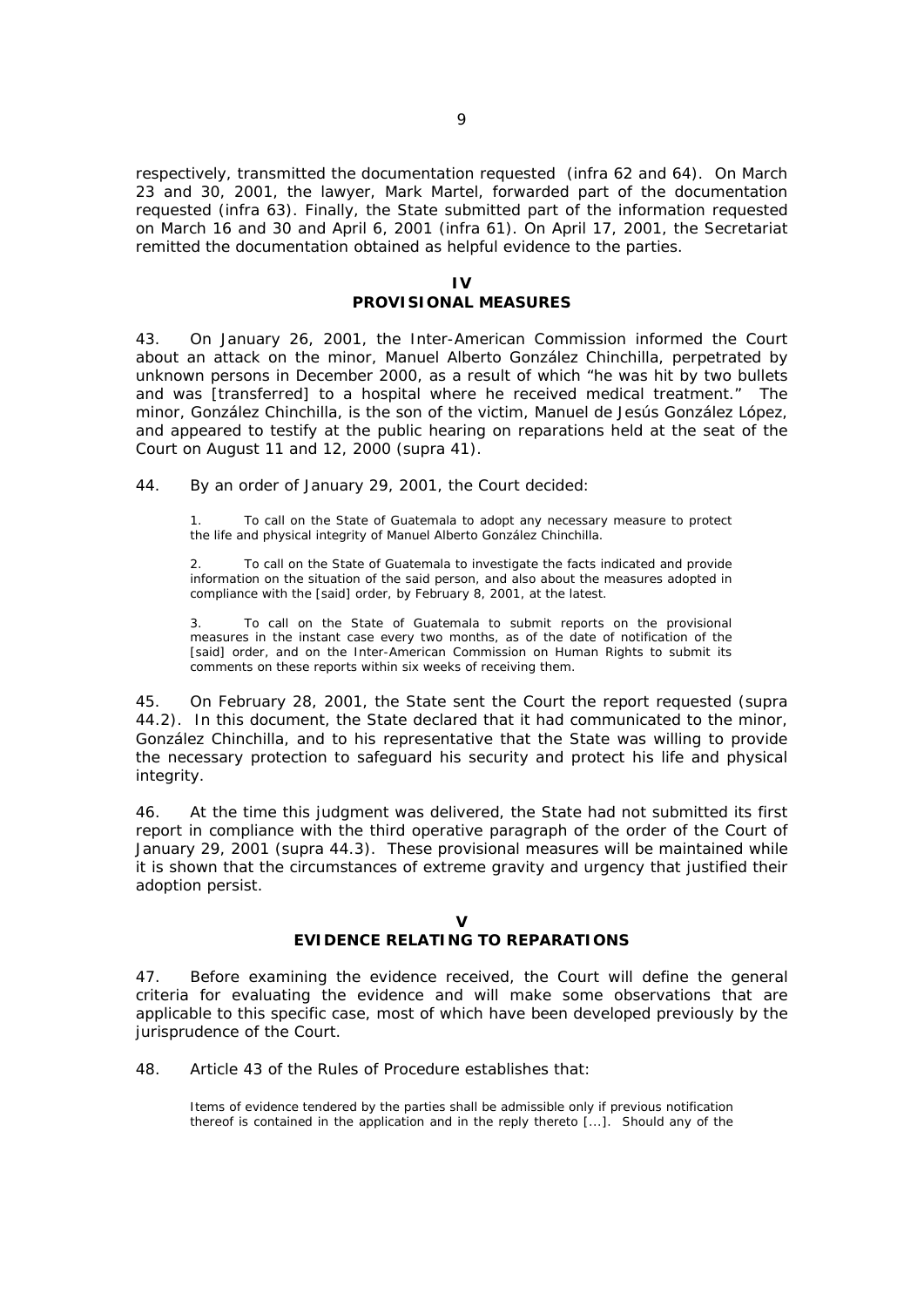parties allege *force majeure*, serious impediment or the emergence of supervening events as grounds for producing an item of evidence, the Court may, in that particular instance, admit such evidence at a time other than those indicated above, provided that the opposing parties are guaranteed the right of defense.

49. Article 44 of the Rules of Procedure indicates that, at any stage of the proceeding, the Court may:

1. Obtain, on is own motion, any evidence it considers helpful. In particular, it may hear as a witness, expert witness, or in any other capacity, any person whose evidence, statement or opinion it deems to be relevant.

2. Request the parties to provide any evidence within their reach or any explanation or statement that, in its opinion, may be useful.

3. Request any entity, office, organ or authority of its choice to obtain information, express an opinion, or deliver a report or pronouncement on any given point. The documents may not be published without the authorization of the Court.

[...]

50. According to the consistent practice of the Court, during the reparations stage, the parties must indicate the evidence that they will offer at the first occasion granted to them to make a written statement. Moreover, the exercise of the Court's discretional powers, stipulated in Article 44 of its Rules of Procedure, allows it to request the parties to provide additional elements of evidence to help it make a more informed decision; however, this does not grant the parties another opportunity to expand or complete their arguments or offer new evidence on reparations, unless the Court so allows.

51. The Court has indicated previously that the proceedings before it are not subject to the same formalities as domestic proceedings and that, when incorporating determined elements into the body of evidence, particular attention must be paid to the circumstances of the specific case and to the limits imposed by respect for legal certainty and the equality of the parties<sup>2</sup>. . International jurisprudence has upheld the power of the courts to evaluate the evidence within the

 $\frac{1}{2}$  *Cf. Ivcher Bronstein case.* Judgment of February 6, 2001. Series C. No. 74, para. 65; *"The Last Temptation of Christ" case (Olmedo Bustos et al.)*. Judgment of February 5, 2001. Series C No. 73, paras. 49 and 51; *Baena Ricardo et al. case.* Judgment of February 2, 2001. Series C. No. 72, paras. 71 and 76; *The Constitutional Court case.* Judgment of January 31, 2001. Series C No. 71, para. 45; *Bámaca Velásquez case*. Judgment of November 25, 2000. Series C No. 70, para. 96; *Castillo Petruzzi et al. case.* Judgment of May 30, 1999. Series C No. 52, para. 61; *Castillo Páez case. Reparations* (Article 63(1) American Convention on Human Rights). Judgment of November 27, 1998. Series C No. 43, para. 38; *Loayza Tamayo case. Reparations* (Article 63(1) American Convention on Human Rights). Judgment of November 27, 1998. Series C No. 42, para. 38;. Judgment of March 8, 1998. Series C No. 37, para. 70; *Certain Attributes of Inter-American Commission on Human Rights* (Articles 41, 42, 44, 46, 47, 50 and 51 American Convention on Human Rights). Advisory Opinion OC-13/93 of July 16, 1993. Series A No. 13, para. 43; and *Cayara case, Preliminary Objections*. Judgment of February 3, 1993. Series C No. 14, para. 42.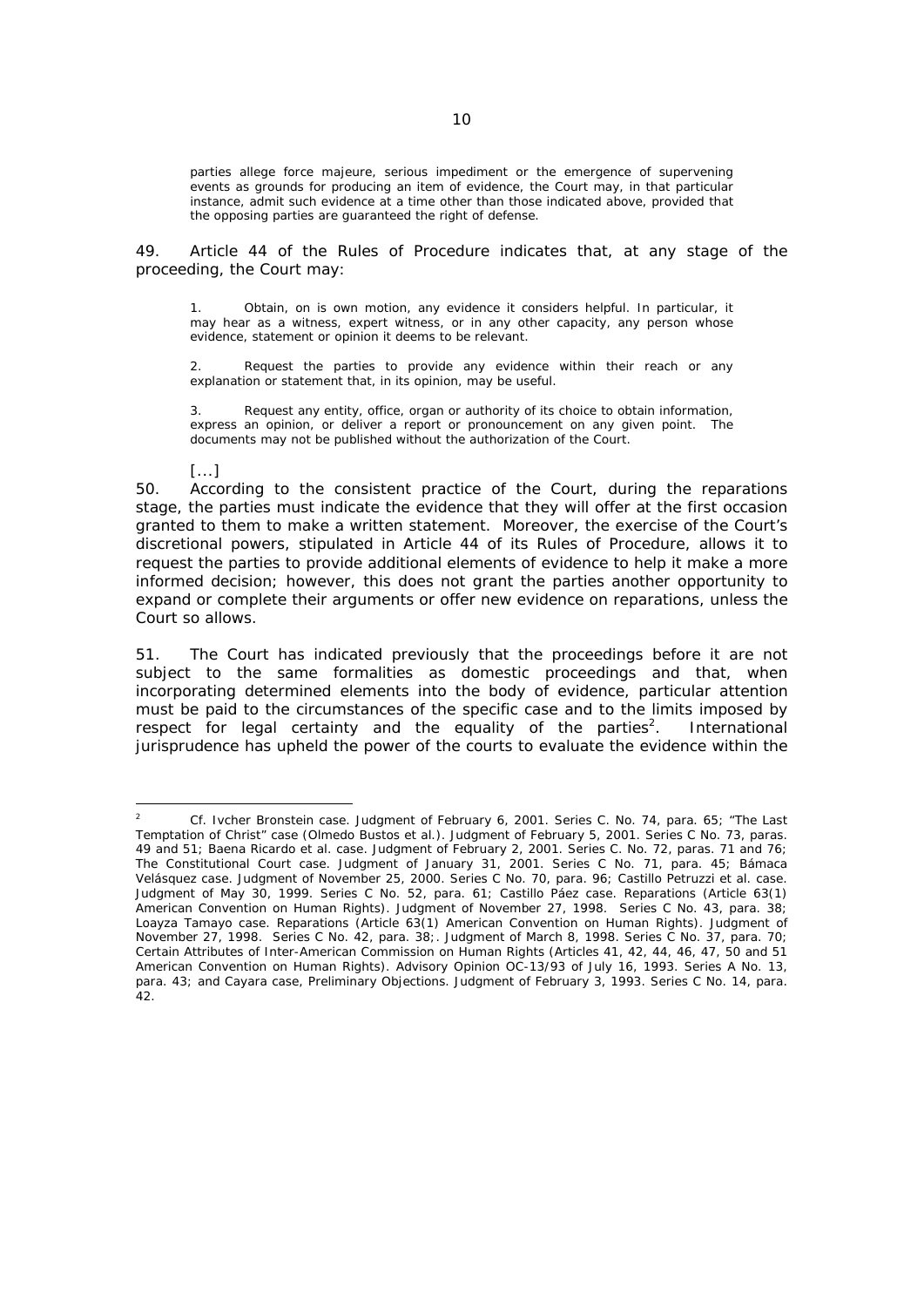limits of sound judicial discretion<sup>3</sup>; and has always avoided making a rigid determination of the amount of evidence required to support a judgment<sup>4</sup>.

52. This practice extends to the briefs in which the representatives of the victims or, when appropriate, their next of kin, and the Inter-American Commission formulate their claims for reparations and to the State's answering brief, which are the principal documents at this stage and, in general, entail the same formalities with regard to the submission of evidence as the application<sup>5</sup>. On this basis, the Court will proceed to examine and evaluate all the elements that make up the body of evidence in this case, according to the rule of sound judicial discretion, within the legal framework of the case *sub judice*.

#### *a) DOCUMENTARY EVIDENCE*

53. The next of kin of Anna Elizabeth Paniagua submitted one document<sup>6</sup> with a brief of August 27, 1998.

54. The lawyer, Mark Martel, representing the next of kin of Mr. Vásquez, Mrs. Paniagua Morales and Mr. González López, submitted nine annexes<sup>7</sup>, with the brief of September 1, 1998.

55. The next of kin of William Otilio González Rivera attached a document to their brief of March 23, 1999<sup>8</sup>.

56. The next of kin of Julián Salomón Gómez Ayala remitted 11 annexes<sup>9</sup> with notes dated April 28, 1999.

4 *Cf. Military and Paramilitary Activities in and against Nicaragua (Nicaragua v. United States of America), Merits, Judgment, I.C.J. Reports 1986,* para. 60.

5 *Cf. Loayza Tamayo case, Reparations, supra* note 2, para. 39. 6

 *Cf.* Newspaper article, "Trading murder, torture for peace, freedom", The Intelligencer, March 15, 1988.

7 *Cf.* Affidavit by Alberto Paniagua of August 30, 1998, Annex A; statement by doctor Oscar Jorda of August 31, 1998, Annex B; affidavit by Elsa Carolina Paniagua de Polanco of August 31, 1998, Annex C; affidavit by Mauricio Peñalba of August 31, 1998, Annex D; statement by Erwin Díaz of August 28, 1998, Annex E; summary mortality tables for Guatemala 1990-1995, Annex E; certificate issued by Ramiro R. Velásquez of August 31, 1998, Annex F; affidavit by María Elizabeth Chinchilla of August 31, 1998, Annex G; report on the death of Manuel de Jesús González López, Annex H; and affidavit by Mark Martel of August 31, 1998, Annex I.

8 *Cf.* Copy of birth certificate of William Otilio González Rivera.

9 *Cf.* Copy of identity card of Bertha Violeta Flores Gómez; copy of birth certificate of Julio Salomón Gómez Flores; copy of identity card of Blanca Esperanza Ayala de la Cruz; copy of identity card of Petronilo Gómez Chávez; copy of identity card of Lidia Marisa Gómez Ayala; copy of identity card of Deifin Olivia Gómez Ayala; copy of identity card of Ingrid Elizabeth Gómez Ayala; copy of identity card of Danilo

<sup>3</sup> *Cf. Ivcher Bronstein case, supra* note 2, para. 69; *"The Last Temptation of Christ" case (Olmedo Bustos et al.)*, *supra* note 2, para. 54; *Baena Ricardo et al. case, supra* note 2, paras. 70 and 72; *The Constitutional Court case*, *supra* note 2, para. 49; *Bámaca Velásquez case*, *supra* note 2, para. 100; *Cantoral Benavides case.* Judgment of August 18, 2000. Series C No. 69, para. 52; *Durand and Ugarte case.* Judgment of August 16, 2000. Series C No. 68, paras. 53-56; *Villagrán Morales et al. (the "Street Children" case).* Judgment of November 19, 1999. Series C No. 63, para. 71; *Castillo Páez case, Reparations, supra* note 2, para. 40; *Loayza Tamayo case, Reparations*, *supra* note 2, para. 57; and *Paniagua Morales et al. case, supra* note 2, para. 76.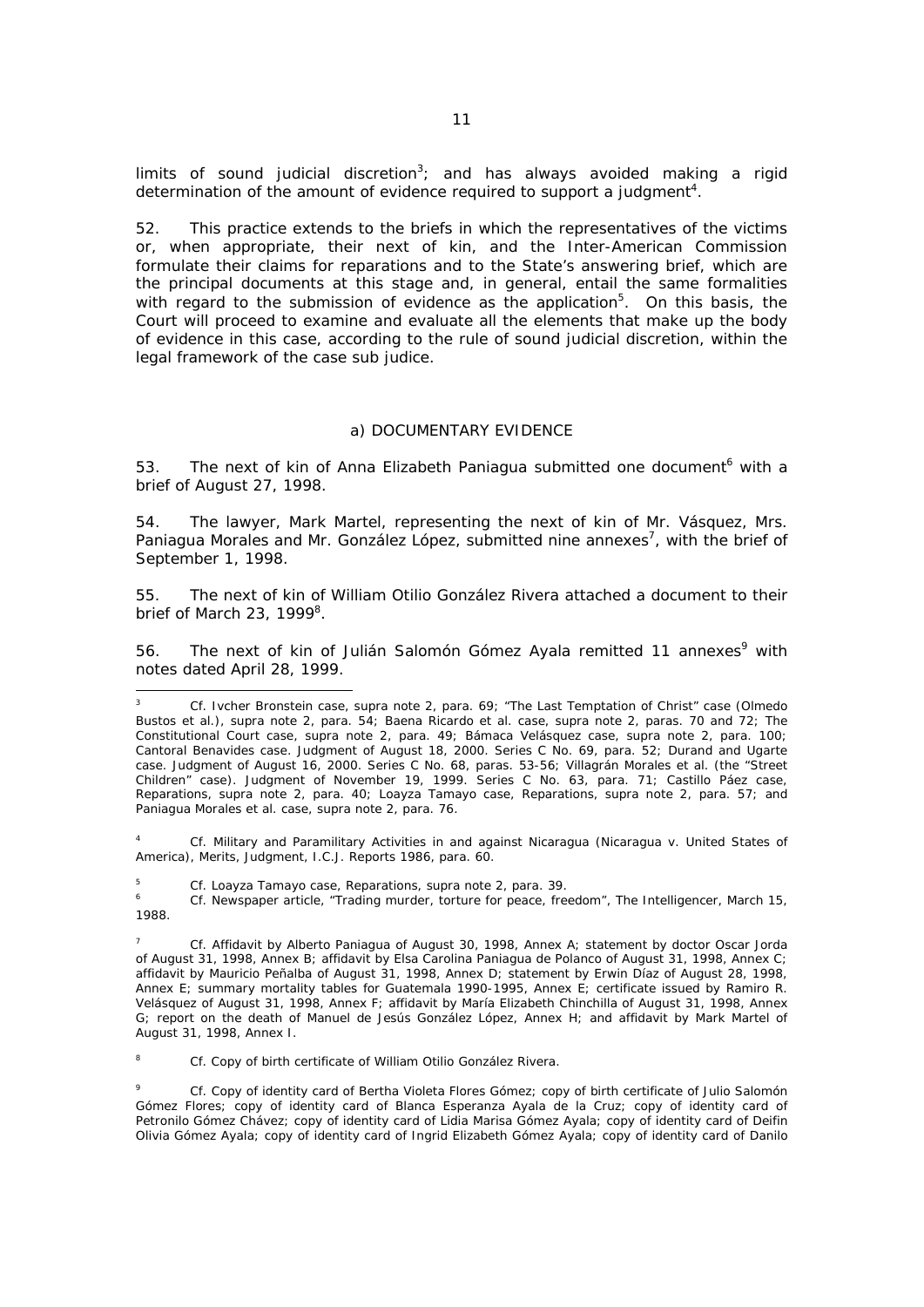57. The next of kin of Erick Leonardo Chinchilla attached a document<sup>10</sup> to a brief of April 30, 1999.

58. The Corado Barrientos family forwarded four annexes<sup>11</sup> with communications of June 3 and 23, 1999.

59. With its comments on reparations of August 31, 1998, and August 2, 1999, the Commission submitted five documents $12$ .

60. The State included 13 annexes, with 25 documents<sup>13</sup> with its brief of June 13, 2000, offering comments on the reparations requested.

Abraham Gómez Ayala; copy of identity card of Israel Gómez Ayala; copy of identity card of Jorge Isaías Gómez Ayala; and copy of birth certificate of Douglas Moises Gómez Ayala.

10 *Cf.* Copy of the commercial patent of the company "Panadería La Virgencita", Registration No. 141171 "A", page 85, book 109, file No. 17602-92.

11 *Cf.* Copy of identity card of Tino Corado Barrientos; copy of identity card of Juana Barrientos Valenzuela; copy of the certificate of the birth registration of Corado Barrientos; and copy of birth certificate of Pablo Corado Barrientos.

12 *Cf.* United Nation data on average life expectancy in Guatemala; data collected by the International Labor Organization (ILO) on salaries and consumption in Guatemala; calculation of the average increase in wages corresponding to the pertinent jobs, according to data collected by the ILO; calculation of loss of earnings in the case of Julián Salomón Gómez Ayala, William Otilio González Rivera and Pablo Corado Barrientos; and questionnaire prepared by the Commission and sent to the next of kin of the victims to help them with their arguments before the Court.

13 *Cf.* Official letter of June 1, 2000, issued by the Freddy A. Muñoz M., Administrator of the Tax Office of Guatemala, Superintendency of Tax Administration, Annex A; Copy of identity card of Anna Elizabeth Paniagua Morales, Annex B; copy of the registration of the birth certificate of Anna Elizabeth Paniagua Morales, Annex B; summary of a letter from ACAFADE of March 2, 1988, sent to Dr. Edmundo Vargas Carreño, Annex C; copy of the certification of May 11, 2000, of the Head of the Department of Registration and Statistics of the Universidad de San Carlos de Guatemala, Annex D; tables of minimum wages reported by the Ministry of Labor and Social Insurance for 1980-1995, Annex E; leaflet of the National Institute of Statistics "*Indicadores Sociales de Guatemala*" (Guatemalan Social Indicators), prepared by the Department for the Production and Dissemination of Statistics, January 1999, Annex F; copy of the certification by the Secretary of the Municipality of Comapa, in the Department of Jutiapa, dated June 5, 2000, Annex G; copy of the registration of the birth certificate of William Otilio González Rivera, Annex G; letter from the President of the Board of Directors of the Guatemalan Social Security Institute, regarding Manuel de Jesús González López, Anna Elizabeth Paniagua Morales, Julián Salomón Gómez Ayala and Pablo Corado Barrientos, Annex H; letter of May 18, 2000, from the Commercial Registry of the Ministry of Economy regarding William Otilio González Rivera, Annex H; official letter No. 100-2000 of May 22, 2000, from the Markets Department of Guatemala, regarding William Otilio González Rivera, Annex I; copy of the certificate issued by the Municipal Secretary of the town of El Adelanto, Department of Jutiapa of May 19, 2000, Annex J; copy of certification of the identity card of Manuel de Jesús González López, Annex K; copy of the certification of the birth certificate of Manuel de Jesús González López, Annex K; Copy of birth certificate of Julián Salomón Gómez Ayala, Annex L; copy of certification of the identity card of Julián Salomón Gómez Ayala, Annex L; document entitled "*Respuestas a consultas sobre salarios devengados*" (Answers to consultations on wages earned) with regard to Manuel de Jesús González López, Annex M; memorandum No. DPS-37-2000 dated May 9, 2000, regarding Julián Salomón Gómez Ayala, Annex M; document on funeral expenses provided by "*Capillas Señoriales*", Annex M; official letter No. SDE-27-2000 of May 16, 2000, from the Deputy Executive Director of COPREDEH, regarding William Otilio González Rivera, Annex M; official letter No. SDE-28-2000 of May 16, 2000, regarding Anna Elizabeth Paniagua Morales, Julián Salomón Gómez Ayala, Pablo Corado Barrientos and Manuel de Jesús González López, Annex M; official letter No. P-149-2000 of May 18, 2000, from the President of COPREDEH regarding Anna Elizabeth Paniagua Morales, Julián Salomón Gómez Ayala, William Otilio González Rivera, Pablo Corado Barrientos and Manuel de Jesús González, Annex M; official letter No.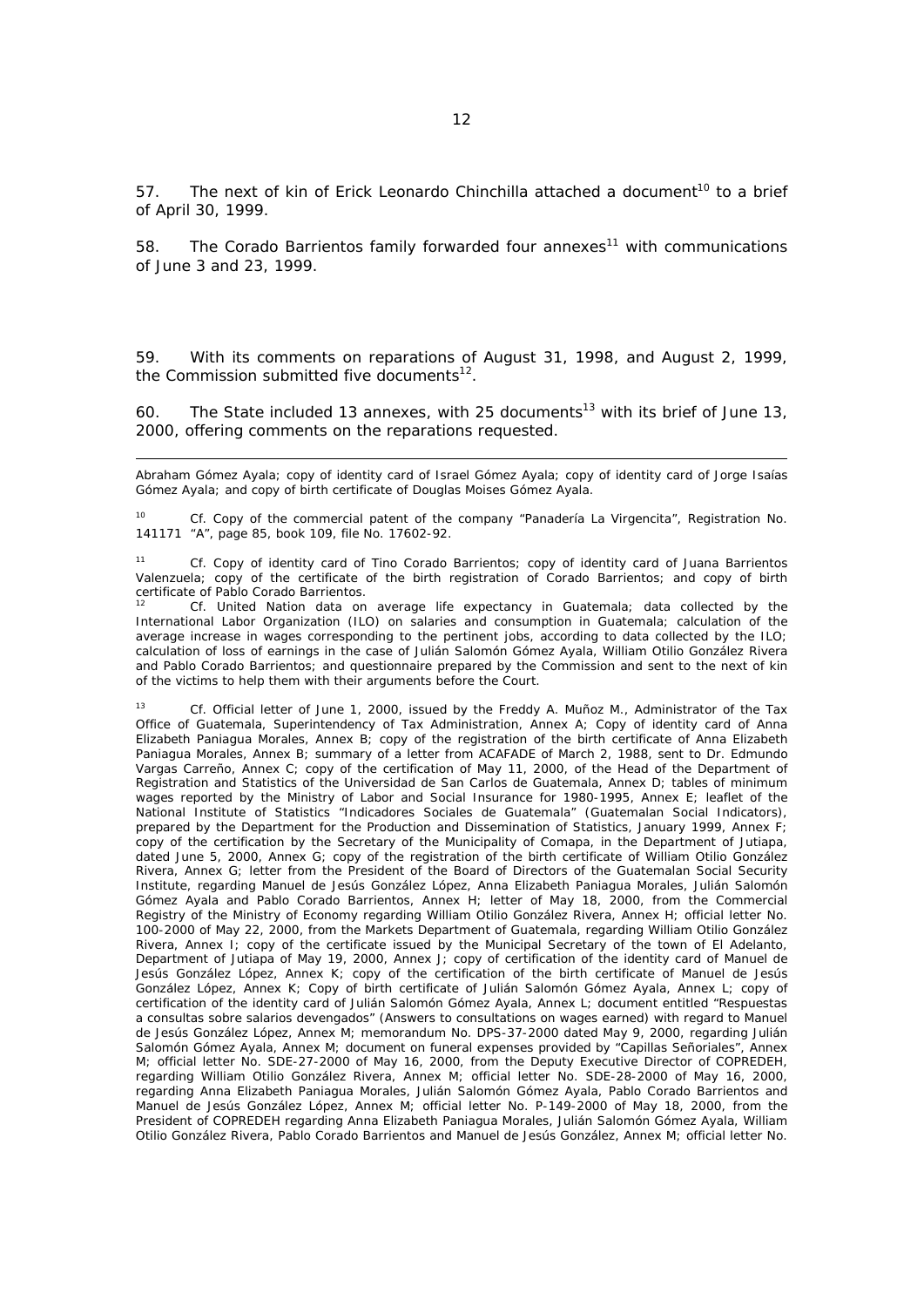61. In compliance with the Court's request of February 22, 2001 (*supra* 42), the State submitted 16 documents as helpful evidence on March 16 and 30 and April 6,  $2001^{14}$ .

62. On March 21, 2001, the next of kin of William Otilio González Rivera, represented by the lawyer, Avilio Carrillo Martínez, transmitted five documents<sup>15</sup>, in compliance with the Court's request of February 22, 2001 (*supra* 42).

63. On March 23 and 30, 2001, the lawyer, Mark Martel, representing the next of kin of Mr. Vásquez, Mrs. Paniagua Morales and Mr. González López, submitted 12 documents as helpful evidence $16$ .

15 *Cf.* Copy of birth certificate of Santos Hugo González Rivera; copy of birth certificate of José Alfredo González Rivera; copy of birth certificate of Julio Moises González Rivera; copy of birth certificate of Anatanahel González Rivera; and copy of birth certificate of Leydi Rosibel González Rivera.

16 *Cf.* Copy of the registration of the death of Manuel de Jesús González López; copy of the registration of the birth of Karen Paola González Chinchilla; copy of the registration of the birth of Silvia Argentina González Chinchilla; copy of the registration of the birth of Manuel Alberto González Chinchilla; copy of the birth certificate of María Ildefonsa Morales Chávez; copy of the birth certificate of Mario Humberto Morales; copy of the birth certificate of Hugo Morani Paniagua Morales; copy of the birth certificate of Alberto Antonio Paniagua Morales; copy of the birth certificate of Elsa Carolina Paniagua Morales; copy of the birth certificate of German Giovanni Paniagua Morales; copy of the birth certificate of Blanca Beatriz Paniagua Morales; and copy of the registration of the death of Anna Elizabeth Paniagua Morales.

**\* \* \*** 

DPIS-40-2000 of May 18, 2000, from the Procuration Coordinator of COPREDEH regarding Julián Salomón Gómez Ayala, Annex M; official letter No. DPIS-48-2000 of June 1, 2000, regarding William Otilio González Rivera, Annex M; and official letter No. P-158-2000 of June 6, 2000, from the Advisor to the President of COPREDEH regarding Anna Elizabeth Paniagua Morales, Manuel de Jesús González López, Pablo Corado Barrientos, William Otilio González Rivera and Julián Salomón Gómez Ayala.

<sup>14</sup> *Cf.* Table with statistics on the average monthly exchange rate from January 1985 to January 2001, prepared by the Department of Economic Studies of the *Banco de Guatemala*; table on the minimum monthly wage in Guatemala, for different activities, for 1964 to 1995; table of minimum wages prepared by the Ministry of Work and Social Insurance of Guatemala for 1994; communiqué on minimum wages for agricultural and non-agricultural activities, in accordance with Government agreement No. 667- 95, published in the official gazette of Guatemala on December 18, 1995; communiqué on minimum wages in force, in accordance with Government agreement No. 841-97, published in the official gazette of Guatemala on December 17, 1997; notice on minimum wages for 1999 prepared by the National Department of Salaries of the Ministry of Labor and Social Insurance of Guatemala; copy of Government agreement No. 20-2000 on the establishment of minimum wages for agricultural and non-agricultural activities; notice of minimum wages for 2000 prepared by the National Department of Salaries of the Ministry of Labor and Social Insurance of Guatemala in accordance with Government agreement No. 20- 2000; copy of the press communiqué of December 2000 on the entry into force of the new minimum wage; copy of Government agreement No. 838-2000 on the establishment of minimum wages for agricultural and non-agricultural activities, of November 29, 2000; notice of minimum wages for 2000 prepared by the National Department of Salaries of the Ministry of Labor and Social Insurance of Guatemala in accordance with Government agreement No. 838-2000; notice of minimum wages for 2001 prepared by the National Department of Salaries of the Ministry of Labor and Social Insurance of Guatemala; copy of decree No. 7-2000 of the Congress of the Republic of Guatemala of March 1, 2000; table on the cost of the basic food basket prepared by the National Institute of Statistics of Guatemala 1994-2000; copy of decree No. 78-82 issued on December 19, 1989; and copy of decree No. 42-92 issued on July 2, 1992.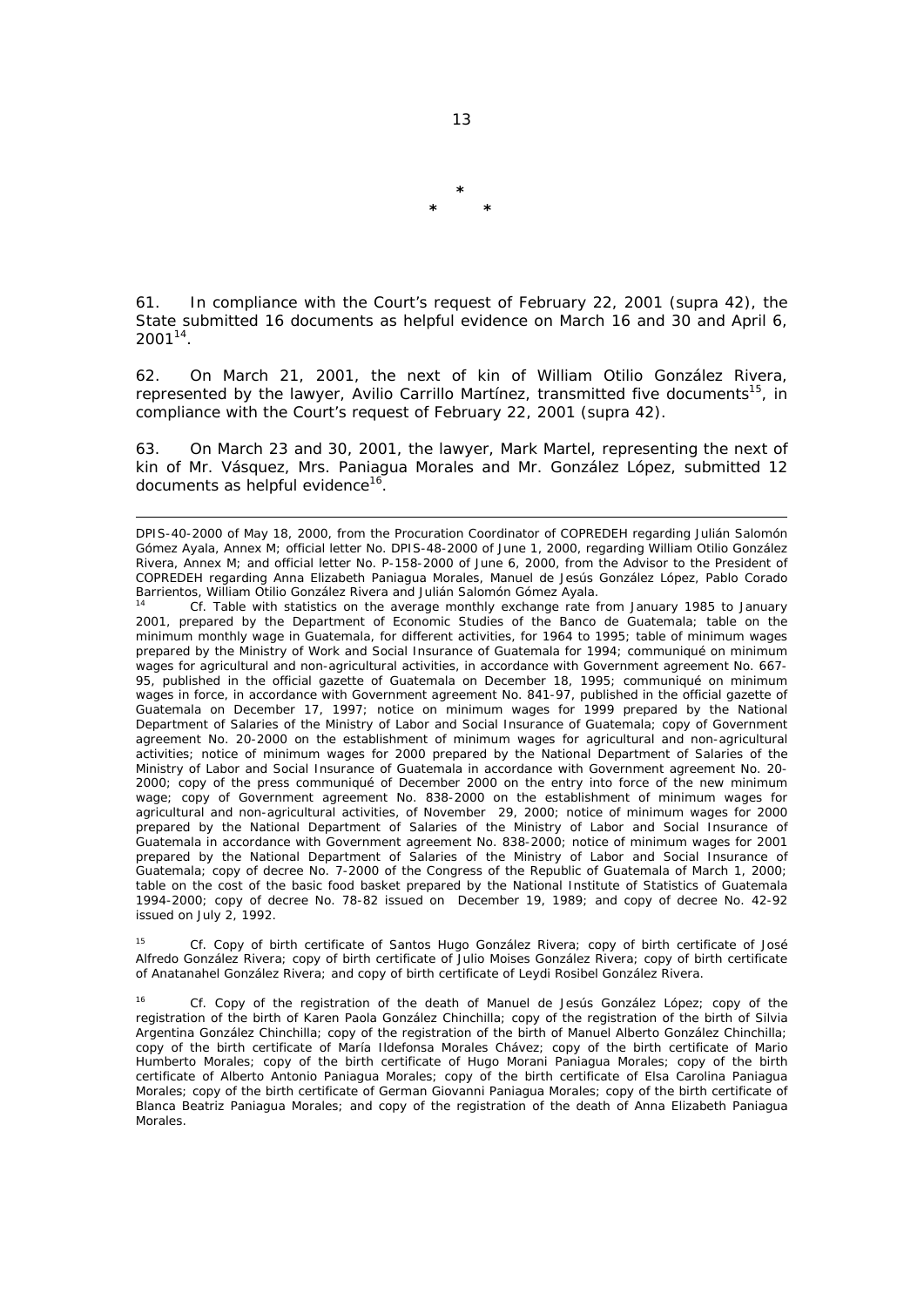64. On April 2, 2001, the lawyer, René Argueta Beltrán, representing the next of kin of the Corado Barrientos family and the next of kin of Erick Leonardo Chinchilla, submitted seven documents as helpful evidence<sup>17</sup>, in compliance with the Court's request of February 22, 2001.

#### **\* \* \***

### *b) TESTIMONIAL EVIDENCE*

65. At the public hearing on August 11 and 12, 2000, the Court received the statements of the witnesses and experts offered by the Inter-American Commission. They are summarized below in the order in which they were presented:

### **a) Testimony of Salvador González Najarro, father of William Otilio González Rivera**

He is married to María Rivera Velázquez, with whom he has had five children, including the victim. He lives in the village of Jocote, Department of Jutiapa, Guatemala.

His son acquired a sales kiosk in the bus terminal in Zone 4, Guatemala City, for Q5,000.00 (five thousand quetzales); this business generated a profit of about Q500.00 (five hundred quetzales) a month. However, as a result of his abduction and subsequent disappearance, all the existing merchandise, which was valued at Q5,000.00 (five thousand quetzales), was lost, together with the right to use the business premises.

The relationship between father and son and the whole family was "very extensive, respectful and considerate." The victim lived in Guatemala City and visited his family once every two weeks, and he brought them some of the Q500.00 (five hundred quetzales) that he earned to help them pay for their needs.

He realized that his son was dead on February 10, 1988, when he went to visit him. The following day, he found out that some bodies had appeared. The identification of his dead son caused him great sadness, because "it is distressing […] to see so much cruelty" and it caused "tremendous grief to [him] and all [his] family."

He had to pay the expenses corresponding to the transfer of his son's body to his community, the wake and burial of his son, all of which cost about Q5,000.00 (five thousand quetzales).

Since his son's death, he has suffered many illnesses and the memories cause him resentment, sadness and pain. His wife's life "has deteriorated and will never be the same again." She suffers from heart ailments and, owing to the lack of financial resources, cannot be supervised by a doctor. This is very painful for the family "because they are all suffering." His son would have been "the head of the family,

 $17$ 17 *Cf.* Copy of the birth registration of Francisca Corado Barrientos; copy of the death certificate of Erick Leonardo Chinchilla; copy of the birth registration of Ingrid Aracely Zelada Chinchilla; Copy of the birth registration of Miriam Enoé Zelada Chinchilla; copy of the birth registration of Sandra del Carmen Chinchilla; copy of the birth registration of Hugo Alejandro Zelada Chinchilla; and copy of the birth certificate of María Luisa Chinchilla Ruano.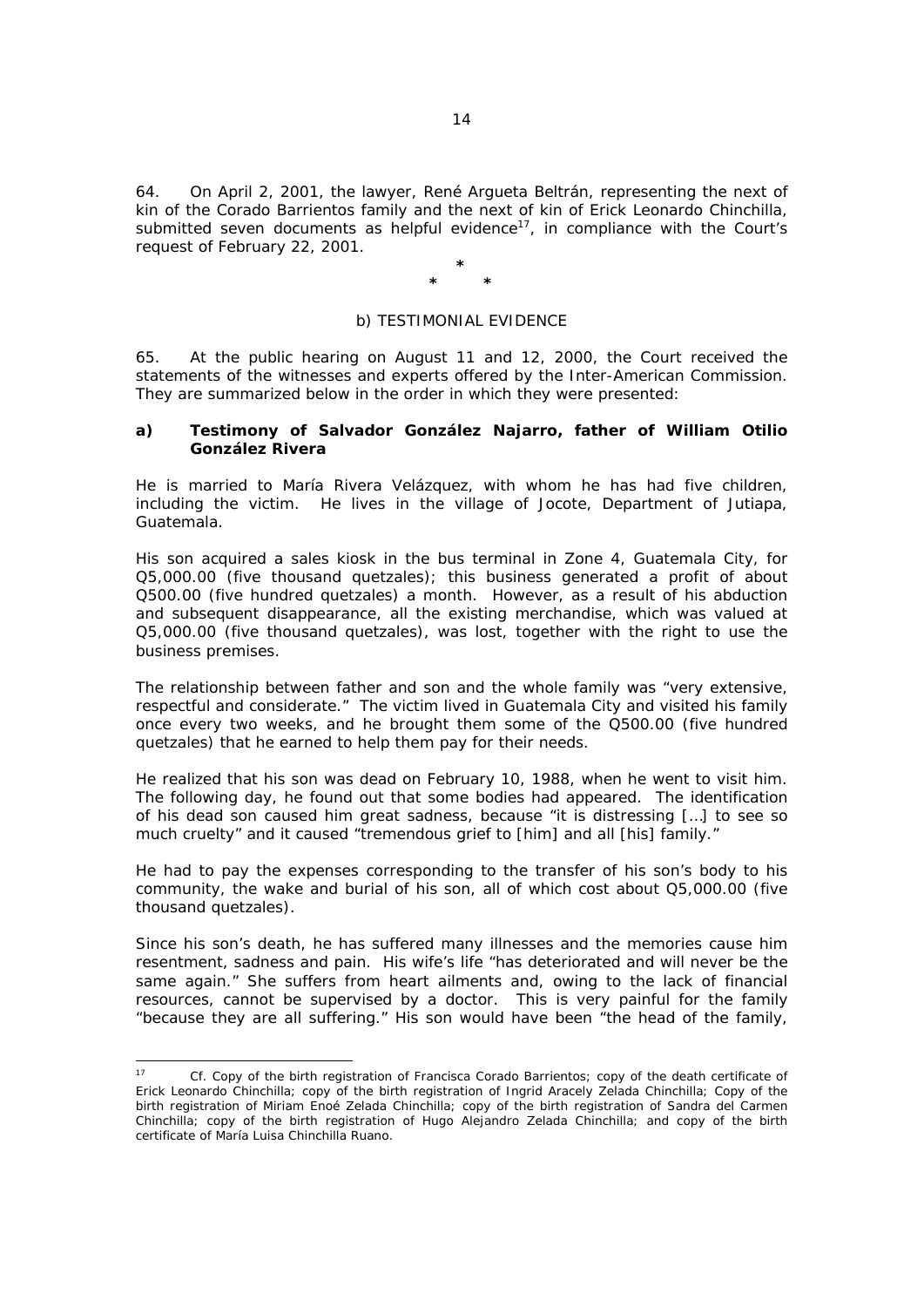because once [the witness] was no longer there, he would have had to guide his siblings," and this possibility no longer exists.

He recognizes that although no financial resource will bring his son back to life, an indemnity "will help to provide some relief for what has happened to [him]."

He did not resort to the State institutions, because of his illness and his fear due to threats he had received.

### **b) Testimony of Blanca Esperanza Ayala de la Cruz, mother of Julián Salomón Gómez Ayala**

She is married to Petronilo Gómez Chávez, has seven children and lives in Samayach, Guatemala.

The victim had completed sixth year and his obligatory military service and he worked as a mechanic. He had a companion named Bertha Violeta Flores Gómez and a son called Julio Salomón Gómez Flores and they lived in Guatemala City. The victim had an affectionate relationship with his other siblings and the household was very close. He visited the family every month or two and provided them with financial support of Q1,200.00 (one thousand two hundred quetzales) when he was able.

When she found out that her son had been abducted, they looked for him unsuccessfully for about 16 days, without any help from the judicial authorities; the day after they suspended the search, she head on the radio that her son was dead and that he had been buried in a cemetery. They were able to exhume him in order to bury him in Samayach. They could hold a funeral, owing to the help of a neighbor who loaned them Q7,000.00 (seven thousand quetzales), because the family did not have enough money.

The victim's companion began to work to support herself and her son, so that he could study. She and her son went to live with the witness so that she did not have to pay rent and the witness helped her financially. The victim's son was three years of age when he died and continues to ask about his father and why he was assassinated. His life would have been different if his father had lived with him.

The most difficult aspect is "the sadness [because] the other children do not fill this empty space." Her husband has been ill since the death of his son, because he has had no peace and because the victim was the oldest son; he is receiving medical treatment. Moreover, he has not accepted fully that his son is dead. When anyone speaks of his son he becomes sad and cries.

She has not been summoned to testify before a Guatemalan court and has not received any financial assistance from the State. She was afraid for her safety as a result of these events, but now she is tranquil to be before the Court and wants "something to be done so that the same does not happened to others; otherwise, unjust acts will continue."

### **c) Testimony of Ingrid Elizabeth Gómez Ayala, sister of Julián Salomón Gómez Ayala**

She lives in Samayach, Guatemala.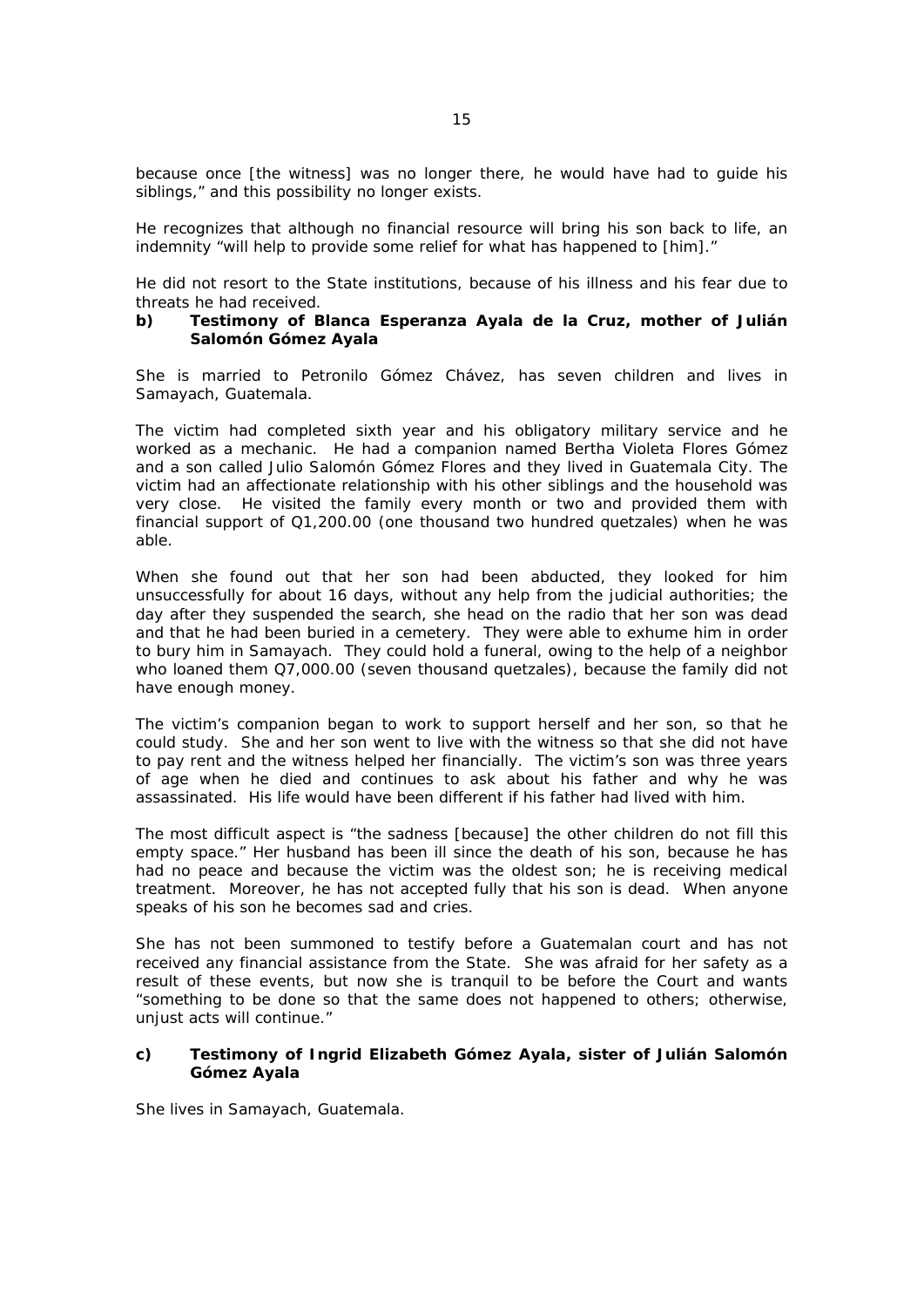Her brother was a very good, friendly and honest person and she needed his advice because he was studying and helped her a great deal. She saw him about once a month.

When she and her siblings found out that her brother had been assassinated it was "horrible [and] painful." Neither she nor her siblings accompanied their parents in the procedures they had to undertake in the capital. It is something "that will remain with [them ....] always." Before her brother's death, the family was very close but, afterwards, it was not the same "owing to his memory, we missed him" and because their parents became ill and are still ill today.

She and her siblings try to console their mother a little, but they cannot take the victim's place in the family. When her father remembers him he feels "downhearted, sad." All the family visits the cemetery, with the exception of her mother because it is very difficult for her and "because it hurts her very much." She has two siblings who have been unable to speak since birth and they express their feelings in signs. She and her siblings have a close relationship and the family supports each other financially. The victim's son "misses [his father] in every way."

She would feel a little more tranquil to know that those responsible had been convicted "so that other families do not suffer what [they are] suffering." She is concerned about her family and herself, but she feels calmer appearing before the Court because she knows that, after so many years, justice is now being done. Compensation from the State for the death of the victim does not console her as the only consolation would be "if he was there."

### **d) Testimony of Tino Corado Barrientos, brother of Pablo Corado Barrientos**

He lives in Guatemala and has a sister named Francisca Corado Barrientos. His father, Marco Antonio Corado Morales, died seven years before the death of his brother, and his mother's name is Juana Barrientos Valenzuela.

The victim worked in the capital, and had a kiosk where he sold bananas and plantains in the bus terminal; he earned about Q500.00 (five hundred quetzales). Every two weeks he visited his family and, every month, he helped them financially. His brother also gave him financial help to buy his school materials, and owing to this, he was able to go to school. He was able to complete sixth year of primary school, but then had to do his military service.

His brother was a hardworking, unassuming person who worked in the agricultural sector. He was very good to his mother and had no vices. The witness was 11 years of age when his brother died and was in third year of primary school and also worked in the agricultural sector. His sister did not live with them because she was married and it was the victim who supported the household.

They found out about his death through a friend of the victim who brought the information that appeared in the newspapers. That day he was in school and when he arrived home, he found his mother "very sad, grieving." When she told him what had happened to his brother and that the latter would never return, he felt sad and began to cry. They had a wake without the body of his brother, because to date no one knows where it is buried. They did not start any procedure or action to investigate as they did not have the necessary financial resources.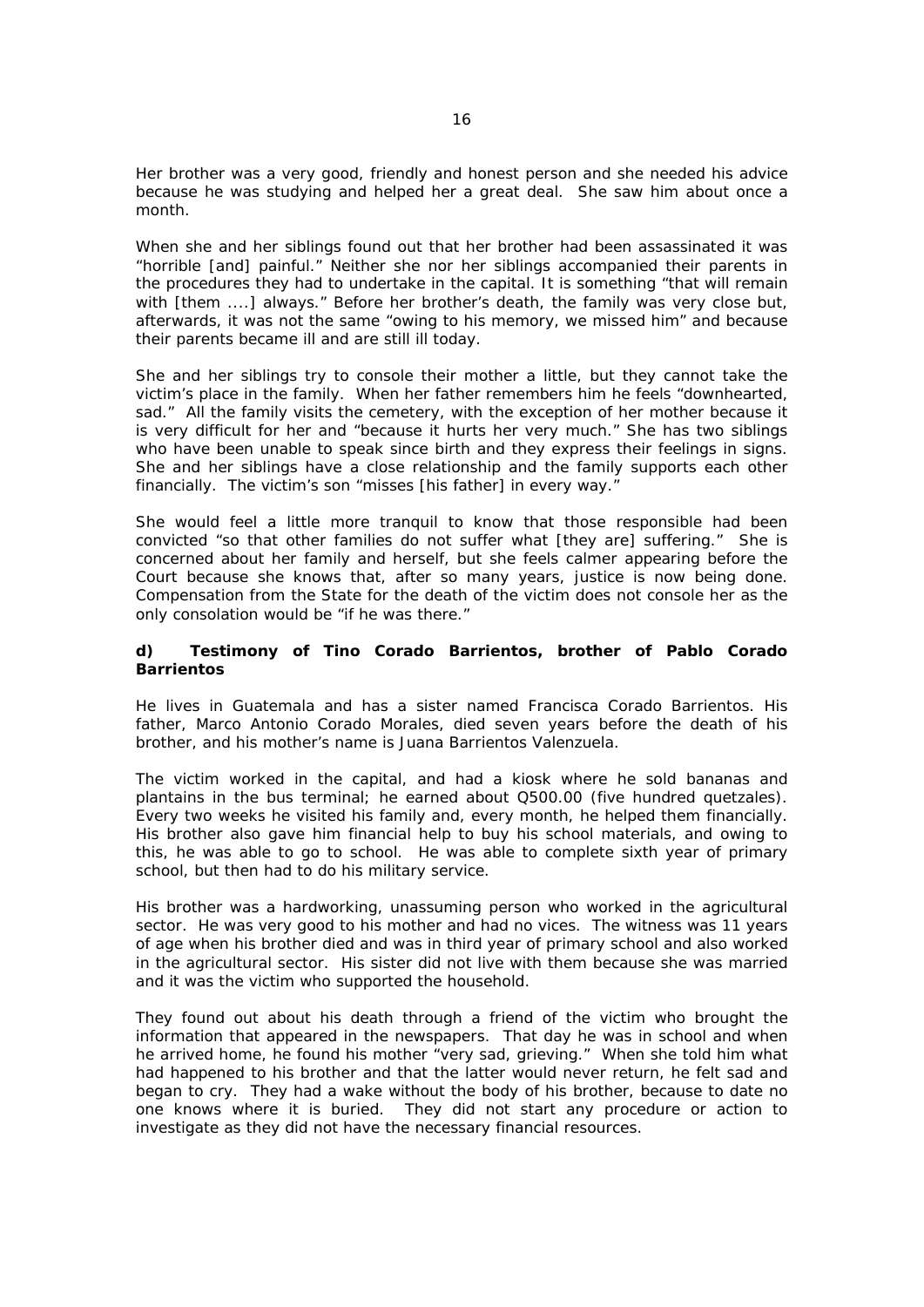Following his brother's death, his mother and he remained in the same house. He continued to work and study and his mother had to work as a maid to maintain the home and support him while he completed his schooling. There was no one else to help. He now works to support his mother.

His brother's assassination has affected him considerably. He heard from the news or from the conversations of neighbors that his brother died tortured by agents of the State. He asks the State to see that justice is done and that those responsible are identified.

He feels "a little nervous and sad", appearing before the Court, because he is being reminded of something that happened a long time ago and because justice has not been done.

### **e) Testimony of Miriam Enoé Zelada Chinchilla, sister of Erick Leonardo Chinchilla**

She lives in Guatemala City and works in a pharmaceutical company.

They were a very close family. At the time of Erick Leonardo's death, she, three siblings – Sandra del Carmen, Hugo Alejandro and Ingrid Aracely – and the victim lived in the house of her mother, María Luisa Chinchilla Ruano. Erick was the fifth child, the youngest, and within the family, they helped him and guided him "so that he would grow up and obtain better jobs than [they] had."

The victim went to school, but as his mother was left alone, he only finished basic primary education and, at 15 years of age, he started to work in her bakery. The family received approximately Q1,000.00 (one thousand quetzales) a month for the work they did in the business. From the moment her brother was no longer there, the business declined, because her mother lost her will to work and, due to her diabetes – resulting from the death of her son – she could not continue working.

They heard about what had happened through a police agent, and it was the witness, with another brother, who identified the body. Her mother fainted on receiving the news and then she became ill. Subsequently, no authority came to investigate the fact. When they wanted to file a claim they received telephone threats, telling them that if they continued to try and find out about the death of the victim, there would be reprisals against the family. Furthermore, the house was shot at on two occasions and they were told that it was a warning and that they could be killed, so they did not continue the investigation because they were afraid.

Her mother has to have medical treatment due to her diabetes and the medicines cost Q1,500.00 (one thousand five hundred quetzales) a month. Her mother visits her brother in the cemetery every day and sits by his grave talking to him for an hour.

She and her other siblings cannot fill the vacuum that her mother feels. Her mother continues to cry every day, does not want to continue to take her medicines and, recently, had two small heart attacks. She and her siblings have tried to make her think of other things, but for her mother "there can be no distraction, [...] she just asks to be taken to the cemetery."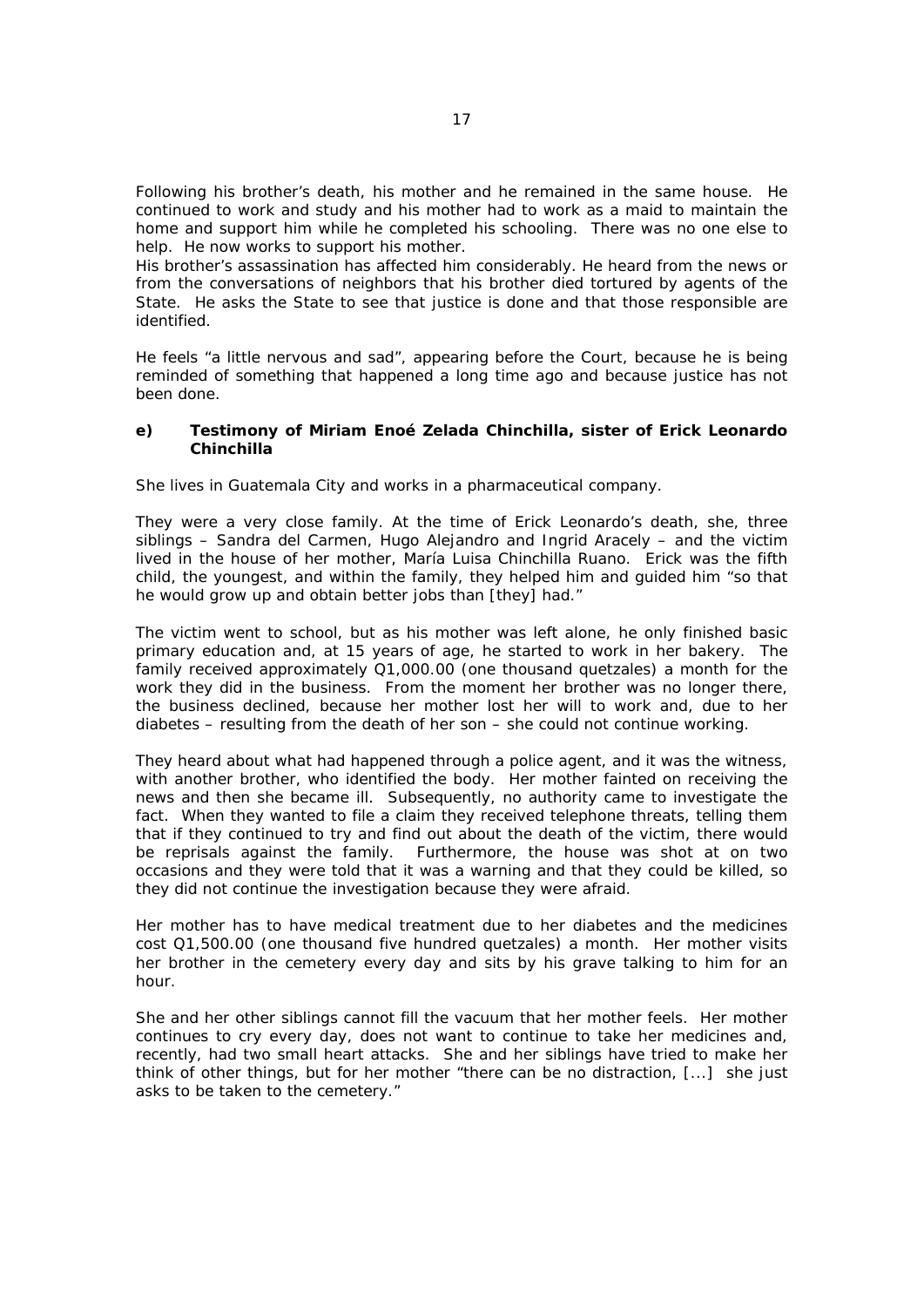When they discuss the cause of his death and her brother's assassins, her mother wants to know why they did it, when the victim did not have any enemies or any vices and worked in the bakery. He also liked mechanics and repaired cars. She heard that the persons responsible for his death were agents of the State, when she filed the claim with the police.

The family is still afraid that the authorities will take reprisals for their testifying before the Inter-American Court and "wanting to know the truth in order to recover the honor" of their family member. Her presence before the Court signifies at least "satisfying [her] mother, that [her] brother was not a drug-trafficker, drug addict or whatever people say." Reparation cannot mitigate the pain, because her brother's life "is priceless" and "it would not take away this illness that [her] mother has."

### **f) Testimony of María Ildefonsa Morales de Paniagua, mother of Anna Elizabeth Paniagua Morales**

She lives in Toronto, Canada.

At the time of Anna Elizabeth's death, the witness, her husband, her other children - German Giovanni and Carolina – her daughter-in-law, Blanca de Paniagua, her four grandchildren, the victim and her daughter, María Elisa, aged four at the time, lived in the house of one of her sons, Alberto Antonio.

Her daughter was 23 years of age when she died and had been married, but at the date of the facts, her husband was already dead.

Her daughter had obtained a diploma as an expert accountant from the Carlos Federico Mora School. Although she did not attend the Universidad de San Carlos, she had competed in athletic events for the institution, as a runner.She worked even on Saturdays and Sundays and was going to begin a new job just before she died. The victim was also studying to obtain her license as an auditor and thus help to support her family with her earnings.

The witness and her daughter had a good relationship. The latter "was very obedient, she helped [the witness] with expenses, [...] she obeyed her father" and she got on well with her siblings. When she heard about the abduction, she was furious and, as result, became ill. They looked for her daughter and, days later, they heard on the television that an unidentified body had been found and she felt that it was her daughter. She examined her daughter's body and saw that it had suffered "a terrible death." She feels sad remembering that image of her daughter, because of the torture that was inflicted on her.

Her family left Guatemala because they felt threatened. Since then, the witness lives in Toronto, Canada, with her husband. Some of her children live in Toronto; another daughter lives in British Columbia and two children live in New York. The victim's daughter stayed in Guatemala with her paternal grandmother. She is a sad girl of 17 years of age, who does not say much. When her daughter died, her granddaughter had failing grades at school for several years because "she misses her mother's love." Although the witness keeps in contact with her granddaughter, she would like her to live with her family.

Her relationship with her husband changed after the victim's death.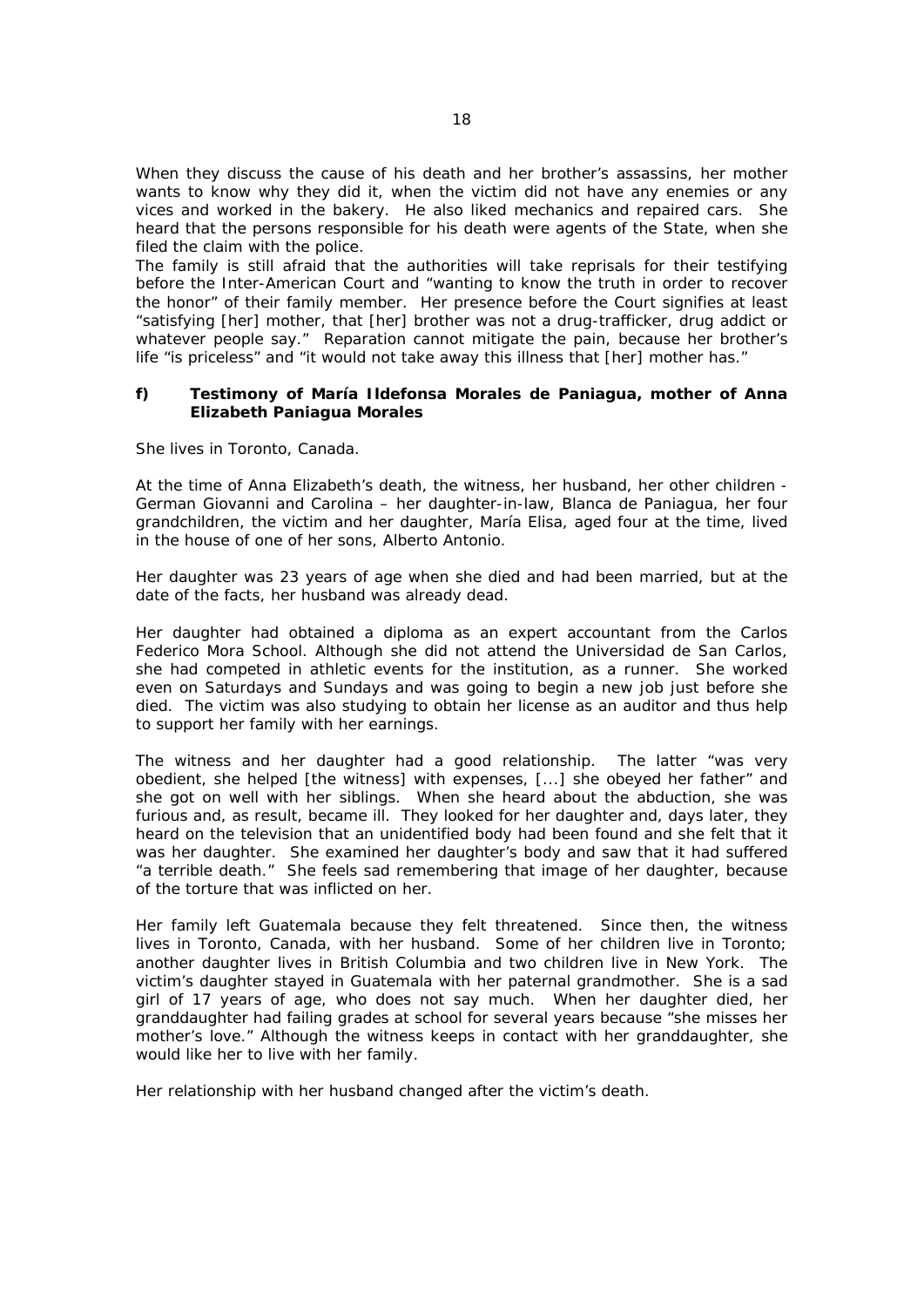She had a stroke and she developed diabetes. She was ill due to the sadness and now she is getting a little better, but she cries when she remembers the victim. Owing to the stroke, she has to use a wheelchair and walks very little. On her daughter's birthday, they take flowers to her grave or they say a mass for her. She visits her grave each time she travels to Guatemala.

### **g) Testimony of María Elizabeth Chinchilla de González, widow of Manuel de Jesús González López**

She has lived in Los Angeles, United States, since 1988.

Before the facts of this case, she lived with her husband and three children in a house in Guatemala City, which they were paying for. Her husband had a very good relationship with his children and was very affectionate; he also played and engaged in sporting activities with them. He worked as a mechanic and, before he died, he had been promoted to chief mechanic in a company that sold cars, where he earned approximately Q800.00 (eight hundred quetzales) a month. At the same time, he was studying human relations in order to improve his communication skills with his colleagues, because of his new position.

The sight of her husband's tortured body had made a considerable impact on her. After the events, she went to live with her brother because the house was taken away from her. Furthermore, all her belongings were stolen and it was then that she decided to go to the United States in order to make a living and enable her children to get ahead. When she left Guatemala, she had to spend about US\$3,000.00 (three thousand United States dollars) for travel expenses, food and to pay someone to get her across the border. She left her children in Guatemala with her mother at that time, and this caused her "a great deal of pain [...] because they needed to be with their mother, with their father." She had not seen her children from 1988, the year in which she went to the United States, until 1997, the year in which she appeared at the hearing before the Court on the merits of this case and, since then, she has not seen them again. This has caused her "a great deal of sorrow, a great deal of pain."

Her immigration papers are not in order in the United States; she works with a family and looks after the children; she earns about US\$900.00 (nine hundred United States dollars) a month and sends US\$400.00 (four hundred United States dollars) a month to her children..

Up until her husband's death she was living a normal life and they were very happy, but in the United States she lives alone and is always working, so that she has not had a holiday for the last 12 years. She has always been in contact with her children and has never abandoned them. Her oldest daughter, who is 22 years of age, desperate owing to the years of separation, traveled for 22 days to reach the United States and join her.

The absence of a father has caused a great deal of harm to her children. Her second daughter, 19 years of age, was the only one who was unable to get over it completely. When she was a child, the witness had to take her to a psychologist to seek professional help, but even today she is inattentive when she studies. Her daughter told her that "she would give anything to be with her mother and father." With regard to her oldest daughter, the witness indicated that, if the events had not occurred, they would have always been together and she would not have had to take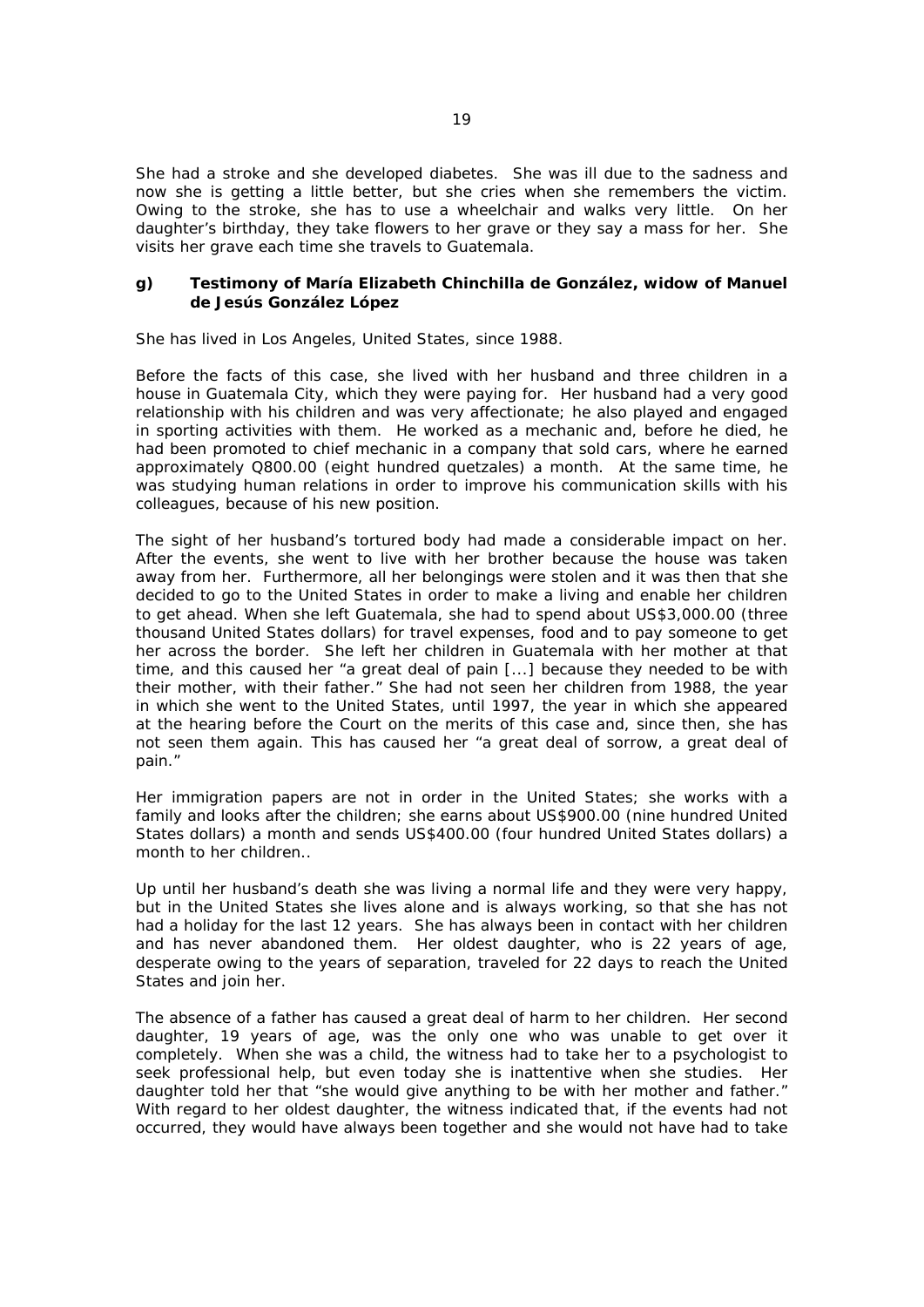the decision to go to her mother; moreover, she would have completed her studies, because she was studying business administration in the university and she gave them up to be with her mother. The person who was most affected was her son of 15 years of age, who was studying basic secondary education. He said that he would have wanted to have his father at his side always, because the latter would have taught him many things that he cannot ask others, such as what to do when he has problems with his friends or when he is offered drugs.

Finally, she has also changed the way she behaves and how she is since her husband's death. Before that, she was his wife who looked after everything and this ended because, since his death "it is not the same, [...] [she now felt] like a robot that always has to do the same thing over and over again, working and working and nothing else, [she has] no time for [herself]." She thinks about her husband constantly, because if he were still here, she would not be enduring "this loneliness, working hard."

She hopes for justice from the proceeding, and "that they punish those who did this [...], because there was no reason [for doing it]".

### **h) Testimony of Manuel Alberto González Chinchilla, son of Manuel de Jesús González López**

He lives in Guatemala. He is 15 years of age and lives with his grandmother, María Luisa de Chinchilla, his sister, Silvia Argentina, aged 19, and his brother-in-law. He is studying basic secondary education. In the morning he goes to school, then he does his homework and afterwards goes out to play on the street; he likes sports, because his father played sports.

He remembers the day they captured his father. Although he knows what happened to his father, he does not know the identity of the State agents who caused the latter's death. He does not remember when his mother left, but she has been providing financial support to him and his sisters.

In school, he was taught about human rights, the duty of citizens to obey the law and the obligation of the State to look after all citizens. However, owing to what happened to his father, this raised doubts, because "the book says one thing and the States does another."

He has not seen his mother for three years and he speaks to her by telephone every week or every two weeks. His oldest sister went to the United States because she wanted to be with their mother and he wants to go also, but cannot do anything about this.

He has missed his father very much since he was very young. He remembers his father a great deal and would like to have him near. He wants to be like his father, he sees him as his guide because he considered him a good father, and this has motivated him to be like his father, because, where he lives, "there are many delinquents, many bad [persons] and [he] is not involved in any of this." When taking a decision on a problem or a situation, he has felt the need to have his father near; for example, in his studies, because his father could have advised him about what profession he should study. He is now thinking about studying to be an architect or an airplane pilot. He senses "[his] father's presence within himself".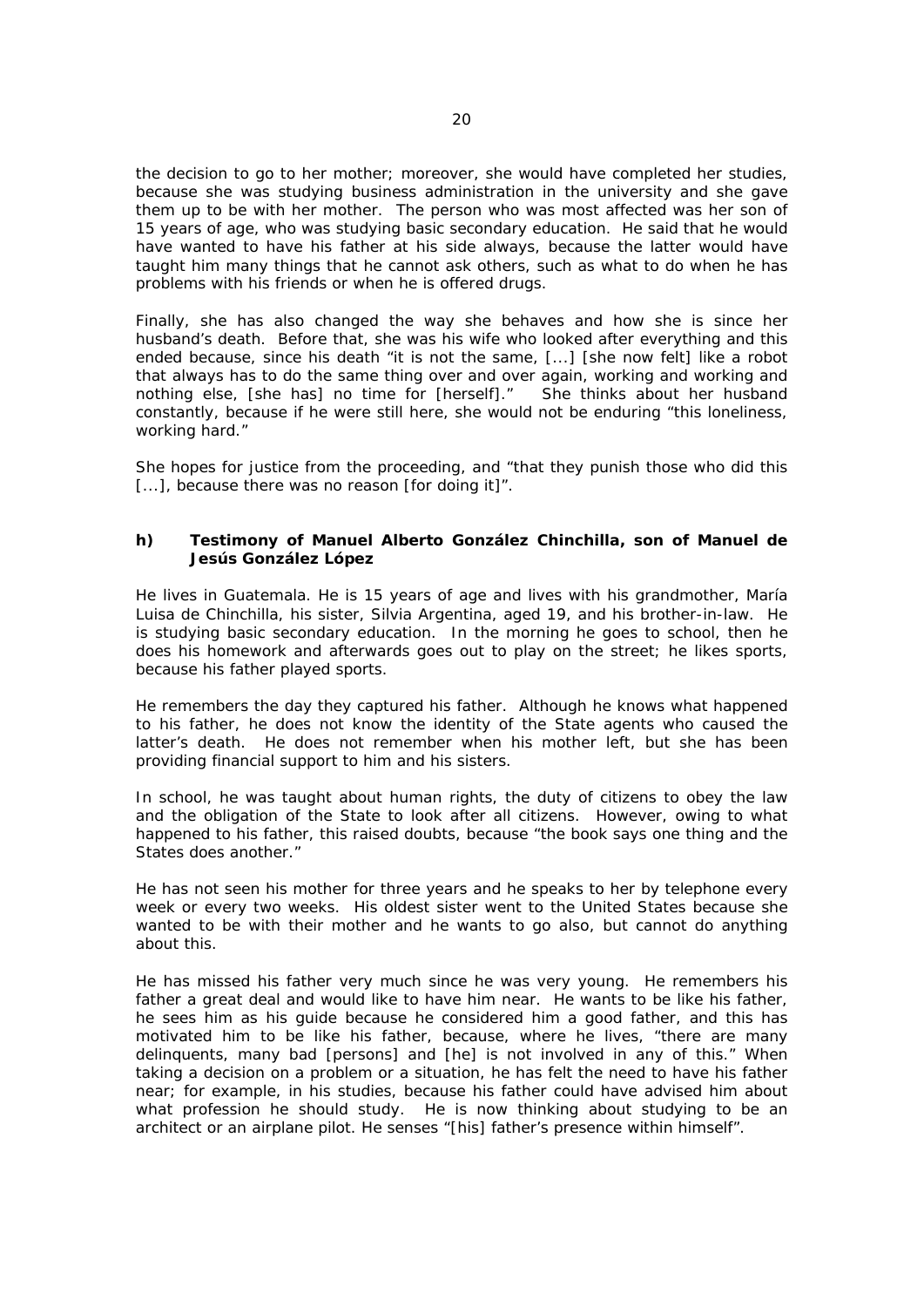He would like them all to be together as before.

### *c) EXPERT EVIDENCE*

66. At the public hearing of August 11 and 12, 2001, the Court received the reports of the experts proposed by the Inter-American Commission. These reports are summarized below:

### **a) Expert report of Graciela Marisa Guilis, Psychologist, specialist in mental health and human rights violations, official of the Center for Legal and Social Studies in Buenos Aires**

A person who has been abducted and secretly detained, who has been exposed to an extremely stressful, traumatic experience and involved in events that represent a real danger to his life or physical integrity, or who witnesses unexpected or violent deaths, serious harm, threats against his life or grave injuries, suffers what is known as the "*post-trauma stress*" syndrome. A member of the family or a person who is close to the victim "who is told about such treatment by someone who has experienced it", may also suffer this syndrome, because the purpose of torture is not only "the physical and psychological breakdown of the victim, but also of his group."

The whole family group is affected when one of its members is affected by a severe traumatic situation. Those who are subjected to such circumstances suffer the effects of being in an unbearable situation of absolute abandonment, called "*encerrona trágica*" (tragic seclusion), in which the life of a person is exposed to the arbitrary decision of another person on whether they live or die. This occurs, above all, in cases when the victims are assassinated, since the family is invaded by a feeling of terror, because the events are usually caused by institutions that, in principle, are supposed to guarantee safety and protection.

Thus, "*post-trauma stress*" can be defined as "a severe reaction to situations of crisis such as wars, catastrophes, [and] crime [...], which has consequences that are not always apparent, capable of provoking severe problems of adaptability in the social, family, work and creative spheres, as well as disorders with different characteristics that, if they become chronic, can lead to total disability and even death."

Traumas endure over time and it is rare that they heal until there is some possibility that the mourning for the lost member of the family can be closed. In normal circumstances, mourning is a distressing and arduous psychological process; however, it can be closed with the acceptance of death as something that is "irreducible to every human being." Pathological bereavements are those that become chronic and do not end, because there is no information on the cause of death and, consequently, the member of the family feels that he is responsible for the death of the loved one.

Pathological bereavement also causes the subject to isolate himself, to withdraw from reality and to build his own world. Furthermore, pre-existing loving relationships can be destroyed, as in the case of the witness, María Ildefonsa Paniagua, who blames the victim's father for not having protected him enough. When there is no guilty person or perpetrator, every effort must be made to find one. The human psyche is characterized by the need to have an explanation and a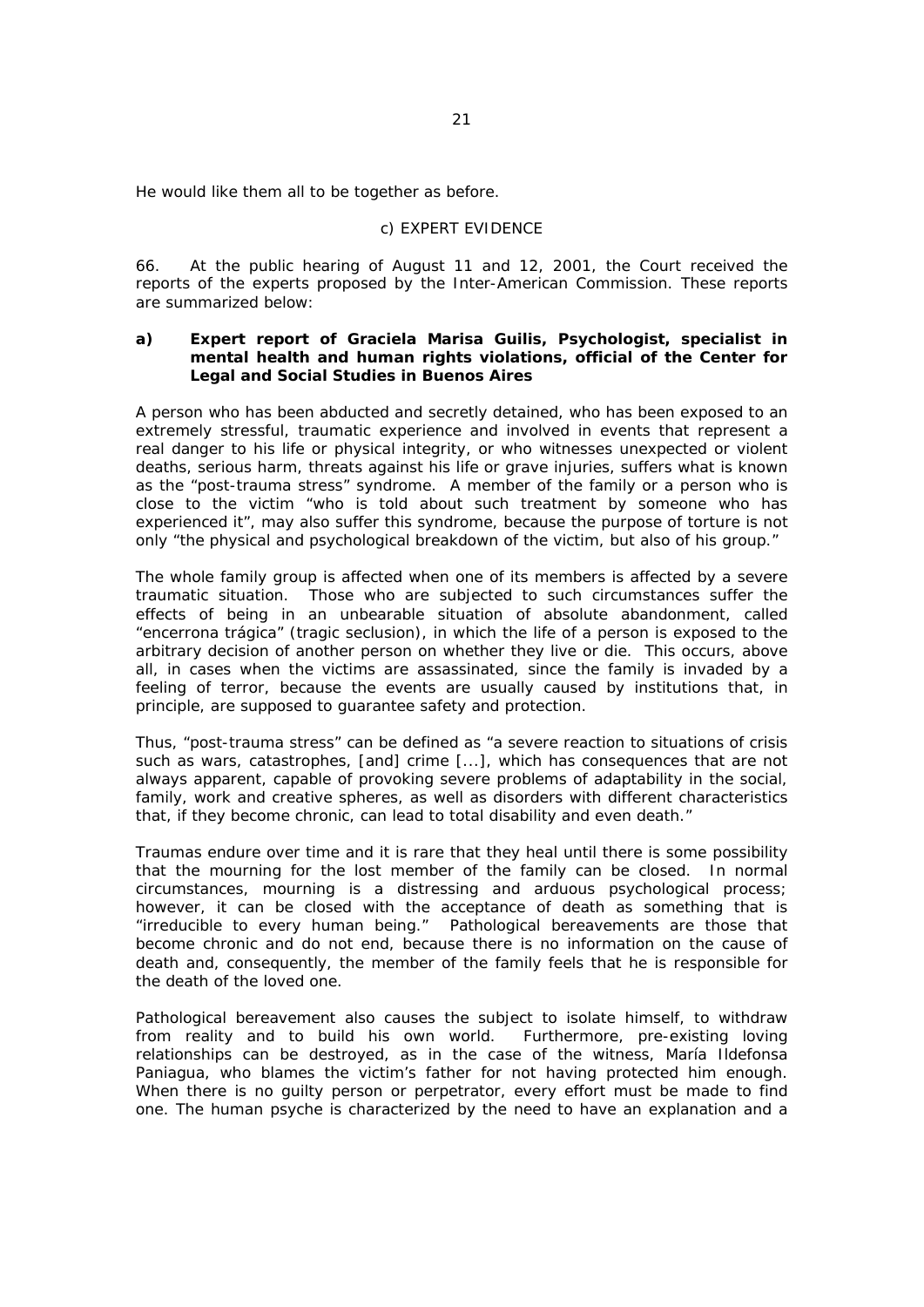response to its questions. When they do not exist, it creates them. These are imaginary constructions or truths.

Furthermore, in all families who are experiencing a pathological bereavement, there is a kind of atemporality; yesterday is today, the event is always present. The lack of explanations as to the cause of death and the lack of the ability to connect to other "love objects" after the loss of a loved person are also characteristic.

In all the families interviewed there was a before and after the traumatic situation they underwent, so that there was a radical change in their lives. When bereavement becomes chronic, the person loses interest in the external world and has a feeling of despair. In the case of the victims' parents, none of them has been able to take charge either of themselves or of their families as they did before. The bereavement is "absolutely unbearable and cannot be understood by the parents [and] generally the siblings are those that seek to heal their parent's grief in some way." The parents used to take care of, protect and support their children. This is inverted after a trauma and it is the children who then have to become responsible for their parents. This happened to Ingrid Elizabeth Gómez Ayala and limited her possibilities of developing and living the life of a young woman with all the potential that life offers.

It also produces self-absorption, a retraction in the affectivity of the victim's family, as if re-establishing loving ties put them at risk of new losses. However, it is important to emphasize that there are differences within the family, according to the kind of ties that united each member to the victim. "The effects on the parents, the children and the siblings are different."

In general, those affected do not want anything and often say that they want to die because the pain is so intense that death seems to be the only escape from it.

Another constant factor in the next of kin of the victims is the physical damage, because they suffer from multiple illnesses; particularly in the case of the parents, where ailments of a psychosomatic nature start from the time their children are assassinated.

1. Concerning the witness Salvador González Najarro

She stated that he has problems swallowing and with his digestive system. Often various days go by when he cannot eat and has intestinal problems, a burning sensation; this indicates that he may have an ulcer. According to Mr. González, these problems arose when he found out that his son had died and, since then, his health has not recovered. It is important to emphasize that the victim was his oldest child, because in his culture, the oldest son is very important and his loss cannot be substituted by another child.

2. Concerning the witness Blanca Esperanza Ayala de la Cruz

This witness also mentioned health problems to her, in particular a heart disease. She emphasized that the psychosomatic illnesses that exist are not invented by the patient and have a psychological origin. Blanca Esperanza told her that she has been unable to return to work since the event.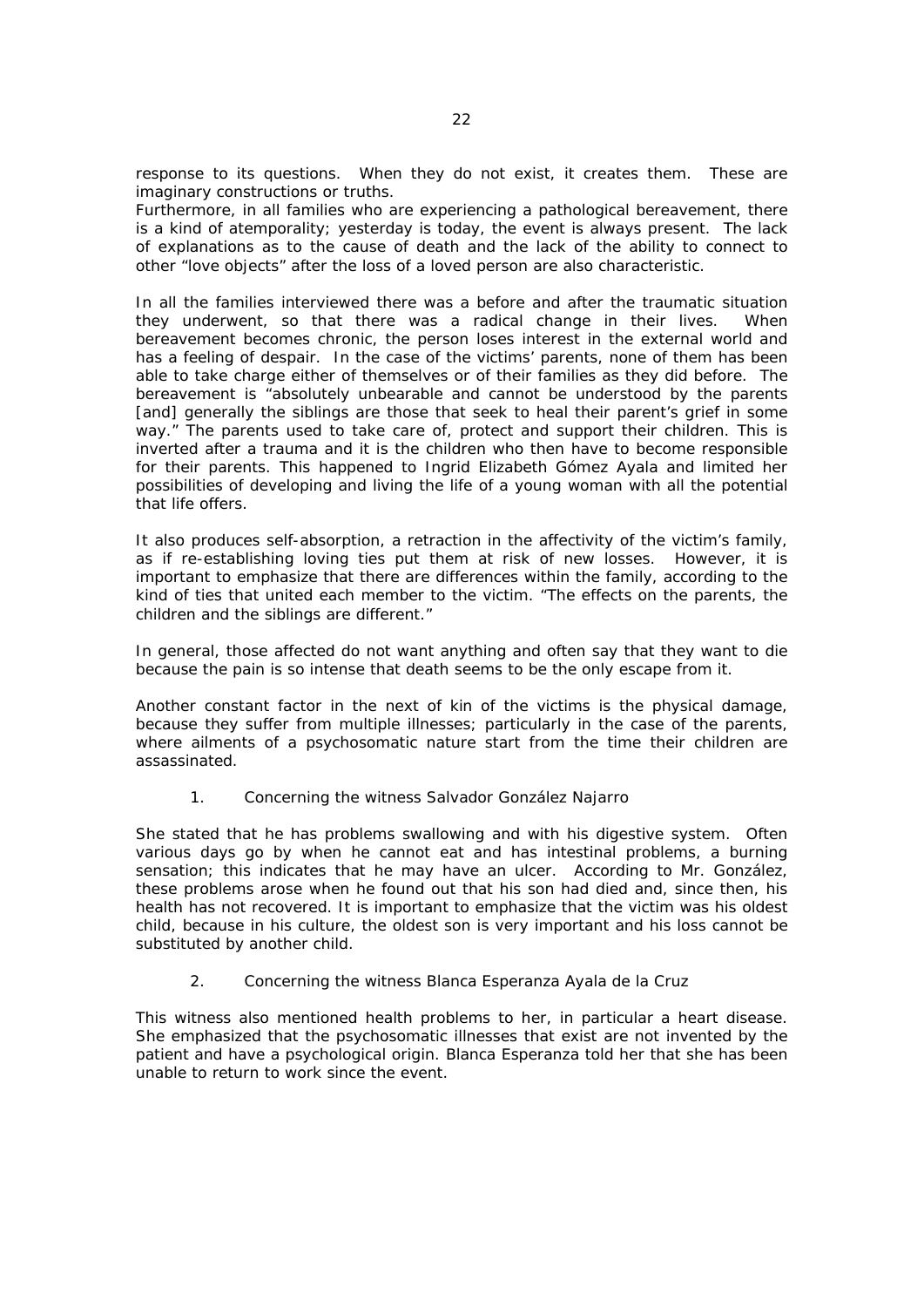## 3. Concerning the witness Tino Corado Barrientos

She indicated that he belonged to a family where all the boys have died, for different reasons. Tino is the last male representative in his household and, as a result, he feels very responsible. She underlined the significance of his choice of occupation as a bodyguard and observed that this fact could be interpreted as a form of "controlling death," or also as a way of putting his life at risk, to continue the family genealogy, in what could be considered a pathological identification with the victim's strongest aspects.

## 4. Concerning the witness Miriam Enoé Zelada Chinchilla

Her situation is similar to that of Tino Corado Barrientos, because she is the sister of one of the victims. All her anxiety and concern relates to her mother's grief, because the latter has never been able to get over the death of her son. Her mother locked herself up in the victim's room for 15 days after his death and, according to Miriam, is unable to leave this space, as if it was a tomb. It appears that, as a psychosomatic result, her mother began to have symptoms of diabetes. She also visits the cemetery almost every day because she says that it is the only way to soothe her anxiety and calm herself down.

## 5. Concerning the witness María Ildefonsa Morales de Paniagua

She has suffered serious health problems as a result of the death of her daughter, including, in particular, the immediate appearance of symptoms of diabetes and a stroke that made it impossible for her to walk. Also, the fact that she had to flee from her country seeking asylum is a dramatic situation that dispersed her household.

## 6. Concerning the witness María Elizabeth Chinchilla de González

When her husband was abducted, relationships were broken; there was a loss of trust among her neighbors and she was left alone in this situation, because people were afraid and did not offer her help. Also, there were many tragic factors: María Elizabeth's husband died, she lost her home, her belongings were stolen, she has been threatened, she has gone to live illegally in the United States to work on a temporary basis and, finally, she feels guilty for having abandoned her children. The latter may result in an inability to build new emotional relationships with other human beings. The contrast between a previous state of happiness and the current situation may produce phenomena of exaggeration that could intensify the sadness of being alone. Human beings tend to idealize lost situations, lost loves.

## 7. Concerning the witness Manuel Alberto González Chinchilla

The family gave the impression that he was a good father, and Manuel Alberto decided to identify with this. In his case, the existence of favorable conditions that allowed him a healthy development was positive. Also elements such as knowing the truth and justice being done would be positive for his psychological well-being.

With regard to the other members of the families of the victims who she did not interview directly, she stated that, since this case involves social traumas, such acts harm the whole household, so that if they affect one member of the family, it is certain that they have damaged the whole nuclear family. In the case of the next of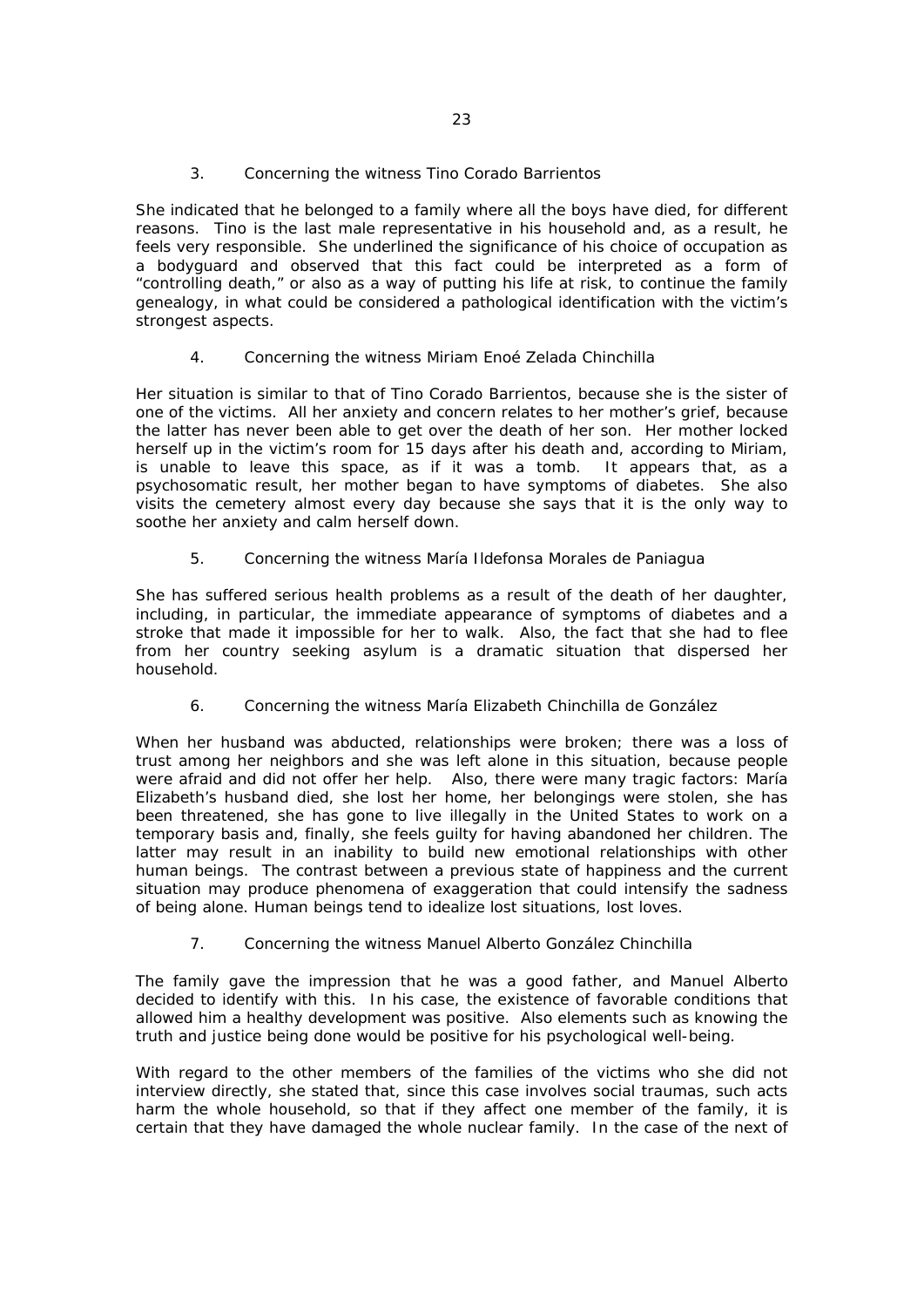kin who were children when the events occurred, "*post-trauma stress*" generally affects their mental system differently from that of adults, because they are still growing and have developed fewer defense mechanisms. Moreover, the pathological bereavement suffered by a father or mother has an impact on their capacity to maintain loving ties with their children, and this has repercussions on the latter's normal development.

Finally, she stated that the denial of justice and impunity affect the psyche and enhance the fear of the next of kin, particularly, that the situation could be repeated within their family. So that "truth and justice always help to heal these wounds, [although] not to eradicate them."

### **b) Expert report of Robin Eric Hahnel, doctorate in Economics, Professor at the American University in Washington D.C., specialist in microeconomic theory and in the calculation of loss of earnings**

The victims of the human rights violations and their next of kin lost the benefits, income and salary that they would have earned during their working life. It is therefore necessary to calculate what they would have earned and then calculate what should be paid to the victims' next of kin for loss of earnings, according to the payment system used.

To make this calculation, it is essential to have an estimate of the time that the victim would have worked, and this makes it necessary to establish his life expectancy, according to his age at the time of his death, and not with regard to the average lifespan of any member of the population. It is also necessary to use the most recent data to make this calculation, and not the tables published at the time of his birth.

The most appropriate way to calculate the loss of earnings of the victims is to establish two different dates, using as a basis the moment of the events of the case and the age at which the victim would have died from natural causes.

The first period would be calculated as of the moment of the events until the date on which payment would be made. During this first stage, the State would make payment in arrears, so this would entail the payment of interest. The second period would commence on the date of payment until the time when the victim would have died from natural causes, which would result in a pre-payment; therefore, it would be necessary to discount an amount in favor of the State. In the instant case, the next of kin would have had to take out loans, paying an active rate of interest to replace the State's payments in arrears and this is twice as high as the passive rate of interest. However, when the next of kin receive pre-payment for the future period they can invest this and it can be assumed that this investment would be at an interest rate equal to the rate received for a minimum-risk investment. Accordingly, in the case of the discount, it is necessary to use a different rate of interest to the rate of interest used to collect from the State for not having paid from the time of the abduction forwards. If it is decided to use 3% for the discount period, at least 6% should be used for the unpaid interest on the part owed from 1988 until the present.

Another reason for making the division into two periods is because no one knows what would have happened in the future with the earnings of these persons; however, based on the information available, it is possible to define the human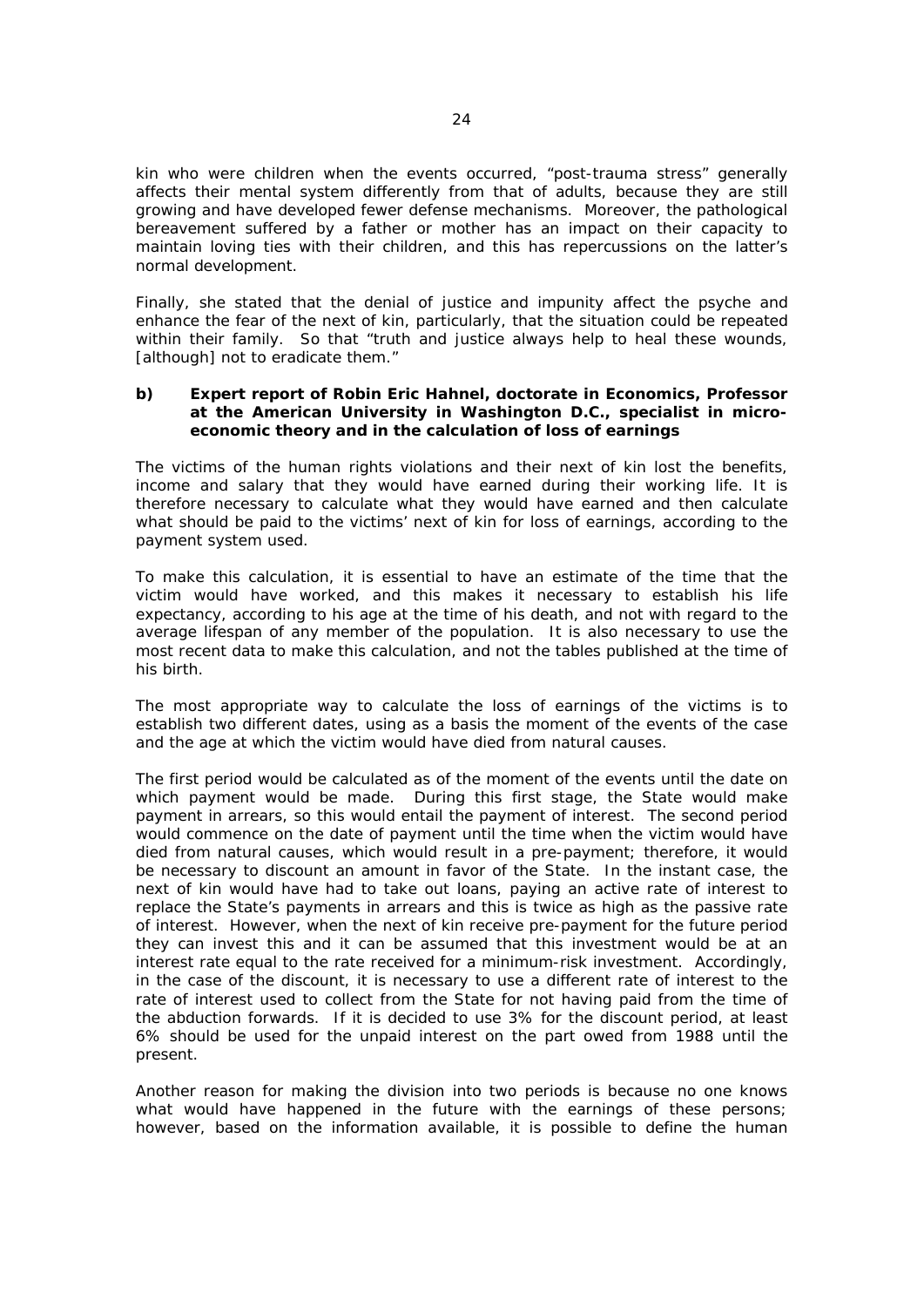capital of the victim and find out from available data and information, the job development of persons similar to the victim from 1988 to the present. In other words, firm data exist for calculating the earnings of the victims from 1988 until today, but not for the future. In relation to the second period, it must be remembered that people receive salary increases. Every year the victims would have progressed in their position within the Guatemalan workforce, due to their age, personal experience and seniority. Also, in the long-term, the whole workforce of Guatemala increases its productivity and receives salary increases in real terms. Finally, it is likely that the victims would have received increases in nominal salaries due to inflation in the country. With regard to the first period in the case *sub judice*, the criteria applicable in order to make a reasonable calculation of such increases is determined from available data. If there is a lack of information on the earnings of similar persons in Guatemala, this can be obtained by consulting data produced by the International Labor Organization (ILO), which indicates that salaries increased by 24% between 1988 and 1998. Moreover, according to statistical data prepared by the *Banco Central de Guatemala* salary increases had risen slightly more than 50% per year in 1998 and 1999. It should be noted that this was mostly due to inflation, but also to real causes. For the second period, experience points to increases of 2%. We also have to observe the recent history of Guatemala with regard to the increase of the gross national product *per capita*, which is 1.5%, and World Bank documents could be consulted, as they give estimates about the Guatemalan economy as regards increases in productivity for the next five years, and these would be useful for the period extending from now until the future.

> **\* \* \***

### *The considerations of the Court*

67. The body of evidence in the case constitutes an indivisible whole that is made up of the evidence submitted during the different stages of the proceeding. Thus, the statements made by María Elizabeth Chinchilla, María Ildefonsa Morales de Paniagua, Alberto Antonio Paniagua Morales, Blanca Lidia Zamora de Paniagua, Oscar Humberto Vásquez and Raquel de Jesús Solórzano during the public hearing on the merits of the case held before this Court on September 22, 23 and 24, 1997, and the statement by Gilberto González Saquij contained in the police report of March 22, 1998, also form part of the body of evidence that will be considered during this stage.

68. The parties have contributed various tables to the file showing the life expectancy of the victims at the time of the events. These tables, which do not contradict each other, but represent different ways of making the calculation, are incorporated into the body of evidence. Owing to the discussion between the parties about this item, the Court makes some comments on these tables. The document entitled "*Guatemala: los contrastes del desarrollo humano*" (Guatemala: contrasts in human development), sponsored by the United Nations, measures life expectancy at birth by sex in the department of Guatemala. These calculations, which consider life expectancy at birth, cannot be used, because the victims had already lived a certain number of years; this factor improved their situation, so that the life expectancy applied to them, is greater. The 1990-1995 summary mortality table for Guatemala, prepared by the National Institute of Statistics corresponds to the general population by five-year period, age group and sex. Lastly, the leaflet of the National Institute of Statistics of Guatemala entitled "*Indicadores Sociales de Guatemala*" (Guatemalan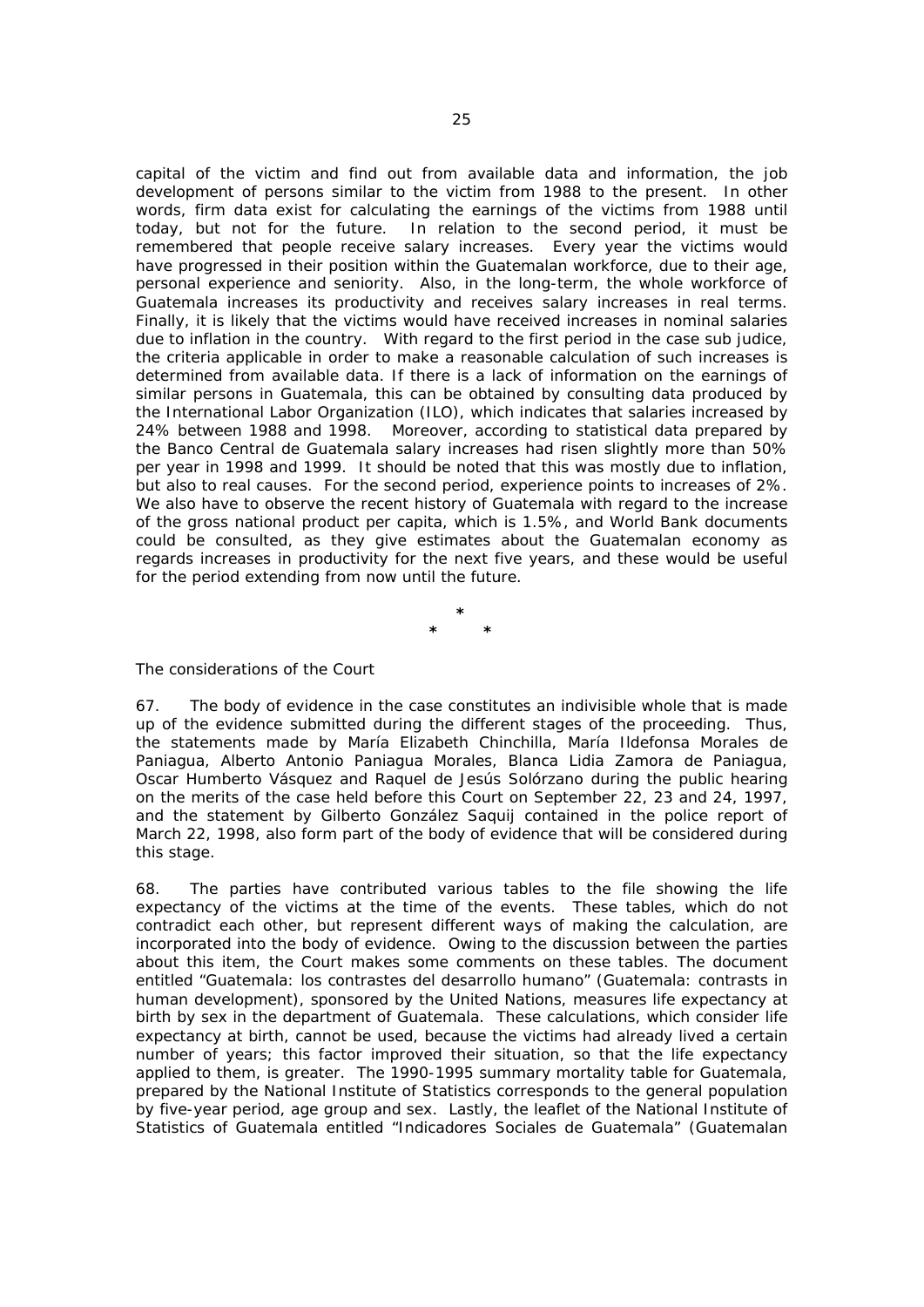Social Indicators), prepared by the Department for Production and Dissemination of Statistics in January 1999, establishes life expectancy by five-year periods. The Court will take the data contained in the last two tables and will determine the life expectancy of the victims, understood as the number of additional years that each victim might have lived, taking into account data such as age, sex and geographical zone of residence (*supra* 66.b)

69. In this case, as in others, the Court accepts the evidentiary value of those documents submitted by the parties at the due procedural opportunity or as helpful evidence that were not contested or opposed and the authenticity of which was not questioned<sup>18</sup>.

70. Regarding the testimony given by the next of kin of the victims in this case, the Court admits it when it is consistent with the purpose of the line of questioning proposed by the Commission. In this respect, this Court considers that, as they are close relatives and have a direct interest in the case, their statements cannot be evaluated in isolation, but rather within the context of all the evidence in the proceedings. With regard to reparations, the testimony of the next of kin is useful, provided they can supply additional information about the consequences of the violations that were committed.

71. As for the expert reports by Graciela Marisa Guilis and Robin Eric Hahnel, this Court admits them, insofar as they are consistent with the purpose proposed by the Commission.

### **VI OBLIGATION TO MAKE REPARATION**

72. In the seventh operative paragraph of the judgment of March 8, 1998, the Court decided that Guatemala "[was] obliged to make reparation for the consequences of the declared violations and to pay fair compensation to the victims and, where appropriate, to their next of kin" (*supra* 3.7). The Court will decide the disagreement on this issue in this judgment.

73. In the eighth operative paragraph of the same judgment, the Court decided to open the reparations stage and authorize the President to adopt the corresponding procedural measures.

74. Article 63(1) of the American Convention *in fine* applies to reparations; it establishes

[The Court] shall also rule, if appropriate, that the consequences of the measure or situation that constituted the breach of such right or freedom be remedied and that fair compensation be paid to the injured party (the original is not underlined).

<sup>18</sup> *Cf. Caso Castillo Paéz, Reparations*, *supra* note 2, para. 39; *Loayza Tamayo case, Reparations, supra* note 2, para. 53; and *Suárez Rosero case. Reparations* (Article 63(1) American Convention on Human Rights). Judgment of January 20, 1999. Series C No. 44, para. 29.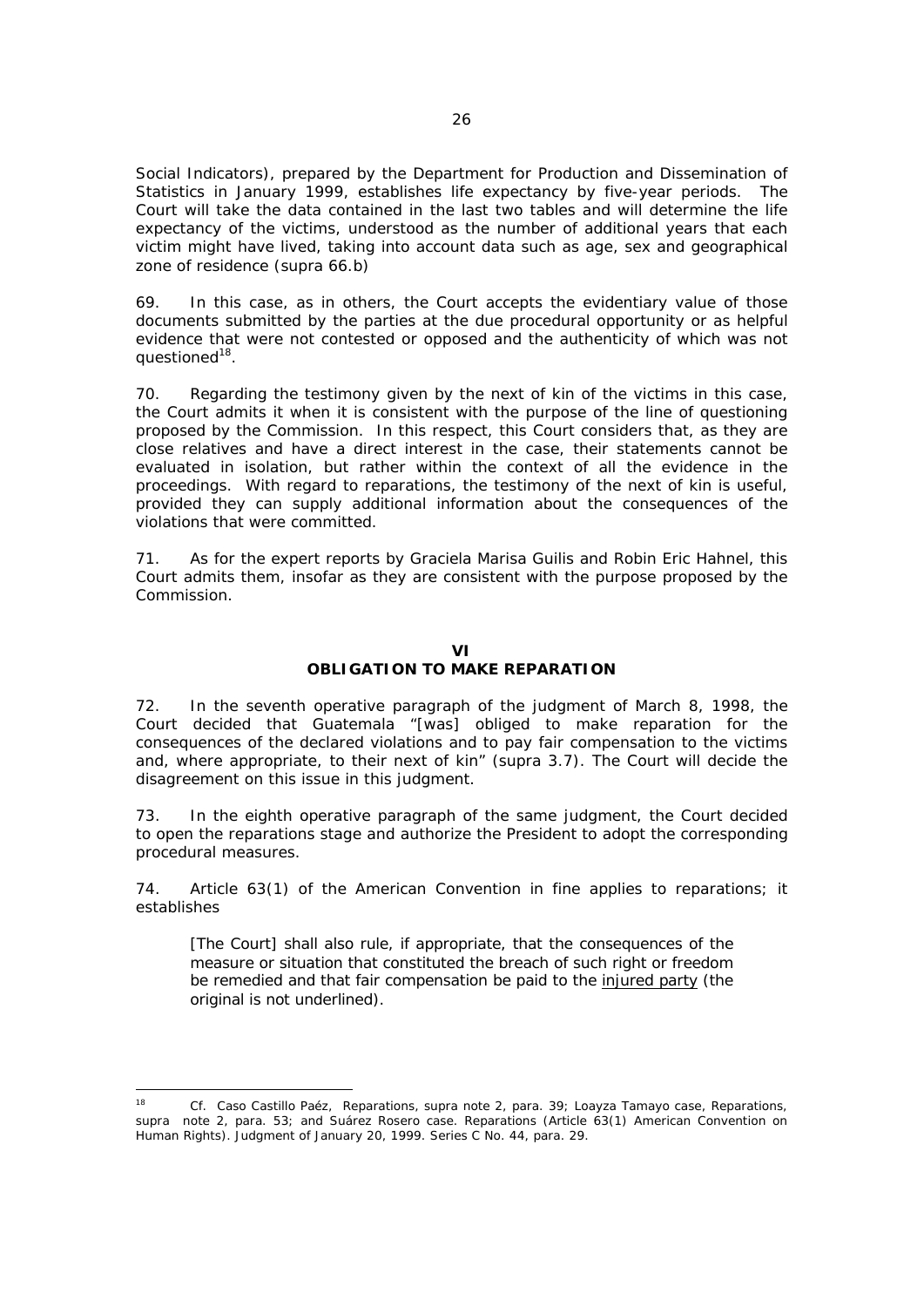75. In its consistent jurisprudence, this Court has reiterated that it is a principle of international law that any violation of an international obligation that has produce damage entails the obligation to make adequate reparation<sup>19</sup>.

76. Reparation of the damage resulting from the violation of an international obligation requires, whenever possible, the full restitution (*restitutio in integrum*), which consists in the re-establishment of the previous situation. If this is not possible, as in the instant case, the international court must determine a series of measures, which, in addition to guaranteeing the rights that have been violated, make reparation for the consequences of the violations, and also must also order the payment of an indemnity as compensation for the damages caused<sup>20</sup>.

77. The State may not invoke provisions of domestic law in order to modify or fail to comply with the obligation to make reparation – all aspects of which (scope, nature, forms and determination of the beneficiaries) are regulated by international  $law<sup>21</sup>$ .

78. As the Court has indicated, Article 63(1) of the American Convention codifies a rule of common law that is one of the fundamental principles of contemporary international law on State responsibility<sup>22</sup>. When an unlawful act occurs that may be attributed to a State, the international responsibility of the latter is immediately engaged for the violation of an international law, with the resulting obligation to make reparation and to ensure that the consequences of the violation cease.

79. As the word indicates, reparations consist in the measures that are intended to eliminate the effects of the violations that were committed. Their nature and

 19 *Cf. Ivcher Bronstein case, supra* note 2, para. 177; *Baena Ricardo et al. case, supra* note 2, para. 201; *The Constitutional Court case, supra* note 2, para. 118; *Suárez Rosero case, Reparations*, *supra* note, para. 40; *Loayza Tamayo case, Reparations, supra* note 2, para. 84*; Caballero Delgado and Santana case. Reparations* (Article 63(1) American Convention on Human Rights). Judgment of January 29, 1997. Series C No. 31, para. 15; *Neira Alegría et al. case. Reparations* (Article 63(1) American Convention on Human Rights). Judgment of September 19, 1996. Series C No. 29, para. 36; *El Amparo case. Reparations* (Article 63(1) American Convention on Human Rights). Judgment of September 14, 1996. Series C No. 28, para. 14; and *Aloeboetoe et al. case. Reparations* (Article 63(1) American Convention on Human Rights). Judgment of September 10, 1993. Series C No. 15, para. 43. Likewise, *Cf. Factory at Chorzów*, Jurisdiction, Judgment No. 8, 1927, P.C.I.J., Series A, No. 9, p. 21; *Factory at Chorzów*, Merits, Judgment No. 13, 1928, P.C.I.J., Series A, No. 17, p. 29; and *Reparation for injuries suffered in the service of the United Nations*, *Advisory Opinion: I.C.J. Reports* 1949, p. 184.

<sup>20</sup> *Cf. Ivcher Bronstein case, supra* note 2, para. 178; *Baena Ricardo et al. case, supra* note 2, para. 202; *The Constitutional Court case, supra* note 2*,* para. 119; *Suárez Rosero case, Reparations, supra* note 19*,* para. 41; *Castillo Páez case, Reparations, supra* note 2, para. 48; and *Loayza Tamayo case, Reparations, supra* note 2, para. 85.

<sup>21</sup> *Cf. Blake case. Reparations* (Article 63(1) American Convention on Human Rights). Judgment of January 22, 1999. Series C No. 48, para 32; *Suárez Rosero case, Reparations, supra* note 19, para. 42; *Castillo Páez case, Reparations, supra* note 2*,* para. 49; *Loayza Tamayo case, Reparations*, *supra* note 2, para. 86; *Caballero Delgado and Santana case, Reparations, supra* note 19, para. 16; *Neira Alegría et al. case. Reparations, supra* note 19, para. 37; *El Amparo case, Reparations, supra* note 19, para. 15; and *Aloeboetoe et al. case. Reparations, supra* note 19, para. 44.

<sup>22</sup> *Cf. Blake case, Reparations*, *supra* note 21, para. 33; *Suárez Rosero case, Reparations, supra*  note 19, para. 40; *Castillo Páez case, Reparations, supra* note 2*,* para. 50; *Loayza Tamayo case, Reparations*, *supra* note 2, para. 84; *Garrido and Baigorria case. Reparations* (Article 63(1) American Convention on Human Rights). Judgment of August 27, 1998. Series C No. 39, para. 40; *Caballero Delgado and Santana case, Reparations*, *supra* note 19, para. 15; *Neira Alegría et al. case, Reparations*, *supra* note 19, para. 36; and *Aloeboetoe et al. case, Reparations*, *supra* note 19, para. 43; and *Cf. Factory at Chorzów*, Jurisdiction, Judgment, *supra* note 19; and *Factory at Chorzów*, Merits, *supra* note 19; and *Reparation for injuries suffered in the service of the United Nations*, *Advisory Opinion, supra* note 19.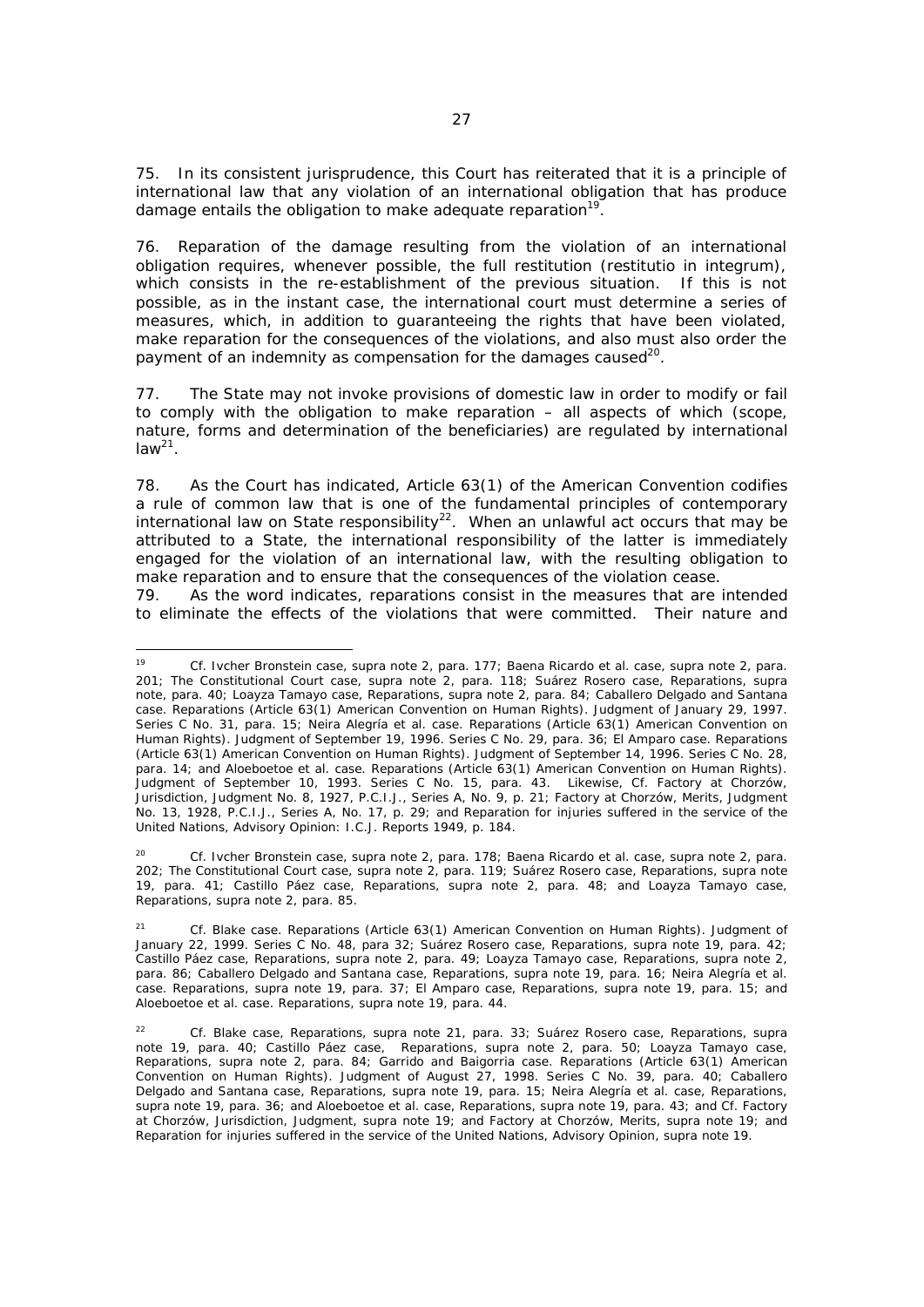amount depend on the damage caused at both the pecuniary and the non-pecuniary level. Reparations are not supposed to enrich or impoverish the victim or his heirs<sup>23</sup>.

80. Regarding violations of the right to life, as in the case of five of the victims in the instant case, in view of the nature of the asset affected and according to international jurisprudential practice, the reparation is usually in the form of a pecuniary indemnity or compensation to which should be added the guarantee that the harmful act will not be repeated $^{24}$ .

81. The reparations established in this judgment must be consistent with the violations found in the judgment on merits delivered by the Court on March 8, 1998 (*supra* 3).

### **VII BENEFICIARIES**

82. The Court now proceeds to determine the person or persons who, in the instant case, should be considered the "injured party" in the words of Article 63(1) of the American Convention. Since the violations of the American Convention that the Court established in its judgment of March 8, 1998, were committed with regard to Anna Elizabeth Paniagua Morales, Julián Salomón Gómez Ayala, William Otilio González Rivera, Pablo Corado Barrientos, Manuel de Jesús González López, Augusto Angárita Ramírez, Doris Torres Gil, Marco Antonio Montes Letona, Oscar Vásquez and Erick Leonardo Chinchilla, it should be considered that they are all included in this category and are eligible for the reparations that the Court establishes. In the case of the victims who died, it will also be necessary to determine which of the reparations that are established in their favor may be transmitted by succession to their next of kin, and to which of the latter.

83. No one disputes that Augusto Angárita Ramírez, Doris Torres Gil and Marco Antonio Montes Letona are beneficiaries. Nor is there any dispute about the daughter of Anna Elizabeth Paniagua Morales (María Elisa Meza Paniagua) and the González Chinchilla family (María Elizabeth Chinchilla, Silvia Argentina, Karen Paola and Manuel Alberto, all González Chinchilla). The Court considers that this designation is in keeping with its jurisprudence, because they are beneficiaries as successors of their dead family members (*infra* 96, 167, 187 and 193).

84. The Court considers that the right to reparation for the damages suffered by the victims until the time of their death is transmitted by succession to their heirs. As this Court has stated:

[i]t is a norm common to most legal systems that a person's successors are his or her children. It is also generally accepted that the spouse has a share in the assets acquired during a marriage; some legal systems also grant the spouse inheritance rights along with the children. If there is no spouse or children, private common law recognizes the ascendants as heirs. It is the Court's opinion that these rules, generally accepted by the

 $23$ 23 *Cf. Blake case, Reparations, supra* note 21, para. 34; *Castillo Páez case, Reparations*, *supra* note 2, para. 53; and *Garrido and Baigorria case, Reparations, supra* note 22, para. 43.

<sup>24</sup> *Cf. Castillo Páez case, Reparations*, *supra* note 2, para. 52; *Garrido and Baigorria case, Reparations, supra* note 22, para. 41; *Caballero Delgado and Santana case, Reparations, supra* note 19, para. 17; *Neira Alegría et al. case, Reparations, supra* note 19, para. 38; *El Amparo case, Reparations, supra* note 19, para. 16; and *Aloeboetoe et al. case, Reparations, supra* note 19, paras. 46 and 50.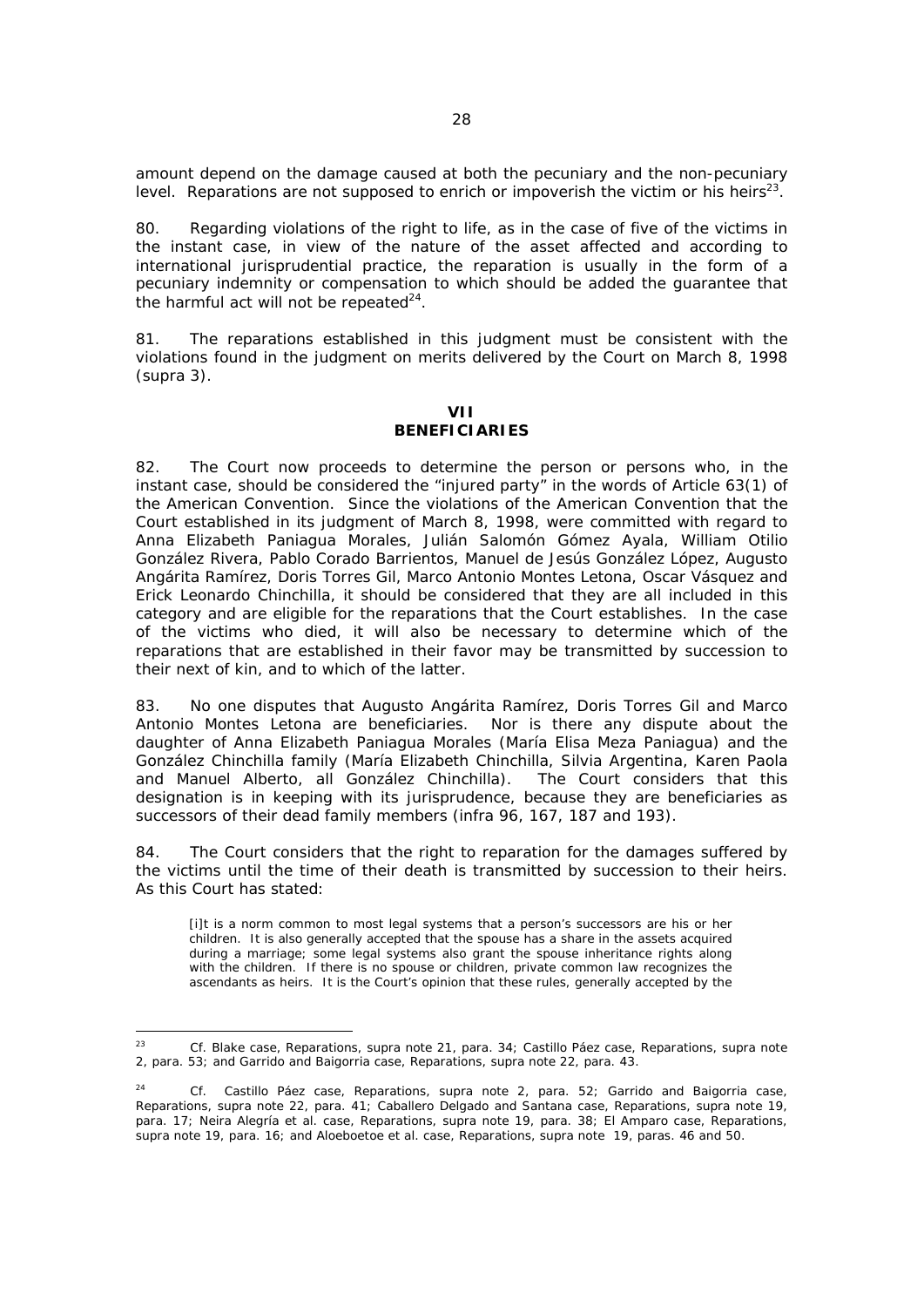community of nations should, be applied in the instant case, in order to determine the victims' successors for purposes of compensation<sup>25</sup>.

85. Moreover, the next of kin or third parties may claim the damage that the death of the victim caused them in their own right<sup>26</sup>. However this Court has indicated that certain conditions must be met; these include the existence of a relationship of regular and effective financial support between the victim and the claimant, the possibility of realistically presuming that this support would have continued if the victim had not died, and that the claimant would have had a financial need that was regularly satisfied by the support provided by the victim<sup>27</sup>.

86. With regard to such claimants, the *onus probandi* corresponds to the next of kin of the victim<sup>28</sup>, and the expression "next of kin of the victim" should be understood in an extensive form that covers all those persons closely related to him; in other words, his children, parents and siblings, who could be considered next of kin and have the right to receive a compensation, provided they fulfill the requirements established by the Court's jurisprudence<sup>29</sup>. For the effects of the case *sub judice*, this type of reparation will be examined in the corresponding section (*infra* IX), according to the circumstances of each of the victims and the body of evidence that the next of kin have submitted to this Court.

#### **VIII PROVEN FACTS**

87. The Court will base itself on the facts admitted as proven in the judgment of March 8, 1998, in order to determine the measures of reparation that are in order in this case. Moreover, at this stage of the proceeding, the parties have also submitted new elements of evidence to the file to demonstrate the existence of complementary facts that are relevant for determining the measures of reparation.

### **1) Concerning the victims in the case**

a) The exchange rate for the Guatemalan currency in relation to the United States dollar in February and March 1988 was Q2.55 (two quetzales and fifty-five cents), applicable to all except Julián Salomón Gómez Ayala, who died on June 1, 1987 (*infra* 87.3.b).

 $25$ 25 *Aloeboetoe et al. case, Reparations, supra* note 19, para. 62 and *Cf. Castillo Páez case, Reparations, supra* note 2, para. 86*; Neira Alegría et al. case, Reparations, supra* note 19, para. 60; and *El Amparo case, Reparations, supra* note 19, para. 40.

<sup>26</sup> *Cf. Castillo Páez case*, *Reparations*, *supra* note 2, para. 59; *Garrido and Baigorria case, Reparations, supra* note 22, para. 50; and *Aloeboetoe et al. case, Reparations, supra* note 19, para. 54.

<sup>27</sup> *Cf. Aloeboetoe et al. case, Reparations, supra* note 19, paras. 67 and 68.

<sup>28</sup> *Cf. Aloeboetoe et al. case, Reparations, supra* note 19, para. 71.

<sup>29</sup> *Cf. Loayza Tamayo case, Reparations, supra* note 2, para. 92.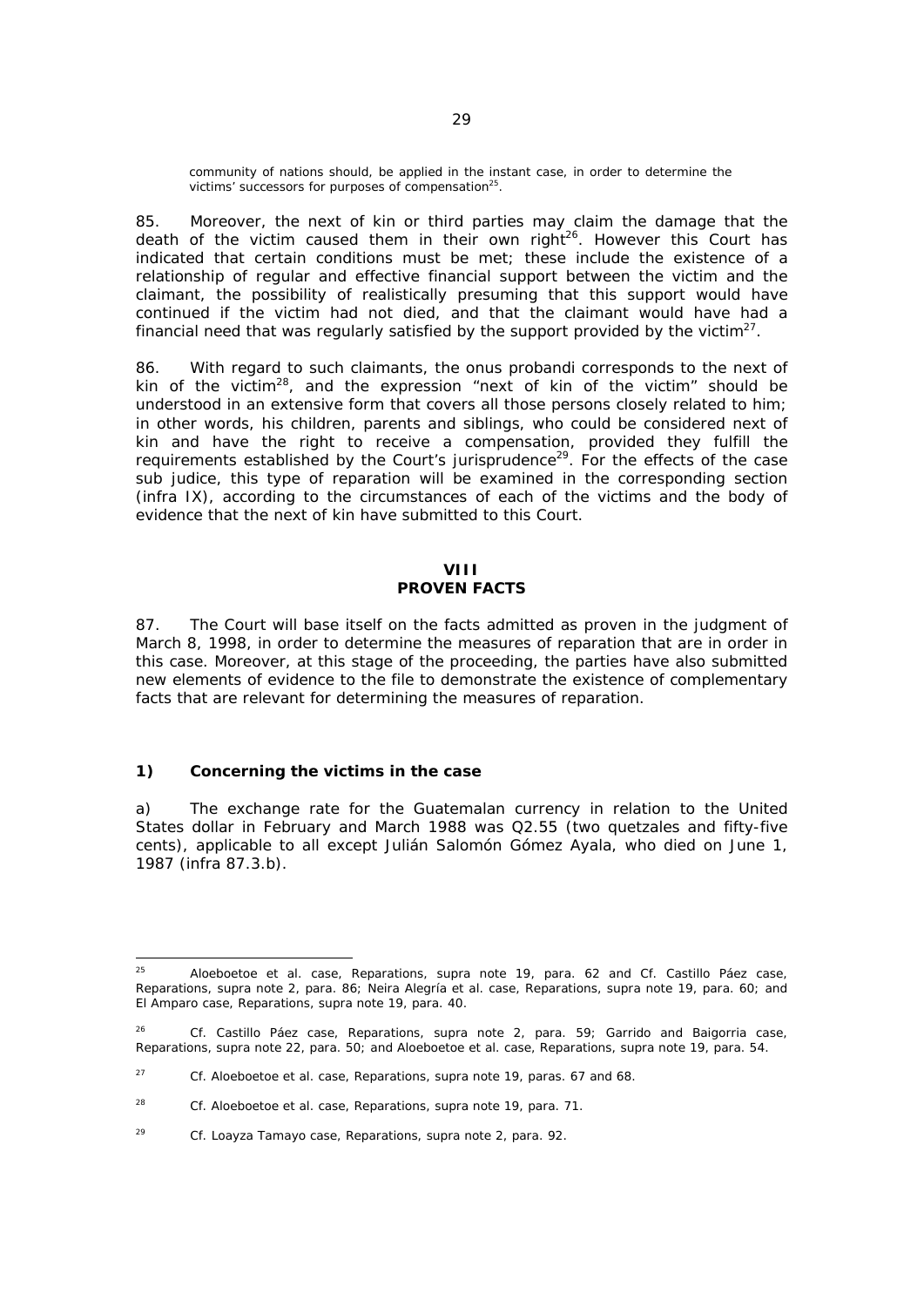*Cf. Table of statistics of the average monthly exchange rate from*  January 1985 to January 2001, prepared by the Department of *Economic Studies of the Banco de Guatemala.* 

b) In Guatemala there are legal provisions in favor of workers in the private and public sectors.

Cf. Decree No. 78-89 "Bonificación-Incentivo Sector Privado" (Private Sector Incentive-Bonus) adopted on December 7, 1989, and ratified on December 19, 1989; decree No. 42-92 adopted and ratified on June 2, 1992; and decree No. 7-2000 adopted on March 1, 2000, and ratified on March 6, 2000.

### **2) Concerning Anna Elizabeth Paniagua Morales**

a) She was 25.6 years of age at the time of her detention and subsequent execution.

*Cf. Copy of the certification of the birth certificate of Anna Elizabeth Paniagua Morales;*  copy of the identity card of Anna Elizabeth Paniagua Morales; copy of the registration of *the death of Anna Elizabeth Paniagua Morales; Affidavit by Alberto Paniagua Morales; and testimony of María Ildefonsa Morales de Paniagua before the Inter-American Court on August 11, 2000.* 

b) At the time of the facts, she lived with her daughter, María Elisa Meza Paniagua, her parents, Alberto Antonio Paniagua and María Ildefonsa Morales Chavez, her brother, Alberto Antonio Paniagua Morales, her sister-in-law, Blanca Lidia Zamora Martínez, and her nieces.

*Cf. Testimony of Blanca Lidia Zamora de Paniagua before the Inter-American Court on September 22, 1997; testimony of María Ildefonsa Morales before the Inter-American Court on September 22, 1997; testimony of Alberto Antonio Paniagua Morales before the Inter-American Court on September 22, 1997; testimony of María Ildefonsa Morales before the Inter-American Court on August 11, 2000; and copy of the birth certificate of Alberto Antonio Paniagua Morales.* 

c) She worked as a bookkeeper.

*Cf. Affidavit by Elsa Carolina Paniagua Morales; Affidavit by Alberto Antonio Paniagua Morales; and testimony of María Ildefonsa Morales de Paniagua before the Inter-American Court on August 11, 2000.* 

d) The life expectancy of a woman of 25.6 years of age in Guatemala in 1988 was 48.33 additional years (*supra* 68).

*Cf. Summary mortality tables for Guatemala of the National Institute of Statistics (period 1990-1995); and leaflet prepared by the National Institute of Statistics "Indicadores Sociales de Guatemala" (Guatemalan Social Indicators).* 

#### **2.1) Concerning the next of kin of Anna Elizabeth Paniagua Morales**

a) Her daughter is María Elisa Meza Paniagua, her parents are María Ildefonsa Morales de Paniagua and Alberto Antonio Paniagua, and her siblings, Blanca Beatriz, Alberto Antonio, Hugo Morani, Elsa Carolina and German Giovanni, all of them Paniagua Morales.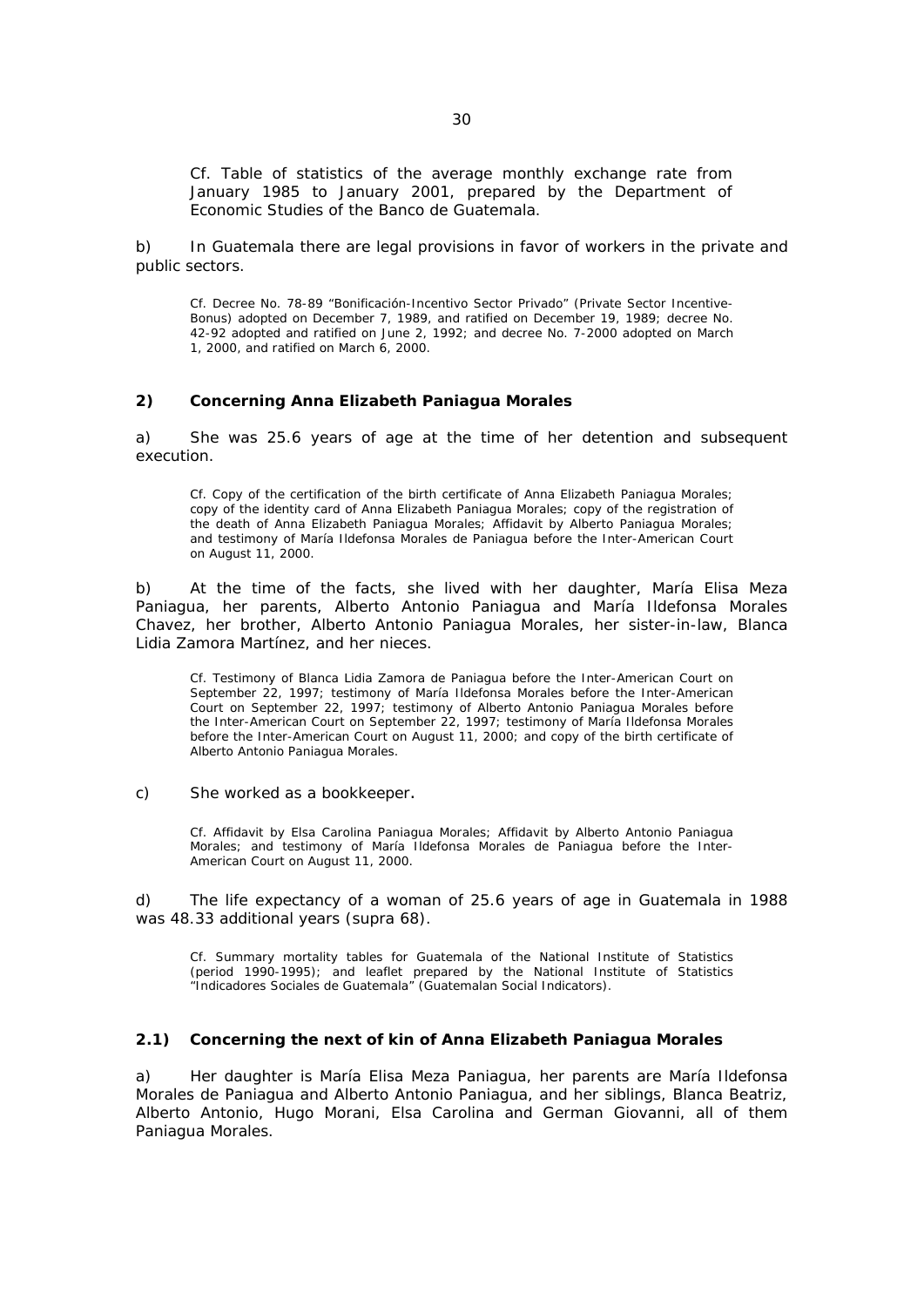*Cf. Copy of the birth certificate of María Ildefonsa Morales Chávez; copy of the birth certificate of Hugo Morani Paniagua Morales; copy of the birth certificate of Alberto Antonio Paniagua Morales; copy of the birth certificate of Elsa Carolina Paniagua Morales; copy of the birth certificate of German Giovanni Paniagua Morales; copy of the birth certificate of Blanca Beatriz Paniagua Morales; copy of the certification of the birth record of Anna Elizabeth Paniagua Morales; testimony of María Ildefonsa Morales de*  Paniagua before the Inter-American Court on September 22, 1997; and testimony of *María Ildefonsa Morales de Paniagua before the Inter-American Court on August 11, 2000.*

b) The members of the family with whom she lived, suffered pecuniary and nonpecuniary damages owing to the detention and execution of Anna Elizabeth Paniagua Morales.

*Cf. Newspaper article "Trading murder, torture for peace, freedom". The Intelligence. Tuesday, March 15, 1988, p. 13; affidavit by Alberto Paniagua; testimony of María Ildefonsa Morales de Paniagua before the Inter-American Court on September 22, 1997; testimony of Alberto Antonio Paniagua Morales before the Inter-American Court on September 22, 1997; testimony of María Ildefonsa Morales de Paniagua before the Inter-American Court on August 11, 2000; and expert report of Graciela Marisa Guilis before the Inter-American Court on August 11, 2000.* 

c) The victim's mother and sister-in-law (Blanca Lidia Zamora de Paniagua) began the search for her in various police premises and took pertinent measures under domestic law in order to try and find her, all of which generated certain expenses.

*Cf. Testimony of María Ildefonsa Morales de Paniagua before the Inter-American Court on September 22, 1997; testimony of Blanca Lidia Zamora de Paniagua before the Inter-American Court on September 22, 1997; and testimony of María Ildefonsa de Paniagua before the Inter-American Court on August 11, 2000.* 

d) As a result of the threats they received after the death of Anna Elizabeth Paniagua Morales, members of the Paniagua Morales family left Guatemala for the United States and Canada.

*Cf. Testimony of María Ildefonsa Morales de Paniagua before the Inter-American Court on September 22, 1997; testimony of Alberto Antonio Paniagua Morales before the Inter-American Court on September 22, 1997; testimony of María Ildefonsa Morales de Paniagua before the Inter-American Court on August 11, 2000; and expert report of Graciela Marisa Guilis before the Inter-American Court on August 11, 2000.* 

### **2.2) Concerning the next of kin's representation and related expenses**

The lawyer, Mark Martel, represented the next of kin of Anna Elizabeth Paniagua Morales in the measures they took before the Inter-American Court and Commission, and assumed certain expenses related to these measures.

*Cf. Affidavit by Mark Martel; and power of attorney granted by Alberto Paniagua to Mark Martel.*

### **3) Concerning Julián Salomón Gómez Ayala**

a) He was 24.2 years of age at the time of his detention and subsequent execution.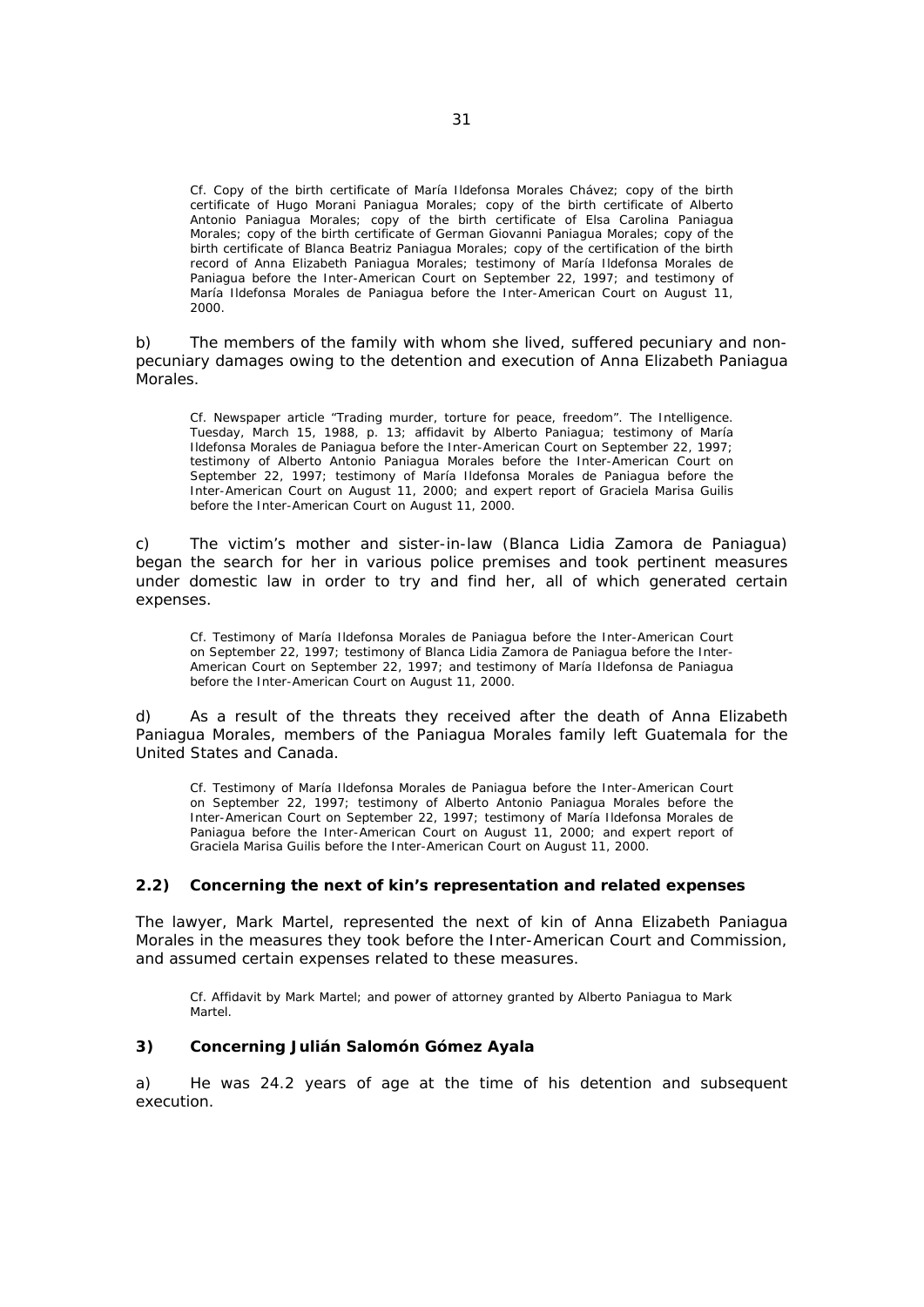*Cf. Copy of the birth certificate of Julián Salomón Gómez Ayala; and copy of the identity card of Julián Salomón Gómez Ayala.* 

b) The exchange rate of the Guatemala currency in relation to the United States dollar on June 1, 1987, was Q2.75 (two quetzales and seventy-five cents).

*Cf. Table of statistics of the average monthly exchange rate from January 1985 to January 2001, prepared by the Department of Economic Studies of the Banco de Guatemala.* 

c) At the time of the facts, he lived with him companion, Bertha Violeta Flores Gómez, and his son, Julio Salomón Gómez Flores, in Guatemala City.

*Cf. Testimony of Blanca Esperanza Ayala de la Cruz before the Inter-American Court on August 11, 2000.* 

d) The life expectancy of a man of 24.2 years of age in Guatemala in 1988 was 43.98 additional years (*supra* 68).

*Cf. Summary mortality tables for Guatemala of the National Institute of Statistics (period 1990-1995); and leaflet prepared by the National Institute of Statistics "Indicadores Sociales de Guatemala"* 

e) His parents are Petronilo Gómez Chávez and Blanca Esperanza Ayala de la Cruz, his companion is Bertha Violeta Flores Gómez, his son is Julio Salomón Gómez Flores and he had seven siblings: Danilo Abraham, Deifin Olivia, Ingrid Elizabeth, Israel, Jorge Isaías, Douglas Moises and Lidia Marisa, all Gómez Ayala.

*Cf. Copy of the identity card of Bertha Violeta Flores Gómez; copy of the certification of the birth certificate of Julio Salomón Gómez Flores; copy of the identity card of Blanca Esperanza Ayala de la Cruz; copy of the identity card of Petronilo Gómez Chávez; copy of the identity card of Lidia Marisa Gómez Ayala; copy of the identity card of Deifin Olivia Gómez Ayala; copy of the identity card of Ingrid Elizabeth Gómez Ayala; copy of the identity card of Danilo Abraham Gómez Ayala; copy of the identity card of Israel Gómez Ayala; copy of the identity card of Jorge Isaías Gómez Ayala; copy of the certification of the birth certificate of Douglas Moises Gómez Ayala; and testimony of Blanca Esperanza Ayala de la Cruz before the Inter-American Court on August 11, 2000.* 

### **3.1 Concerning the next of kin of Julián Salomón Gómez Ayala**

a) His parents, his companion and his son suffered pecuniary and non-pecuniary damages owing to the detention and execution of Julián Salomón Gómez Ayala.

*Cf. Testimony of Blanca Esperanza Ayala de la Cruz before the Inter-American Court on August 11, 2000; testimony of Ingrid Elizabeth Gómez Ayala before the Inter-American Court on August 11, 2000; and expert report of Graciela Marisa Guilis before the Inter-American Court on August 11, 2000.* 

b) His companion and his parents began searching for him in various police premises, took pertinent measures under domestic law in order to find him and, subsequently, resorted to the inter-American system, all of which generated various expenses.

*Cf. Testimony of Blanca Esperanza Ayala de la Cruz before the Inter-American Court on August 11, 2000; and testimony of Ingrid Elizabeth Gómez Ayala before the Inter-American Court on August 11, 2000.*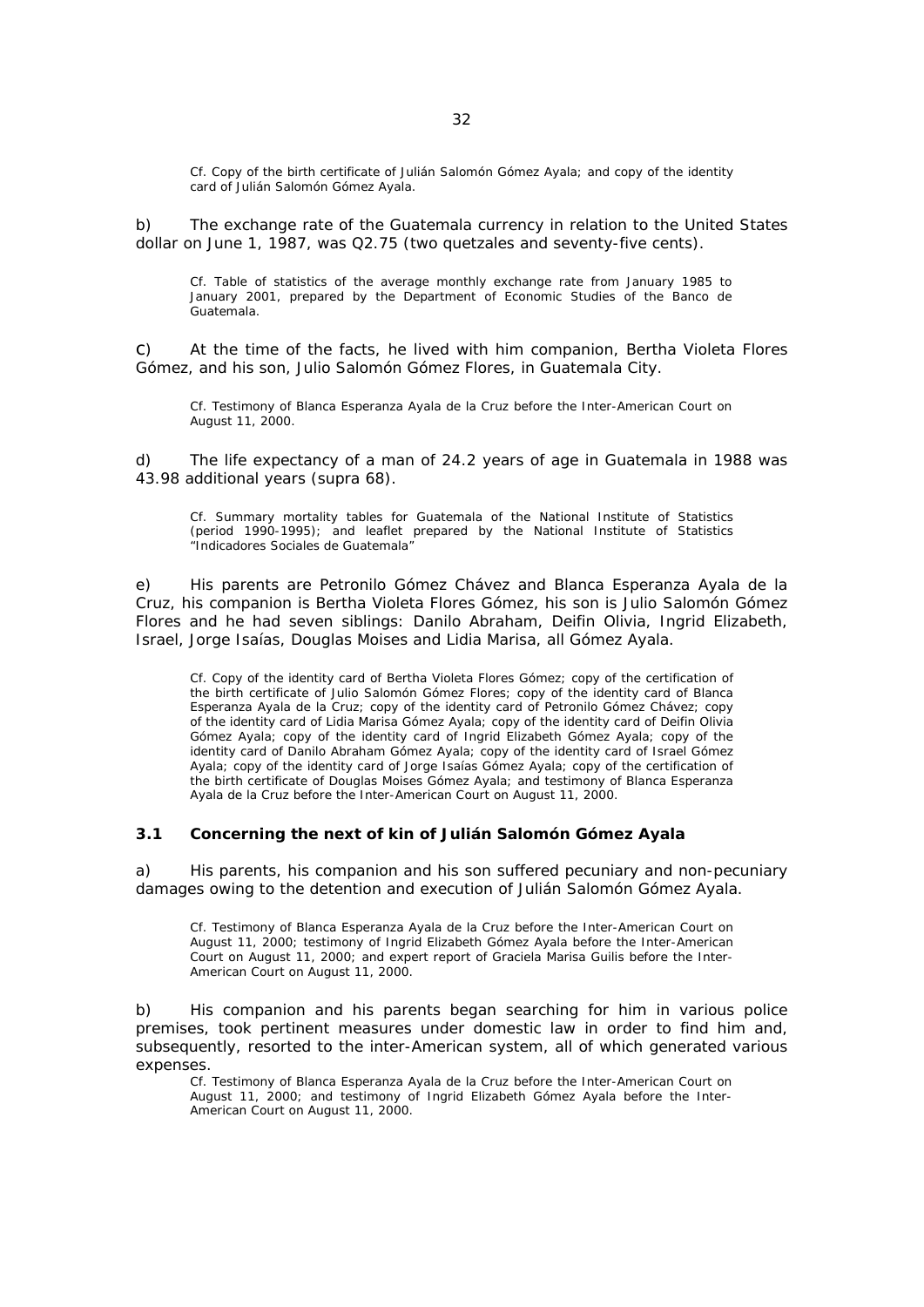### **3.2) Concerning the next of kin's representation and their respective expenses**

The lawyers, Viviana Krsticevic, Ariel Dulitzky, Marcela Matamoros, Juan Méndez and José Miguel Vivanco, represented the next of kin of Julián Salomón Gómez Ayala in the measures they took before the Commission. At the reparations stage before the Court, the next of kin assumed their own defense and did not establish that these measures generated expenses.

*Cf. The Commission's briefs of August 31, 1998, and August 2, 1999* (*supra* 11 and 29*);*  and the briefs of the next of kin of April 28, 1999, submitted directly, without the *assistance of a lawyer (supra* 25*).* 

### **4) Concerning William Otilio González Rivera**

a) He was 26.7 years of age at the time of his detention and subsequent execution.

*Cf. Copy of the certification of the birth certificate of William Otilio González Rivera; and copy of the certificate issued by the Secretary of the Municipality of Comapa, in the Department of Jutiapa, dated June 5, 2000, regarding the identity card of William Otilio González Rivera.* 

#### b) He had an informal sales kiosk in one of the markets in Guatemala City.

*Cf. Statement by Gilberto González Saquij contained in a police report dated March 22, 1988; testimony of Salvador González Najarro before the Inter-American Court on August 11, 2000; and official letter No. 100-2000 of May 22, 2000, from Mercados de Guatemala, the municipality's public services.* 

c) The life expectancy of a man of 26.7 years of age in Guatemala in 1988 was 42.37 additional years (*supra* 68).

*Cf. Summary mortality tables for Guatemala of the National Institute of Statistics (period 1990-1995); and leaflet prepared by the National Institute of Statistics "Indicadores Sociales de Guatemala"* 

#### **4.1) Concerning the next of kin of William Otilio González Rivera**

a) His parents are Salvador González Najarro and María Asunción Rivera Velásquez and he had five siblings: Santos Hugo, José Alfredo, Julio Moises, Anatanahel and Leydi Rosibel, all of them González Rivera.

*Cf. Birth certificate of William Otilio González Rivera; birth certificate of Santos Hugo González Rivera; birth certificate of José Alfredo González Rivera; birth certificate of Julio Moises González Rivera; birth certificate of Anatanahel González Rivera; birth certificate of Leydi Rosibel González Rivera; and testimony of Salvador González Najarro before the Inter-American Court on August 11, 2000.* 

b) His next of kin suffered pecuniary and non-pecuniary damages owing to the detention and execution of William Otilio González Rivera.

*Cf. Testimony of Salvador González Najarro before the Inter-American Court on August 11, 2000; and expert report of Graciela Marisa Guilis before the Inter-American Court on August 11, 2000.*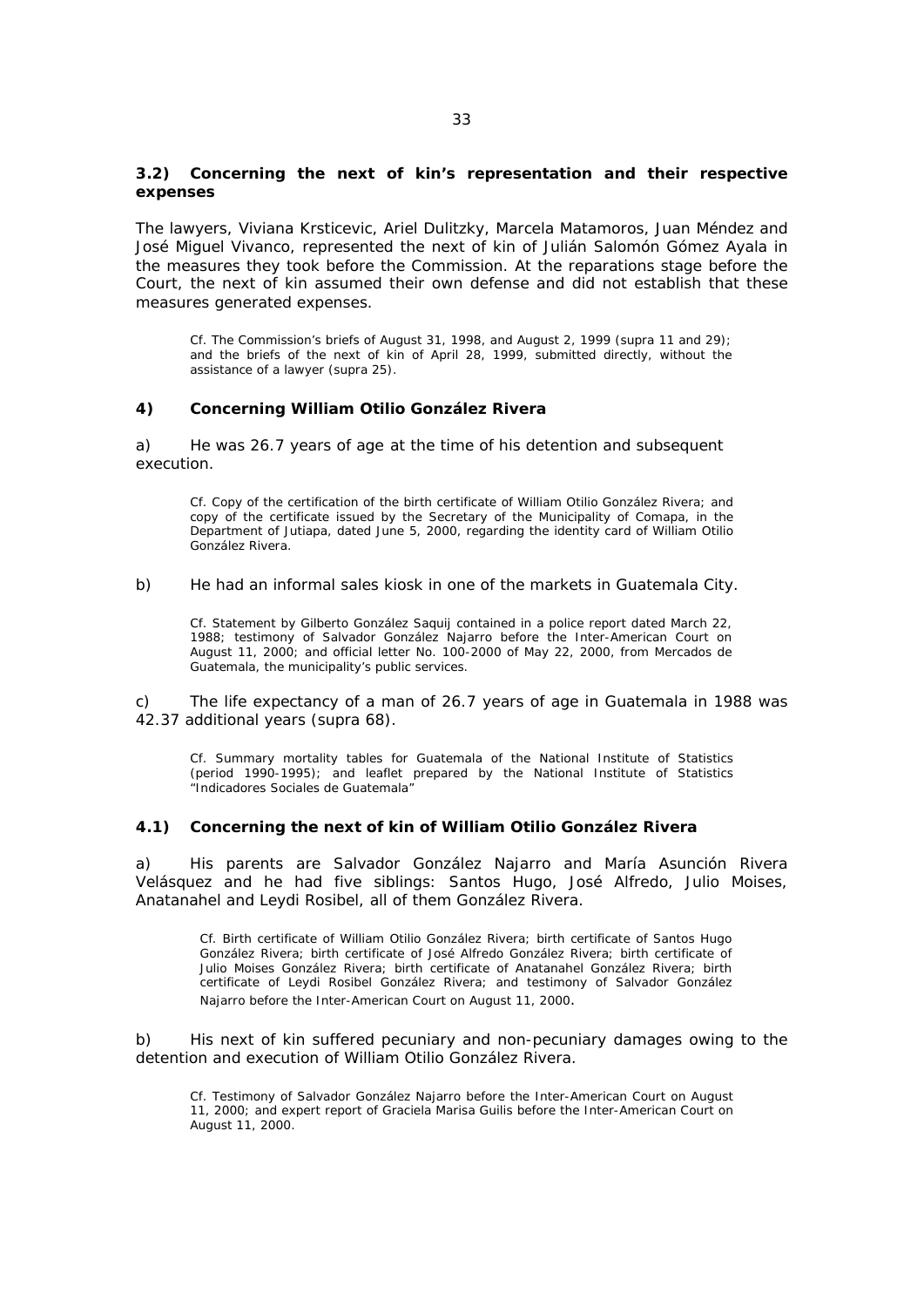### **4.2) Concerning the representation of the next of kin and the respective expenses**

The lawyers, Viviana Krsticevic, Ariel Dulitzky, Marcela Matamoros, Juan Méndez and José Miguel Vivanco, represented the next of kin of William Otilio González Rivera before the Inter-American Commission and the lawyer, Avilio Carrillo Martínez, represented them before the Inter-American Court at the reparations stage. These measures generated certain expenses.

*Cf. The briefs of the next of kin of the victim of March 23, 1999, and March 21, 2001 (supra 23), and the Commission's briefs of August 31, 1998, and August 2, 1999 (supra* 11 and 29*).*

#### **5) Concerning Pablo Corado Barrientos**

a) He was 24.9 years of age at the time of his detention and subsequent execution.

*Cf. Copy of the certification of the birth certificate of Pablo Corado Barrientos; and certificate issued by the Municipal Secretary of the Public Registry of the town of El Adelanto, Department of Jutiapa on May 19, 2000, concerning the identity card of Pablo Corado Barrientos.* 

b) He had an informal stall in one of the markets in Guatemala City.

*Cf. Statement by Gilberto González Saquij contained in police report dated March 22, 1988; testimony of Tino Corado Barrientos before the Inter-American Court on August 11, 2000; and official letter No. 100-2000 of May 22, 2000, from Mercados de Guatemala, the municipality's public services.* 

c) The life expectancy of a man of 24.9 years of age in Guatemala in 1988 was 43.98 additional years (*supra* 68).

*Cf. Summary mortality tables for Guatemala of the National Institute of Statistics (period 1990-1995); and leaflet prepared by the National Institute of Statistics "Indicadores Sociales de Guatemala".* 

#### **5.1) Concerning the next of kin of Pablo Corado Barrientos**

His mother is Juana Barrientos Valenzuela and his siblings, Tino and Francisca Corado Barrientos;

*Cf. Copy of the identity card of Tino Corado Barrientos; copy of the identity card of Juana Barrientos Valenzuela; copy of the certification of the birth certificate of Tino Corado Barrientos; copy of the certification of the birth certificate of Pablo Corado Barrientos; testimony of Tino Corado Barrientos before the Inter-American Court on August 11, 2000; and copy of the birth certificate of Francisca Corado Barrientos.* 

#### **5.2) Concerning the next of kin's representatives and the respective expenses**

The lawyers, Viviana Krsticevic, Ariel Dulitzky, Marcela Matamoros, Juan Méndez and José Miguel Vivanco, represented the next of kin of Pablo Corado Barrientos before the Inter-American Commission, and the lawyer, Antonio René Argueta Beltrán,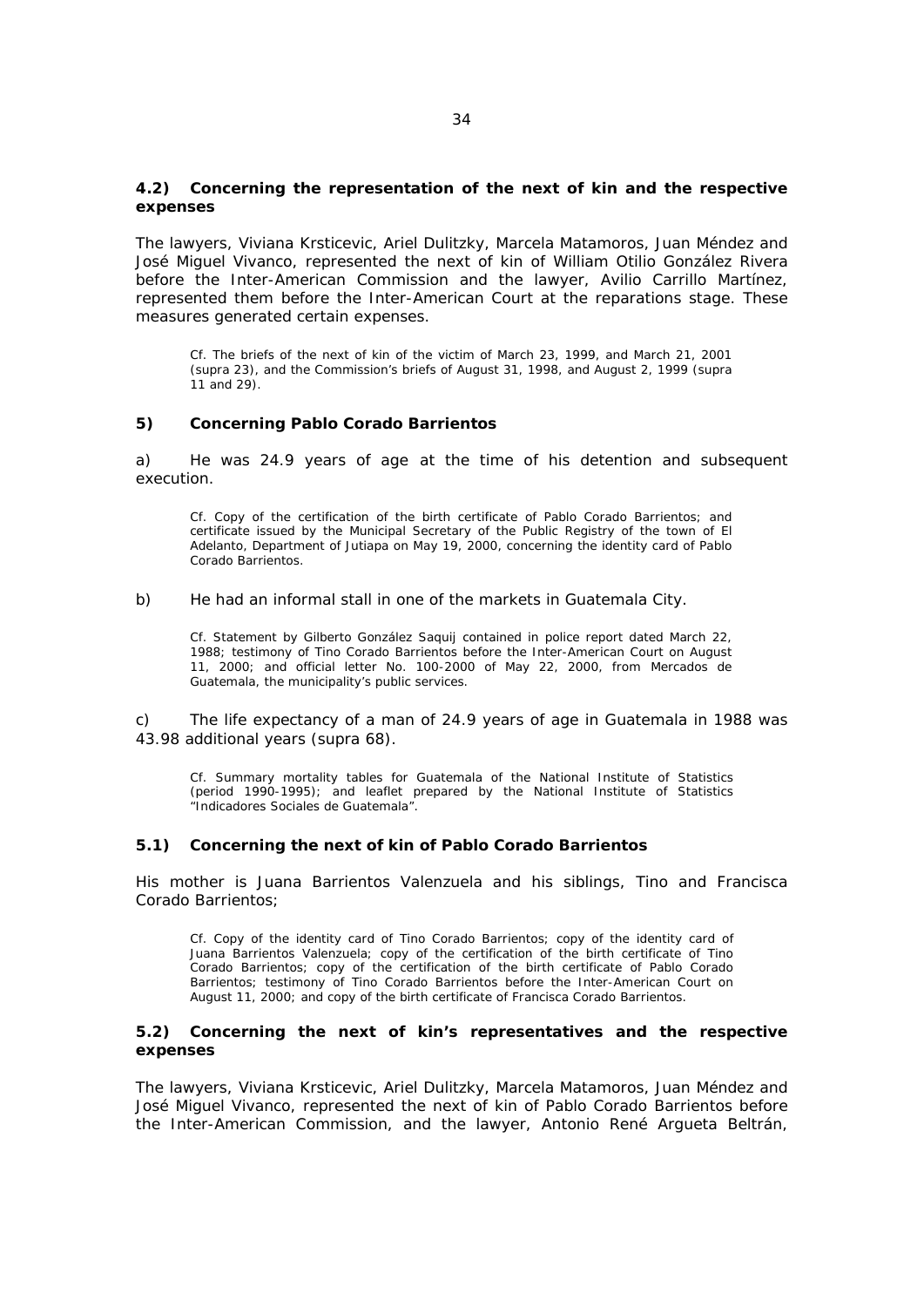represented them before the Inter-American Court at the reparations stage. These measures generated certain expenses.

*Cf. The briefs of the next of kin of the victim of June 3 and 23, 1999 (supra 28); the Commission's briefs of August 31, 1998, and August 2, 1999 (supra 11 and 29); and power of attorney granted by Tino Corado Barrientos and Juana Barrientos Valenzuela to COJUPO, through its lawyer, Antonio René Argueta Beltrán, received by the Secretariat on June 3, 1999.* 

#### **6) Concerning Manuel de Jesús González López**

a) He was 29.1 years of age at the time of his detention and subsequent execution.

*Cf. Identity card of Manuel de Jesús González López; birth certificate of Manuel de Jesús González López; and copy of the registration of the death of Manuel de Jesús González López.* 

b) At the time of the facts, he lived with his wife, María Elizabeth Chinchilla, and his three children, Karen Paola, Silvia Argentina and Manuel Alberto, all González Chinchilla.

*Cf. Copy of the registration of the death of Manuel de Jesús González López; copy of the*  registration of the birth of Karen Paola González Chinchilla; copy of the registration of *the birth of Silvia Argentina González Chinchilla; copy of the registration of the birth of Manuel Alberto González Chinchilla; testimony of María Elizabeth Chinchilla before the Inter-American Court on September 22, 1997; and testimony of María Elizabeth Chinchilla before the Inter-American Court on August 11, 2000.* 

c) He was a mechanic by trade and earned a salary of Q598.82 (five hundred and ninety-eight quetzales and eighty-two cents) a month.

*Cf. Affidavit by María Chinchilla dated August 31, 1998; certificate issued by Ramiro R. Velásquez dated August 31, 1998; copy of the registration of the death of Manuel de*  Jesús González López; copy of the registration of the birth of Karen Paola González *Chinchilla; copy of the registration of the birth of Silvia Argentina González Chinchilla; copy of the registration of the birth of Manuel Alberto González Chinchilla; testimony of María Elizabeth Chinchilla before the Inter-American Court on September 22, 1997; and testimony of María Elizabeth Chinchilla before the Inter-American Court on August 11, 2000.* 

d) The life expectancy of a man of 29.1 years of age in Guatemala in 1988 was 40.05 additional years (*supra* 68).

*Cf. Summary mortality tables for Guatemala of the National Institute of Statistics (period 1990-1995); and leaflet of the National Institute of Statistics "Indicadores Sociales de Guatemala".* 

#### **6.1 Concerning the next of kin of Manuel de Jesús González López**

a) His family comprises his wife, María Elizabeth Chinchilla, and his three children, Karen Paola, Silvia Argentina and Manuel Alberto, all González Chinchilla.

*Cf. Copy of the birth certificate of Manuel de Jesús González López; copy of the*  registration of the death of Manuel de Jesús González López; copy of the registration of *the birth of Karen Paola González Chinchilla; copy of the registration of the birth of Silvia Argentina González Chinchilla; copy of the registration of the birth of Manuel Alberto González Chinchilla; testimony of María Elizabeth Chinchilla before the Inter-American*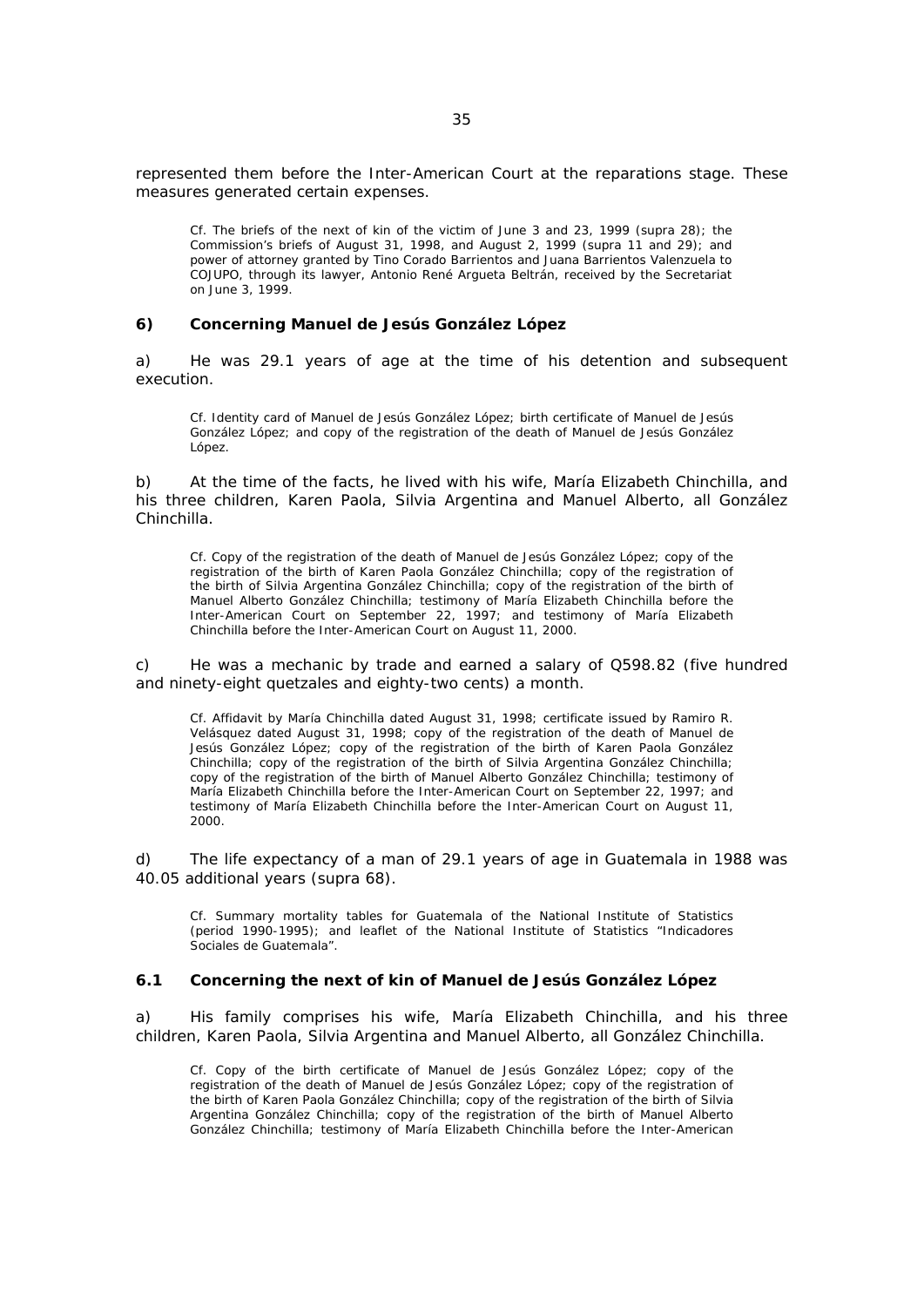*Court on September 22, 1997; and testimony of María Elizabeth Chinchilla before the Inter-American Court on August 11, 2000.* 

b) These family members suffered pecuniary and non-pecuniary damages owing to the detention and subsequent execution of Manuel de Jesús González López.

*Cf. Affidavit by María Elizabeth Chinchilla dated August 31, 1998; testimony of María Elizabeth Chinchilla before the Inter-American Court on August 11, 2000; testimony of Manuel Alberto González Chinchilla before the Inter-American Court on August 11, 2000; and expert report of Graciela Marisa Guilis before the Inter-American Court on August 11, 2000.* 

c) His wife started searching for him in various State premises, all of which generated certain expenses.

*Cf. Testimony of María Elizabeth Chinchilla before the Inter-American Court on September 22, 1997; and testimony of María Elizabeth Chinchilla before the Inter-American Court on August 11, 2000.* 

d) The members of the González Chinchilla family are currently supported by the earnings of their mother, who had to go and work in Los Angeles, United States.

*Cf. Testimony of María Elizabeth Chinchilla before the Inter-American Court on September 22, 1997; testimony of María Elizabeth Chinchilla before the Inter-American Court on August 11, 2000; testimony of Manuel Alberto González Chinchilla before the Inter-American Court on August 11, 2000; and expert report of Graciela Marisa Guilis before the Inter-American Court on August 11, 2000.* 

#### **6.2) Concerning the next of kin's representatives and the respective expenses**

The lawyer, Mark Martel, represented the next of kin of Manuel de Jesús González López in the measures they took before the Inter-American Commission and Court and assumed certain expenses related to these measures.

*Cf. Affidavit by Mark Martel dated August 31, 1998; and power of attorney granted to Mark Martel by María Elizabeth Chinchilla on March 25, 1999.*

#### **7) Concerning Oscar Vásquez**

The lawyer, Mark Martel, represented the next of kin of Oscar Vásquez in the measures they took before the Inter-American Commission and Court and assumed certain expenses related to these measures.

*Cf. Affidavit by Mark Martel dated August 31, 1998; and power of attorney granted to Mark Martel by Oscar Vásquez.* 

#### **8) Concerning Erick Leonardo Chinchilla**

a) His mother is María Luisa Chinchilla Ruano.

*Cf. Testimony of Miriam Enoé Zelada Chinchilla before the Inter-American Court on August 11, 2000; and copy of the birth certificate of María Luisa Chinchilla Ruano.* 

b) The next of kin of Erick Leonardo Chinchilla took pertinent judicial measures under domestic law, which generated various expenses.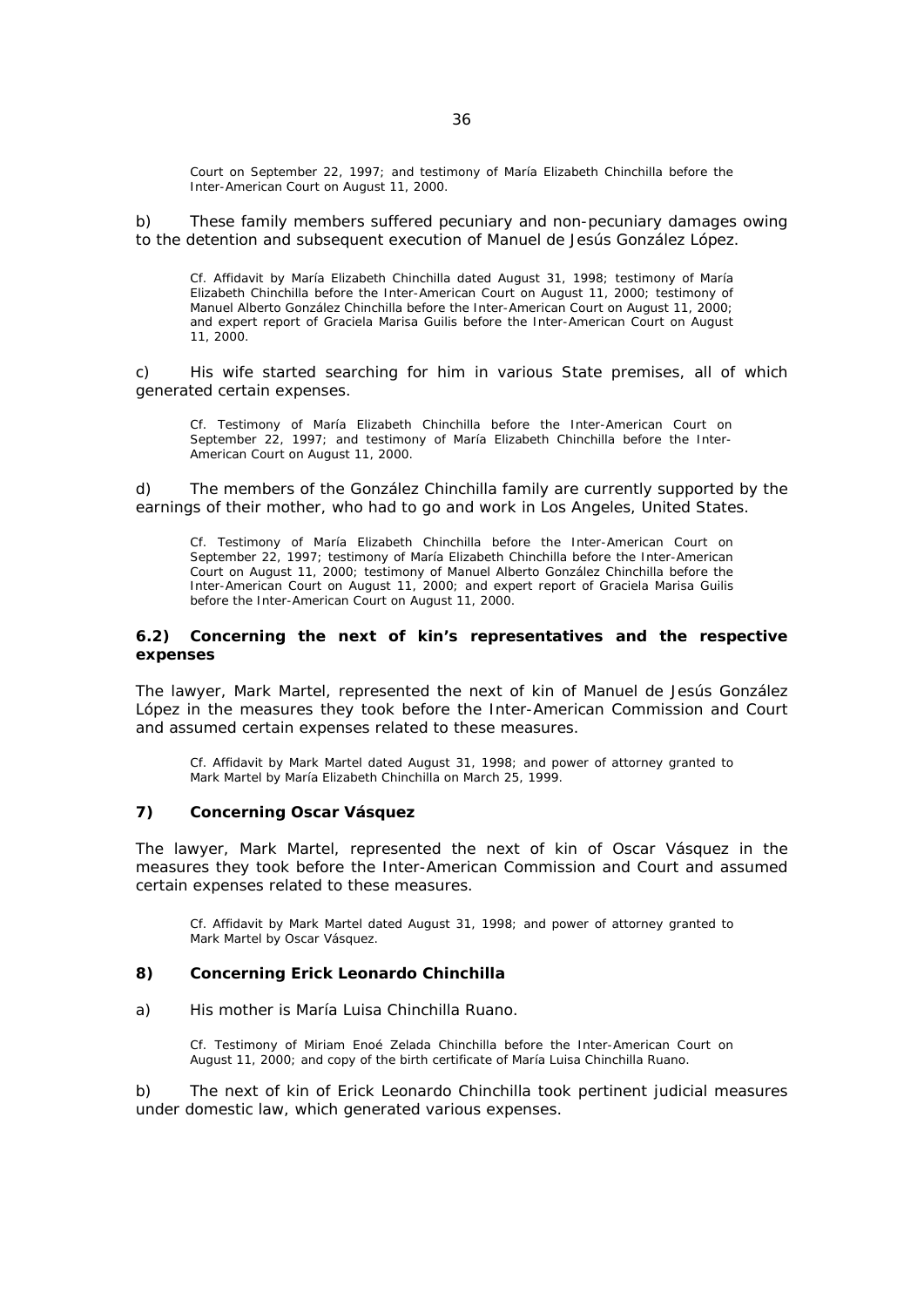*Cf. Testimony of Miriam Enoé Zelada Chinchilla before the Inter-American Court on August 11, 2000.* 

c) The lawyers, Viviana Krsticevic, Ariel Dulitzky, Marcela Matamoros, Juan Méndez and José Miguel Vivanco, represented the next of kin of Erick Leonardo Chinchilla before the Inter-American Commission and the lawyer, Antonio René Argueta Beltrán, represented them before the Inter-American Court at the reparations stage. These measures generated various expenses.

*Cf. The briefs of the next of kin of the victim of April 30, 1999 (supra* 26*); the Commission's briefs of August 31, 1998, and August 2, 1999 (supra* 11 and 29*); and power of attorney granted by María Luisa Chinchilla Ruano to the Coordinadora Jurídica Popular, headed by the lawyer, Antonio René Argueta, received by the Secretariat on March 26, 1999.* 

> **\* \* \***

No evidence was submitted with regard to las reparations corresponding to Doris Torres Gil, Augusto Angárita Ramírez and Marco Antonio Montes Letona.

## **IX REPARACIONES**

#### **ANNA ELIZABETH PANIAGUA MORALES**

### *Pecuniary damage*

*The arguments of the next of kin* 

88. Under the general heading of pecuniary damage, the next of kin of Anna Elizabeth Paniagua Morales included two items in their brief of September 1, 1998:

a) the loss of earnings of the victim, who had been working as an accountant for four years and would have obtained her licentiate in economics in 1990. Therefore, from 1988 to 1990 she would have received a salary of US\$10,000.00 (ten thousand United States dollars); after receiving her degree in economics she would have earned the equivalent of US\$16,650.00 (sixteen thousand six hundred and fifty United States dollars) – the average salary for an auditor – during the following 10 years and then a salary of US\$20,000.00 (twenty thousand United States dollars) a year for the rest of her working life, which would have been 47 more years, considering her life expectancy. As an average, they requested an approximate monthly salary of US\$1,600.00 (one thousand six hundred United States dollars); and

b) The expenses that the next of kin incurred, including the funeral expenses for the victim and the transfer of 12 members of the Paniagua Morales family to the United States and Canada, for a total of US\$17,000.00 (seventeen thousand United States dollars); also, concerning certain patrimonial losses suffered by the victim's brother, German Giovanni Paniagua Morales, as a result of what happened to her, including the expenses of the transfer to Canada, his loss of earning for two years in Guatemala as a primary school teacher and, then, what he would have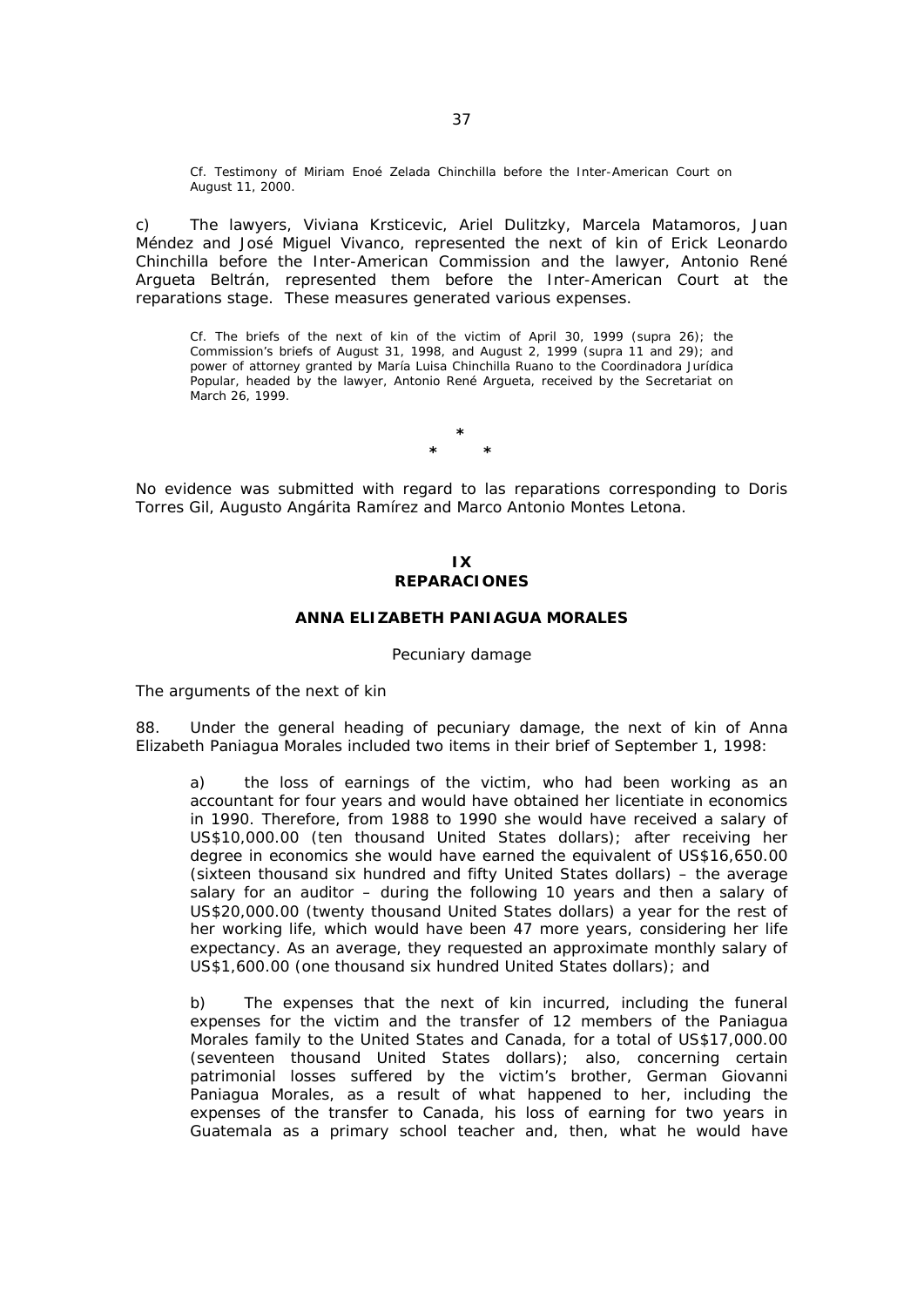received as a lawyer and notary for nine years, for a total of US\$708,000.00 (seven hundred and eight thousand United States dollars).

## *The Commission's arguments*

89. Under the general heading of "pecuniary damage", the Commission indicated the following in its briefs of August 31, 1998, and August 2, 1999:

a) with regard to the loss of earnings of Anna Elizabeth Paniagua Morales, it endorsed the calculations submitted by the victim's next of kin and underlined that the life expectancy of a woman in Guatemala was 46.53 additional years and that the victim had a daughter of five years of age. It also established that the victim would have earned US\$1,600.00 a month, for the remaining years of her life expectancy, less 25% for personal use, and plus interest;

b) with regard to the other expenses, the Commission also endorsed the information submitted by the victim's next of kin.

## *The State's arguments*

90. The State objected to the claims and calculations made by the next of kin of Anna Elizabeth Paniagua Morales and the Commission, making the following observations:

a) with regard to the victim's loss of earnings, it claimed that she was not registered as an expert accountant in the Ministry of Public Finance, which was an essential requirement for the exercise of that profession in Guatemala and that, according to information from the Identity Card Registry of the Municipality of Guatemala, the victim had stated that her profession was "office assistant", so that the calculation of loss of earning should be based on that activity. In the absence of salary records, the minimum salary reported by the Ministry of Labor and Social Insurance for 1988 should be used and this was Q150.00 (one hundred and fifty quetzales) a month for an administrative employee. It also indicated that the victim was not studying economics at the Universidad de San Carlos at the time of the facts and that the life expectancy for women who were born during the period 1960 to 1965 was 47.90 years, according to the National Institute of Statistics of Guatemala; and

b) with regard to the other expenses incurred by the victim's next of kin, it claimed that the alleged expenditure to learn the whereabouts of the victim had not been adequately proven and that the expenses for the funeral were excessive. With regard to the expenses defrayed by the Paniagua Morales family, it had not been shown that these were the immediate consequence of the principal fact. Lastly, with regard to the expenses of German Giovanni Paniagua Morales, it stated that they were unreal in Guatemala.

*The considerations of the Court*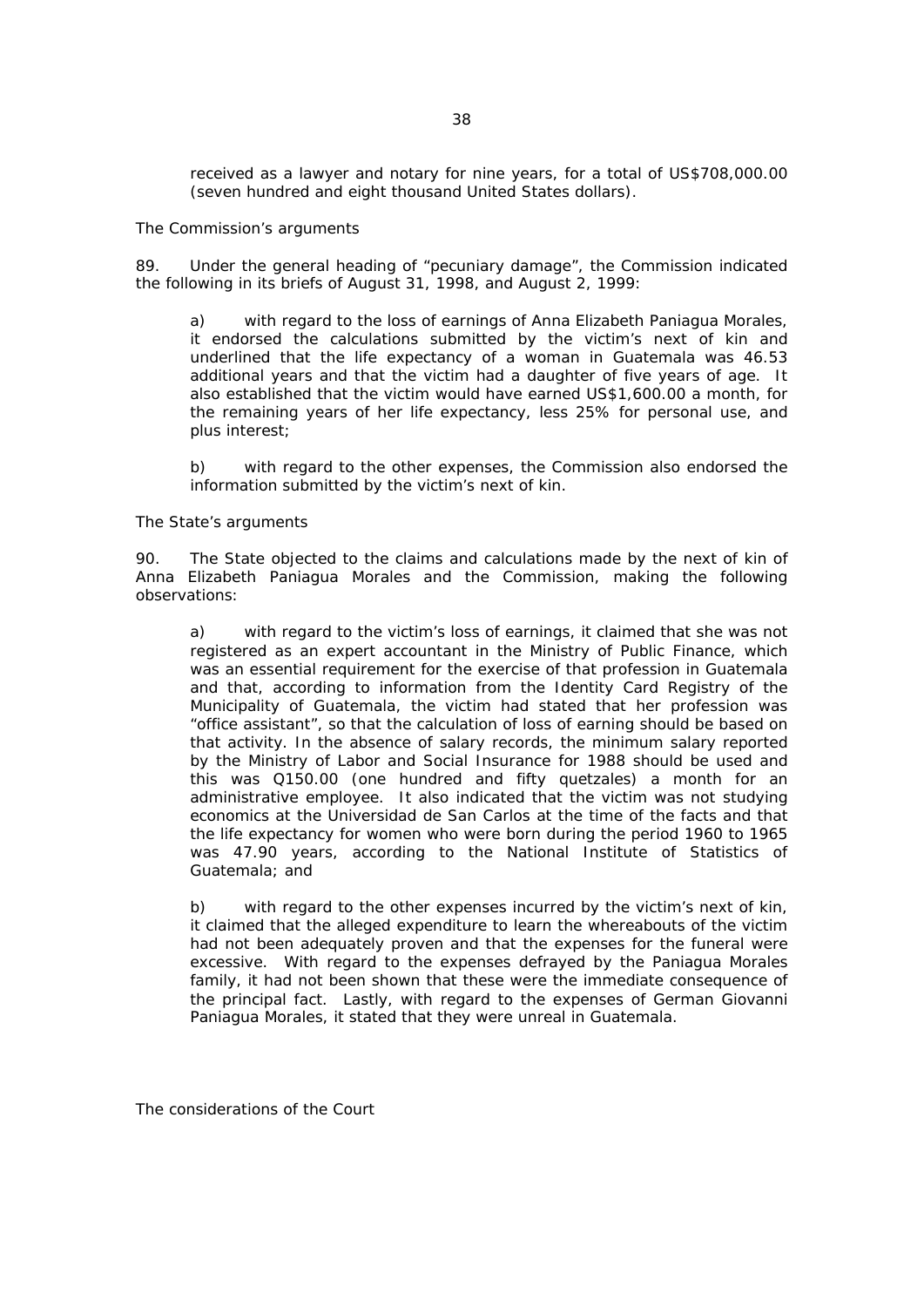91. Identity card No. 661077 establishes that the victim was born on July 25, 1962; in other words, she was 25.6 years of age at the date of her death.

92. On this identity card, it is stated that her profession was office assistant, but on her death certificate she appears as a housewife. Yet, in their statements, her next of kin claim that she was an expert accountant and worked as such. However, there is no document that certifies in which institution she trained as an expert accountant. The State does not accept the claim of the victim's next of kin because Mrs. Paniagua Morales did not appear as an expert accountant in the Ministry of Public Finance, which is a requirement to exercise the profession, and there are no tax declarations to prove this point.

93. The Court cannot accept that the victim had studied economics at the university, as there are divergencies in the testimony with regard to the indication that she studied at the Universidad de San Carlos de Guatemala. Her own mother declared before the Court that this was not true and this higher education establishment certified that Anna Elizabeth Paniagua Morales had not been a student in any of its academic units.

94. In these circumstances and owing to the lack of evidence, it is difficult to foresee that the victim would have been able to study at the university eventually and complete the program of studies in economics. The Court is inclined to accept that the victim worked as a bookkeeper and, consequently, the pecuniary damage corresponding to the loss of earnings suffered by the victim should be based on the salary that she earned as a bookkeeper.

95. The Court observes that the minimum salary for an administrative employee was Q150.00 (one hundred and fifty quetzales) at the time the victim died. From the preceding information, the Court grants the amount of five minimum salaries for this type of activity in favor of the victim; that is, the sum of Q750.00 (seven hundred and fifty quetzales), which is equivalent to US\$294.00 (two hundred and ninety-four United States dollars) as the monthly salary of a bookkeeper. The calculation will be made on the basis of 12 salaries a year, plus the corresponding annual bonuses, in accordance with Guatemalan norms (*supra* 87.1.b.). These are the earnings that the victim would presumably have enjoyed during her life expectancy of 48.33 years, the period from the victim's age at the time of the facts until the end of the life expectancy of a woman in Guatemala in 1988 (*supra* 87.2.d.). 25% must be deducted from this amount for personal expenses. The resulting amount must then be brought to its value at the date of the judgment. Consequently, the amount for this item is US\$108.759.00 (one hundred and eight thousand seven hundred and fifty-nine United States dollars).

96. According to the criteria established by this Court, the fact that the victim had formed a household and that, as a result, her daughter, María Elisa Meza Paniagua, was born, makes the latter the primary successor of any benefit corresponding to Anna Elizabeth Paniagua Morales (*supra* 83). Owing to the foregoing, this Court considers that it is appropriate to grant María Elisa Meza Paniagua, the amount recognized in the previous paragraph.

**\* \* \***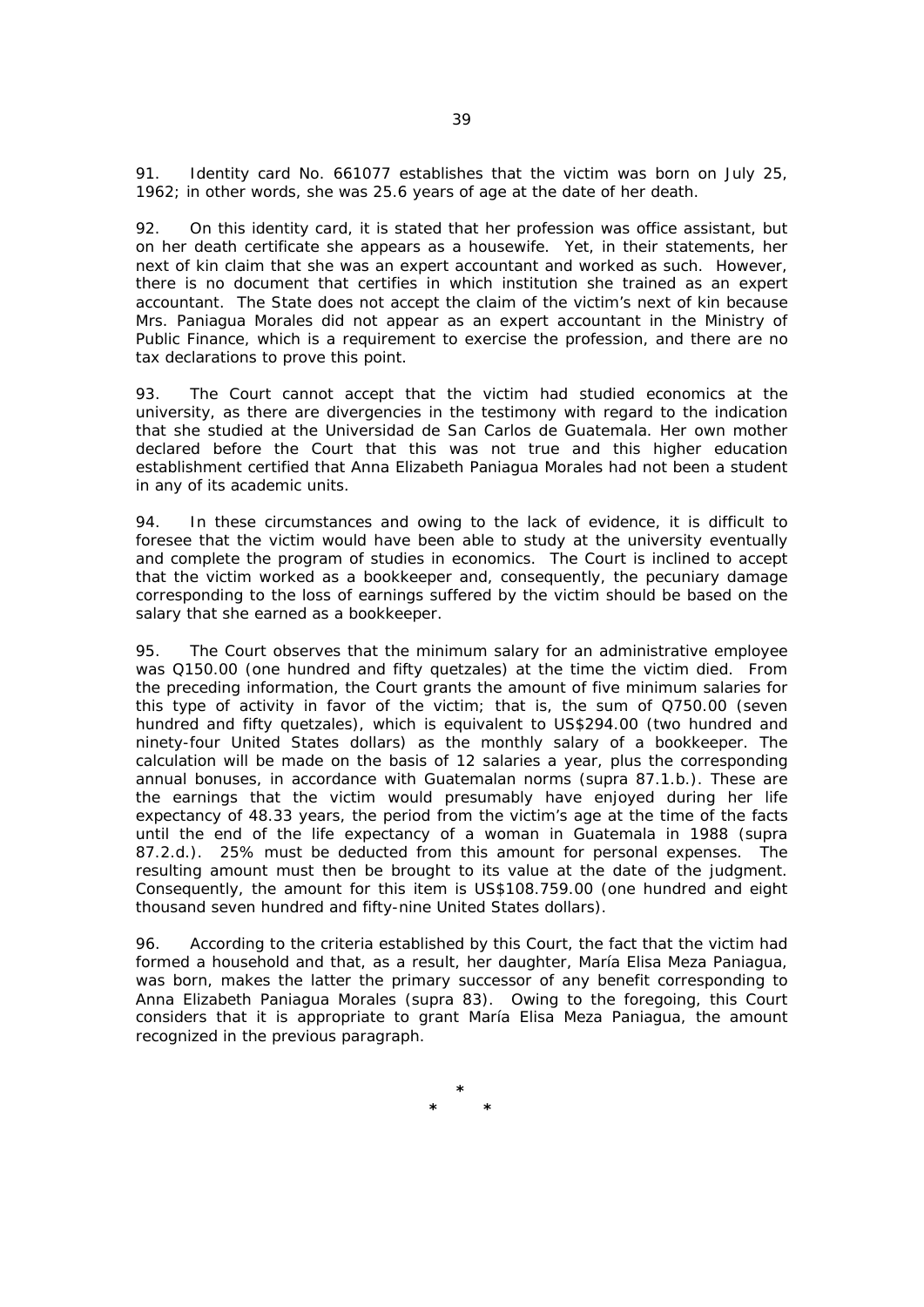97. In her testimony during both the merits and the reparation stages, María Ildefonsa Morales de Paniagua indicated that she suffered from various ailments as a result of the death of her daughter, which required medical treatment; however, she submitted no evidence.

98. The next of kin of Anna Elizabeth Paniagua Morales have also asked to be reimbursed for the expenses incurred for transport and visits to public institutions to search for the victim, the funeral and the expenses corresponding to the transfer of the next of kin to the United States and Canada. Also, the loss of earnings and education suffered by the victim's brother, German Giovanni Paniagua Morales, owing to his relocation to Canada. On previous occasions, this Court has granted expenses corresponding to the search for the victim and relocation outside the  $\frac{30}{20}$ .

99. The Court considers that it is not possible to establish a relationship of cause and effect between the fact and the alleged consequences suffered by the brother, German Giovanni, with regard to his occupation and academic preparation. However, the Court considers that, in real terms, there was a general damage to the patrimony of the family group owing to what happened to the victim for reasons that may be attributed to the State, which caused the family financial, health and other types of problems for which, in fairness, reparation must be made<sup>31</sup>.

100. The Court bears in mind that, as the State indicated, the evidence submitted to support the calculation of the damage caused to the victim's family is neither sufficient nor conclusive, since it is based on various testimonies given by the members of the family themselves (*supra* 100). Considering this, the Court, in fairness, establishes the amount of US\$10,000.00 (ten thousand United States dollars) for this concept, which will be delivered to María Ildefonsa Morales Chávez, as the victim's mother, so that she may distribute it in accordance with the different expenses that the family incurred.

> **\* \* \***

# *Non-pecuniary damage*

## *The arguments of the next of kin*

 $\overline{a}$ 

101. The victim's next of kin requested the sum of US\$125,000.00 (one hundred and twenty-five thousand United States dollars) for non-pecuniary damage and indicated that the following factors had been taken into account when calculating this:

a) the physical pain and emotional suffering of the victim, caused by the torture to which she was submitted;

<sup>30</sup> *Blake case, Reparations, supra* note 21, paras. 48 and 49; and *Castillo Páez case, Reparations, supra* note 2, para. 77.

<sup>31</sup> *Cf. Castillo Páez case, Reparations, supra* note 2, para. 76.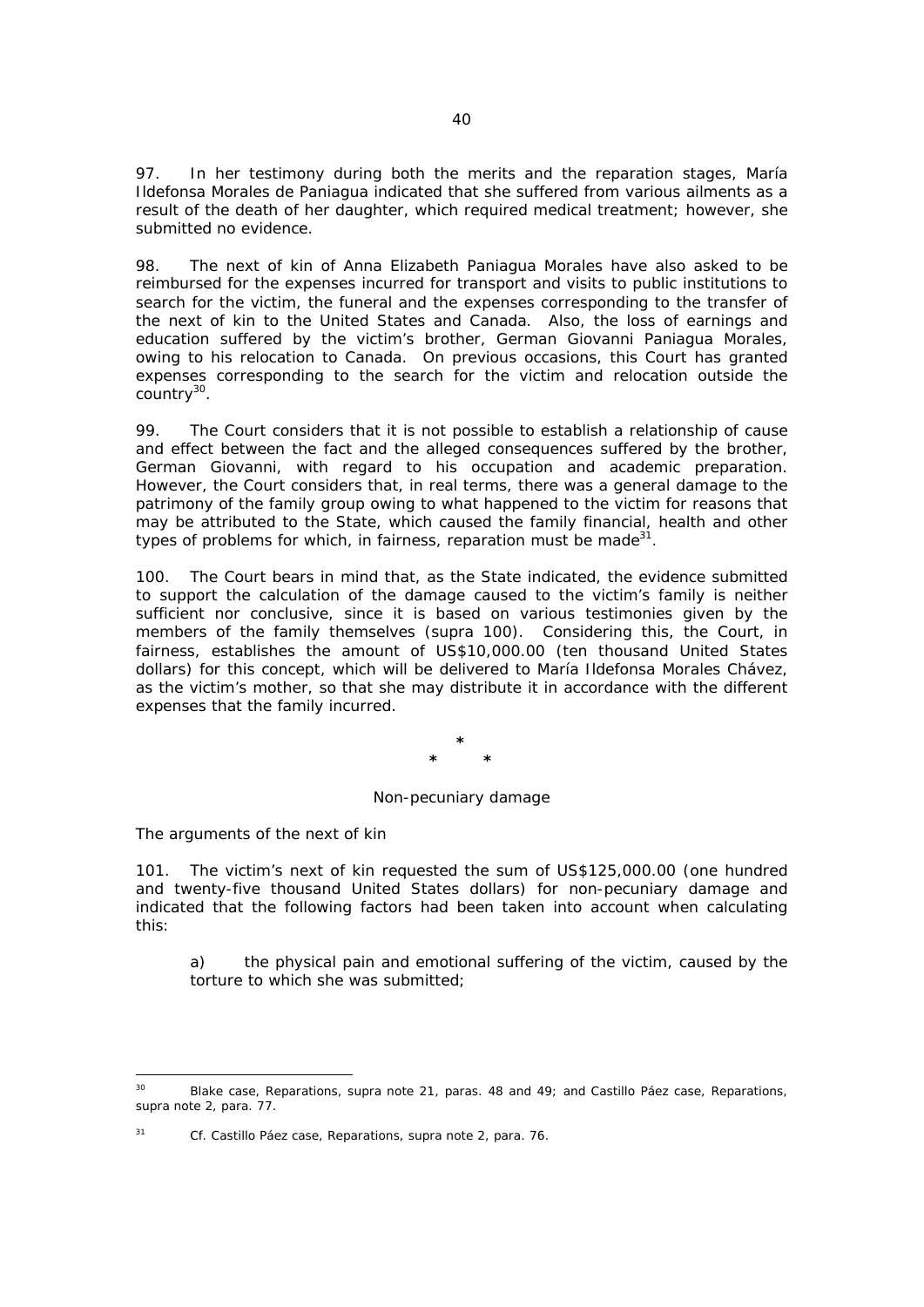b) the emotional suffering of the next of kin for the disappearance and subsequent discovery of the mutilated body of the victim and, in particular, the trauma that the parents suffered because of the death of their daughter;

c) the dispersion of the family, since some members have had to flee their country, seeking asylum in countries such as the United States and Canada;

d) the trauma suffered by the victim's daughter, who was four years old at the time of the facts and, today, is a very introverted person; and

e) the loss of the son with whom the victim was pregnant when she was killed.

## *The Commission's arguments*

102. In its briefs of August 31, 1998, and August 2, 1999, the Commission argued that the Paniagua Morales family should receive an indemnity of US\$125,000.00 (one hundred and twenty-five thousand United States dollars), based on the following factors:

a) that the clandestine detention, the isolation, the deliberate illtreatment and the intention of inflicting grave physical and mental pain, which could be inferred from the condition in which the victim's body was found, caused her physical and mental suffering; and

b) the psychological suffering and distress that her next of kin experienced, owing to the fruitless search for the victim, the abandonment of her body on a path and its identification, during which they could see the severe injuries suffered by the victim; also, the anguish due to the impunity, and the threats and attacks suffered by the next of kin and the consequent need for some of them to leave the country.

#### *The State's arguments*

103. The State indicated that it considered the sum of US\$10,000.00 (ten thousand United States dollars) to be appropriate for this item; to be delivered to the "victm's legal heirs."

## *The considerations of the Court*

104. The Court considers that jurisprudence can serve as a guide to establish principles in this matter, although it cannot be invoked as an absolute criterion, since the particularities of each case must be examined  $32$ .

105. Regarding non-pecuniary damage, international courts have indicated on many occasions that a judgment of condemnation constitutes, *per se*, a form of

 $32$ 32 *Blake case, Reparations, supra* note 21, para. 54; *Castillo Páez case, Reparations, supra* note 2, para. 83; *Neira Alegría et al. case, Reparations, supra* note 19, para. 55; and *El Amparo case, Reparations, supra* note 19, para. 34.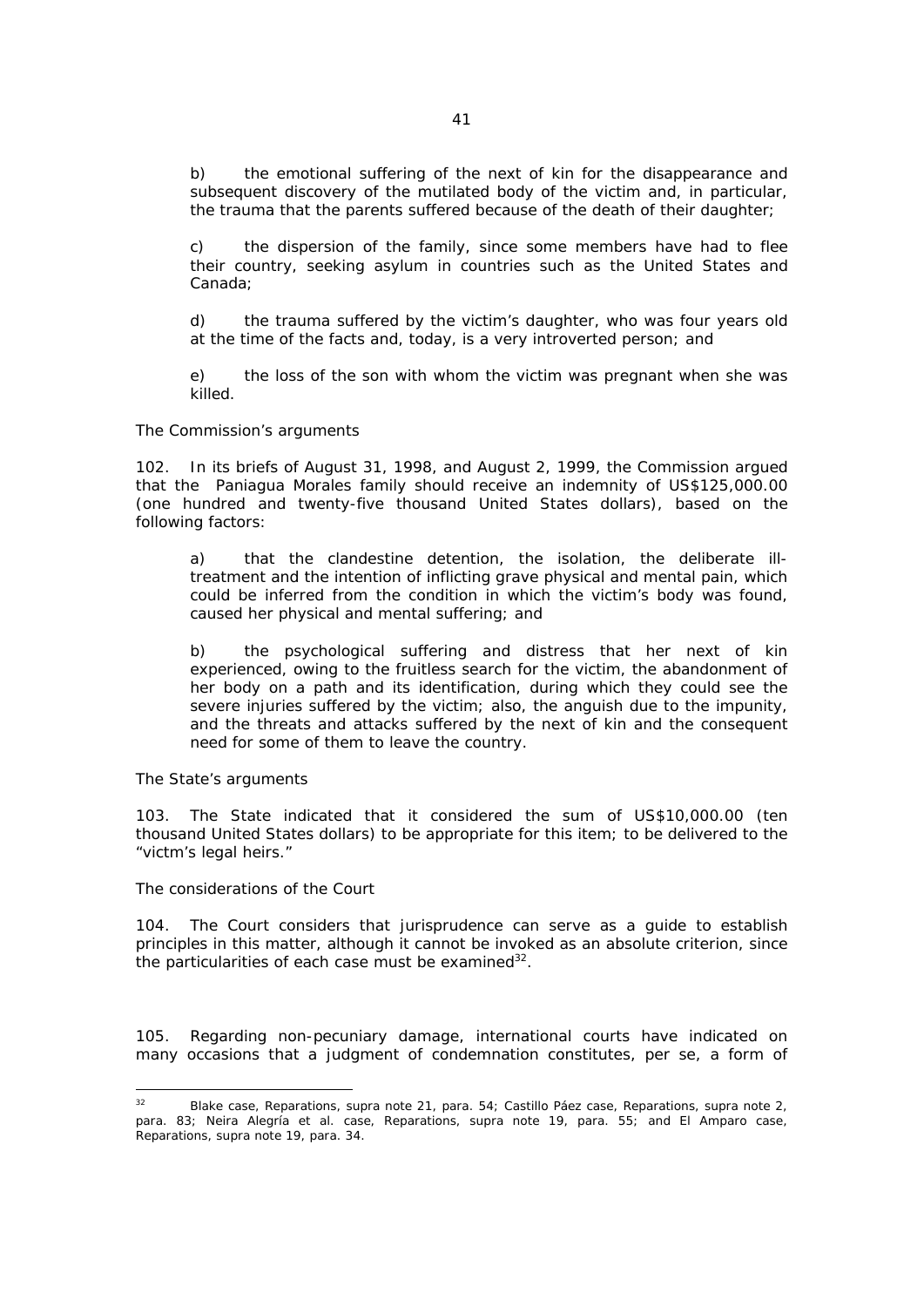reparation<sup>33</sup>. However, the Court considers that it is insufficient, bearing in mind the physical and mental suffering caused to the victim and her next of kin in a case such as this, and that reparation for this suffering must be made in an alternative form, by pecuniary compensation, which must be established in fairness, since nonpecuniary damage cannot be calculated precisely<sup>34</sup>.

106. In the case *sub judice*, the non-pecuniary damage inflicted on the victim is evident, because it is only human nature that any person subjected to the aggression and abuse that she endured (unlawful detention, torture and death) experiences profound physical and mental suffering, which extends to the closest members of the family, particularly those who had a close affective relationship with the victim. The Court considers that no evidence is required to reach this conclusion<sup>35</sup>

107. The representatives of the victim's next of kin and the Commission requested the Court to establish compensatory amounts for the non-pecuniary damage in favor of the victim's next of kin. The statements made before this Court by the next of kin: Blanca Lidia Zamora (sister-in-law), Alberto Antonio Paniagua Morales (brother) and María Ildefonsa Morales de Paniagua (mother) on the merits of the case and by the latter together with the report of Graciela Marisa Guilis at this stage (*supra* 66.a), reveal the different forms of suffering that the abduction, torture and death of Anna Elizabeth Paniagua Morales caused the family. These statements emphasize the grief caused by the loss of a member of their family, the transfer of the siblings to Canada and the United States and the disintegration of the family.

108. In the case of the victim's parents, it is not necessary to demonstrate the non-pecuniary damage, because this is presumed<sup>36</sup>. Similarly, the physical and mental suffering of the victim's daughter can be presumed.

109. With regard to her siblings, it is necessary to take into account the degree of relationship and affection that existed between them. In the case *sub judice*, it can be seen that there were close ties between the victim and her brother, Alberto Antonio Paniagua Morales, and her sister-in-law, Blanca Lidia Zamora de Paniagua, who lived in the same house. Moreover, with regard to the latter, the Court has

 $33<sup>3</sup>$ 33 *Cf. Eur Court HR, Ruiz Torrija v. Spain judgment of 9 December 1994, Series A no. 303-A, para. 33; Eur Court HR, Boner v. the United Kingdom judgment of 28 October 1994, Series A no. 300-B, para. 46; Eur Court HR, Kroon and Others v. the Netherlands, judgment of 27 October 1994, Series A no. 297- C, para. 45; Eur Court H.R., Darby, judgment of 23 October 1990, Series A no. 187, para. 40; Eur Court H.R., Koendjbiharie, judgment of 25 October 1990, Series A no. 185-B, para. 34; Eur Court H.R., Wassink, judgment of 27 September 1990, Series A no. 185-A, para. 41; and Eur Court H.R., McCallum judgment of 30 August 1990, Series A no. 183, para. 37.*

<sup>34</sup> *Castillo Páez case, Reparations, supra* note 2, para. 84. and likewise, Eur. Court H.R., *Wiesinger judgment of 30 October 1991, series A no. 213,* para. 85*; Eur. Court H.R., Kenmmache v. France (Article 50) judgment of 2 November 1993, Series A no. 270-B,* para. 11*; Eur. Court H.R., Mats Jacobsson judgment of 28 June 1990, Series A no. 180-A,* para. 44; *and Eur. Court H.R., Ferraro judgment of 19 February 1991, Series A no. 197-A,* para. 21.

<sup>35</sup> *Cf. Castillo Páez case, Reparations, supra* note 2, para. 86; *Loayza Tamayo case, Reparations, supra* note 2, para. 138; *Neira Alegría et al. case, Reparations, supra* note 19, para. 57; *El Amparo case, Reparations, supra* note 19, para. 36; and *Aloeboetoe et al. case, Reparations*, *supra* note 19, para. 52.

<sup>36</sup> *Cf. Castillo Páez case, Reparations, supra* note 2, para. 88; *Loayza Tamayo case, Reparations, supra* note 2, para. 142; *Garrido and Baigorria case, Reparations, supra* note 22, para. 62; and *Aloeboetoe et al. case, Reparations, supra* note 19, para. 76.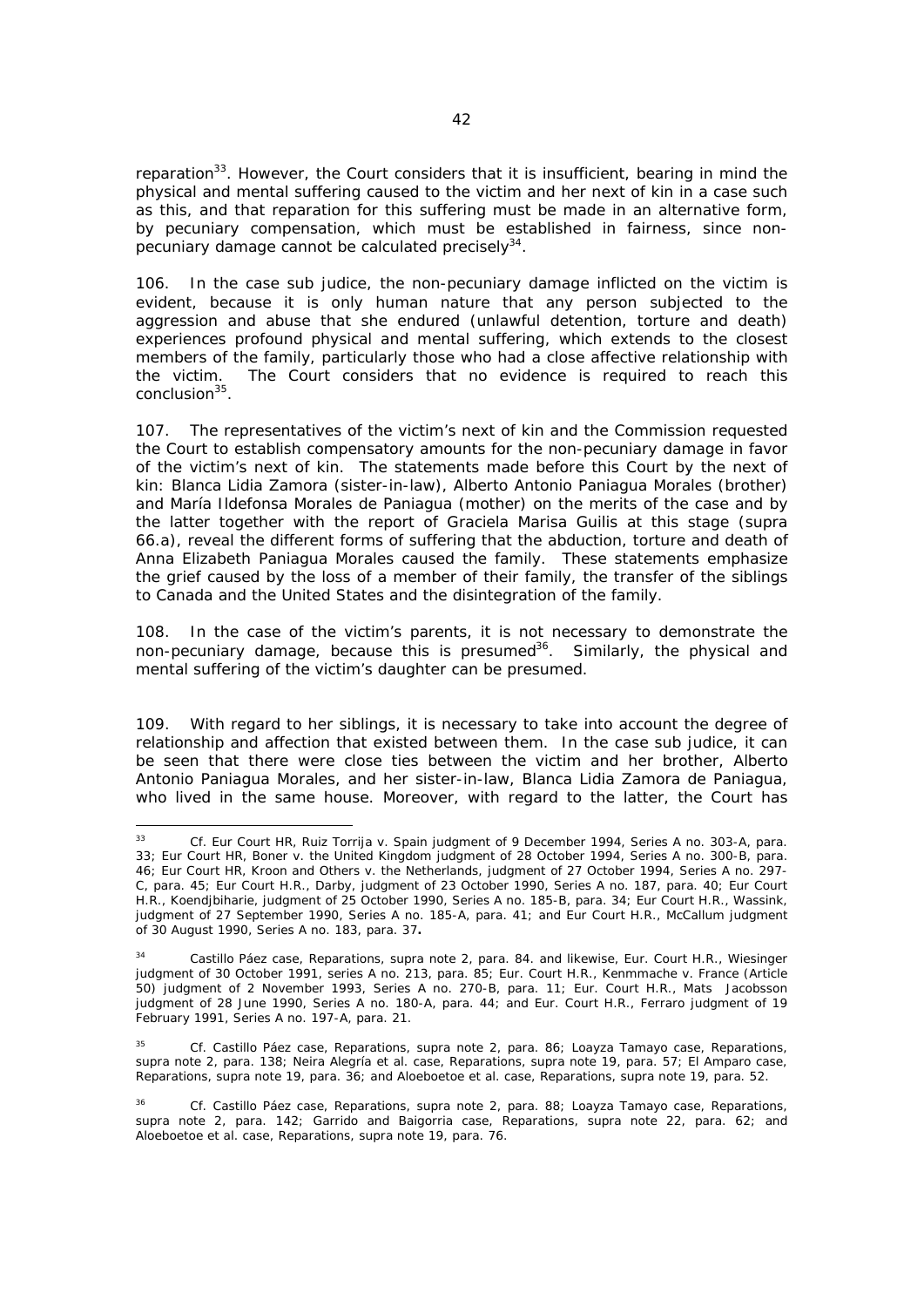taken into consideration that she participated intensively in the search for and identification of the mutilated body of her sister-in-law; this is recorded in the judgment of March 8, 1998, and is an important element of proof for various family matters.

110. With regard to the victim's other siblings, it is evident that they form part of the family<sup>37</sup> and even when they do not appear to have participated directly in the measures taken in the situation by the mother and by the sister-in-law, this does not mean that they were indifferent to the suffering caused by the loss of their sister, particularly when the circumstances of death were so singularly traumatic. Therefore, considering that they should be beneficiaries of compensation, the Court must determine the amount according to the principle of fairness and, consequently, establishes compensatory reparation for non-pecuniary damage of US\$4,000.00 (four thousand United States dollars) for the Paniagua Morales siblings $^{38}$ .

111. In view of the foregoing, this Court considers that it is fair to establish a global amount of US\$54,000.00 (fifty-four thousand United States dollars) for the non-pecuniary damage caused to the victim and her next of kin. This amount to be distributed as follows: US\$20,000.00 (twenty thousand United States dollars) for María Elisa Meza Paniagua (the victim's daughter), US\$15,000.00 (fifteen thousand United States dollars) for María Ildefonsa Morales Chávez (mother), US\$5,000.00 (five thousand United States dollars) for Antonio Paniagua (father), US\$5,000.00 (five thousand United States dollars) for Blanca Lidia Zamora (the victim's sister-inlaw), US\$5,000.00 (five thousand United States dollars) for Alberto Antonio Paniagua Morales (brother), and the sum of US\$1,000.00 (one thousand United States dollars) each, to Blanca Beatriz, Hugo Morani, Elsa Carolina and German Giovanni, all Paniagua Morales.

> **\* \* \***

# **JULIÁN SALOMÓN GÓMEZ AYALA**

#### *Pecuniary damage*

*The arguments of the next of kin* 

112. Under the general heading pecuniary damage, the next of kin of Julián Salomón Gómez Ayala included two items in their brief of April 26, 1999:

a) the loss of earnings of the victim as a car mechanic with a monthly wage of Q1,400.00 (one thousand four hundred quetzales) and an annual income, including periodic or seasonable income, of Q17,400.00 (seventeen thousand four hundred quetzales), with an annual increase of Q305.00 (three hundred and five quetzales); and

b) the expenses that the next of kin incurred, including: Q5,800.00 (five thousand eight hundred quetzales) for the search for the victim (daily

 $37$ 37 *Cf. Garrido and Baigorria case, Reparations, supra* note 22, paras. 63 and 64.

With regard to Mario Humberto Morales Chávez, no supporting evidence that demonstrated the alleged relationship was submitted. *Cf. Garrido and Baigorria case, Reparations, supra* note 22, paras. 63 and  $64$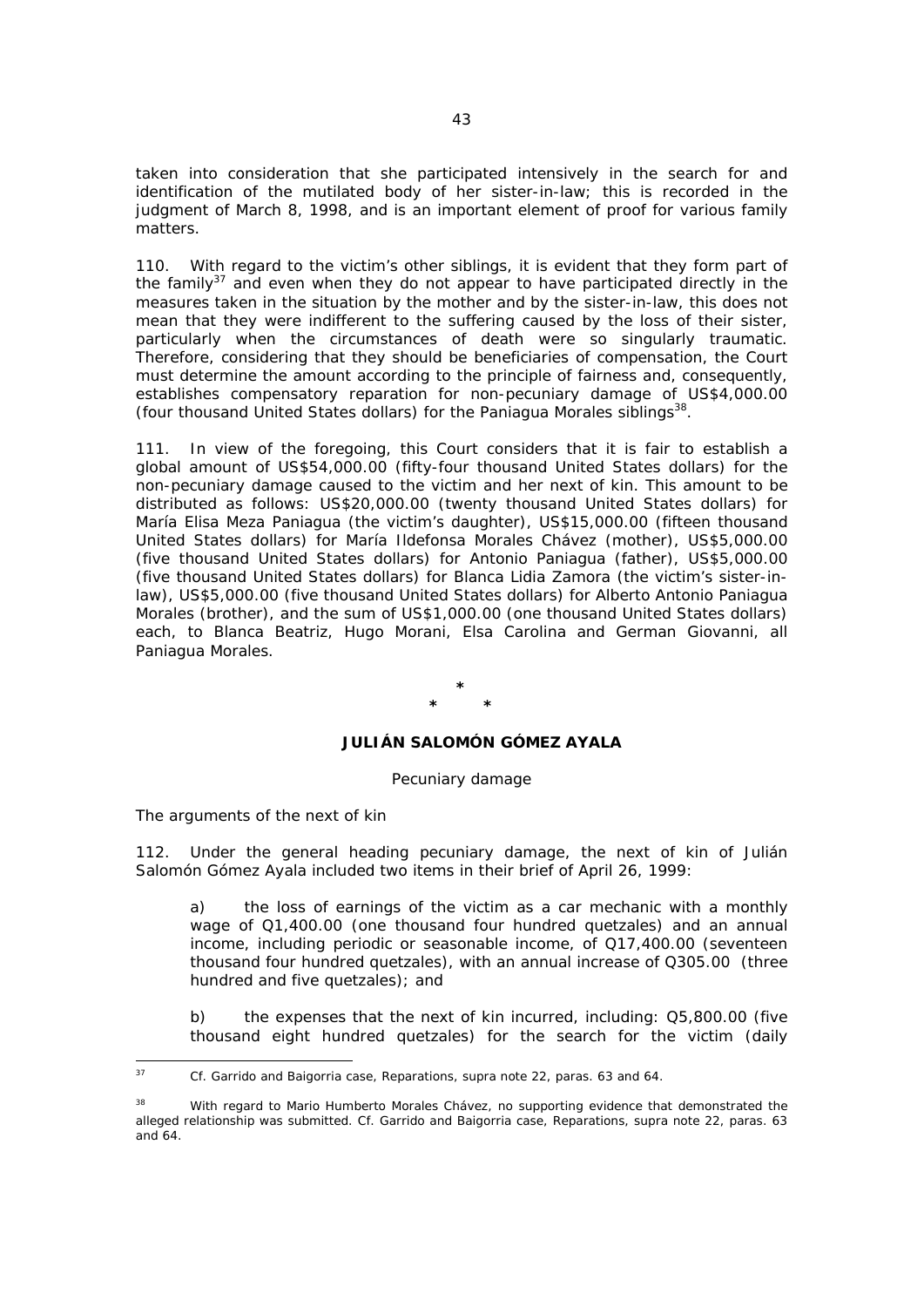transport to Guatemala City and food during about 20 days in the city); Q7,500.00 (seven thousand five hundred quetzales) for funeral expenses and transport to the capital city to this end, and Q800.00 (eight hundred quetzales) for medical consultations for two members of the family, for a total of Q14,100.00 (fourteen thousand one hundred quetzales). They also included the patrimonial damage to the household that affected his parents and also his wife and son, because the victim was responsible for supporting the latter financially and from time to time sent money to the former. Finally, they added the loss of the victim's documents and personal effects such as a gold medal and clothes.

## *The Commission's arguments*

113. In its briefs of August 31, 1998, and August 2, 1999, the Commission indicated the following under the general heading of "pecuniary damage":

a) regarding the loss of earnings of Julián Salomón Gómez Ayala, that the life expectancy for a man in Guatemala was 45.59 additional years; that the victim was working as a mechanic at the time of the facts and that his companion, his son "of two and half years of age" and his mother, to whom he provided financial assistance, depended on his income. In its first brief, the Commission indicated that, according to International Labor Organization data, a worker in the transport sector would have had a monthly wage of Q266.66 (two hundred and sixty-six quetzales with sixty-six cents) in 1987, and, therefore, requested compensation of US\$30,528.74 (thirty thousand five hundred and twenty-eight United States dollars and seventy-four cents). However, in its second brief, the Commission endorsed the calculation of earnings claimed by the victim's next of kin and adjusted them to the criteria established by this Court; for example, deduction of 25% for personal use, calculation of interest and of the current value of the corresponding amounts; and

b) with regard to the other expenses, in its first brief, the Commission indicated that the victim's mother and companion searched for him for 12 days, and on the following day the body appeared and was buried in Guatemala City, so that his mother had to obtain a judicial order to exhume the body and transfer the remains to "Suchitepéquez", which involved expenses of Q4,000.00 (four thousand quetzales); the next of kin also incurred expenditures of Q7,000.00 (seven thousand quetzales) for various funeral expenses. Lastly, the Commission claimed that the victim was wearing a gold medal at the time of the facts, and the value of this should be reimbursed. In its second brief, the Commission endorsed the calculations and figures submitted by the victim's next of kin.

#### *The State's arguments*

114. The State contested the claims and calculations made by the next of kin of Julián Salomón Gómez Ayala and the Commission, observing the following, among other matters:

a) with regard to the loss of earnings of the victim, it claimed that, according to his identity card, he worked as a farm laborer and, owing to the inexistence of information on the income earned by the victim, the minimum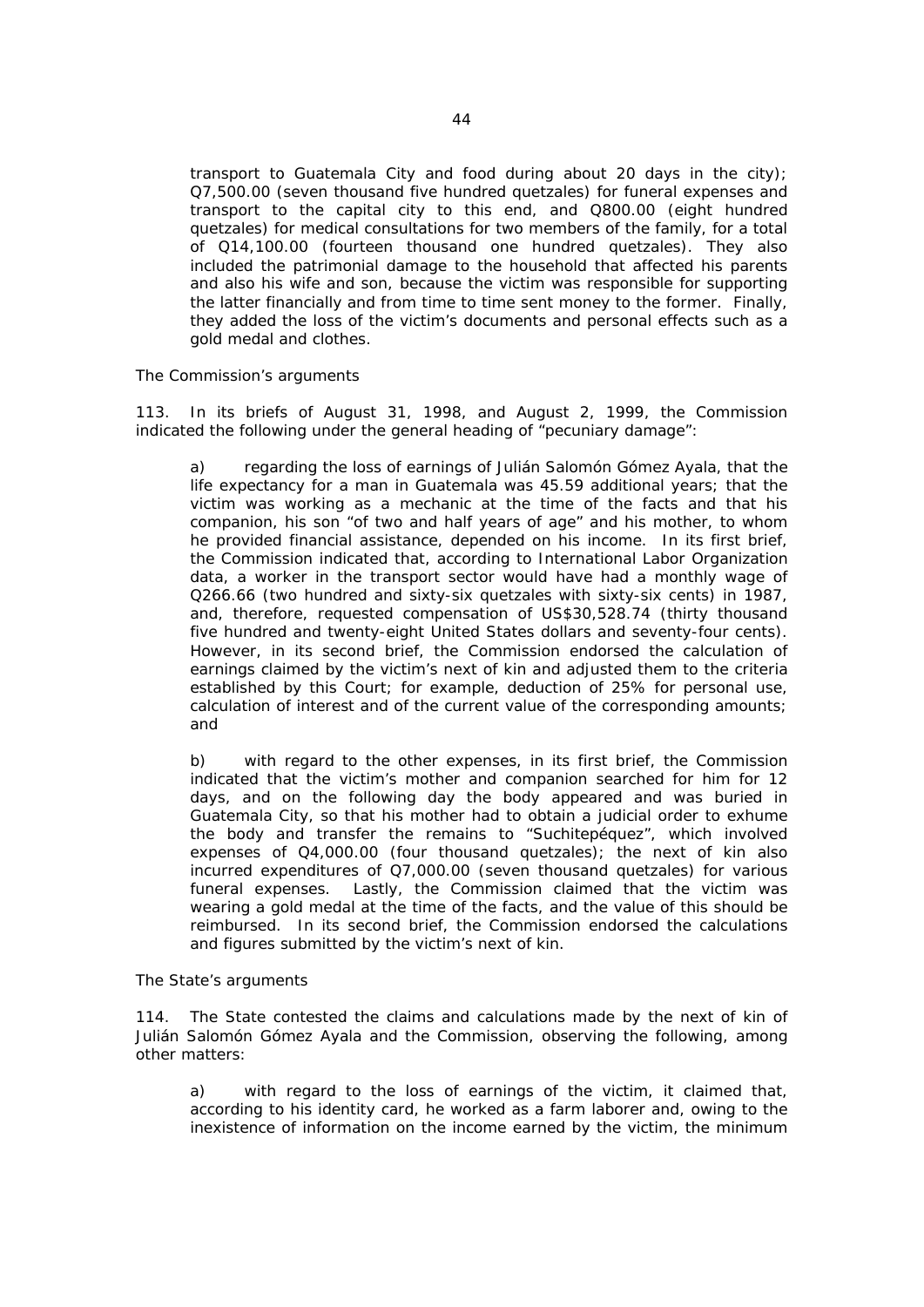wage for this activity established by the Ministry of Labor in the respective decree should be used; for 1988, this was set at the sum of Q135.00 (one hundred and thirty-five quetzales). It expressed its agreement with the items used by the Commission to calculate this amount, except for the deduction of 25% a year for personal expenses, which should be higher, and it rejected the payment of 3% interest since 1987; and

b) regarding the other expenses incurred by the victim's family, it stated that there was no proof for the calculation of the expenditures made by the next of kin. It also declared that the expenses for investigating the facts and obtaining the remains of the victim were excessive; that, regarding the funeral expenses, there is a contradiction between the information submitted by the Commission and that presented by the victim's next of kin. Lastly, with regard to the gold medal, it maintained that "this item cannot be proved and, therefore, cannot be relevant for the Court."

# *The considerations of the Court*

115. According to identity card No. 649865, the victim was born on March 30, 1963; in other words, he was 24.2 years of age at the date of his death.

116. This identification document records his occupation as a farm laborer. However, it is also true that this document was issued on April 10, 1981, so that the Court considers it possible that the victim had changed his occupation in the following six years and that the change was not recorded. On the other hand, the brief submitted by the next of kin states that he was a mechanic and that, as such, he earned a monthly wage of Q1,400.00 (one thousand four hundred quetzales). The Court considers that these declarations are not supported by any document that would allow the Court to establish effectively that this was the victim's occupation; consequently, as it is not possible to determine the real wage, owing to lack of precise information, the minimum salary in force in the country must be used<sup>39</sup>.

117. According to the documentation in the body of evidence in the case *sub judice*, at the time of the facts, the minimum salary for the basic basket, which the victim would have received, was Q153.00 (one hundred and fifty-three quetzales), equal to US\$60.00 (sixty United States dollars) a month. The calculation will be made on the basis of 12 salaries a year, plus the corresponding annual bonuses, in accordance with Guatemalan norms (*supra* 87.1.b). These are the earnings that the victim would presumably have enjoyed during his life expectancy of 43.98 years, the period between the victim's age at the time of the facts and the end of the life expectancy of a man of 24.2 years of age in Guatemala in 1987 (*supra* 87.3.d). 25% should be deducted from this amount for personal expenses. The resulting amount should be brought to the current value at the date of the judgment. Consequently, the amount for this item is US\$25,855.00 (twenty-five thousand eight hundred and fifty-five United States dollars).

118. According to the criteria it has established, this Court considers that the fact that the victim had formed his own household with Bertha Violeta Flores Gómez and that, as a result, a son, Julio Salomón Gómez Flores, had been born, makes these two persons beneficiaries of any compensation granted to the victim. Consequently,

 $39$ 39 *Cf. Castillo Páez case, Reparations, supra* note 2, para. 75; and *Neira Alegría et al. case, Reparations, supra* note 19, para. 49.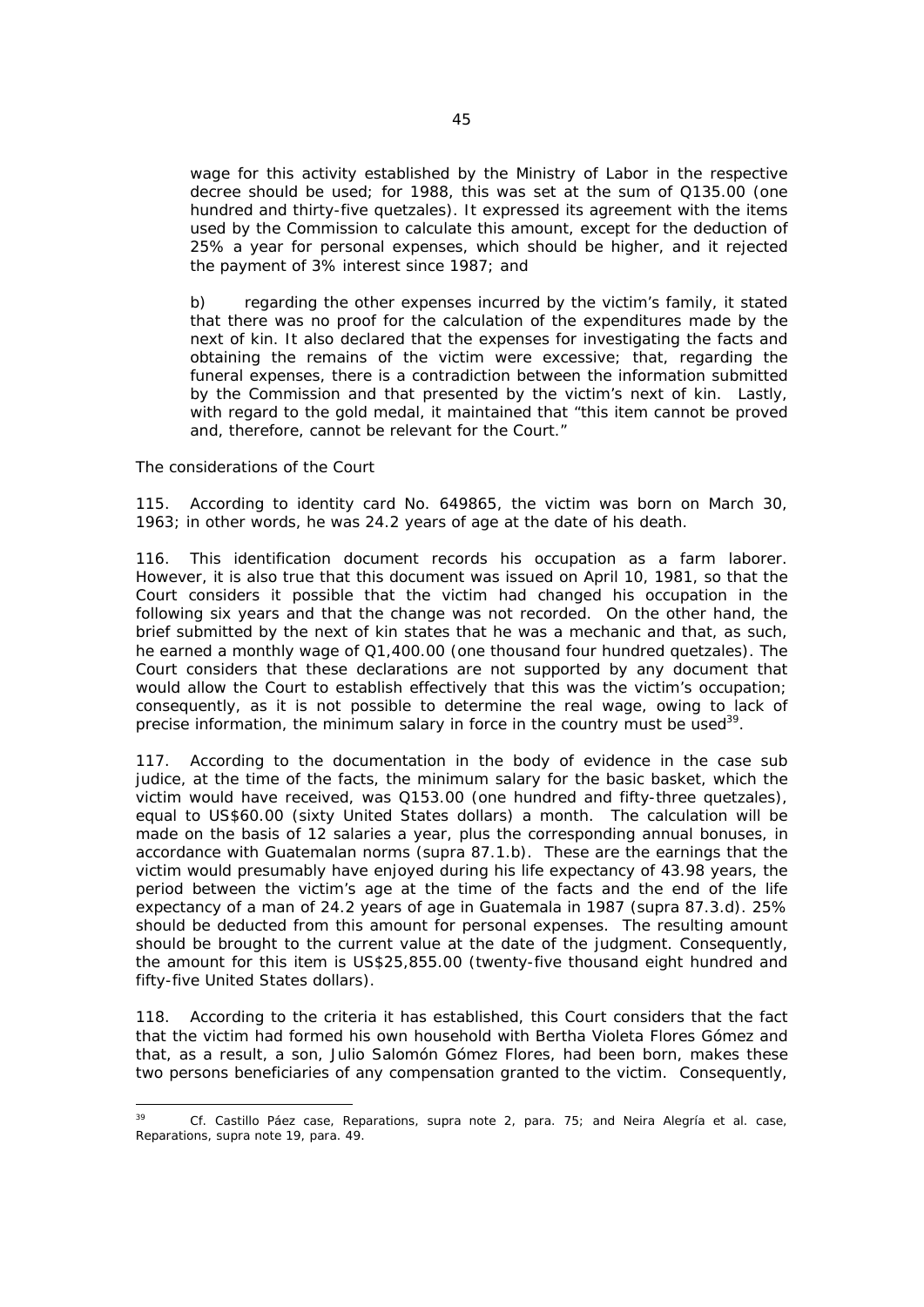the amount of US\$25,855.00 (twenty-five thousand eight hundred and fifty-five United States dollars) must be shared in equal parts by the victim's son, Julio Salomón Gómez Flores, and his companion, Bertha Violeta Flores Gómez.

> **\* \* \***

119. Reimbursement has also been requested for the expenses defrayed by the next of kin of Julián Salomón Gómez Ayala, for his exhumation; the corresponding transfer of his remains to "Samayach"; the funeral expenses; the loss of his personal effects, such as a gold medal, and the medical expenses incurred by his parents, as a result of what happened to the victim. The Court considers that, in real terms, there was general damage to the patrimony of the family group owing to what happened to the victim, for reasons that may be attributed to the State, which caused the family financial and other problems for which reparation must be made. In the case *sub judice*, the Court observes that the family's requests concerning expenses lack documentary support; however, taking into account the circumstances of the case, it would seem reasonable that sufficient evidence does not exist. Therefore, in fairness, the Court establishes the amount of US\$3,000.00 (three thousand United States dollars).

120. Owing to the special circumstances of this case, the Court considers it pertinent to distribute this amount in equal parts between the victim's parents, Petronilo Gómez Chávez and Blanca Esperanza Ayala de la Cruz, and his companion, Bertha Violeta Flores Gómez-.

> **\* \* \***

## *Non-pecuniary damage*

*The arguments of the next of kin* 

121. On April 26, 2000, the victim's next of kin indicated that they had suffered various "emotional and biological problems" that prevented them from "carrying out [their] daily tasks and [...] having a normal life", as a result of what happened to Julián Salomón Gómez Ayala; however, they did not request any amount in compensation.

## *The Commission's arguments*

122. In its briefs of August 31, 1998, and August 2, 1999, the Commission considered that the Gómez Ayala family should receive compensation of US\$125,000.00 (one hundred and twenty-five thousand United States dollars), based on the following factors:

a) the clandestine detention, the isolation, the deliberate ill-treatment and the intention of inflicting grave physical and mental pain that was evident from the state in which the victim's body was found, caused the family acute physical and mental suffering; and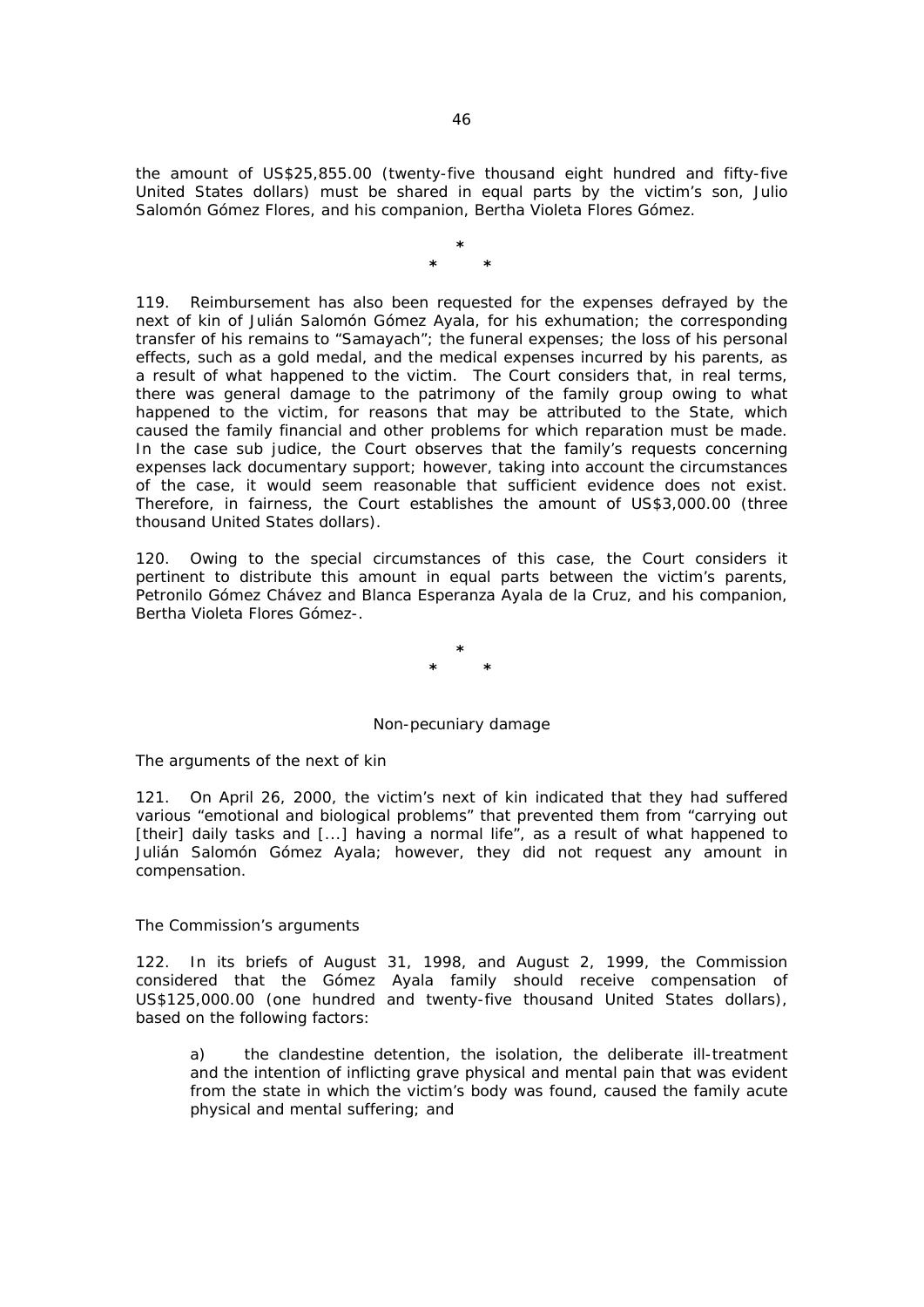b) the psychological suffering and distress that his next of kin experienced, owing to the fruitless search for the victim, the abandonment of his body on a path and its identification, during which they could see the severe injuries suffered by the victim; also, the anguish due to the impunity and the need of the victim's companion and child to leave Guatemala City for safety reasons.

## *The State's arguments*

123. The State indicated that it considered US\$10,000.00 (ten thousand United States dollars) to be an appropriate amount, to be delivered to the "victim's legal heirs."

#### *The considerations of the Court*

124. This Court has indicated the general criteria that regulate the reparation of non-pecuniary damage, which should also be considered in the case of Julián Salomón Gómez Ayala (*supra* 104 and 105). The non-pecuniary damage inflicted on the victim is evident, because it is only human nature that any person subjected to aggression and abuse, such as those he endured (unlawful detention, torture and death), experiences profound physical and mental suffering, which extends to the closest members of the family, particularly those who had a close affective relationship with the victim. The Court considers that no evidence is required to reach this conclusion

125. The parents, companion and son of the victim, also experienced the situation mentioned in the previous paragraph and the Court must presume that the grave violations against Gómez Ayala had repercussions on them. This presumption has not been disproved by the State, and therefore it is in order to grant compensatory damages for non-pecuniary damage to these next of kin.

126. In the case of the victim's siblings, as members of the family, it must be considered that they were not indifferent to the suffering of Julián Salomón Gómez Ayala, despite the objection posed by the State (*supra* 110). Consequently, the victim's siblings will also be beneficiaries of non-pecuniary damage, and, in fairness, the Court establishes this in the sum of US\$7,000.00 (seven thousand United States dollars) to be distributed between the Gómez Ayala siblings.

127. In view of the foregoing and in fairness, the Court establishes the global amount of US\$27,000.00 (twenty-seven thousand United States dollars) for nonpecuniary damage caused to the victim and his next of kin. This amount must be distributed as follows: US\$20,000.00 (twenty thousand United States dollars), divided in equal parts between Bertha Violeta Flores Gómez, the victim's companion, Julio Salomón Gómez Flores, his son, and his parents, Petronilo Gómez Chávez and Blanca Esperanza Ayala de la Cruz. And also US\$1,000.00 (one thousand United States dollars) each for Danilo Abraham, Deifin Olivia, Ingrid Elizabeth, Israel, Jorge Isaías, Douglas Moises and Lidia Marisa, all Gómez Ayala.

> **\* \* \***

### **WILLIAM OTILIO GONZÁLEZ RIVERA**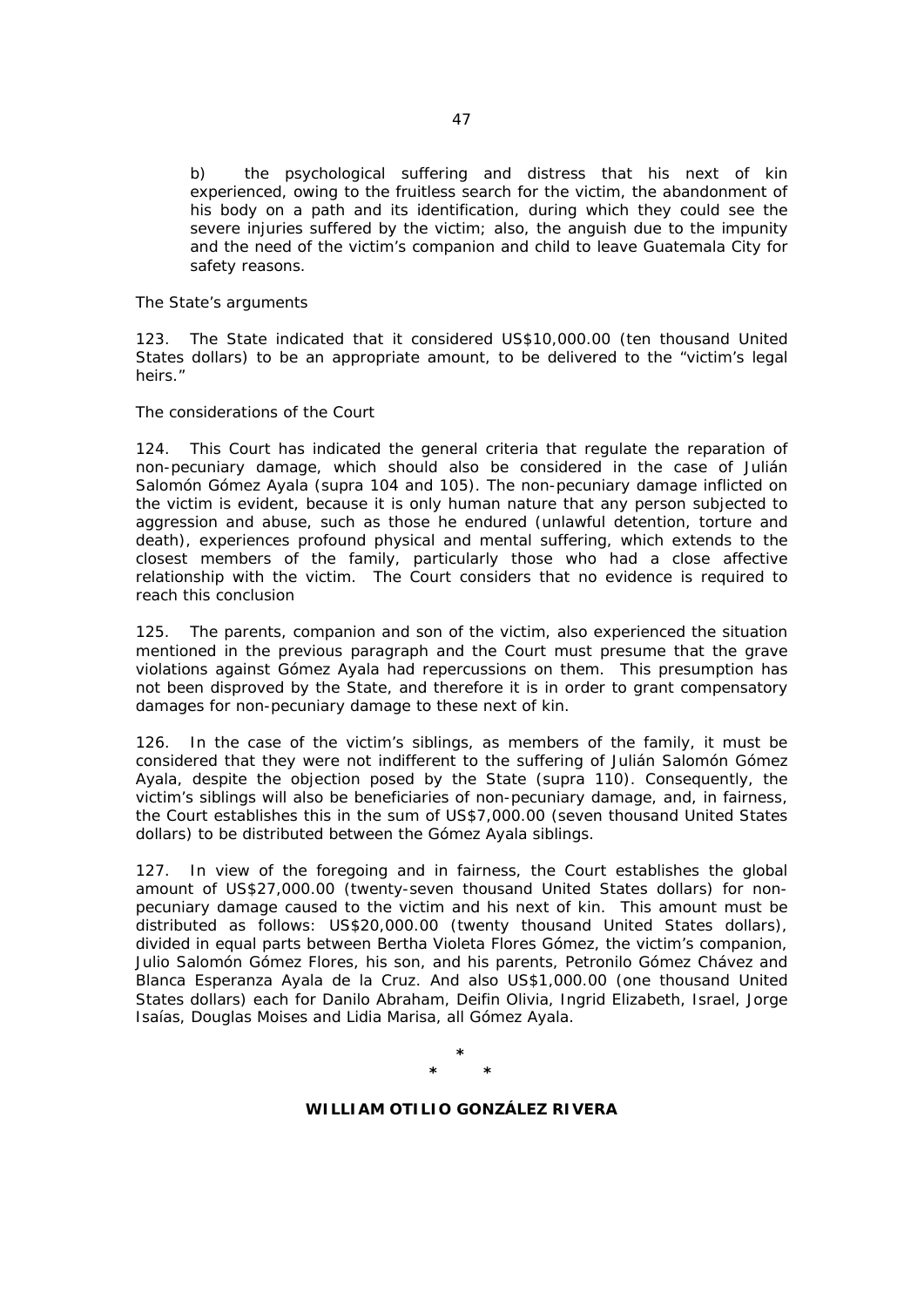#### *Pecuniary damage*

#### *The arguments of the next of kin*

128. Under the general heading of pecuniary damage, the next of kin of William Otilio González Rivera included two items in their brief of March 23, 1999:

a) the victim's loss of earnings as a vegetable seller with a monthly income of about Q6,000.00 (six thousand quetzales) from his business; calculated from the time of the facts, this would amount to Q792,000.00 (seven hundred and ninety-two thousand quetzales). According to his father's statement at the public hearing, his monthly income was Q500.00 (five hundred quetzales). In addition, the damage caused to the family patrimony, because the victim provided financial support to his parents; and

b) other expenses that the next of kin incurred, in particular, the transfer of the victim's body, the funeral expenses and the loss of the victim's business and, consequently, the inventory, for a total of Q120,000.00 (one hundred and twenty thousand quetzales).

## *The Commission's arguments*

129. Under the general heading of "pecuniary damage", the Commission indicated the following in its briefs of August 31, 1998, and August 2, 1999:

a) regarding the loss of earnings of William Otilio González Rivera, it underlined that the life expectancy of a man in Guatemala was 46.53 additional years, that the victim worked in his own business selling vegetables at the time of the facts and that his companion, his sons and his parents, to whom he provided financial assistance, depended on his income. In its first brief, the Commission indicated that, according to the International Labor Organization data, in 1988 a worker in the retail/wholesale sector would have had a monthly wage of Q434.82 (four hundred and thirty-four quetzales and eighty-two cents). However, as he owned his vegetable stall, it calculated his income at Q500.00 (five hundred quetzales) and requested an indemnity of US\$51,679.55 (fifty-one thousand six hundred and seventy-nine United States dollars and fifty-five cents). In its second brief, the Commission endorsed the arguments of the next of kin and added that the victim's monthly income, adjusted to its current value was Q6,000.00 (six thousand quetzales). From the amount resulting from the previous calculation, 25% should be deducted for personal use and the corresponding interest should be added; and

b) with regard to other expenses, the Commission indicated that the victim's father went to Guatemala City to search for his son, to lodge a complaint about the abduction, to claim the remains of the victim and to transfer the body to Jutiapa; that he defrayed the funeral expenses which amounted to Q1,000.00 (one thousand quetzales); and that the victim lost his vegetable stall and also the money that he was carrying, for a total of Q7,000.00 (seven thousand quetzales). In its brief with additional comments, the Commission endorsed the arguments of the next of kin and supported the amount that they had indicated, that is a total of Q120,000.00 (one hundred and twenty thousand quetzales).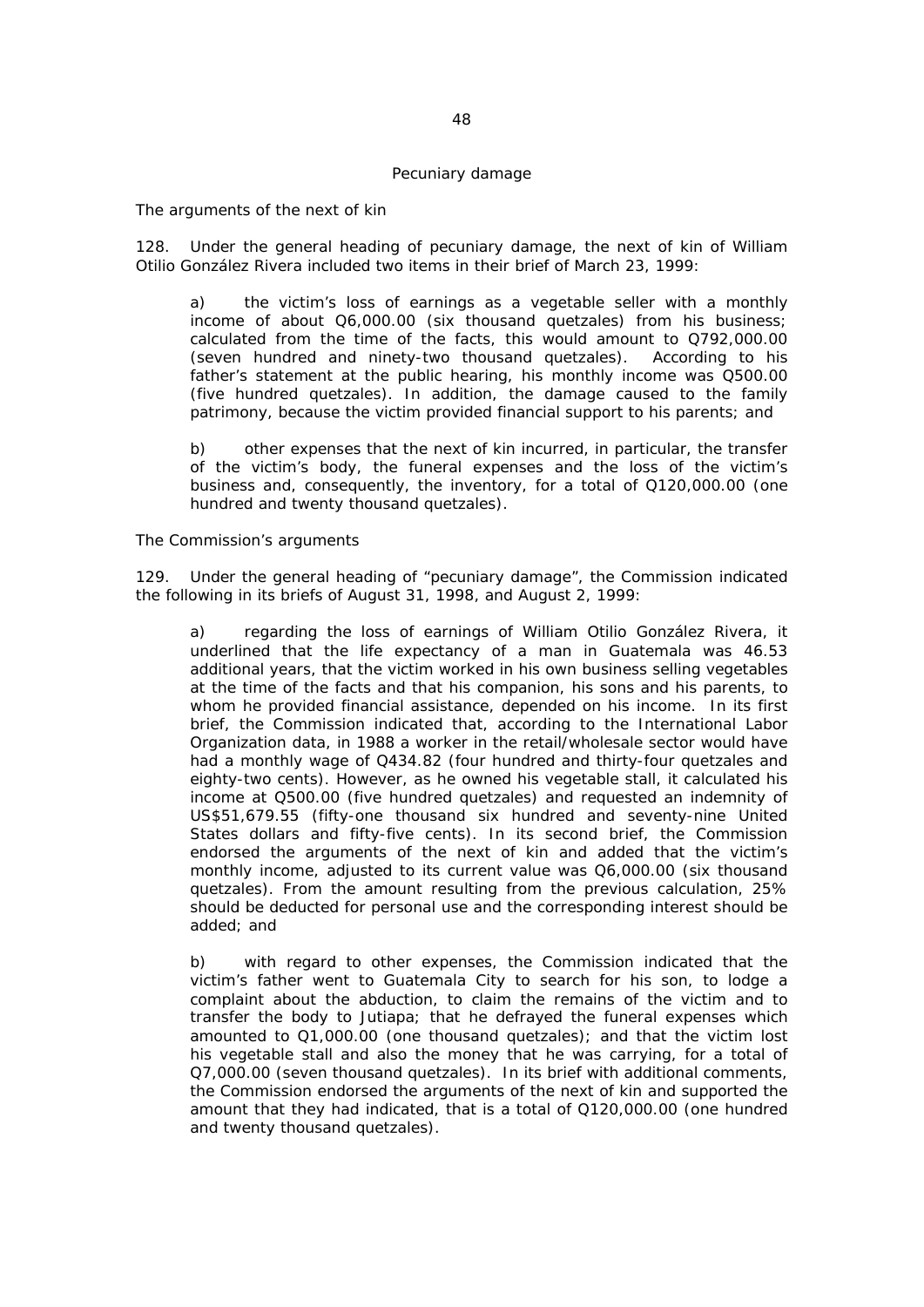#### *The State's arguments*

130. The State contested the claims and calculations made by the next of kin of William Otilio González Rivera and the Commission, observing the following, among other matters:

a) regarding the victim's loss of earnings, it stated that he worked as a farm laborer, because he did not appear as a tradesman in the Mercantile Registry of the Ministry of Economy, there were no tax declarations in the Ministry of Public Finance and no record of his tax identification number, nor was it possible to establish whether the victim effectively owned a stall for selling vegetables. Therefore, his occupation as a farm laborer should apply with the minimum salary of Q199.00 (one hundred and ninety-nine quetzales) during 20.20 years as the life expectancy (from 26 to 46.20 years of age); it rejected the amount stated by the next of kin, as there was no supporting evidence; and

b) with regard to the other expenses that the victim's family incurred, it stated that there was no evidence to support the calculation of the expenses that the victim's next of kin had made under this heading. As for the funeral expenses, it stated that there was a contradiction between the data provided by the next of kin and the Commission, and considered that the amount indicated by the Commission should apply, which was Q1,000.00 (one thousand quetzales).

## *The considerations of the Court*

131. William Otilio González Rivera was born on June 12, 1961, according to identity card No. 15077; therefore he was 26.7 years of age at the time of his death (*supra* 87.4.a). This document, which was issued on February 22, 1980, states that his occupation was farm laborer; however, this Court considers that it is reasonable that, over eight years, the victim could have changed his occupation and that there was no record of this situation. In his testimony, his father, Salvador González Najarro, stated that the victim had a vegetable stall in the capital, and worked in this business. The State objects to recognizing that the victim was a retail salesman by occupation. It should be added that he carried out his activity informally, and for this reason it was not registered.

132. The judgment of March 8, 1998, established that he was detained (together with Pablo Corado Barrientos) (*supra* 87.4.a) at a market stall in Guatemala City. In view of these antecedents, the Court accepts the minimum salary for an informal salesman for the victim, which amounts to Q211.20 (two hundred and eleven quetzales and twenty cents), which equals US\$82.82 (eighty-two United States dollars and eighty-two cents). The calculation will be made on the basis of 12 salaries a year, plus the corresponding annual bonuses, in accordance with Guatemalan norms (*supra* 87.1.b). These are the earnings that the victim would presumably have enjoyed during his life expectancy of 42.37 years, the period between his age at the time of the facts and the end of the life expectancy of a man in Guatemala in 1988 (*supra* 87.4.c). 25% must be deducted from this amount for personal expenses. The resulting amount must be brought to its value at the date of the judgment. Consequently, the amount under this heading is US\$32,545.00 (thirty-two thousand five hundred and forty-five United States dollars).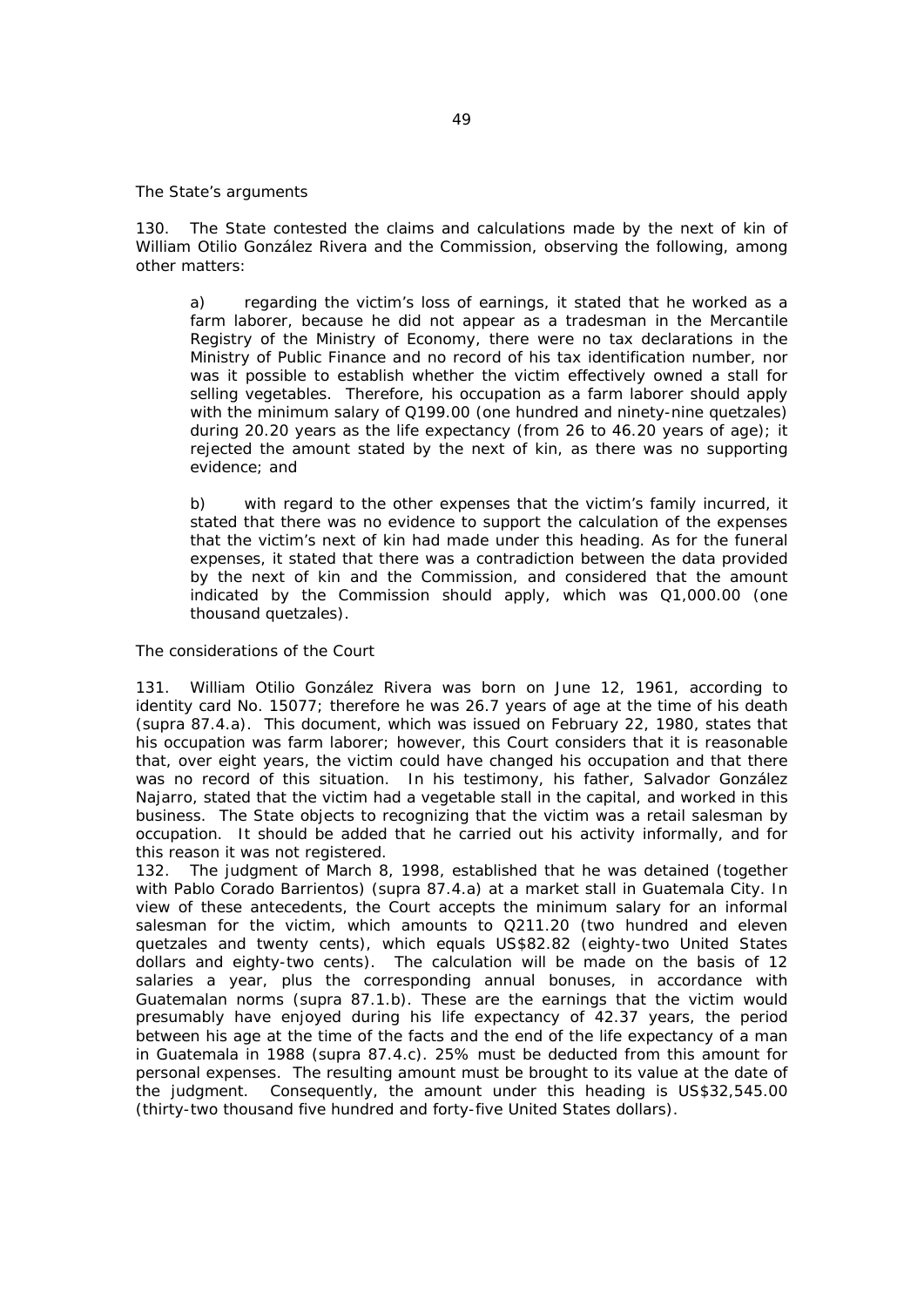133. In this case, there are contradictions about who should be considered the beneficiaries of the amounts corresponding to the damage suffered by the victim. On the one hand, based on information provided by the victim's next of kin, the Commission indicated that William Otilio González Rivera had a son. On the other hand, in their brief on reparations the next of kin refer to pecuniary and nonpecuniary damages suffered by the parents and, in general, by the next of kin, without mentioning the existence of a descendant. Lastly, during his statement at the public hearing on reparations, the victim's father mentioned the victim's parents and siblings, without identifying the latter, as beneficiaries. Accordingly, this Court considered it appropriate to request the next of kin to provide proof of the relationship of the siblings, son or next of kin who lived with the victim at the time of the facts, and, as a result, the next of kin submitted five birth certificates of the siblings of William Otilio González Rivera (*supra* 62), and indicated that they were "the only documents that they possess[ed]."

134. In view of the foregoing and in accordance with its criteria, this Court considers that, although the existence of an alleged son of the victim has not been confirmed, should this son exist, he should be awarded the totality of the indemnity to compensate the victim's loss of income.

135. In view of the findings of the previous paragraph, the victim's next of kin and the Commission must provide the State with any information they have, in order to identify the son of William Otilio González Rivera, so that the State may, in turn, verify his existence. If, within one year from the date of notification of this judgment, the son has not been identified, the victim's parents will be the beneficiaries of the compensation indicated in the previous paragraph.

> **\* \* \***

136. In his testimony during this reparations stage, Salvador González Najarro indicated that, as a result of the death of his son, he and his wife, María Asunción Rivera Velásquez, suffered a series of illnesses that required medical treatment; however, there is no supporting evidence on this point.

137. Reimbursement of the expenses defrayed by the next of kin of William Otilio González Rivera in their search for the victim, the exhumation, transfer of his remains to Jutiapa, funeral expenses and the loss of the victim's business and the merchandise in it at the time has also been requested. In the case *sub judice,* the Court considers that it is not possible to establish a relation of cause and effect between the event that occurred to the victim and the alleged loss of the stall and merchandise.

138. With regard to the other expenses, the Court considers that, in real terms, a general patrimonial damage was caused to the family group owing to what happened to the victim, for reasons that may be attributed to the State. These generated financial, health and other types of problems to the family for which, based on the principle of fairness, reparation should be made, even though the evidence submitted to support the calculation of the damage caused is insufficient and there are contradictions in the amounts indicated. Therefore, the Court proceeds to establish a fair amount of US\$2,000.00 (two thousand United States dollars), to be handed to Salvador González Najarro, as the victim's father, so that he may proceed to distribute this amount in accordance with the expenses that the family incurred.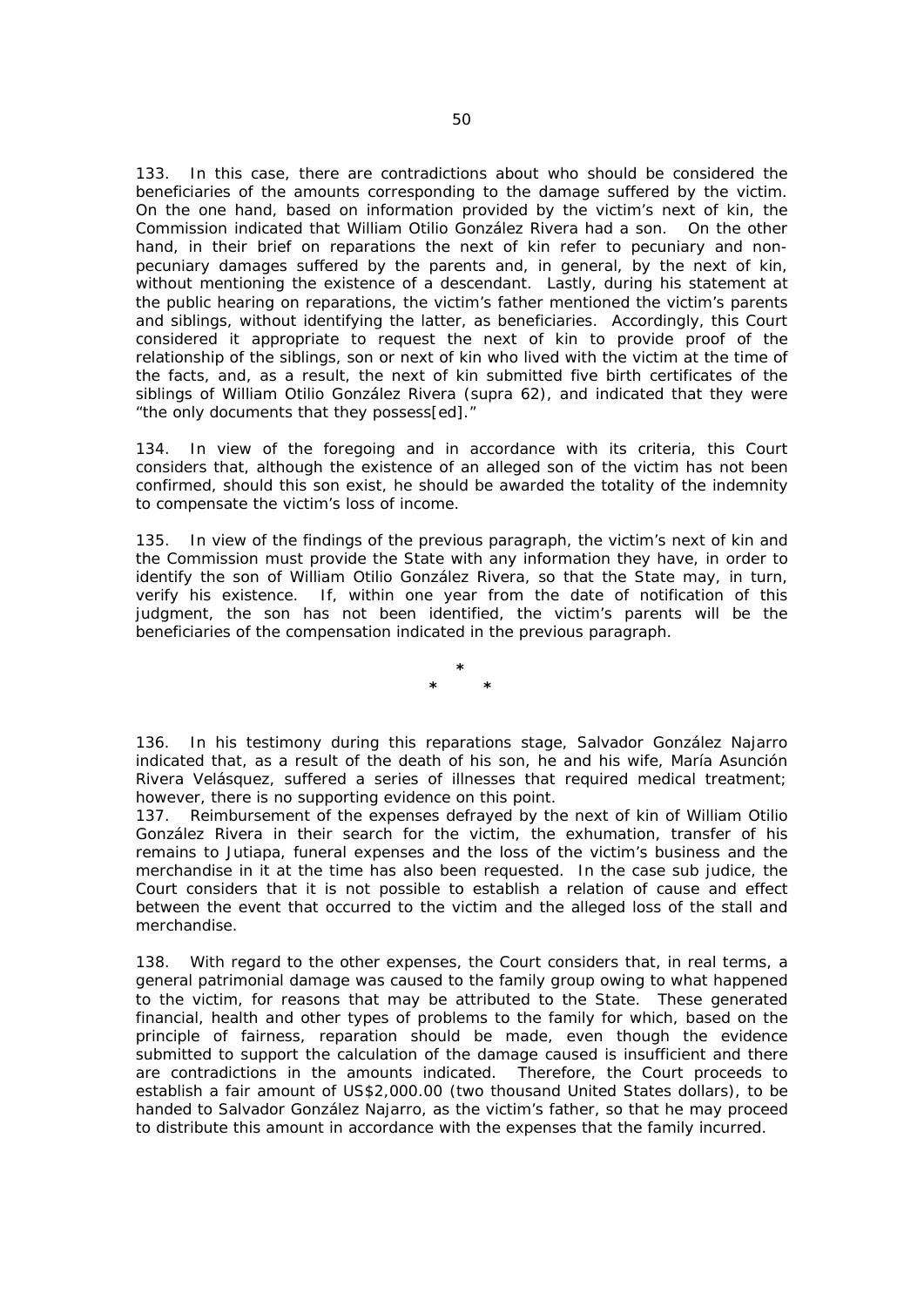### *Non-pecuniary damage*

**\* \* \*** 

## *The arguments of the next of kin*

139. In their brief of March 23, 1999, and during the public hearing (*supra* 23 and 41), the victim's next of kin indicated that they had been affected by the treatment that he received and by his death. They therefore requested the amount of Q4,000,000.00 (four million quetzales) as compensation under this heading.

## *The Commission's arguments*

140. In its initial brief, the Commission requested US\$100,000.00 (one hundred thousand United States dollars) for the non-pecuniary damage suffered by both the victim and his next of kin. However, in its supplementary brief, the Commission asked that a fair amount should be established, which took into account the information presented by the victim's next of kin and the evidence submitted by the Commission and that the amount of US\$100,000.00 (one hundred thousand United States dollars) requested "should be considered a minimum". This request was based on the following factors:

a) the damage produced by the physical and mental trauma suffered by the victim owing to the abduction, signs of beating, cuts and burns that were present on different parts of his body, including the face, and his subsequent assassination; and

b) the psychological suffering and distress that his next of kin experienced owing, on the one hand, to the unsuccessful search for the victim, the abandonment of his body on a path and the subsequent identification, at which time they could observe the severe injuries suffered by the victim and, on the other, to the impunity that followed the events.

## *The State's arguments*

141. The State indicated that, under this heading, it considered the amount of US\$10,000.00 (ten thousand United States dollars) to be appropriate; to be given to the "victim's legal heirs."

# *The considerations of the Court*

142. This Court has already indicated the general criteria that regulate reparation for non-pecuniary damage (*supra* 104 and 105), and these must taken into consideration also in the case of William Otilio González Rivera. Since he was subjected to aggression and abuse (unlawful detention, torture and death), it is natural that he experienced profound physical and mental suffering, which extends to the closest members of his family, particularly those who had a close affective relationship with the victim. The Court considers that no evidence is required to reach this conclusion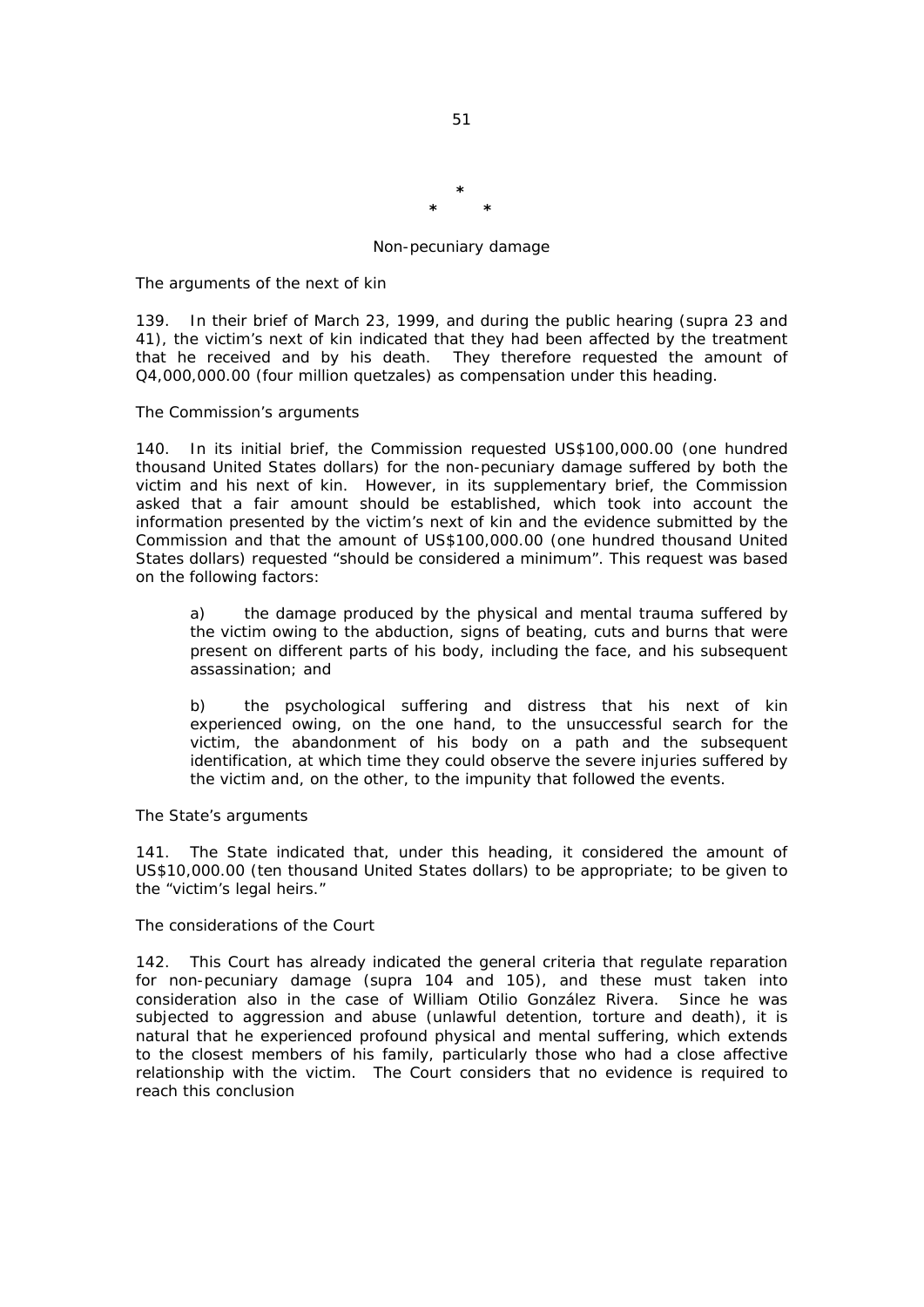143. The victim's parents and alleged son experienced the situation mentioned in the previous paragraph and the Court must presume the repercussions that the grave violations committed against González Rivera had on them. This presumption has not been disproved by the State and, therefore, it is in order to grant compensatory damages for non-pecuniary damage to the said next of kin. However, the identity of the son of William Otilio González Rivera has not been proved during this proceeding; consequently his existence must be authenticated before the State, so that the reparations ordered may be made effective (*supra* 134 and 135).

144. Regarding the victim's siblings, as members of the family, it must be considered that they were not be indifferent to the suffering of William Otilio González Rivera, despite the objection posed by the State (*supra* 110). Therefore, based on the principle of fairness, the Court establishes a compensation for nonpecuniary damage of US\$5,000.00 (five thousand United States dollars) for the González Rivera siblings.

145. In view of the foregoing, the Court considers that the total amount of US\$25,000.00 (twenty-five thousand United States dollars) is fair reparation for the non-pecuniary damage suffered by the victim and his next of kin. This amount must be distributed as follows: US\$20,000.00 (twenty thousand United States dollars) divided equally between the parents and alleged son of William Otilio González Rivera, taking into account the considerations in paragraphs 133 to 135; in other words, should it be impossible to determine the existence of and identify the said son within one year, the amount that corresponds to him will proportionately increase the compensation of the victim's parents; and the amount of US\$1,000.00 (one thousand United States dollars) to each of the siblings, Santos Hugo, José Alfredo, Julio Moises, Anatanahel and Leydi Rosibel, all González Rivera.

## **\***

#### **\* \* PABLO CORADO BARRIENTOS**

#### *Pecuniary damage*

*The arguments of the next of kin* 

146. Regarding "pecuniary damage", the next of kin of Pablo Corado Barrientos endorsed the arguments of the Commission and then included two items in their communication of June 11, 1999:

a) the victim's loss of earnings as a vegetable seller in Guatemala City. Lacking evidence about the victim's income, they stated that they endorsed the calculation of the amount made by the Commission; and

b) with regard to other losses incurred by the next of kin, they indicated the financial support that his mother and his brother received from the victim and that, as a direct consequence of the facts, his mother had to work as a maid to provide the income that the victim had given them. They also indicated that what happened to Pablo Corado Barrientos led to his brother abandoning school and also to the abandonment of the project to build a house and expand the vegetable selling business. Owing to the foregoing, they considered that 50% should be added to the amount claimed by the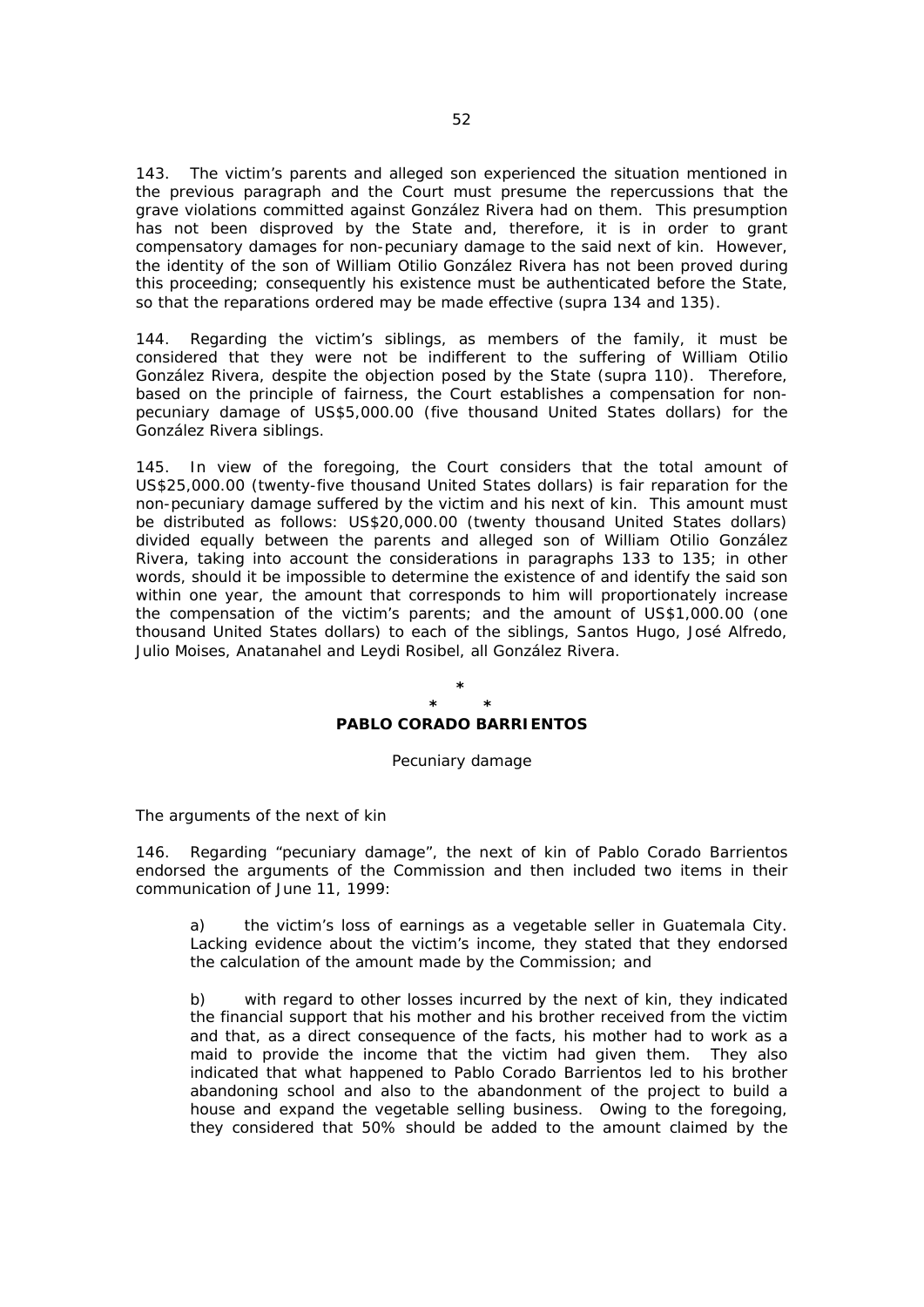Commission for the victim's loss of earnings, giving a total of US\$24,895.25 (twenty-four thousand eight hundred and ninety-five United States dollars and twenty-five cents).

## *The Commission's arguments*

147. In its briefs of August 31, 1998, and August 2, 1999, the Commission indicated that two items should be included under the general heading of "pecuniary damage":

a) regarding the loss of earnings of Pablo Corado Barrientos, it underlined that the life expectancy of a man in Guatemala was 45.59 years, that the victim worked in his own business selling vegetables at the time of the facts and that his mother and one brother, to whom he provided financial assistance, depended on his income. In its first brief, the Commission indicated that, according to the International Labor Organization data, in 1988, a worker in the retail/wholesale sector would have had a monthly wage of Q434.82 (four hundred and thirty-four quetzales and eighty-two cents), and requested a compensation totaling US\$49,791.85 (forty-nine thousand seven hundred and ninety-one United States dollars and eighty-five cents). In its supplementary brief, the Commission indicated that this calculation represented a "minimum threshold, because it did not have more specific information at this time"; and

b) with regard to other losses suffered by the next of kin, the Commission indicated that it had very little information.

## *The State's arguments*

148. The State contested the claims and the calculations made by the next of kin of Pablo Corado Barrientos and the Commission, observing the following, among other matters:

a) with regard to the victim's loss of earnings, it was not possible to confirm that his activity was that of a retailer, because this is not recorded in any public register, and he appears as a farm worker on his identity card, which is the only existing document. Therefore, it considers that the salary established by the Ministry of Labor and Social Insurance for the latter activity should be applied: this is Q199.80 (one hundred and ninety-nine quetzales and eighty cents); also, according to the National Institute of Statistics of Guatemala, the life expectancy for men born between 1960 and 1965 was 46.20 years; and

b) regarding the household's other losses, the State declared that the alleged income of the next of kin was not duly proved; that a relation of cause and effect had not been established between the facts and the household's loss of support; and that this item was not included in the reparations brief.

*The considerations of the Court*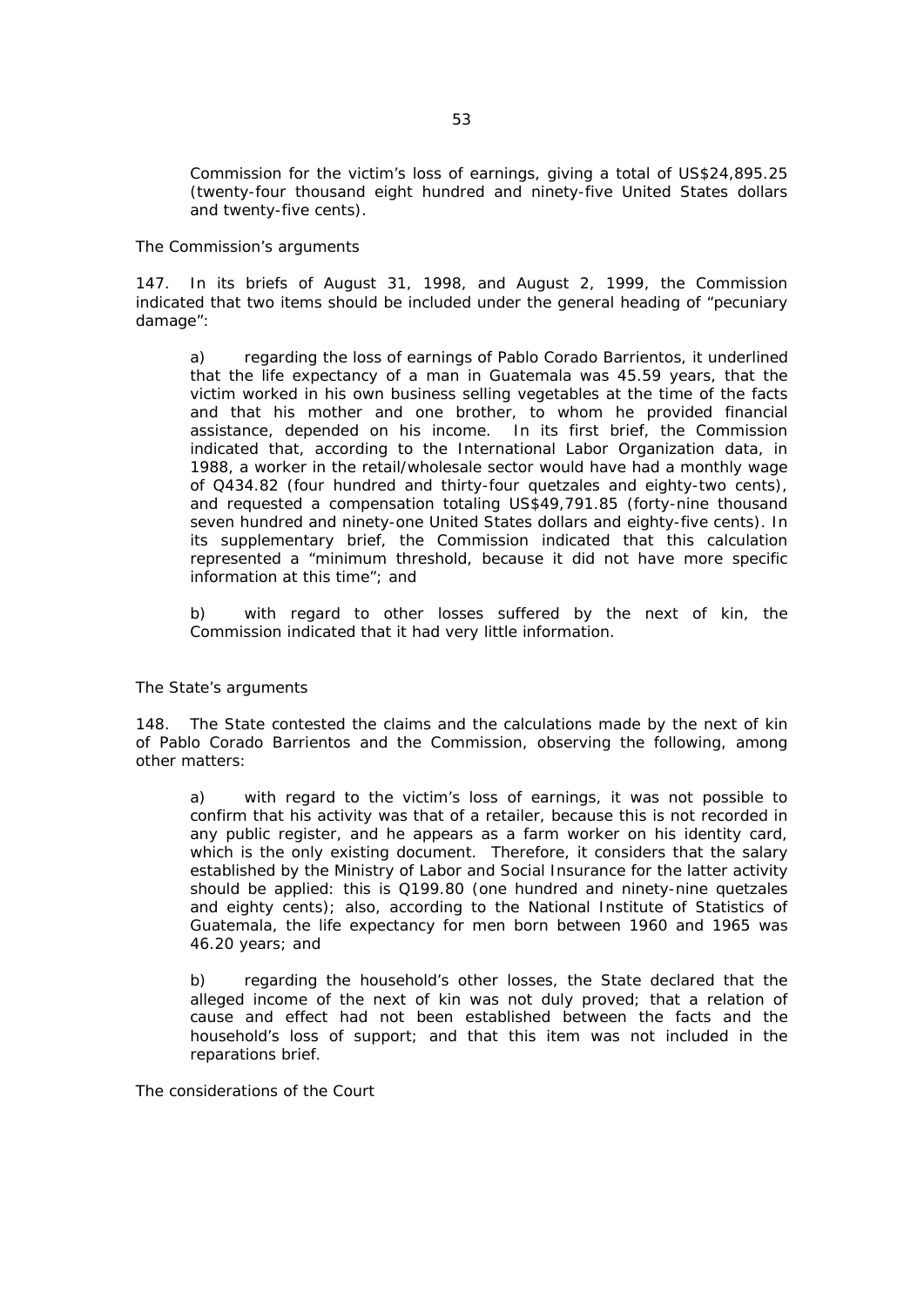149. According to the birth certificate of Pablo Corado Barrientos and the certification of his identity card issued by the Municipal Secretary of the Public Registry of the town of El Adelanto, Department of Jutiapa, on May 19, 2000, the victim was born on March 10, 1963; since the victim died on February 10, 1988, according to the judgment on merits delivered by this Court, he was 24.9 years of age at the time of the facts.

150. This Court considers that although the identity document, issued in 1982, shows his occupation as farm laborer, it is reasonable that, over six years, the victim could have changed his occupation and that there was no record of this situation. Added to this, his activity was of an informal nature, so that it was not registered.

151. The judgment of March 8, 1998, established that he was detained (together with William Otilio González Rivera) (*supra* 87.5.a) at a vegetable stall in a market in Guatemala City. In these circumstances, the Court considers that, in view of the victim's occupation, an amount of Q211.20 (two hundred and eleven quetzales and twenty cents), equal to US\$82.82 (eight-two United States dollars and eight-two cents) should be accepted; this amount corresponds to the minimum wage of an informal salesman. The calculation will be made on the basis of 12 salaries a year, plus the corresponding annual bonuses, in accordance with Guatemalan norms (*supra* 87.1.b). These are the earnings that the victim would presumably have enjoyed during his life expectancy of 43.98 years, the period from his age at the time of the facts until the end of the life expectancy of a man in Guatemala in 1988 (*supra* 87.5.c). 25% must be deducted from this amount for personal expenses. The resulting amount must be brought to its value at the date of the judgment. Consequently, the amount under this heading is US\$32,814.00 (thirty-two thousand eight hundred and fourteen United States dollars).

152. In view of the foregoing, and since it is impossible to grant the victim himself compensation for the damage he suffered, it is in keeping with the criteria of this Court (*supra* 84) to grant the amount of US\$32,814.00 (thirty-two thousand eight hundred and fourteen United States dollars) to the mother of Pablo Corado Barrientos (*supra* 87.5.1) as the beneficiary of the victim's loss of earnings.

> **\* \* \***

153. Compensation has also been requested for the various injuries suffered by the next of kin of Pablo Corado Barrientos (*supra* 146.b), although no specific item of expenditure has been established or proven in relation to the facts that occurred to the victim. In fairness, this Court proceeds to establish an amount of US\$2,000.00 (dos thousand United States dollars) for expenses, to be given to Juana Barrientos Valenzuela, as the victim's mother.

> **\* \* \***

## *Non-pecuniary damage*

*The arguments of the next of kin* 

154. In their brief of June 11, 1999, the victim's next of kin claimed that it was difficult to estimate the non-pecuniary damage caused by a crime such as that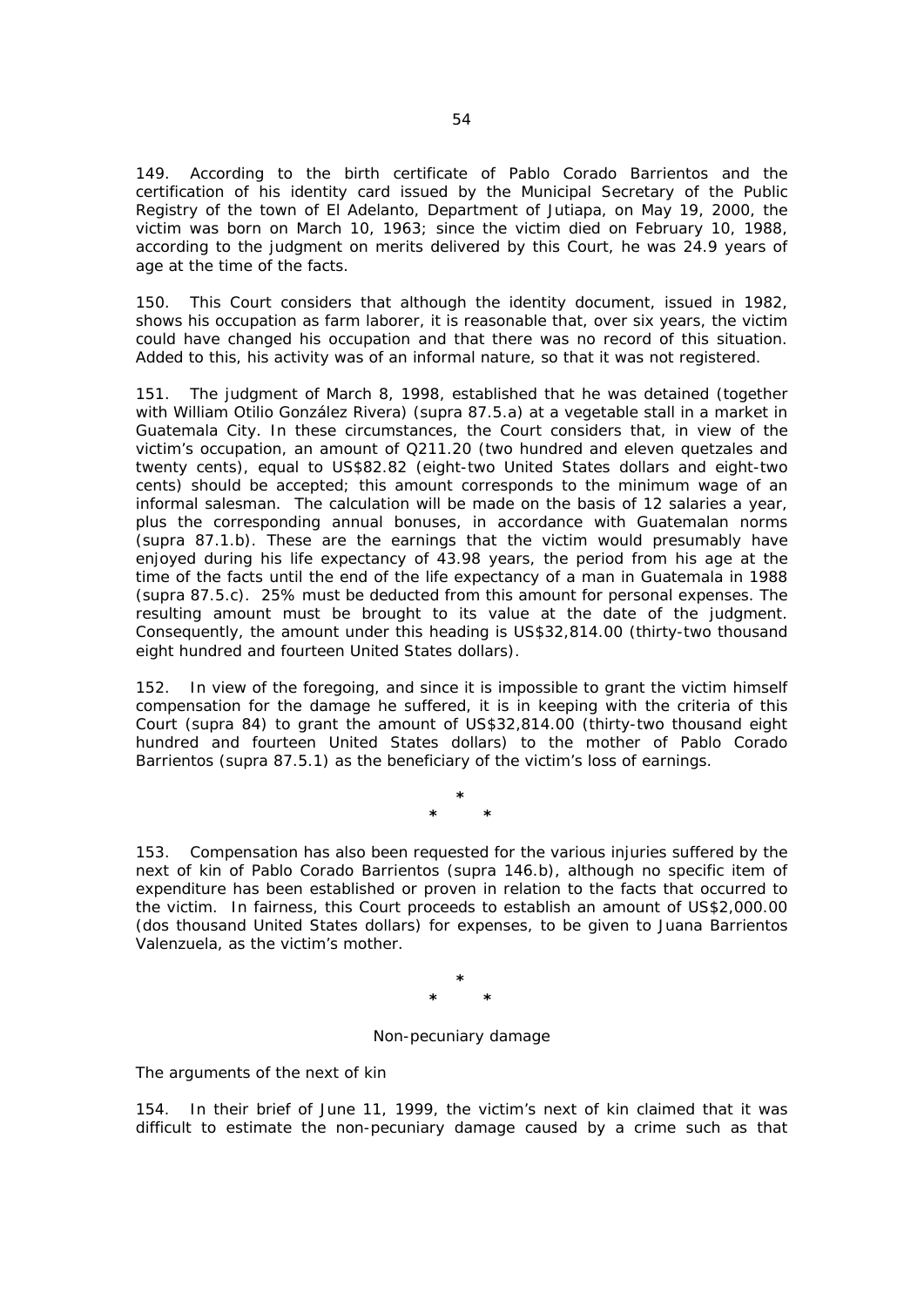suffered by the victim, which has remained in the most complete impunity. However, they asked that the circumstances of the facts should be considered, together with the gravity of the violations and the suffering caused to the victim. Considering this, and also that the next of kin do not know the whereabouts of the victim's remains, they requested a total of US\$200,000.00 (two hundred thousand United States dollars).

## *The Commission's arguments*

155. The Commission requested US\$100,000.00 (one hundred thousand United States dollars) for the non-pecuniary damage suffered by both the victim and his next of kin, owing to the following factors:

a) the damage produced by the physical and mental trauma that the victim suffered owing to the abduction, beating, cuts and burns that he presented in different parts of his body, and his subsequent assassination; and

b) the psychological suffering and distress suffered by the next of kin, due to the unsuccessful search for the victim and not knowing who had perpetrated this harm and why, a situation that continues to this day.

## *The State's arguments*

156. The State indicated that it considered the amount of US\$10,000.00 (ten thousand United States dollars) to be appropriate; to be delivered to the "victim's legal heirs."

*The considerations of the Court* 

157. This Court has indicated the general criteria that regulate reparation of nonpecuniary damage, which should also be considered in this particular case (*supra* 104 and 105). The non-pecuniary damage inflicted on the victim is evident, because it is only human nature that any person subjected to acts of aggression and abuse, such as those he endured (unlawful detention, torture and death), experiences profound physical and mental suffering, which extends to the closest members of the family, particularly those who had a close, affective relationship with the victim. The Court considers that no evidence is required to reach this conclusion.

158. The victim's mother experienced the situation mentioned in the previous paragraph, and the Court must presume that the grave violations committed against Pablo Corado Barrientos had repercussion on her. This presumption has not been disproved by the State, so that it is in order to establish compensatory damages for non-pecuniary damage for his mother and the Court considers that US\$20,000.00 (twenty thousand United States dollars) is a fair amount. As it is impossible to grant the victim himself this compensation, this amount must be delivered to his mother, Juana Barrientos Valenzuela.

159. With regard to the victim's siblings, the Court observes that they did not participate in the search for the victim's body, or obtaining it, or in his subsequent burial, according to evidence in the proceeding on merits before this Court. However, based on the principle of fairness, the Court establishes reparation for non-pecuniary damage of US\$2,000.00 (two thousand United States dollars) for the Corado Barrientos siblings (*supra* 110).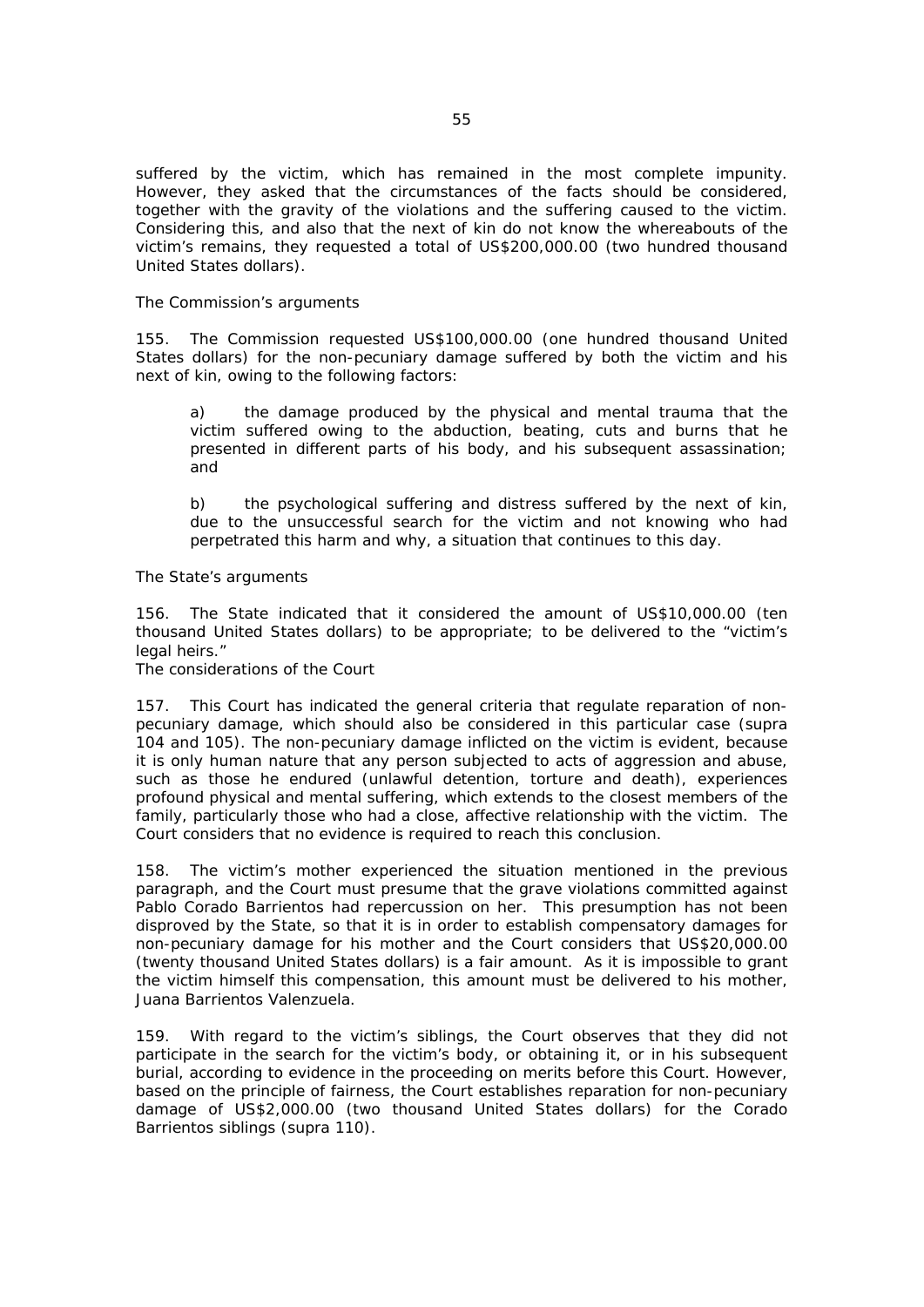160. In view of the foregoing, this Court, in fairness, establishes a total amount of US\$22,000.00 (twenty-two thousand United States dollars) for the non-pecuniary damage caused to the victim and his next of kin. This amount must be distributed as follows: US\$20,000.00 (twenty thousand United States dollars) to his mother, Juana Barrientos Valenzuela, and US\$1,000.00 (one thousand United States dollars) to each of his siblings, Francisca and Tino Corado Barrientos.

> **\* \* \***

# **MANUEL DE JESÚS GONZÁLEZ LÓPEZ**

#### *Pecuniary damage*

*The arguments of the next of kin* 

161. Under the general heading of pecuniary damage, the next of kin included two items in their brief of September 1, 1998:

a) the loss of earnings of Manuel de Jesús González López during 41.57 years (from 29 to 70.57 years of age) as a car mechanic, with a monthly income of approximately Q598.82 (five hundred and ninety-eight quetzales and eight-two cents) plus two annual bonuses equal to two months wages, which would add up to an annual salary at the time of the facts of Q8,400.00 (eight thousand four hundred quetzales) "or its equivalent of US\$5,500.00" (five thousand five hundred United States dollars) in 1998. In this respect, it indicated that the figure requested was very conservative, because he had just received an increase in salary at work and was studying human relations which would have further improved his income; and

b) the expenses that the next of kin incurred, including travel expenses for the victim's wife to travel from Guatemala to Los Angeles, United States, amounting to US\$1,620.00 (one thousand six hundred and twenty United States dollars). In a subsequent brief and during the public hearing, the representative of the next of kin explained that the amount was US\$1,720.00 (one thousand seven hundred and twenty dollars) and not US\$1,620.00 (one thousand six hundred and twenty United States dollars) as had been reported in the initial brief.

*The Commission's arguments* 

162. In its briefs of August 31, 1998, and August 2, 1999, the Commission indicated the following under the general heading of pecuniary damage:

a) regarding the loss of earnings of Manuel de Jesús González López, it underlined that the life expectancy of a man in Guatemala at the time of the facts was 46.53 additional years, and that the victim worked as a mechanic at the time of the facts. In its second brief, the Commission endorsed the income claimed by the next of kin and adjusted it to the criteria established by this Court, in particular, with regard to the deduction of 25% for personal use and the addition of interest; and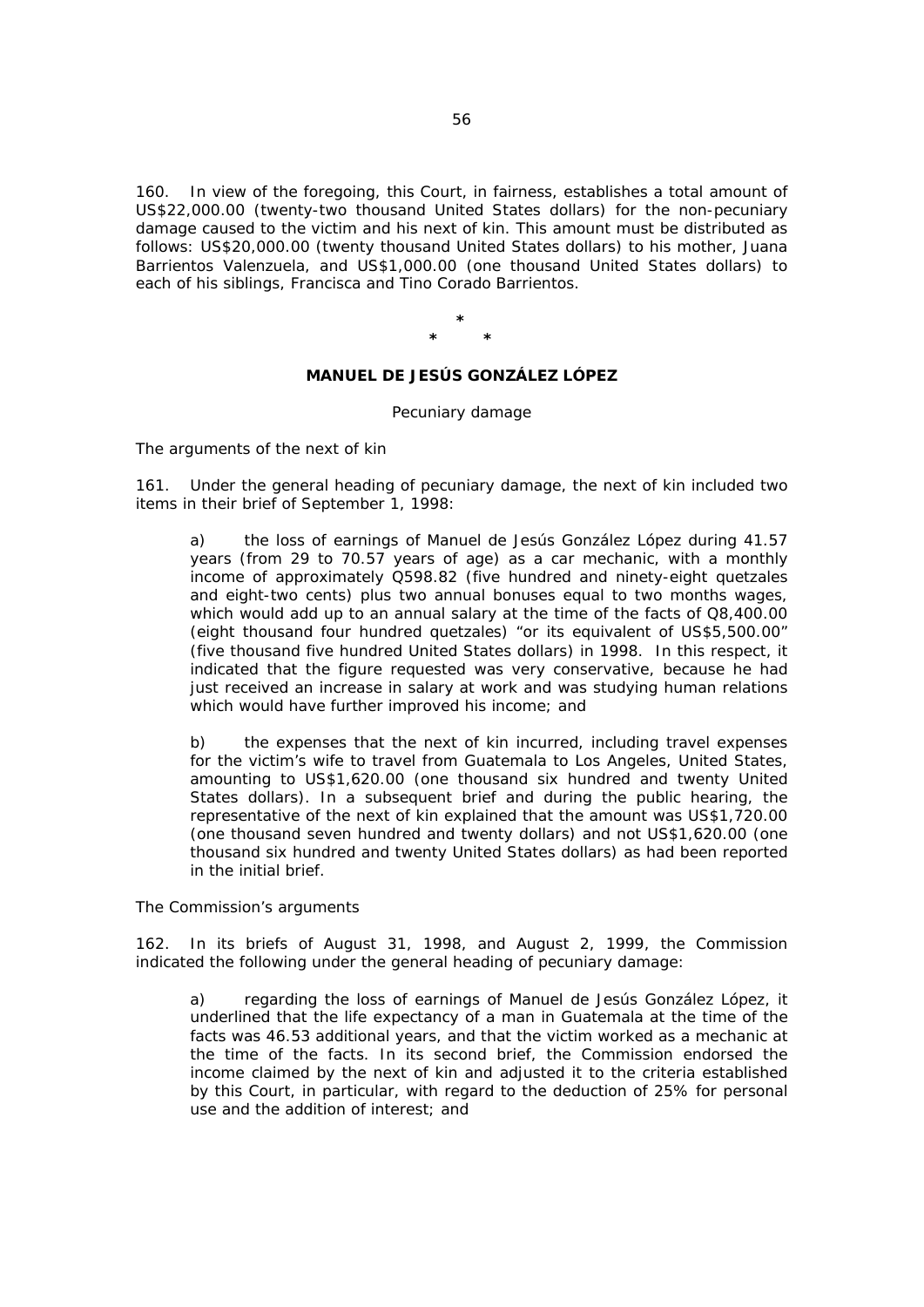b) with regard to the other expenses, the Commission indicated in its first brief that, on the day following the victim's abduction, his wife took steps to lodge a complaint about the fact before the State institutions, she started the search, identified the body when it appeared, and made the burial arrangements. The Commission also claimed that some time later she was robbed and then decided to leave Guatemala. The Commission endorsed the amounts indicated by the victim's next of kin under this heading.

### *The State's arguments*

163. The State contested the claims and the calculations made by the next of kin of Manuel de Jesús González López and the Commission, observing the following, among other matters:

a) regarding the victim's loss of earnings, it indicated that no evidence had been submitted to prove that the victim was an experienced mechanic and that, to the contrary, his identity card established his occupation as that of a laborer; accordingly, it requested that the minimum salary for the construction and repair industry should be applied, which corresponded to Q180.00 (one hundred and eighty quetzales) a month in 1988 for 14.6 years as the life expectancy (from 29.1 to 43.70 years of age); and

b) regarding the other expenses that the victim's family had incurred, it rejected the connection made by the Commission between the robbery suffered by his surviving wife and the violations suffered by the victim, since they were unrelated events. It also declared that the Court should apply the principle of prudence, because it did not have sufficient documents or evidence about the funeral expenses and the need for the victim's wife to move to the United States.

# *The considerations of the Court*

164. Identity card No. 590279 of Manuel de Jesús González López establishes December 29, 1958, as his date of birth and, according to evidence submitted to this Court in the judgment on merits, he was detained by agents of the State on February 11, 1988, and found dead on February 13 that year, which suggests that the victim was 29.1 years of age at the time of the facts (*supra* 87.6.d).

165. The Court observes that although his identity card gives his profession as a laborer, the victim's death certificate and the birth certificates of his three children, documents that are also issued by State institutions, state his occupation to be a mechanic. This information concurs with the declarations of his wife, at both the hearing on merits and the hearing on reparations. Lastly, this status is supported by a certificate issued by Ramiro R. Velásquez on August 31, 1998, which establishes that the victim worked for the company *Gustavo Molina & Cía. Ltda*. and that for the month before his death, January 1988, he had earned a salary of Q598.82 (five hundred ninety-eight quetzales and eight-two cents).

166. Based on these antecedents, the Court recognizes the amount of Q598.82 (five hundred ninety-eight quetzales and eight-two cents), equal to US\$234.75 (two hundred and thirty-four United States dollars and seventy-five cents), as the monthly salary of a mechanic. The calculation will be made on the basis of 12 salaries a year, plus the corresponding annual bonuses, in accordance with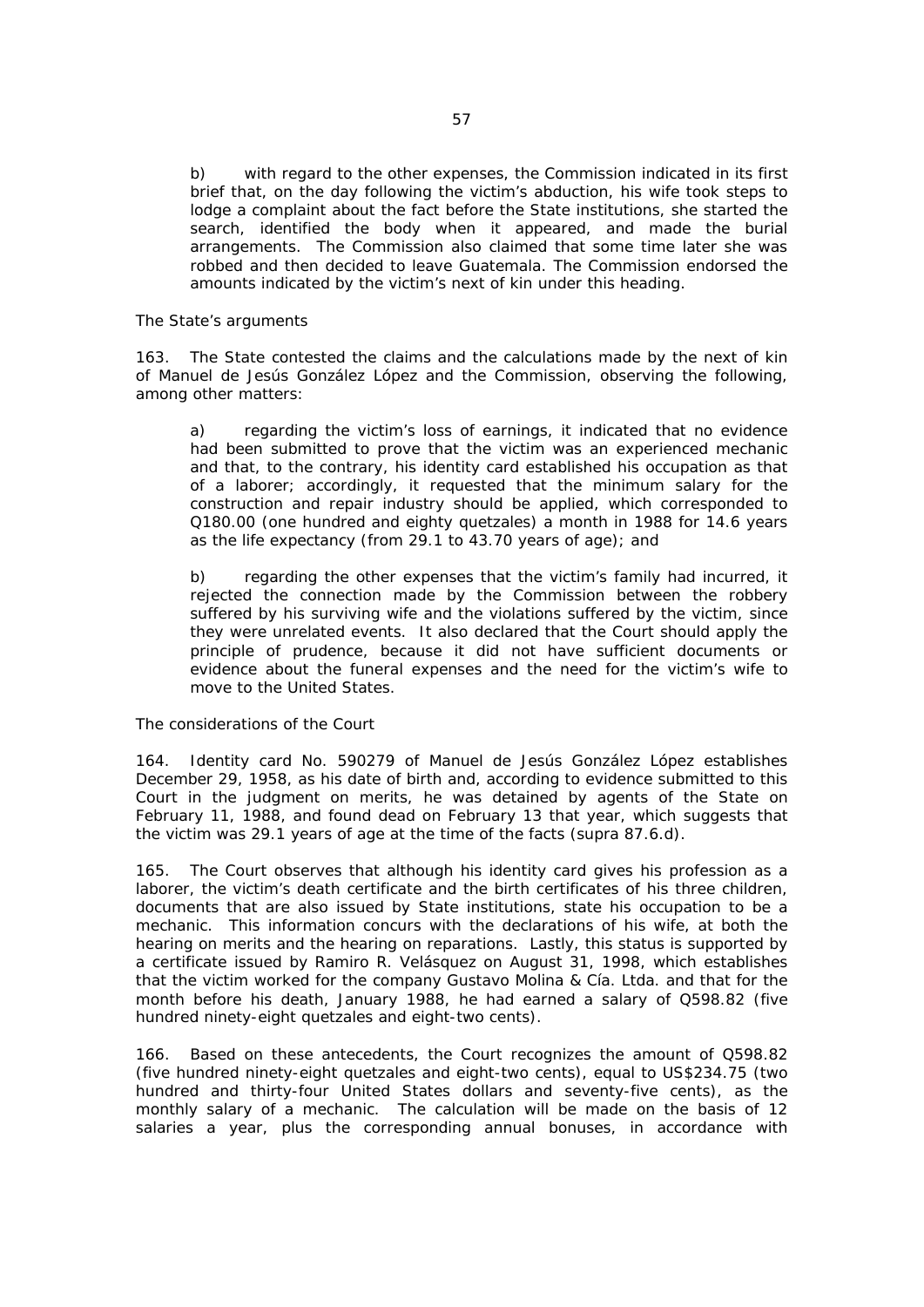Guatemalan norms (*supra* 87.1.b). These are the earnings that the victim would presumably have enjoyed during his life expectancy of 40.05 years, the period from his age at the time of the facts until the end of the life expectancy of a man in Guatemala in 1988 (*supra* 87.G.d). 25% of this amount must be deducted for personal expenses. The resulting amount must be brought to its value at the date of the judgment. Consequently, the amount under this heading is US\$78,372.00 (seventy-eight thousand three hundred and seventy-two United States dollars).

167. The compensatory amount established in the previous paragraph shall be delivered to be distributed as follows (*supra* 83): half the amount to his wife, María Elizabeth Chinchilla, equal to US\$39,186.00 (thirty-nine thousand one hundred and eight-six United States dollars) and the other half, that is, US\$39,186.00 (thirty-nine thousand one hundred and eight-six United States dollars) to be shared equally between the victim's three children: Karen Paola, Silvia Argentina and Manuel Alberto, all Gonzalez Chinchilla; in other words, US\$13,062.00 (thirteen thousand and sixty-two United States dollars) each.

> **\* \* \***

168. With regard to the expenses incurred by the victim's next of kin as a result of the complaint lodged before the State institutions, the search for the victim and the corresponding burial, the Court, in fairness, will consider a compensatory amount for this effect, since the Commission did not calculate a determined amount and there is insufficient evidence on this point.

169. As for the robbery of the González Chinchilla family's belongings, it is noted that Mrs. Chinchilla herself, when giving testimony before this Court, doubted that there was a connection between this event and what happened to her husband, so that this claim is no longer valid. Regarding the wife of the victim's move to the United States, this Corte considers that there is a relation of cause and effect between what happened to the victim and this fact.

170. In view of the foregoing, the Court establishes the fair amount of US\$3,000.00 (three thousand United States dollars) for María Elizabeth Chinchilla.

> **\* \* \***

## *Non-pecuniary damage*

*Arguments of the victim's next of kin and the Commission* 

171. The victim's next of kin and the Commission requested the amount of US\$110,000.00 (one hundred and ten thousand United States dollars) for nonpecuniary damage, based on the following factors:

a) the clandestine detention, isolation, deliberate ill-treatment and intention of causing grave physical and mental pain, which was reflected in the state in which the victim's body was found (signs of hanging, cigarette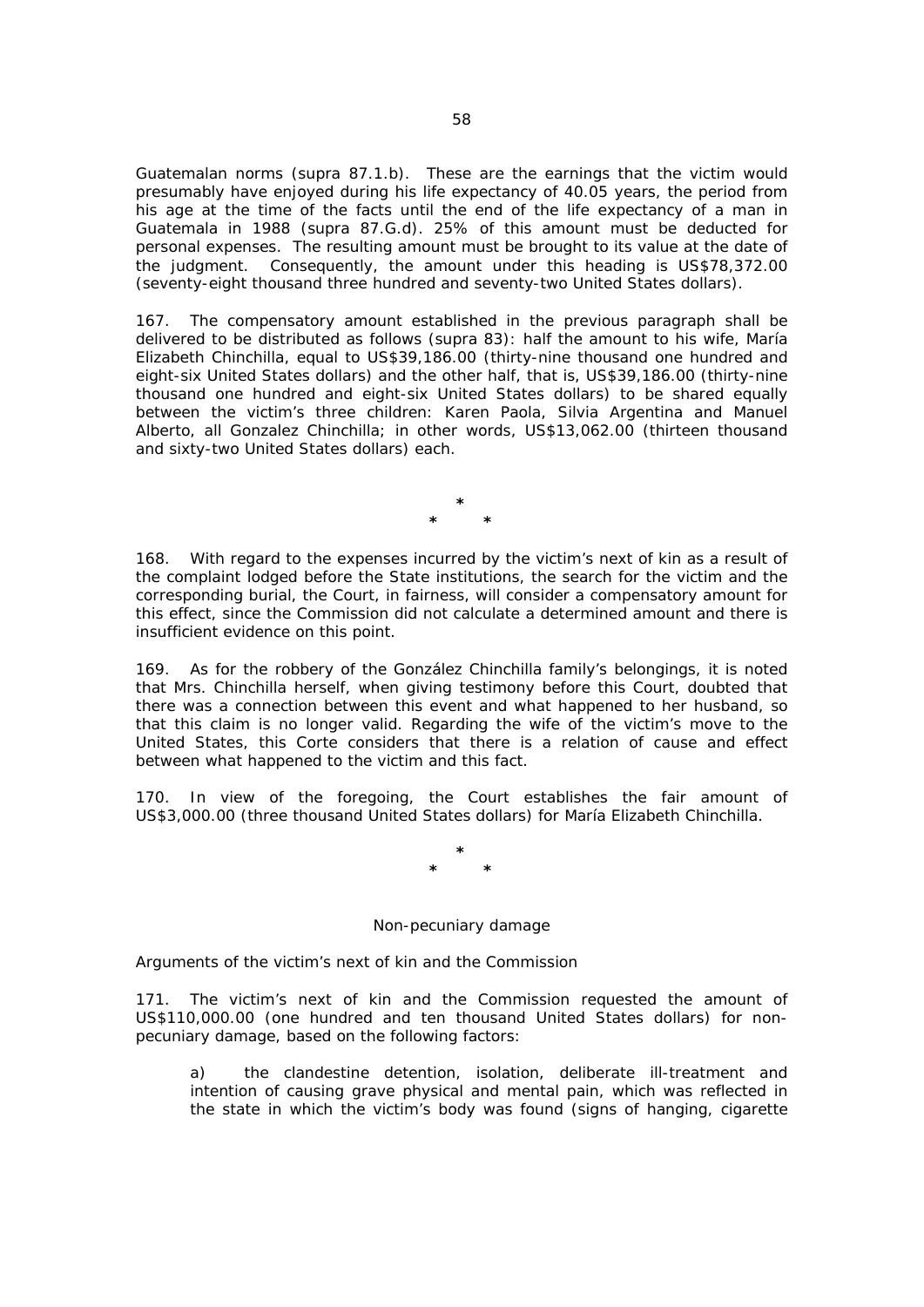burns on all parts of the body and profound wounds in the face), caused him acute physical and mental suffering; and

b) the psychological suffering and distress that the next of kin suffered because the victim was unlawfully detained in front of his wife; the search for Mr. González López was unsuccessful; the body of the victim showed signs of abuse; the children have suffered a great deal owing to the loss of their father; and the continuing impunity in this case. All this, added to the mother's move to the United States and, recently, that of one of her daughters also, led to emotional damage to both his wife and his three children.

## *The State's arguments*

172. The State indicated that it considered US\$10,000.00 (ten thousand United States dollars) to be an appropriate amount; to be delivered to the "victim's legal heirs."

## *The considerations of the Court*

173. The general criteria established by this Court for the reparation of nonpecuniary damage (*supra* 104 and 105) will be applied in the case *sub judice.* The non-pecuniary damage inflicted on the victim is evident, since he was unlawfully detained, tortured and assassinated. The Court considers that no evidence is required to reach the conclusion that a human being in this situation experiences intense physical and mental suffering and it recognizes that this suffering extends to the closest members of his family, particularly those who were in close, affective contact with the victim.

174. The victim's wife and children experienced such circumstances; in the judgment on merits, it was established that the victim was detained and abused in front of his wife (*supra* 70); that she carried out an intensive search and then found the victim's mutilated body; subsequently and owing to what had happened to her husband, she was forced to abandon her country, leaving her three minor children in the care of their grandmother, so that they not only lost their father, but were also deprived of their mother (*supra* 87.6.1.b and 65.g), who, during all these years and at great personal cost, has continued to support her children, even though she has been unable to see them for a long time.

175. In view of the foregoing, the Court establishes, in fairness, a total amount of US\$40,000.00 (forty thousand United States dollars) for non-pecuniary damage, to be delivered in equal parts to María Elizabeth Chinchilla, the victim's wife and to his children, Karen Paola, Silvia Argentina and Manuel Alberto, all González Chinchilla; in other words, US\$10,000.00 (ten thousand United States dollars) each.

### **\* \* \***

## **ERICK LEONARDO CHINCHILLA**

*The arguments of the next of kin*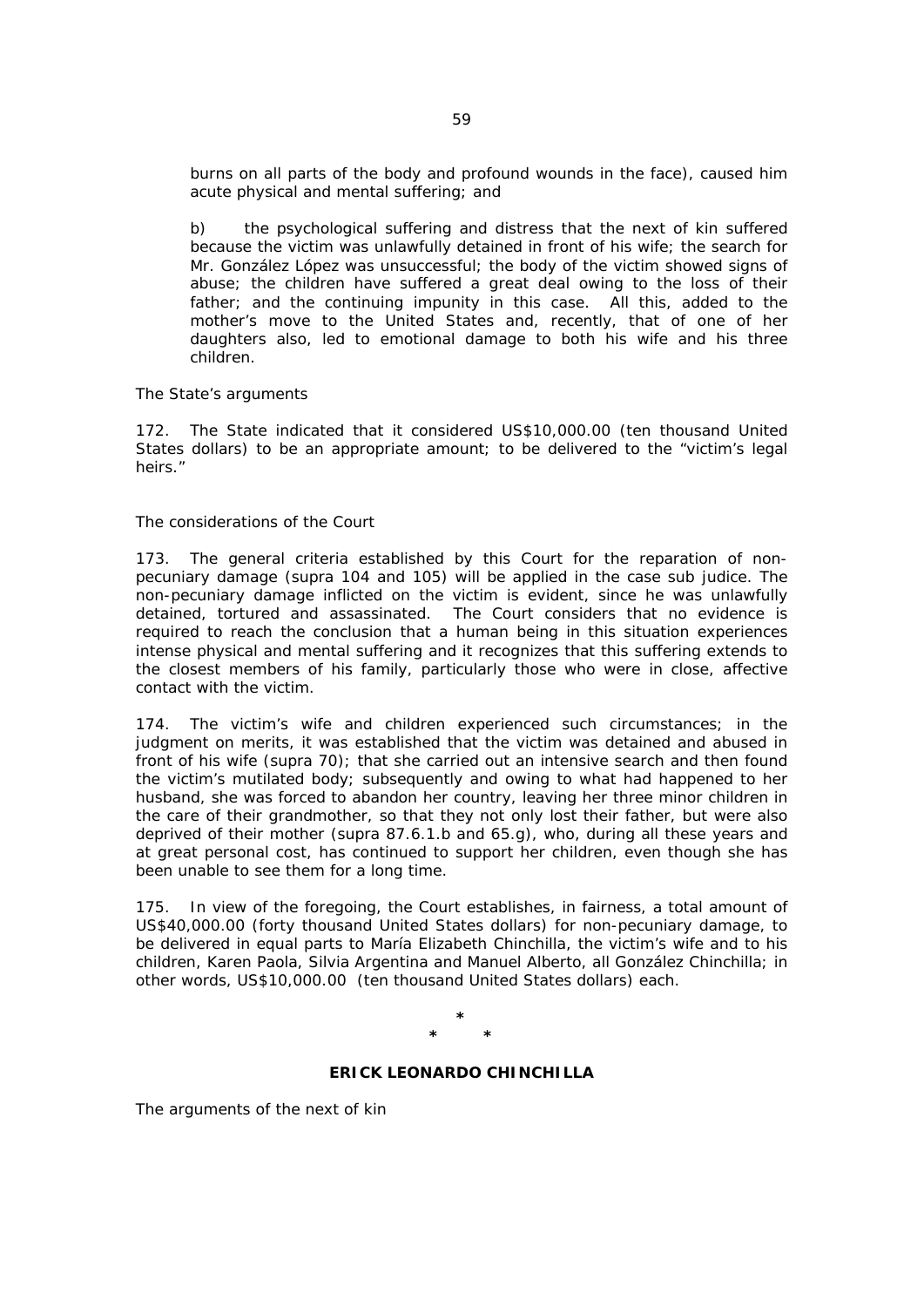176. In their brief of April 30, 1999, the next of kin indicated that, as a result of the facts, the victim's mother had suffered physical and mental damage that prevented her from continuing with the bakery that supported the family and of which the victim was the administrator. Owing to this, they requested an amount of US\$35,000.00 (thirty- five thousand United States dollars). Also, the lack of investigation into the victim's disappearance has seriously affected the physical and mental health of the next of kin in general, and they therefore requested US\$15,000.00 (fifteen thousand United States dollars) for the mother and US\$10,000.00 (ten thousand United States dollars) for each of the victim's four siblings.

## *The Commission's arguments*

177. In its briefs of August 31, 1998, and August 2, 1999, the Commission indicated that, owing to the violation declared by the Court with regard to this victim, that is, for not initiating the corresponding judicial proceeding and obtaining an effective official investigation into the victim's assassination, a general compensatory amount of US\$15,000.00 (fifteen thousand United States dollars) should be granted.

## *The State's arguments*

178. In its communication of June 13, 2000, the State declared that it did not share the Commission's opinion, because the State's obligation did not entail a specific positive result to an investigation into the death of the victim, but to "provide legal methods to prosecute the crime." However, the State would agree to establishing the amount of the compensation at US\$5,000.00 (five thousand United States dollars).

# *The considerations of the Court*

179. In its judgment on merits, this Court considered that there was insufficient evidence to attribute responsibility for the death of Erick Leonardo Chinchilla to the State<sup>40</sup>. Therefore, with regard to this victim, the Court is unable to condemn the State to pay compensations for facts that do not relate to the declared violation of Article 8(1) of the Convention, which is the case of the next of kin's request for reimbursement for the loss of the family business.

180. Owing to the nature of the declared violation in this case, the Court considers, in fairness, that it is appropriate to establish a compensation in the sum of US\$8,000.00 (eight thousand United States dollars), an amount to be delivered to the mother of Erick Leonardo Chinchilla, María Luisa Chinchilla Ruano.

181. As for the dispute between the parties about the investigation in the judicial sphere, this Court will refer to that point in the section corresponding to other forms of reparation (*infra* X).

> **\* \* \***

## **OSCAR VÁSQUEZ AND AUGUSTO ANGÁRITA RAMÍREZ**

 $40<sup>1</sup>$ 

<sup>40</sup> *Cf. Paniagua Morales et al. case, supra* note 2, para. 121.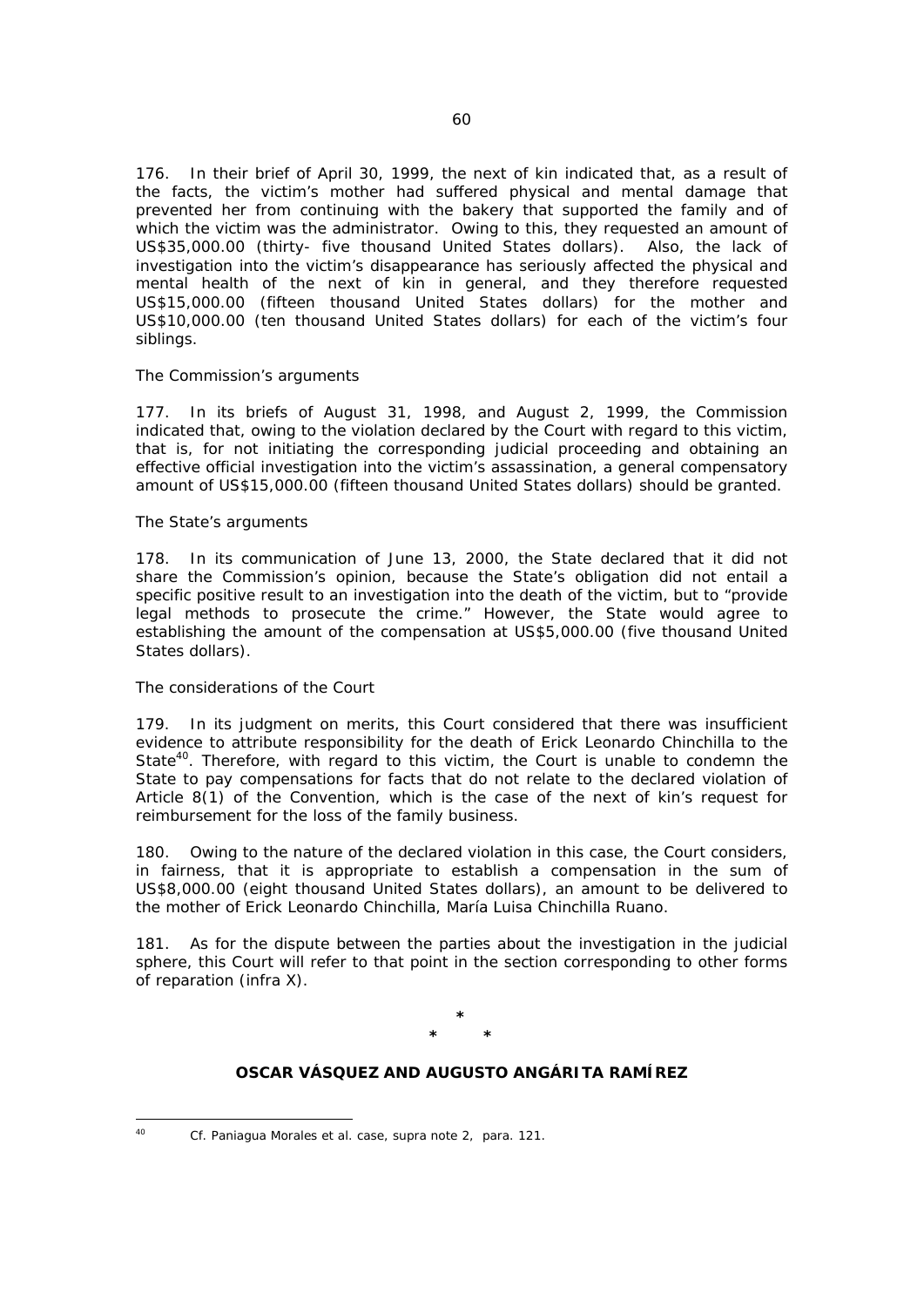#### *The victim's arguments*

182. The next of kin of Oscar Vásquez agreed with the facts set out by the Commission (*infra* 183), and added that the victim's son, who gave testimony before the Inter-American Court, was unlawfully detained and severely beaten by a group of armed men, which caused him to flee the country. Also, "other members of the family abandoned their home" for safety reasons. Consequently, the family requested a compensation of US\$25,000.00 (twenty-five thousand United States dollars).

## *The Commission's arguments*

183. The Commission requested a general compensation of US\$25,000.00 (twenty-five thousand United States dollars) and US\$20,000.00 (twenty thousand United States dollars), respectively, for the victims, Oscar Vásquez and Augusto Angárita Ramírez, owing to their unlawful detention and the inhuman treatment that "they suffered at the hands of agents of the Treasury Police." It also underlined the threats and attacks suffered by both Oscar Vásquez and his family, and "the fact that [Vásquez] was assassinated just before the final hearing [before the Commission] prior to the preparation of the report under Article 50" of the American Convention.

## *The State's arguments*

184. The State indicated that it considered US\$10,000.00 (ten thousand United States dollars) to be an appropriate amount "in both cases" to reimburse the damage that the State might have caused the victims.

## *The considerations of the Court*

185. With regard to Augusto Angárita Ramírez, in the judgment on merits of March 8, 1998, the Court considered that his right to personal freedom had been violated (Article 7 of the Convention) owing to his detention, and also his right to humane treatment (Article 5(1) and 5(2) of the Convention), since he had been subjected to cruel, inhuman and degrading treatment.

186. Regarding Oscar Vásquez, the Court did not consider that there had been a violation of his personal liberty (Article 7 of the Convention); in the said judgment, it established that the State violated his right to humane treatment (Article 5(1) and 5(2) of the Convention). Furthermore, from the body of evidence concerning Oscar Vásquez which appears in the file, there is no indication that there is a relation of cause and effect between the violation declared by the Court and the damage claimed by the victim's next of kin, such as the detention of his son and the latter's move.

187. In view of the foregoing, the Court considers that in the cases of Augusto Angárita Ramírez and Oscar Vásquez, a compensation should be determined for the damage that the victims suffered owing to the violations of their rights by agents of the State. This Court considers that it is fair to establish a compensatory amount of US\$8,000.00 (eight thousand United States dollars) for each of them (*supra* 83). This compensation shall be given directly to the victims, or their heirs, if applicable.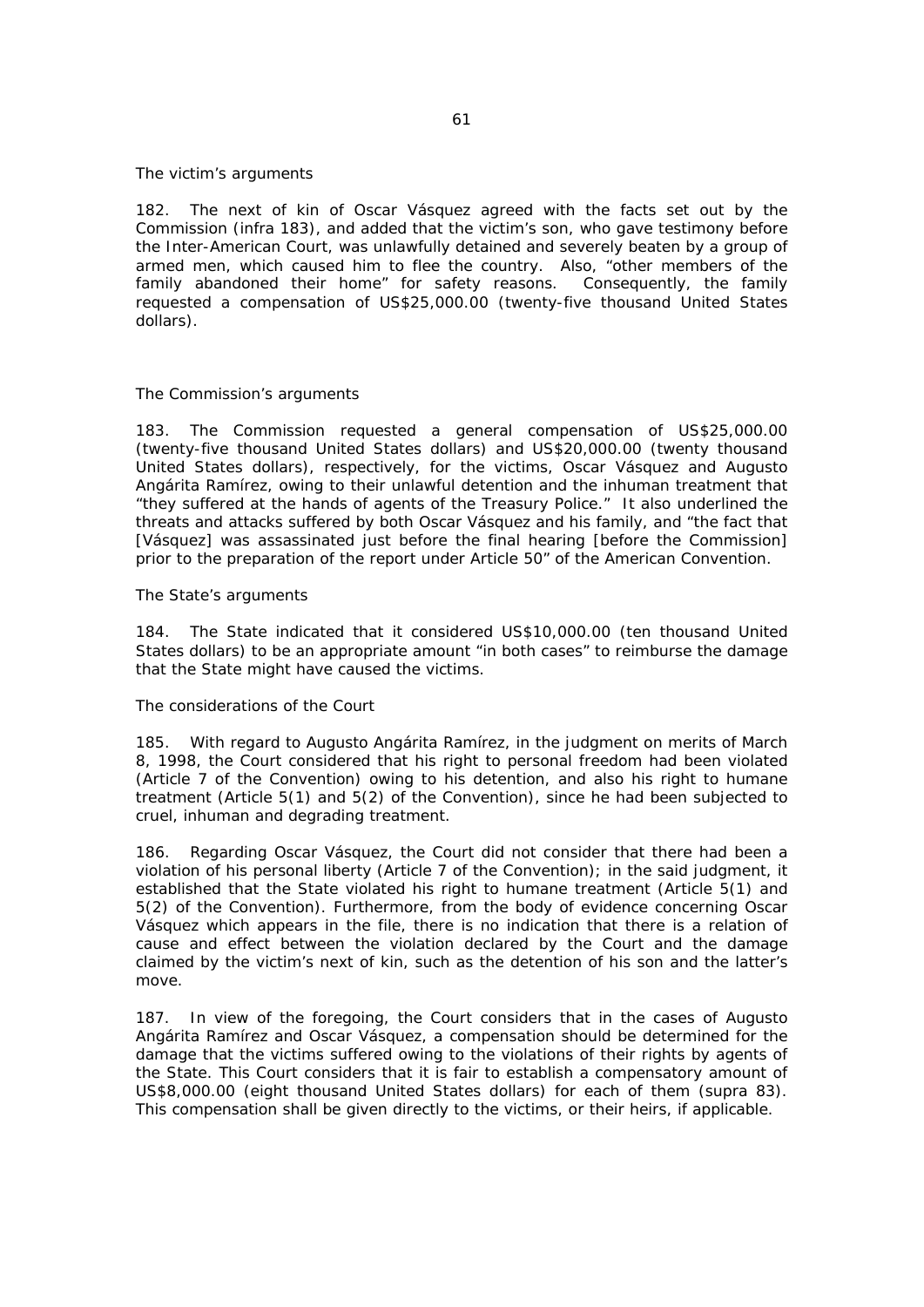188. The Court observes that Augusto Angárita Ramírez did not appear before the Court in person to submit his claims, despite the measures taken to locate the victims in the case *sub judice* in Guatemala (*supra* 13).

> **\* \* \***

# **DORIS TORRES GIL AND MARCO ANTONIO MONTES LETONA**

#### *The Commission's arguments*

189. The Commission requested US\$15,000.00 (fifteen thousand United States dollars) as compensation for each of them, based on the fact that they had been arbitrarily detained, so that they had the right to their lost salaries and compensation for damage to their reputation and for the emotional effects of the violations.

## *The State's arguments*

190. The State indicated that the fact that these persons were acquitted in the domestic sphere constitutes the principal reparation that they could obtain. However, it established that, in view of the financial losses and damage that were caused, it considered it appropriate to grant a compensatory amount of US\$5,000.00 (five thousand United States dollars).

## *The considerations of the Court*

191. Although measures were taken to locate the victims in this case, Doris Torres Gil and Marco Antonio Montes Letona, in Guatemala (*supra* 13), these persons did not appear personally and neither did they submit their claims to the Court.

192. With regard to Doris Torres Gil and Marco Antonio Montes Letona, in the judgment on merits of March 8, 1998, the Court considered that their right to personal liberty (Article 7 of the Convention) had been violated owing to their detention. And although they were later acquitted in the proceeding before Guatemalan justice, this does not eliminate the violation of the said right.

193. In view of the foregoing, the Court considers that it is fair to establish the amount of US\$3,000.00 (three thousand United States dollars) for Doris Torres Gil and Marco Antonio Montes Letona as compensation for the damage caused to each of them (*supra* 83). The victims or their heirs, if applicable, shall receive this compensation directly.

# **X OTHER FORMS OF REPARATION**

*The arguments of the next of kin and the Commission* 

194. Both the Commission and the next of kin of Erick Leonardo Chinchilla and Julián Salomón Gómez Ayala requested, as an essential part of the reparation, that the State should conduct a real and effective investigation to identify the persons responsible for the violations and, eventually, punish them. During the public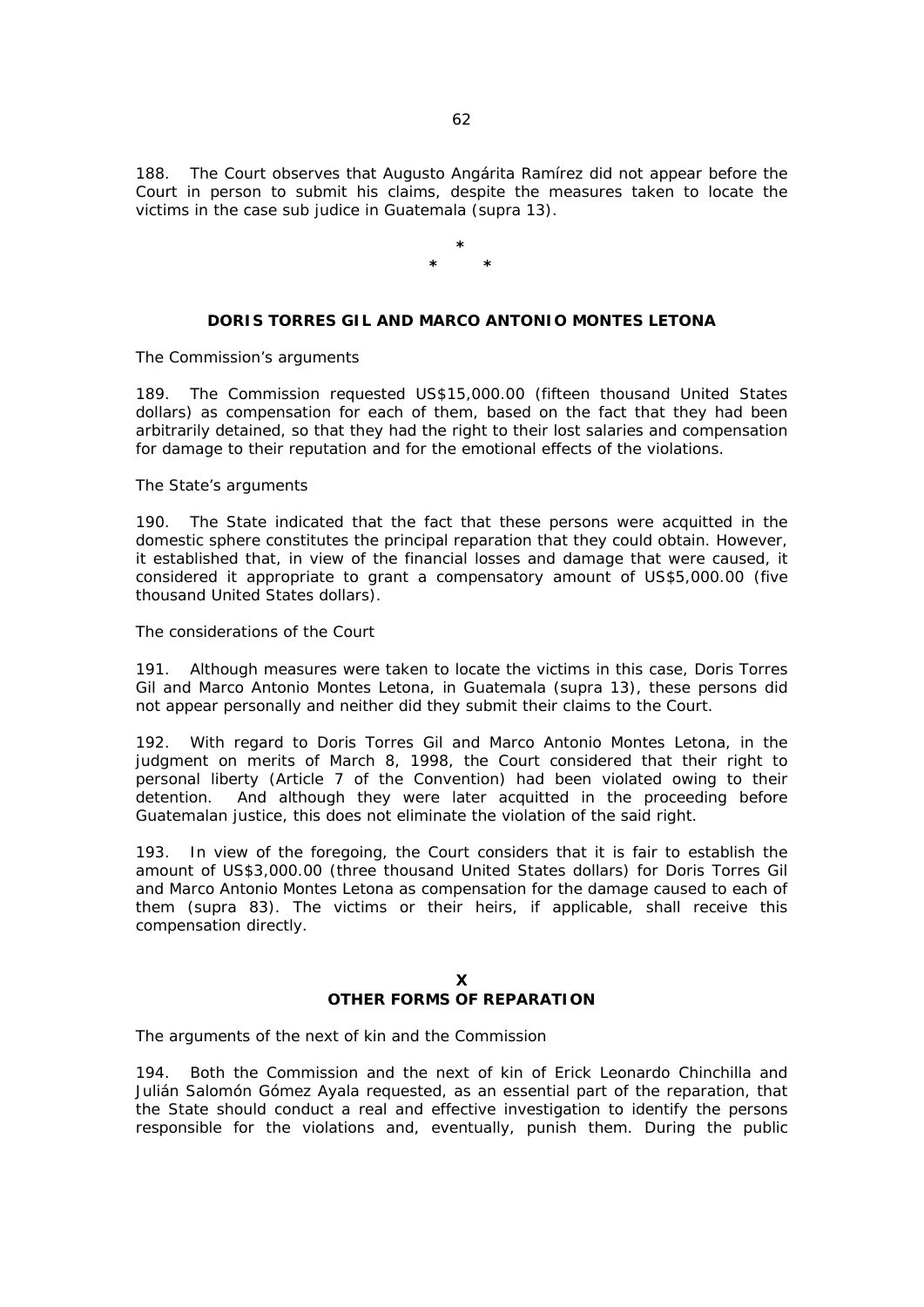hearing, the Commission added that "a central and essential component of [the] reparation is that justice should be done, that there should be investigation and punishment" and, with regard to the caso *sub judice*, it is important that the State take some action against the 27 persons accused in the domestic sphere. Lastly, the Commission observed that the State had taken no action with regard to the assassinations of the witnesses related to the case.

195. The Commission also indicated that the State should establish and guarantee the operation of a register of detentions. This register should include: identification of those detained, reason for the detention, competent authority, hour of entry and of liberation, and information on the arrest warrant.

196. Moreover, the Commission requested the State to provide the necessary resources to locate, exhume and transfer the remains of Pablo Corado Barrientos to the village where his family lives in the Department of Jutiapa.

## *The State's arguments*

197. Guatemala recognized that State officials "failed to conduct an exhaustive and impartial investigation"; however, it indicated that it is holding discussions with the petitioners with a view "to undertaking actions in order to reopen the pertinent judicial proceedings, in those cases where there are no antecedents and/or rechannel those that have already been opened when the State of Guatemala has omitted an adequate judicial investigation." It also expressed its agreement to providing reparations of a "pecuniary or other nature in those cases that merit this," such as "a public declaration of reprobation for practices that violate human rights, the recovery of the memory of the victims, the investigation into the facts that led to the human rights violations and the prosecution of those who are found responsible for these regrettable facts."

## *The considerations of the Court*

198. The American Convention guarantees access to justice to all persons in order to protect their rights and it is the obligation of the States Parties to prevent, investigate, identify and punish the authors of human rights violations and their accomplices<sup>41</sup>.

199. In accordance with the sixth operative paragraph of the judgment on merits delivered on March 8, 1998, the State of Guatemala must conduct an effective investigation to identify the persons responsible for the human rights violations declared in this judgment and punish them, when appropriate. The Court has stated that the obligation concerning the guarantee and effectiveness of the rights and freedoms established in the Convention is autonomous and differs from the obligation to repair. This is because, while the State is obliged to investigate the facts and punish those responsible, the victim or, in his absence, his next of kin may waive the measures available to them to repair the damage caused<sup>42</sup>. In brief, the State that leaves human rights violations unpunished violates its obligation to

42 *Cf. Garrido and Baigorria case*, *Reparations, supra* note 22, para. 72.

 $41$ 41 *Cf. Blake case, Reparations, supra* note 21, para. 61; and *Loayza Tamayo case, Reparations, supra* note 2, para. 168.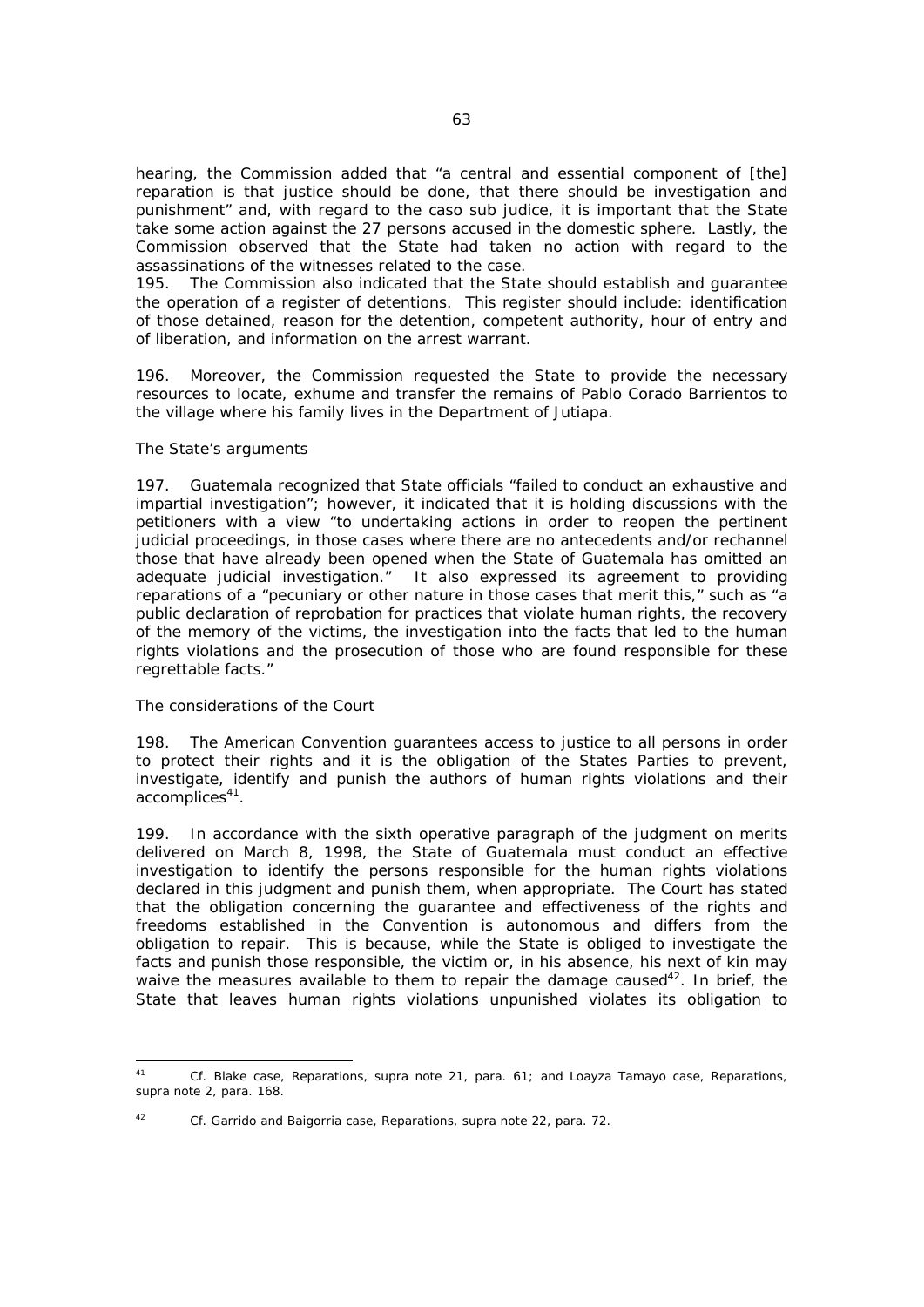guarantee the free and full exercise of the rights of the persons subject to its jurisdiction $43$ .

200. On repeated opportunities, this Court has insisted on the right of the victims' next of kin to know what happened<sup>44</sup>, and the identity of the State agents responsible for the facts<sup>45</sup>. As this Court has indicated, "the investigation of the facts and the punishment of those responsible, [...] is an obligation that corresponds to the State whenever a human rights violation has occurred and this obligation must be complied with seriously and not as a mere formality<sup>"46</sup>.

201. As the Court stated in the merits stage of this case, impunity signifies "the total lack of investigation, prosecution, capture, trial and conviction of those responsible for violating the rights protected by the American Convention". The State

[...] is obliged to combat this situation by all available legal means, because impunity leads to the chronic repetition of the human rights violations and the total defenselessness of the victims and their next of kin<sup>47</sup>.

202. Consequently, the State is obliged to investigate the facts that generated the violations of the American Convention in this case, identify those responsible and punish them.

203. Although, in its judgment on merits, the Court did not decide that Guatemala had violated Article 2 of the Convention – the provision establishing that, among the general obligations, the State must adopt "the legislative or other measures that are necessary to make effective" the rights recognized in the Convention – this is an obligation that the State must fulfill because it has ratified this normative instrument. Accordingly, this Court considers that, in accordance with Article 2 of the Convention, Guatemala must implement in its domestic law, the legislative, administrative and any other kind of measures that are necessary in order to adapt Guatemalan legislation to the provisions of the Convention on the rights to personal liberty, to a fair trial and to judicial guarantees, in order to avoid cases such as this one in the future<sup>48</sup>. This Court considers that, should it not exist already, a register of detainees should be established, such as the one proposed by the Commission.

48 *Cf .Paniagua Morales et al. case, supra* note 2, para. 173.

 $43$ 43 *Cf. Bámaca Velásquez case, supra* note 2, para. 129; *Blake case, Reparations, supra* note 21, para. 121 and third operative paragraph; *Suárez Rosero case, Reparations, supra* note 19, para. 107 and sixth operative paragraph; *Castillo Páez case, Reparations, supra* note 2, para. 90; *Garrido and Baigorria case, Reparations, supra* note 22, para. 73; *Paniagua Morales et al. case, supra* note 2, para. 178 and sixth operative paragraph; *Neira Alegría et al. case, Reparations, supra* note 19, para. 69 and fourth operative paragraph; *El Amparo case, Reparations, supra* note 19, para. 61 and fourth operative paragraph; *Caballero Delgado and Santana case*. Judgment of December 8, 1995. Series C No. 22, paras. 58, 69 and fifth operative paragraph; *Godínez Cruz case*. Judgment of January 20, 1989. Series C No. 5, para. 184; and *Velásquez Rodríguez case*. Judgment of July 29, 1988. Series C No. 4, para. 174.

<sup>44</sup> *Cf. Aloeboetoe et al. case, Reparations, supra* note 19, para. 109; *Godínez Cruz case, supra* note 43, para. 191; and *Velásquez Rodríguez case, supra* note 43, para. 181.

<sup>45</sup> *Cf. Paniagua Morales et al. case*, *supra* note 2, para. 173.

<sup>46</sup> *Suárez Rosero case, Reparations, supra* note 19, para. 79; and *El Amparo case, Reparations, supra* note 19, para. 61.

<sup>47</sup> *Paniagua Morales et al. case, supra* note 2, para. 173. Likewise, see *Loayza Tamayo case, Reparations, supra* note 2, para. 170; *Blake case, Reparations, supra* note 21, para. 64.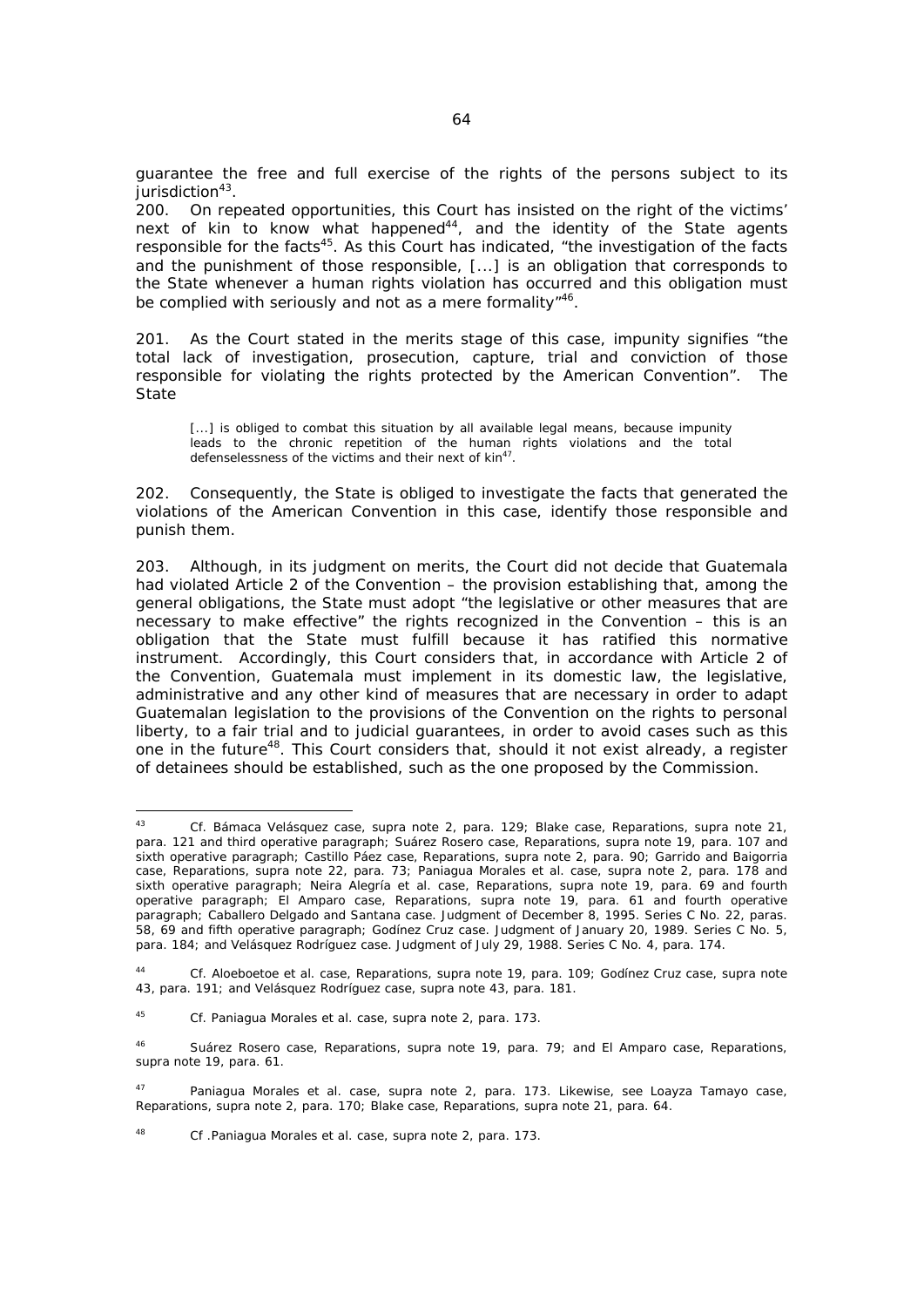204. With regard to the request for the transfer of the body of Pablo Corado Barrientos, on many occasions this Court has indicated that the next of kin have the right to know the whereabouts of the remains of a loved one and has established that this "represents a fair expectation that the State must satisfy insofar as possible"49. Accordingly, this Court considers that Guatemala must provide the necessary conditions to transfer the mortal remains of the victim to the place chosen by his next of kin, at no cost to them.

## **XI COSTS AND EXPENSES**

## *The arguments of the victims*

205. In the instant case, some of the next of kin of the victims were represented or received legal assistance from private lawyers during their participation in the reparations stage before the Court (*supra* 87.2.2, 87.4.2, 87.5.2, 87.6.2, 87.7 and 87.8.c).

206. In this respect, the next of kin of Anna Elizabeth Paniagua Morales, Oscar Vásquez and Manuel de Jesús González López were represented in the inter-American jurisdiction by the lawyer, Mark Martel, who requested payment of US\$30,000.00 (thirty thousand United States dollars) as compensation for legal expenses and fees resulting from this case.

207. Also, the next of kin of Erick Leonardo Chinchilla and Pablo Corado Barrientos had the legal assistance of the lawyer, René Argueta Beltrán, during part of this stage and estimated at US\$15,000.00 (fifteen thousand United States dollars) the amount corresponding to the advice received by each family.

208. Mr. González Najarro, father of William Otilio González Rivera, also received legal assistance from the lawyer, Avilio Carrillo Martínez, during part of this stage; however, he does not mention this item in his brief on reparations.

209. The next of kin of Julián Salomón Gómez Ayala indicated in their brief that they had not received the professional services of a lawyer and did not refer to any other type of legal expenses.

#### *The Commission's arguments*

210. In its application, the Commission requested the Court to order the State to pay any reasonable costs and expenses that the victims and their next of kin had incurred in order to process this case before the domestic jurisdiction and before the organs of the regional system, and also lawyer's fees for their legal representation. This petition was repeated in its briefs on reparations, in which the Commission endorsed the calculations indicated by the next of kin of the victims and considered that the victims, their next of kin and lawyers should not have to absorb expenses to "make justice effective when this has been denied by the State."

 $\overline{49}$ 49 *Cf. Neira Alegría et al. case, Reparations, supra* note 19, para. 69; and *Aloeboetoe et al. case, Reparations, supra* note 19, para. 109.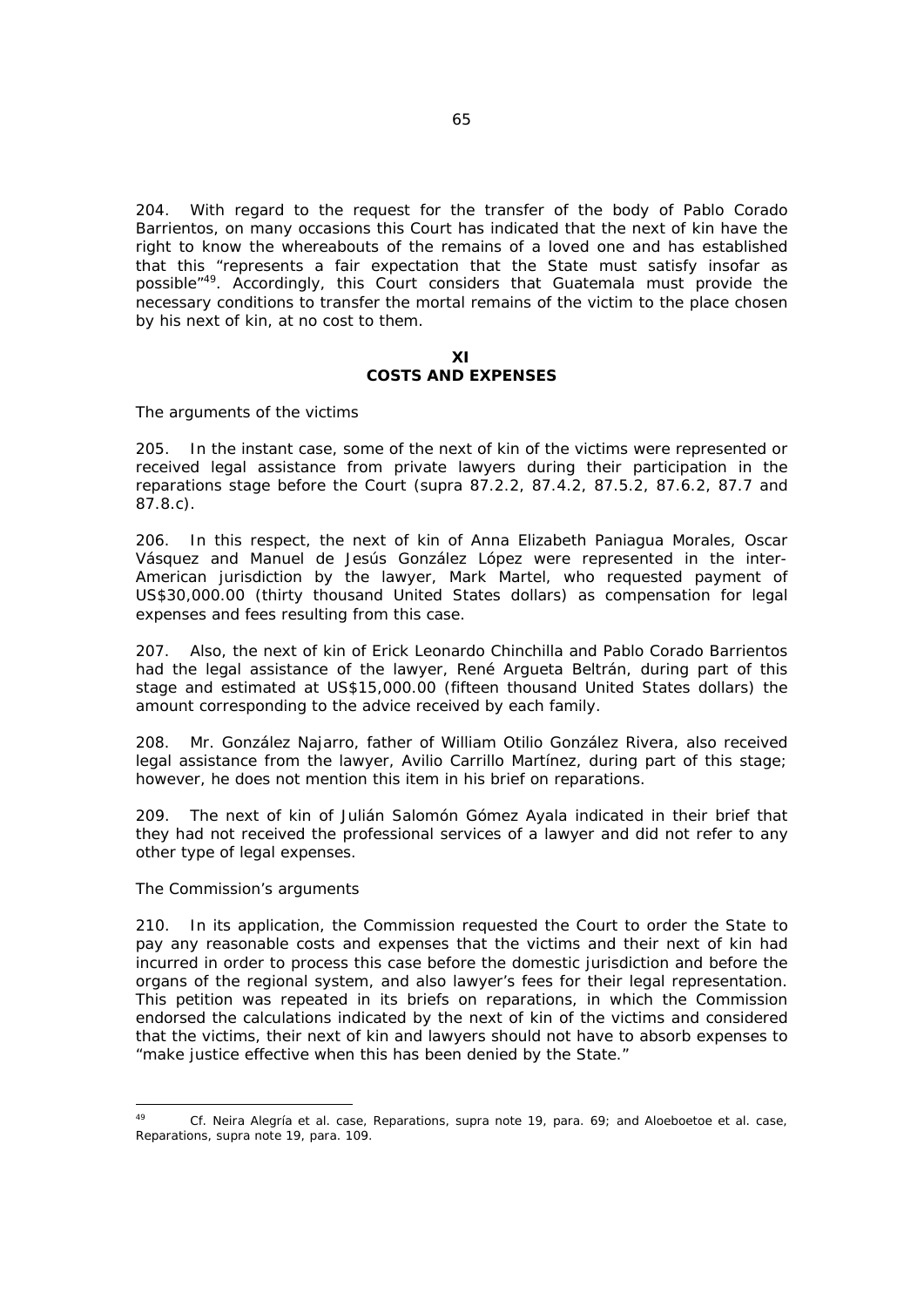## *The State's arguments*

211. The State expressed its agreement to recognizing payment "to the person(s) who have effectively provided legal assistance, directed and sponsored this case," in an amount equal to a tenth of the total compensation received in this judgment on reparations.

## *The considerations of the Court*

212. It should be understood that costs and expenses are included within the concept of reparation established in Article 63(1) of the American Convention, because the measures taken by the victim or victims, their successors or their representatives to have access to international justice imply disbursements and commitments of a financial nature that must be compensated when the judgment of condemnation is delivered. This Court therefore considers that the costs referred to in Article 55(1) of the Rules of Procedure also include the various necessary and reasonable expenses that the victim or victims incur to have access to the inter-American system for the protection of human rights. The fees of those who provide legal assistance are included among the expenses. Consequently, the Court must assess prudently the scope of the costs and expenses, bearing in mind the particular circumstances of the case, the nature of the international jurisdiction for the protection of human rights and the characteristics of the respective proceedings, which are unique and differ from those of other national or international proceedings $50$ .

213. As in previous cases, the *quantum* for this item may be established on the basis of the principle of fairness $51$ , even in the absence of evidence concerning the precise amount of the expenses that the parties have incurred<sup>52</sup>, provided that the amounts respond to the criteria of reasonableness and proportionality.

214. As for the State's position that the costs should be determined in proportion to the amount of the compensation obtained by the victims or their next of kin, the Court considers that this procedure is inadequate, since there are other elements that allow the quality and pertinence of the measures taken to be assessed, such as the contribution of evidence to support the facts set forth by the parties, the legal advice provided to those they represent, the diligence in executing the various procedural measures before the Court and the degree of knowledge of international jurisprudence<sup>53</sup>.

<sup>50</sup> 50 *Cf. Suárez Rosero case, Reparations, supra* note 19, para. 97; *Loayza Tamayo case, Reparations, supra* note 2, paras. 176 and 177; and *Garrido and Baigorria case, Reparations, supra* note 22, paras. 79, 80 and 81.

<sup>51</sup> *Cf. "The Last Temptation of Christ" case (Olmedo Bustos et al.), supra* note 2, para. 100; *Baena Ricardo et al. case, supra* note 2, para. 208; *The Constitutional Court case, supra* note 2, para. 125; *Suárez Rosero case, Reparations, supra* note 19, paras. 92 and 97; *Castillo Páez case, Reparations, supra* note 2, para. 112; and *Garrido and Baigorria case, Reparations, supra* note 22, para. 82.

<sup>52</sup> *Cf. Suárez Rosero case*, *Reparations, supra* note 19, paras. 92 and 99.

<sup>53</sup> *Cf. Garrido and Baigorria case*, *Reparations, supra* note 22, para. 83.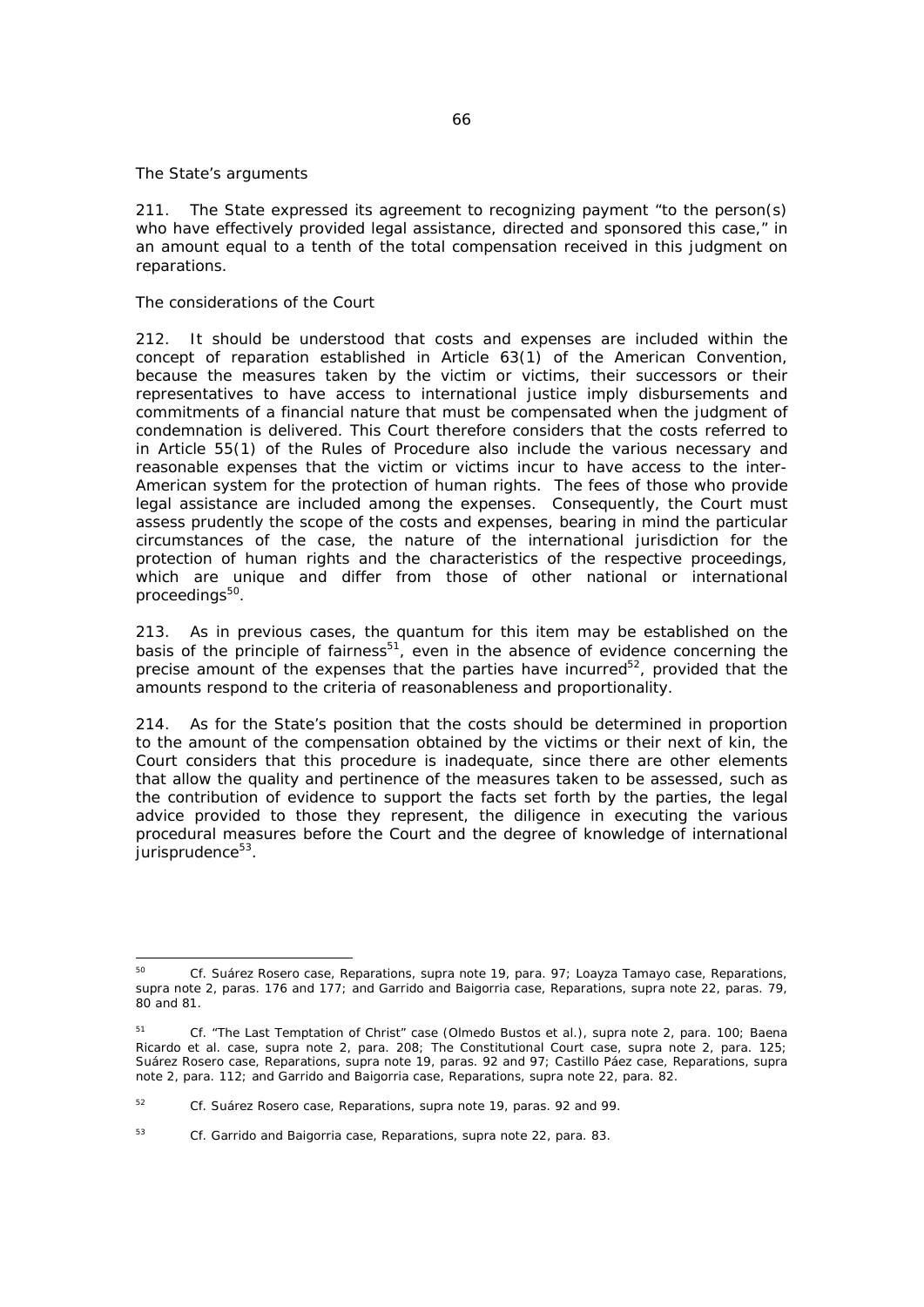215. When determining costs and expenses, the Court will not make a decision with regard to the next of kin of Julián Salomón Gómez Ayala, the Center for Justice and International Law and Human Rights Watch/Americas, as they did not submit any requests in this respect (*supra* 5).

216. Based on the foregoing, the Court considers that, in order to determine the fees of the lawyer, Mark Martel, it is necessary to take into consideration his participation as the legal representative of the next of kin of Anna Elizabeth Paniagua Morales, Oscar Vásquez and Manuel de Jesús González López from the first stages of the case before the Commission, and also during all its processing before the Court. With regard to the lawyers, René Argueta Beltrán and Avilio Carrillo Martínez, the amount should correspond to their subsequent involvement in the case, once this reparations stage had been initiated. Also, with regard to the lawyer, René Argueta, his representation of the Corado Barrientos and González Chinchilla families must be taken into account.

217. In view of the foregoing, the Court establishes the costs and expenses corresponding to the lawyer, Mark Martel, representative of the next of kin of Anna Elizabeth Paniagua Morales, Oscar Vásquez and Manuel de Jesús González López, in the amount of US\$20,000.00 (twenty thousand United States dollars); for the lawyer, René Argueta Beltrán, representative of the next of kin of Erick Leonardo Chinchilla and Pablo Corado Barrientos, the Court considers that it is fair to grant him US\$2,000.00 (two thousand United States dollars) for this item; and for the lawyer, Avilio Carrillo Martínez, representative of the next of kin of William Otilio González Rivera, it establishes the amount of US\$1,000.00 (one thousand United States dollars).

**XII FORM OF COMPLIANCE** 

*The Commission's arguments*

218. The Commission requested the Court to order that:

a) Guatemala be obliged to pay the compensatory amounts that are established within four months of the delivery of the respective judgment;

b) the compensation be paid in United States dollars or the equivalent amount in quetzales, the Guatemalan national currency, and also that the need to maintain the purchasing power of the compensation be considered, in view of the devaluation and depreciation of that currency;

c) the compensation be free of all current and future taxes; and

d) in its judgment, it establish that it will maintain its competence in this case until it has been certified that all the measures of reparation ordered have been complied with.

219. The State and the representatives of the next of kin of the victims made no reference to this point.

*The considerations of the Court*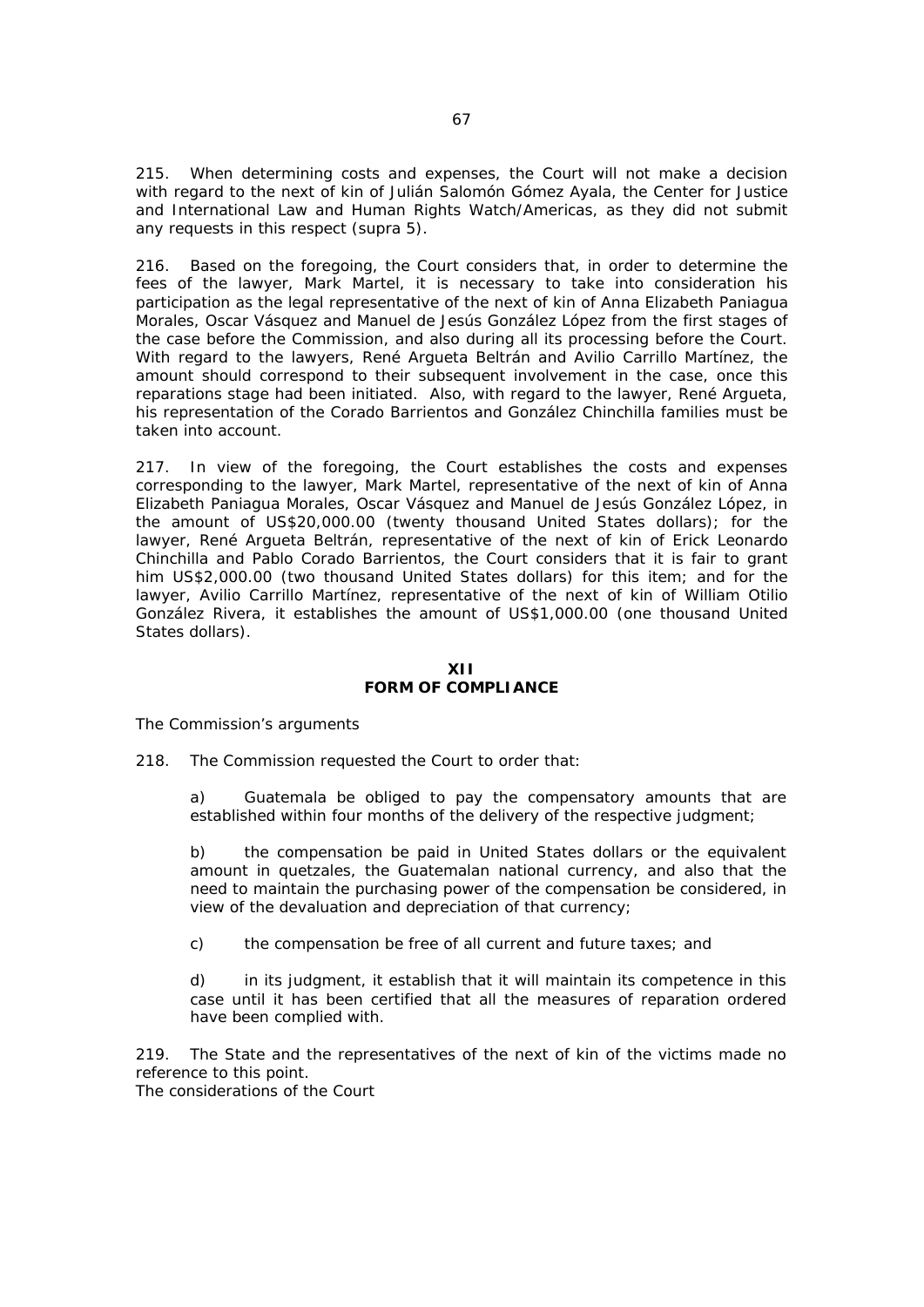220. In order to comply with this judgment, the State must pay the compensatory damages, reimburse the costs and expenses and adopt the other measures that have been ordered within six months of notification of this judgment.

221. The payment of the compensatory damages established for the adult next of kin of the victims, or for the victims, as is the case, shall be made directly to them. Should any of them have died or die, the payment shall be made to their heirs.

222. The expenses generated by the measures taken by the next of kin of the victims and their representatives and the costs resulting from the internal proceedings and the international proceeding before the inter-American protection system shall be paid to Mark Martel, René Argueta Beltrán and Avilio Carrillo Martínez, as previously determined (*supra* 217).

223. Regarding the compensation for the under age beneficiaries, the State shall set up an account or a deposit certificate in a solvent Guatemalan banking institution in United States dollars or the equivalent in Guatemalan currency, within six months and in the most favorable conditions that legislation and banking practice allow. The benefits deriving from the interest shall increase the capital owed, which shall be delivered to the minors, María Elisa Meza Paniagua, Julio Salomón Gómez Flores, Manuel Alberto González Chinchilla and the alleged son of William Otilio González Rivera, in its totality, when they reach their majority. In case of death, the right shall be transmitted to the corresponding heirs. With regard to the alleged son of William Otilio González Rivera, the prior procedure to establish his identity set forth in paragraphs 133, 134, 135 and 145 of this judgment must be taken into account.

224. If, for any reason, it should not be possible for the adult beneficiaries of the compensatory payments to receive them within the indicated period of six months, the State must deposit the amounts in their favor in an account or a deposit certificate in a solvent financial institution, in United States dollars or the equivalent in Guatemalan currency, in the most favorable financial conditions. If after ten years, the compensation has not been claimed, the amount will be returned to the State of Guatemala, with the interest earned.

225. The State may comply with its obligations by making the payments in United States dollars or the equivalent in Guatemalan currency, using the exchange rate between these two currencies in force in the New York, United States, market on the day before the payment, to make the calculation.

226. The payments ordered in this judgment shall be exempt of any current or future tax.

227. Should the State fail to pay the amounts on time, it shall pay interest on the amount owed corresponding to the banking interest on overdue payments in Guatemala.

228. In accordance with its consistent practice, this Court reserves the right to monitor full compliance with this judgment. The case shall be closed once the State has fully complied with all its provisions.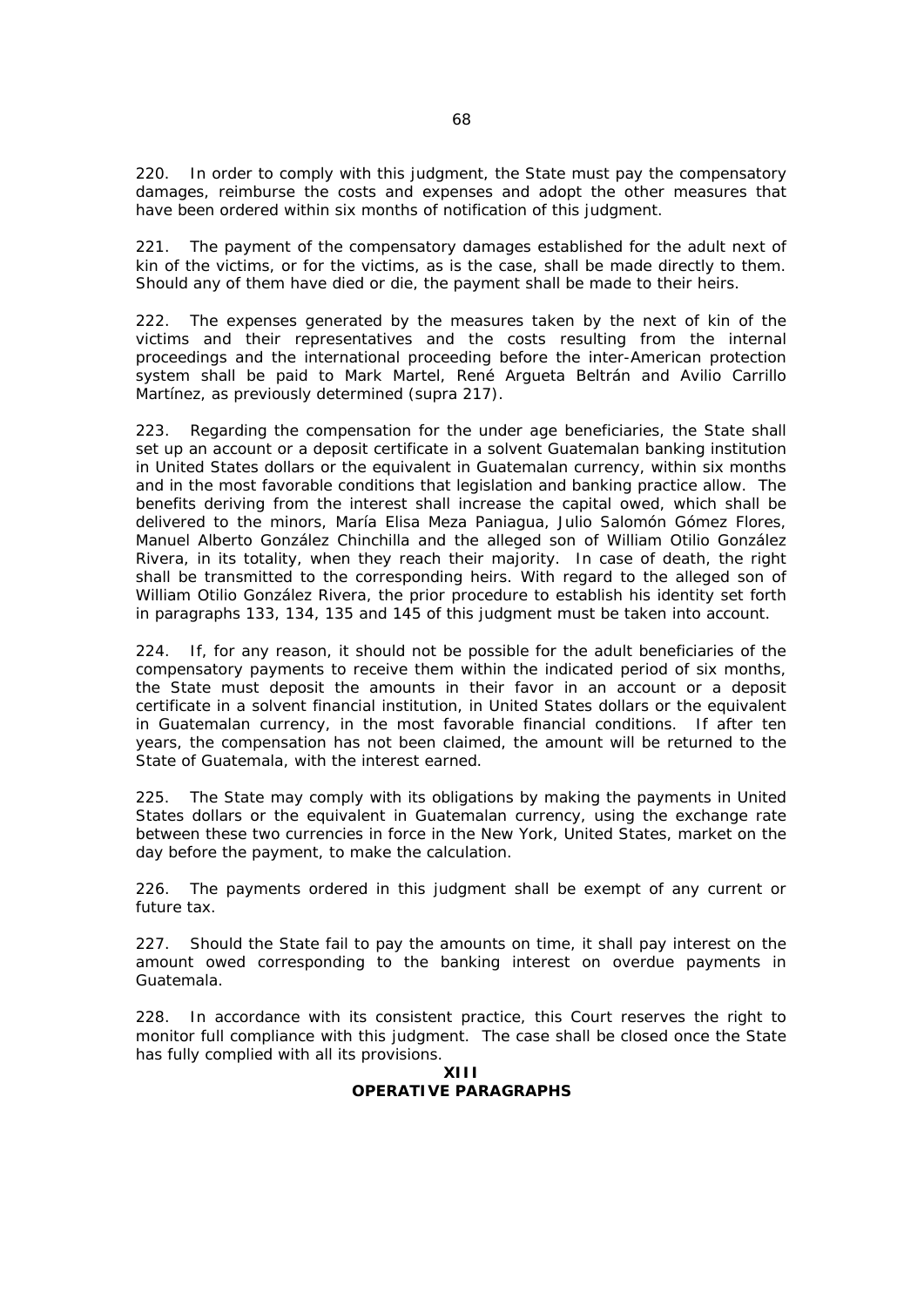69

229. Therefore,

## **THE COURT,**

# **DECIDES:**

unanimously,

- 1. To order the State of Guatemala to pay:
- A. For Anna Elizabeth Paniagua Morales

a. US\$108,759.00 (one hundred and eight thousand seven hundred and fifty-nine United States dollars) $54$ , as compensation for the loss of earnings of Anna Elizabeth Paniagua Morales, and this amount shall be given to her daughter, María Elisa Meza Paniagua;

b. US\$10,000.00 (ten thousand United States dollars)<sup>55</sup>, for the expenses incurred by the family of Anna Elizabeth Paniagua Morales, and this amount shall be given to María Ildefonsa Morales Chávez, as the victim's mother so that she may distribute it in accordance with the expenses that the family incurred; and

c. US\$54,000.00 (fifty-four thousand United States dollars)<sup>56</sup>, for nonpecuniary damage caused to Anna Elizabeth Paniagua Morales and to her next of kin, this global amount to be distributed as follows: US\$20,000.00 (twenty thousand United States dollars) for María Elisa Meza Paniagua (the victim's daughter), US\$15,000.00 (fifteen thousand United States dollars) for María Ildefonsa Morales Chávez (mother), US\$5,000.00 (five thousand United States dollars) for Antonio Paniagua (father), US\$5,000.00 (five thousand United States dollars) for Blanca Lidia Zamora (the victim's sister-in-law), US\$5,000.00 (five thousand United States dollars) for Alberto Antonio Paniagua Morales (brother) and US\$4,000.00 (four thousand United States dollars), to be distributed equally between the siblings: Blanca Beatriz, Hugo Morani, Elsa Carolina and German Giovanni, all Paniagua Morales.

B. For Julián Salomón Gómez Ayala:

a. US\$25,855.00 (twenty-five thousand eight hundred and fifty-five United States dollars)<sup>57</sup>, as compensation for the loss of earnings of Julián Salomón Gómez Ayala, and this amount shall be divided equally and given to

 $54$ Or the equivalent in Guatemalan currency, in accordance withe paragraph 225 of this judgment.

<sup>55</sup> *Ibid.*

<sup>56</sup> *Ibid.*

<sup>57</sup> *Ibid.*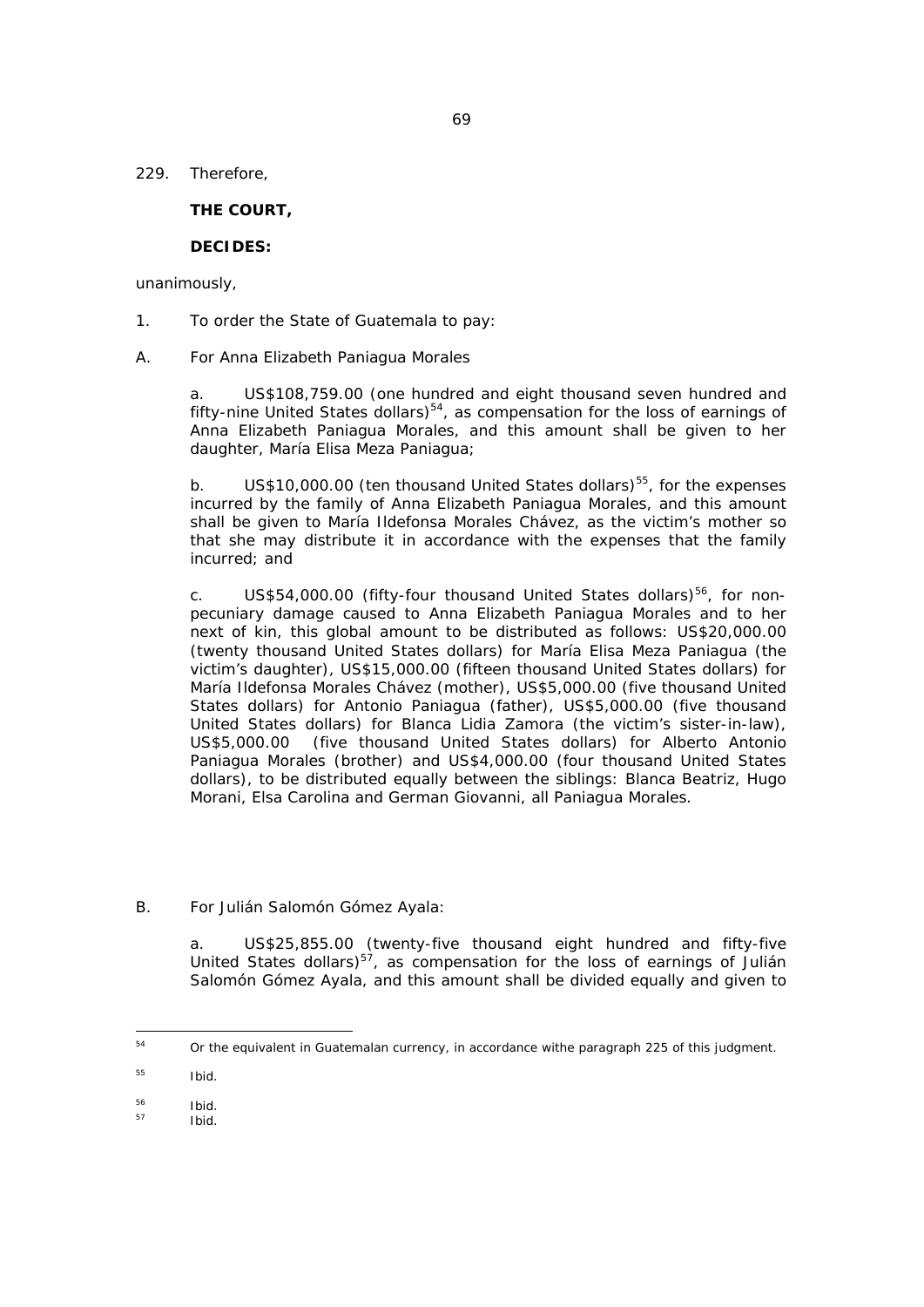the victim's son, Julio Salomón Gómez Flores, and to his companion, Bertha Violeta Flores Gómez;

b.  $US$3,000.00$  (three thousand United States dollars)<sup>58</sup>, for the expenses incurred by the next of kin of Julián Salomón Gómez Ayala, and this amount shall be divided equally and given to the victim's parents, Petronilo Gómez Chávez and Blanca Esperanza Ayala de la Cruz, and his companion, Bertha Violeta Flores Gómez; and

c. US\$27,000.00 (twenty-seven thousand United States dollars)<sup>59</sup> as compensation for the non-pecuniary damage caused to Julián Salomón Gómez Ayala and to his next of kin, this global amount to be distributed as follows: US\$20,000.00 (twenty thousand United States dollars), distributed in equal parts to Bertha Violeta Flores Gómez, the victim's companion, Julio Salomón Gómez Flores, his son, and his parents, Petronilo Gómez Chávez and Blanca Esperanza Ayala de la Cruz, and the amount of US\$7,000.00 (seven thousand United States dollars) to be distributed in equal parts to the siblings: Danilo Abraham, Deifin Olivia, Ingrid Elizabeth, Israel, Jorge Isaías, Douglas Moises and Lidia Marisa, all Gómez Ayala.

C. For William Otilio González Rivera:

a. US\$32,545.00 (thirty-two thousand five hundred and forty-five United States dollars) $60$  as compensation for the loss of earnings of William Otilio González Rivera, and this amount shall be given to his alleged son, as established in paragraphs 133 to 135 of this judgment;

b. US\$2,000.00 (two thousand United States dollars) $61$  for the expenses incurred by the next of kin of William Otilio González Rivera, and this amount shall be given to Salvador González Najarro, as the victim's father, so that he may distribute this amount in accordance with the expenses that the family incurred; and

c. US\$25,000.00 (twenty-five thousand United States dollars)<sup>62</sup> for the non-pecuniary damage caused to William Otilio González Rivera and his next of kin, this global amount to be distributed as follows: US\$20,000.00 (twenty thousand United States dollars), allocated in equal parts to Salvador González Najarro and María Asunción Rivera Velásquez, the victim's parents and to his alleged son, as established in paragraph 145 of this judgment; and the amount of US\$5,000.00 (five thousand United States dollars), to be distributed in equal parts between the siblings Santos Hugo, José Alfredo, Julio Moises, Anatanahel and Leidy Rosibel, all González Rivera.

- D. For Pablo Corado Barrientos:
- 58 58 *Ibid.*
- 59 *Ibid.*
- 60 *Ibid.*
- 61 *Ibid.*
- 62 *Ibid.*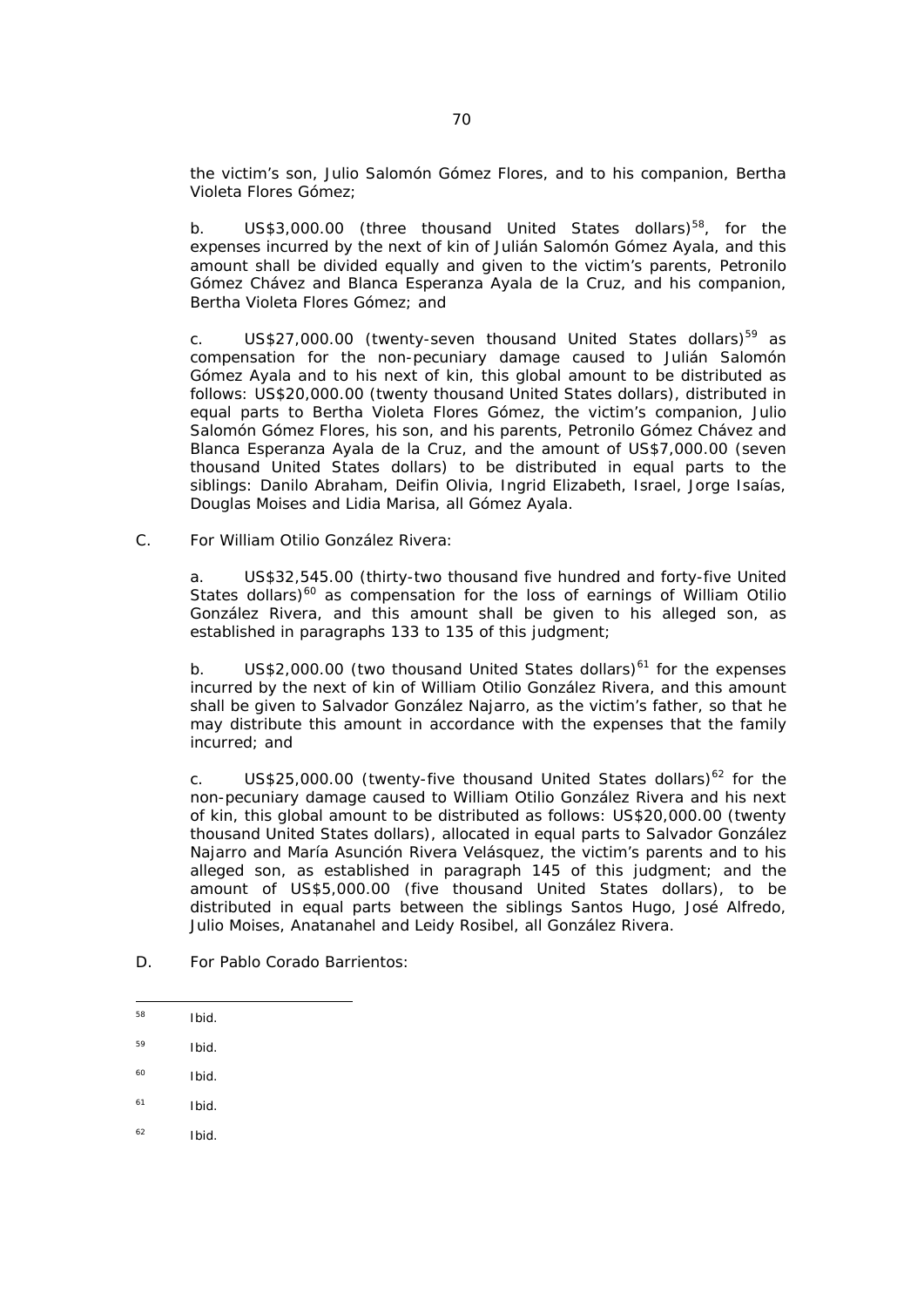a. US\$32,814.00 (thirty-two thousand eight hundred and fourteen United States dollars)<sup>63</sup> as compensation for the loss of earnings of Pablo Corado Barrientos, and this amount shall be given to Juana Barrientos Valenzuela, the victim's mother.

b. US\$2,000.00 (dos thousand United States dollars)<sup>64</sup> for the expenses incurred by the next of kin of Pablo Corado Barrientos, and this amount shall be given to Juana Barrientos Valenzuela, as the victim's mother.

c. US\$22,000.00 (twenty-two thousand United States dollars)<sup>65</sup> for the non-pecuniary damage caused to Pablo Corado Barrientos and his next of kin, this global amount to be distributed as follows: US\$20,000.00 (twenty thousand United States dollars), allocated to his mother, Juana Barrientos Valenzuela; and the sum of US\$2,000.00 (dos thousand United States dollars) to be distributed equally between the siblings, Francisca and Tino Corado Barrientos.

## E. For Manuel de Jesús González López:

a. US\$78,372.00 (seventy-eight thousand three hundred and seventytwo United States dollars)<sup>66</sup> as compensation for the loss of earnings of Manuel de Jesús González López, to be distributed as follows: US\$39,186.00 (thirty-nine thousand one hundred and eighty-six United States dollars) shall be given to his wife, María Elizabeth Chinchilla, and US\$39,186.00 (thirtynine thousand one hundred and eighty-six United States dollars) shall be distributed in equal parts between the victim's three children, Karen Paola, Silvia Argentina and Manuel Alberto, all González Chinchilla; in other words, US\$13,062.00 (thirteen thousand and sixty-two United States dollars) each.

b. US\$3,000.00 (three thousand United States dollars) $67$  for the expenses incurred by the next of kin of Manuel de Jesús González López, and this amount shall be given to María Elizabeth Chinchilla.

c. US\$40,000.00 (forty thousand United States dollars)<sup>68</sup> for the nonpecuniary damage caused to Manuel de Jesús González López and to his next of kin; this global amount shall be given, in equal parts to María Elizabeth Chinchilla, the victim's wife and to his children, Karen Paola, Silvia Argentina and Manuel Alberto, all González Chinchilla; in other words, US\$10,000.00 (ten thousand United States dollars) each.

- $63$ 63 *Ibid.*
- 64 *Ibid.*
- 65 *Ibid.*
- 66 *Ibid.*
- 
- 67 *Ibid. Ibid.*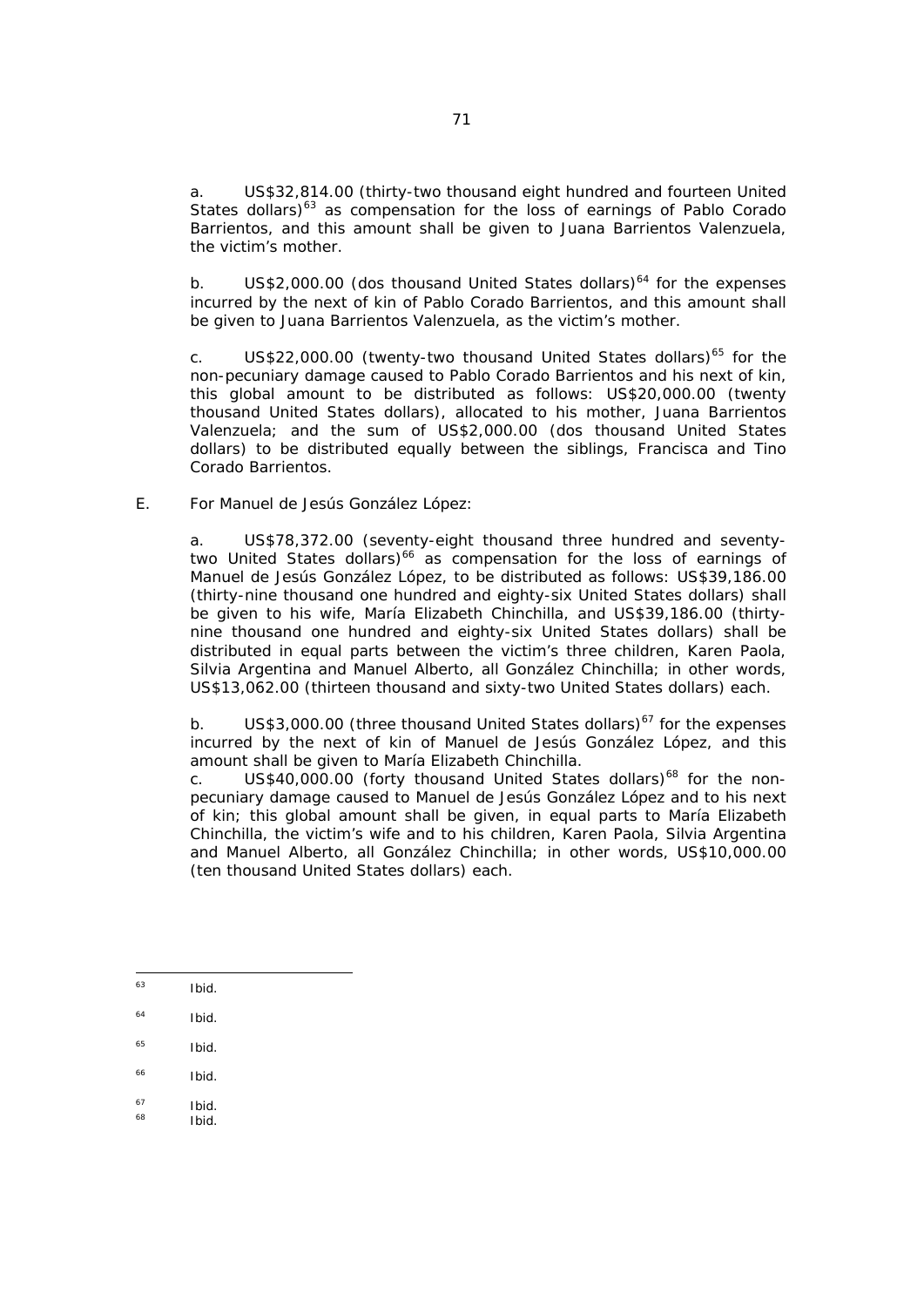F. For Erick Leonardo Chinchilla, a reparation in the amount of US\$8,000.00 (eight thousand United States dollars)69, as established in paragraph 180 of this judgment, to be given to his mother, María Luisa Chinchilla Ruano.

G. For Oscar Vásquez and Augusto Angárita Ramírez, a reparation in the amount of US\$8,000.00 (eight thousand United States dollars)<sup>70</sup>, as established in paragraph 187 of this judgment, to be given to each of the victims or, if applicable, to their heirs.

H. For Doris Torres Gil and Marco Antonio Montes Letona, a reparation in the amount of US\$3,000.00 (three thousand United States dollars)<sup>71</sup>, as established in paragraph 193 of this judgment, to be given to each of the victims or, if applicable, to their heirs.

unanimously,

2. That the State of Guatemala must investigate the facts that generated the violations of the American Convention on Human Rights in this case, and identify and punish those responsible.

unanimously,

3. That the State of Guatemala must provide the resources and adopt the other necessary measures for the transfer of the mortal remains of Pablo Corado Barrientos and his subsequent burial in the place chosen by his next of kin, as established in paragraph 204 of this judgment.

unanimously,

4. That, in accordance with Article 2 of the American Convention on Human Rights, the State of Guatemala must adopt, in its internal legislation, the legislative, administrative and any other kind of measures necessary to set up the register of detainees established in paragraphs 195 and 203 of this judgment, guarantee its reliability and publicize it.

unanimously,

5. That the State of Guatemala must, in fairness, pay, in reimbursement of the expenses and costs generated in the inter-American jurisdiction, the amount of US\$20,000.00 (twenty thousand United States dollars) to the lawyer, Mark Martel, representative of the next of kin of the victims, Anna Elizabeth Paniagua Morales, Oscar Vásquez and Manuel de Jesús González López; the amount of US\$2,000.00 (dos thousand United States dollars) to the lawyer, René Argueta Beltrán, representative of the next of kin of Erick Leonardo Chinchilla and Pablo Corado Barrientos; and the amount of US\$1,000.00 (one thousand United States dollars) to

 $69$ *Ibid.* 

<sup>70</sup> *Ibid.*

<sup>71</sup> *Ibid.*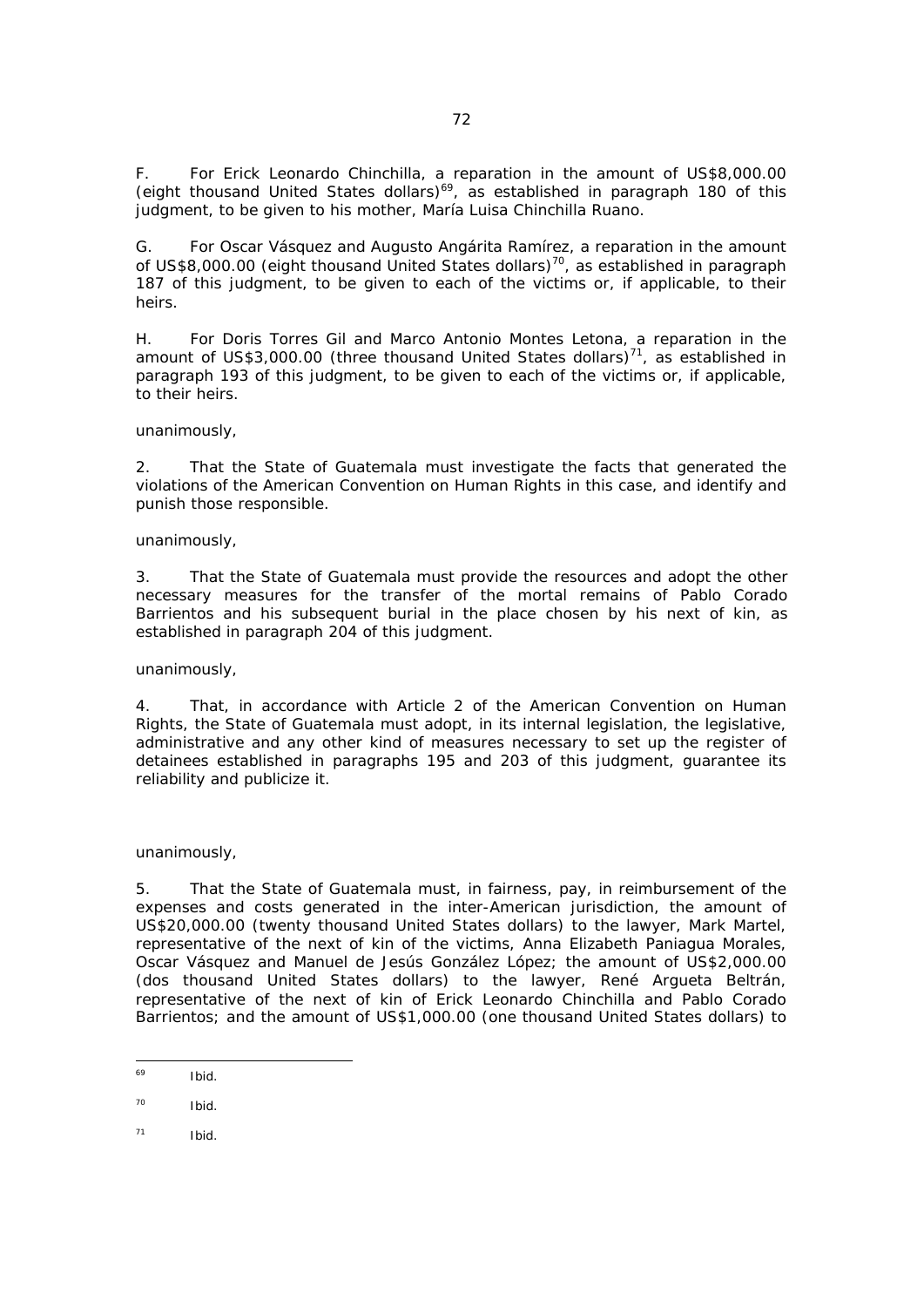the lawyer, Avilio Carrillo Martínez, representative of the next of kin of William Otilio González Rivera.

unanimously,

6. That the State of Guatemala must comply with the measures of reparation ordered in this judgment within six months of its notification.

unanimously,

7. That the payments ordered in this judgment must be exempt of any current or future charge or tax.

unanimously,

8. That it shall monitor compliance with this judgment and shall close this case once the State of Guatemala has fully complied with all its provisions.

Judge Carlos Vicente de Roux Rengifo informed the Court of his concurring opinion, which accompanies this judgment.

Done, at San José, Costa Rica, on May 25, 2001, in Spanish and English, the Spanish text being authentic.

> Antônio A. Cançado Trindade President

Hernán Salgado-Pesantes **Oliver Jackman** 

Carlos Vicente de Roux-Rengifo **Edgar E. Larraondo-Salguero** 

Alirio Abreu-Burelli Sergio García-Ramírez

Judge *ad hoc*

Manuel E. Ventura-Robles **Secretary** 

So ordered,

Antônio A. Cançado Trindade President

Manuel E. Ventura-Robles **Secretary**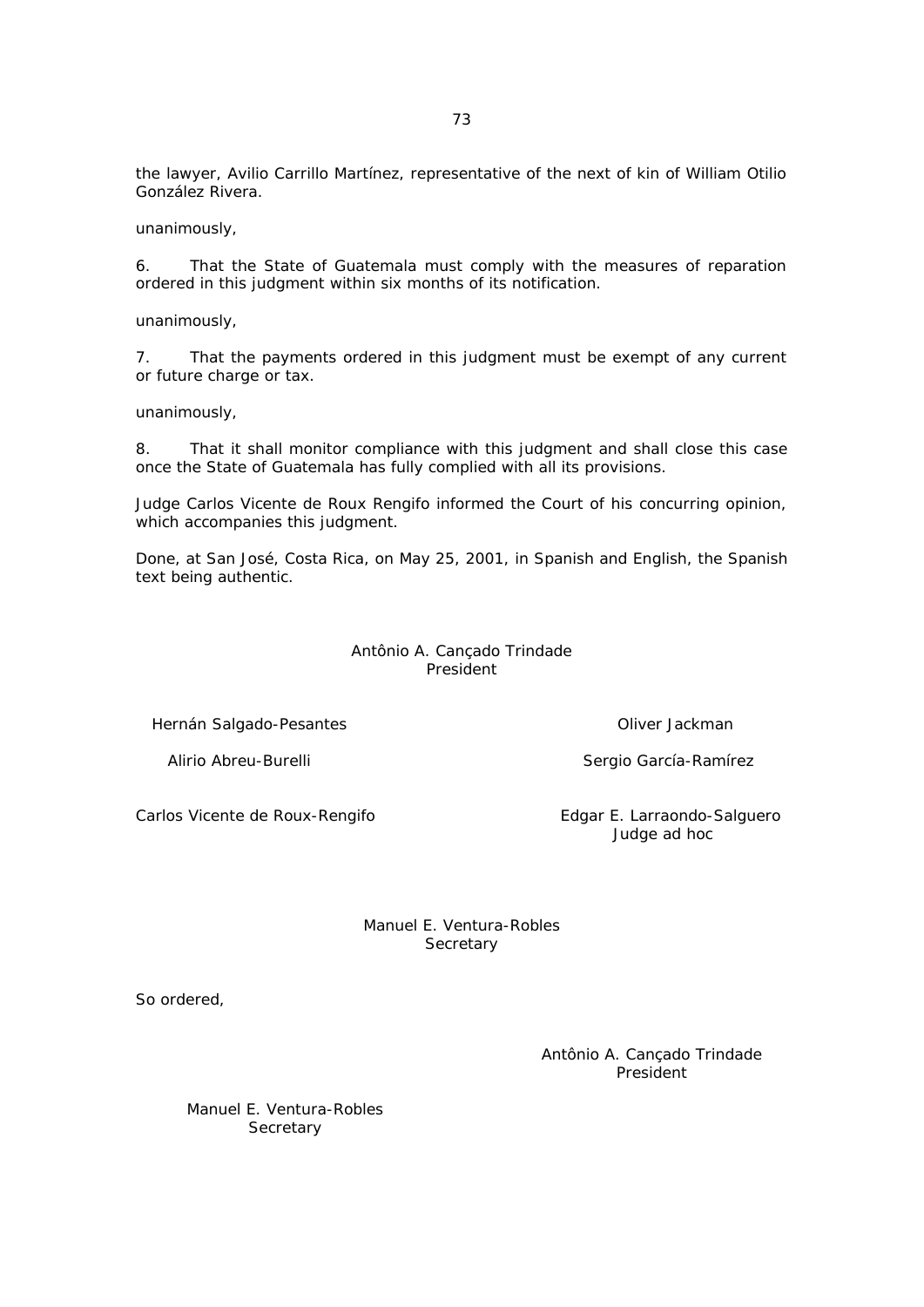## **SEPARATE OPINION OF JUDGE DE ROUX RENGIFO**

The preceding judgment has ordered the payment of sums of money to the siblings of the direct victims to compensate the non-pecuniary damage they suffered owing to the facts of the case. I share this decision and would like to make some comments on it.

In general (and without prejudice to the results of a more exhaustive examination of the matter), it may be said that the Court has approached the issue of non-pecuniary damage caused to the immediate next of kin of the victims of homicide and forced disappearance, as follows:

- a) It has applied the presumption that this type of facts results in non-pecuniary damage to the direct victim's parents: "in the case of the victim's parents – [the Court has said] – non-pecuniary damages need not be shown, as they can be presumed" (Castillo Páez case. Reparations. Judgment of November 27, 1998, para. 88).
- b) To the contrary, in the case of siblings, the Court has evaluated the nature of the relationship that existed between them and the victim in each specific case. Thus, for example:

1) In the Aloeboetoe case, it followed the rule that consists in distinguishing between the reparations corresponding to the "successors" and those due to the other "claimants or dependants", and it applied this rule to both non-pecuniary and pecuniary damages. Based on this distinction, it adopted the presumption that the death of the victims resulted in a damage to their "successors", but established that "with regard to the other claimants or dependants, the *onus probandi* corresponded to the Commission[, which] has not submitted the evidence necessary to show that the conditions indicated have been fulfilled" (Aloeboetoe case. Reparations. Judgment of September 10, 1993, para. 71).

2) In the Loayza Tamayo case, it granted reparations for non-pecuniary damage to the siblings of María Elena Loayza, based on the confirmation that they were "members of a close family" and that, as such, "could not have been indifferent to Ms. Loayza Tamayo's terrible suffering" (Loayza Tamayo case. Reparations. Judgment of November 27, 1998, para. 143). Each sibling received a compensation of US\$3,000.00 (three thousand United States dollars) from the State of Peru, under this heading (Judgment cited, para. 143 and operative paragraph 4.d).

3) In another case, the Court began by observing that the sibling of Adolfo Garrido and Raúl Baigorria had "offered no convincing evidence" demonstrating an "affective relationship [with the latter] such that" their disappearance would have caused them grievous suffering. However, it observed the fact that these relatives of the victims showed an interest in their fate when they disappeared and took measures to discover their whereabouts (Garrido and Baigorria case. Reparations. Judgment of August 27, 1998, para. 63 and 64). Consequently, the Court condemned the State of Argentine to pay the sum of US\$6,000 (six thousand United States dollars) to